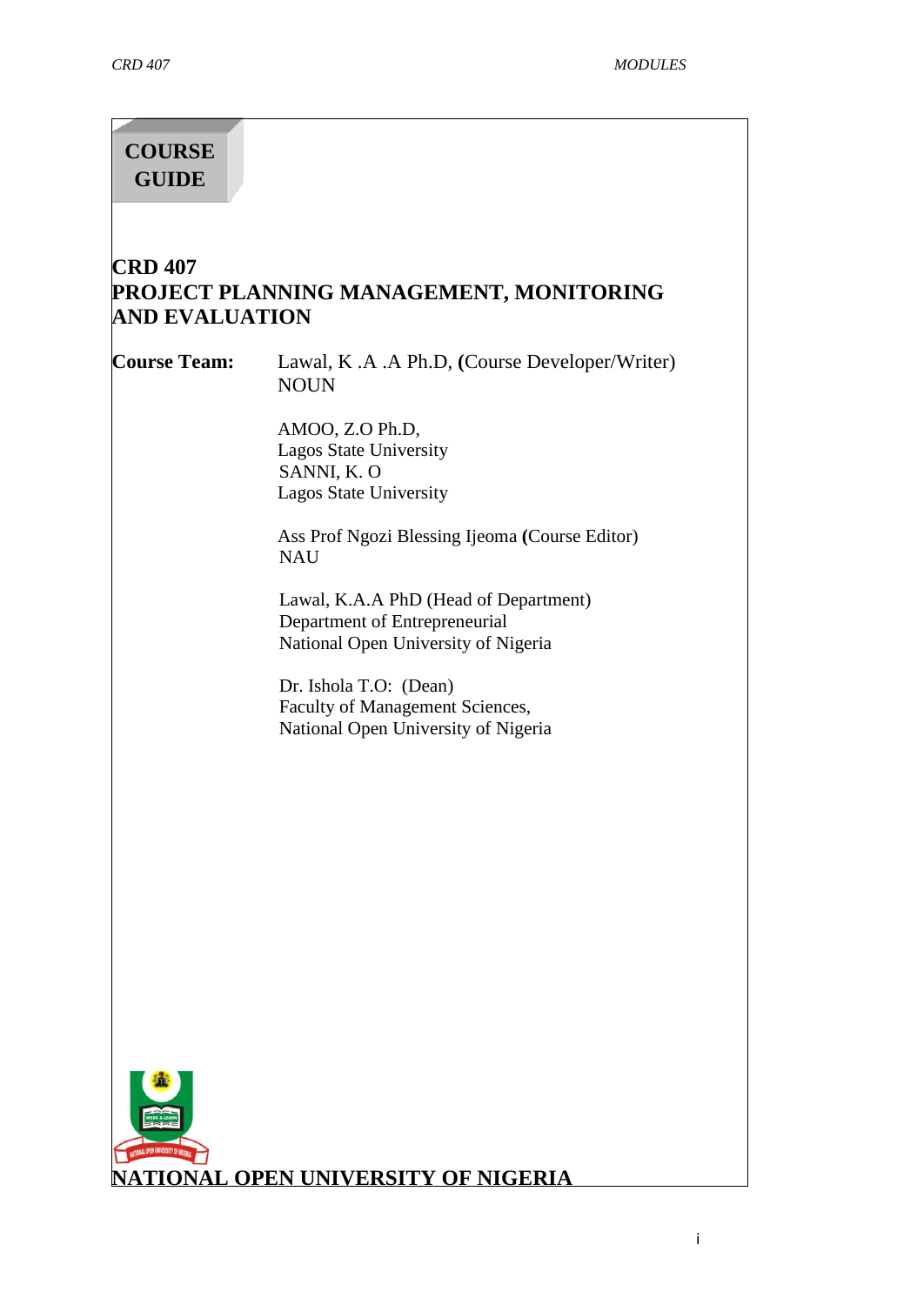National Open University of Nigeria **Headquarters** University Village Plot 91 Cadastral Zone Nnamdi Azikiwe Expressway Jabi, Abuja.

Lagos Office 14/16 Ahmadu Bello Way Victoria Island, Lagos

e-mail: [centralinfo@noun.edu.ng](mailto:centralinfo@noun.edu.ng) URL: [www.noun.edu.ng](http://www.noun.edu.ng/)

Published by: National Open University of Nigeria

ISBN:

Printed: 2017

All Rights Reserved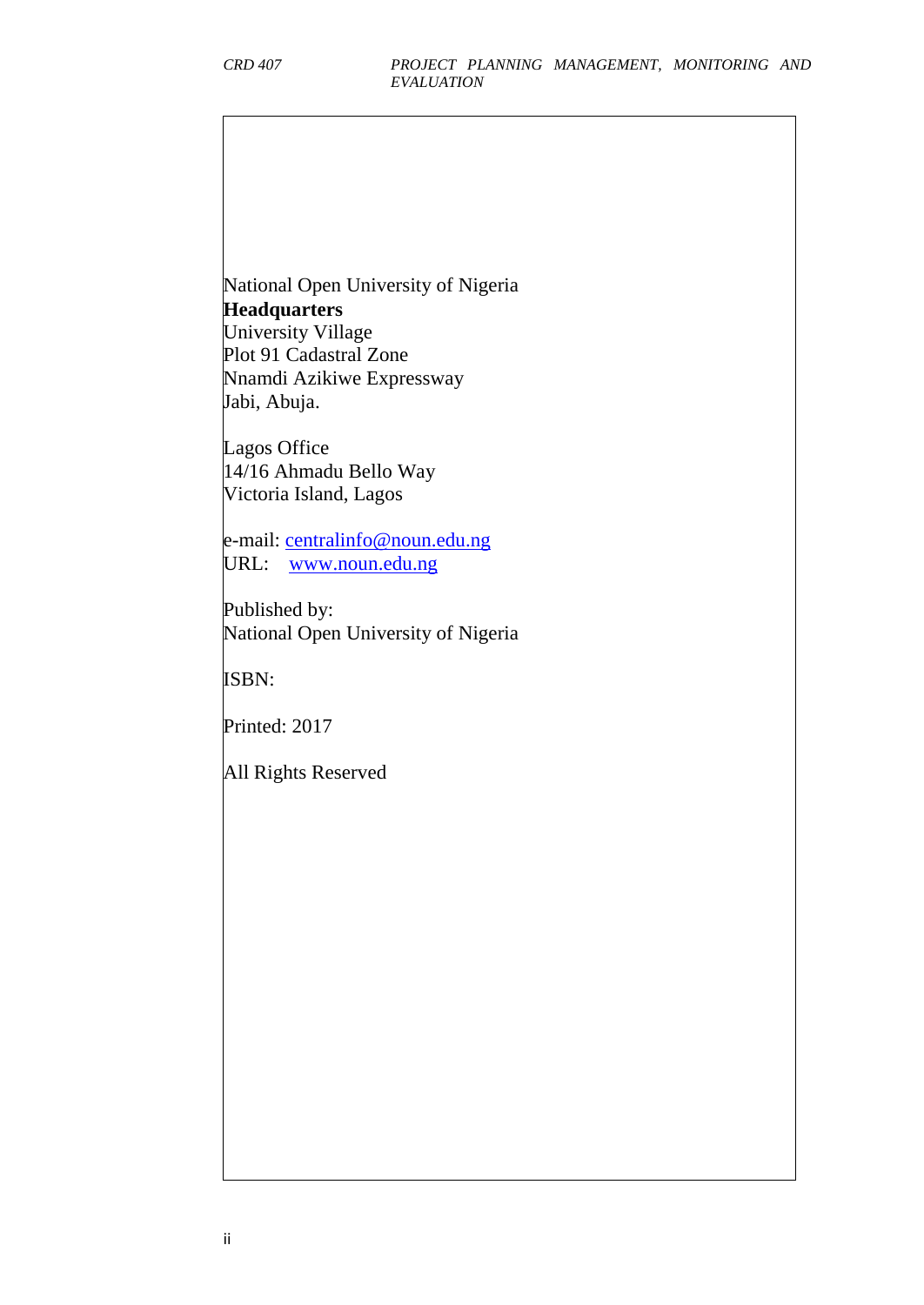# **CONTENTS PAGE**

| iv |
|----|
| iv |
| iv |
| iv |
| iv |
|    |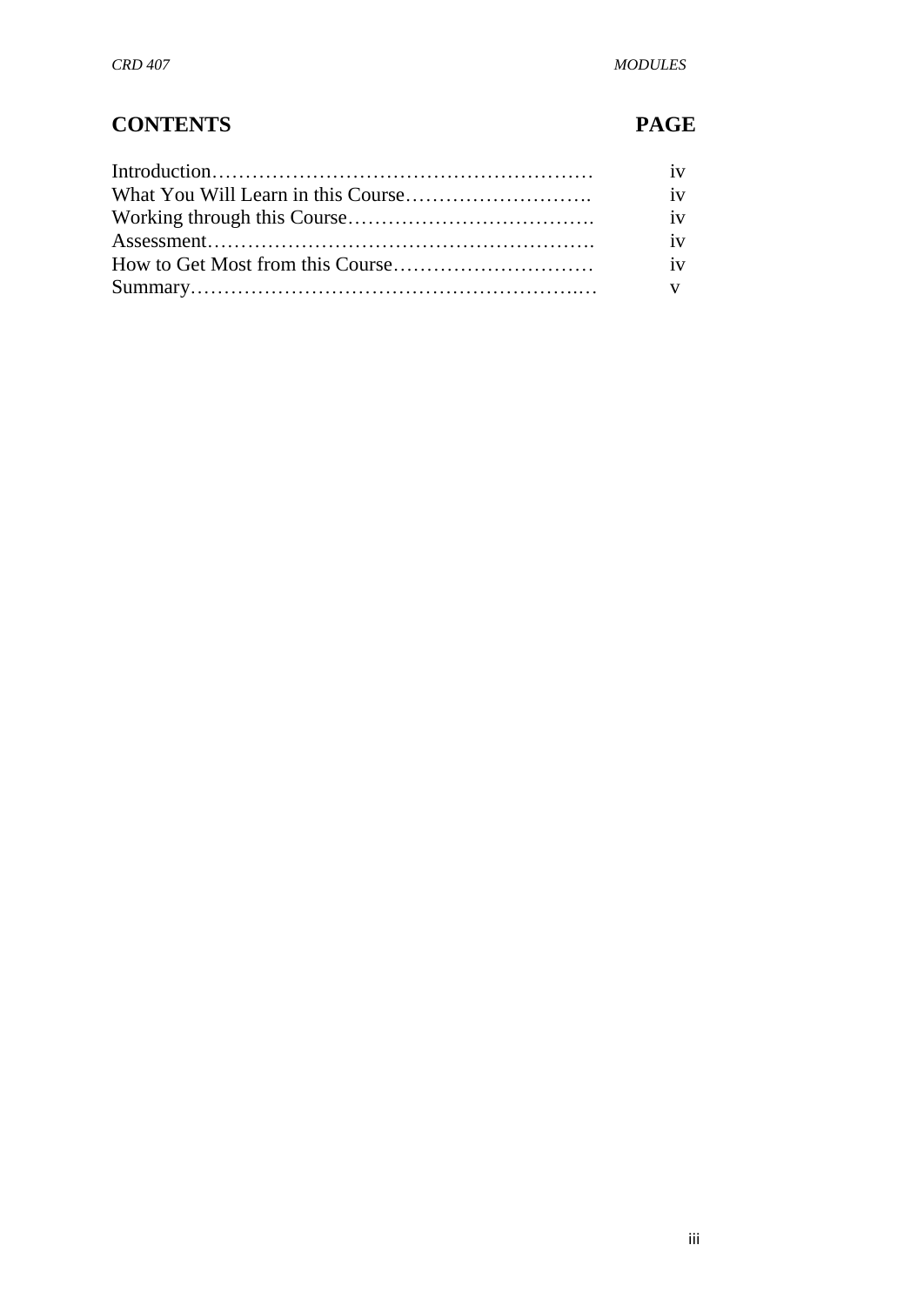## **INTRODUCTION**

The aims and objectives of this course *Project Planning Management, Monitoring and Evaluation* are to expose learners to rudiment of Project management. Human life cycle is a unique project created by God. All being generally engage in variety of project, in order to not to be marginalized on ideal methods of Project Planning Management, Monitoring and Evaluation one need core background of this course which can be applied in all areas of human endeaour.

#### **WHAT YOU WILL LEARN IN THIS COURSE**

The course will give you in a brief of what you need to know in *Project Planning Management, Monitoring and Evaluation.* At the end of the course you will be proficient in Project Planning Management, Monitoring and Evaluation techniques and practicalities.

#### **WORKING THROUGH THIS COURSE**

The course will consist of fifteen (15) units i.e. three (3) modules at five (5) units per module. The material has been developed to suit undergraduate students in Faculty of Management Sciences at the National Open University of Nigeria (NOUN) by adopting an approach that highlights the key areas of Management in private and public enterprises. A student who successfully completes the course will surely be in enhanced position to manage different sections in private and public organizations concerning Project Planning Management, Monitoring and Evaluation. The course guide tells you briefly what the course is about, what course materials you will be using and how you can work your way through these materials.

Each unit contains a Tutor-Mark Assignment, which must be done as stipulated.

## **ASSESSEMENT**

The final grade in the course will have two components; continuous assessment and final examination. Basically, the tutor-marked assignment will form the continuous assessment while National Open University of Nigeria (NOUN) will inform you about the final examination

## **HOW TO GET MOST FROM THIS COURSE**

Working through this assignment and exercises will help on complete this course, you are required to read the study units, read set books and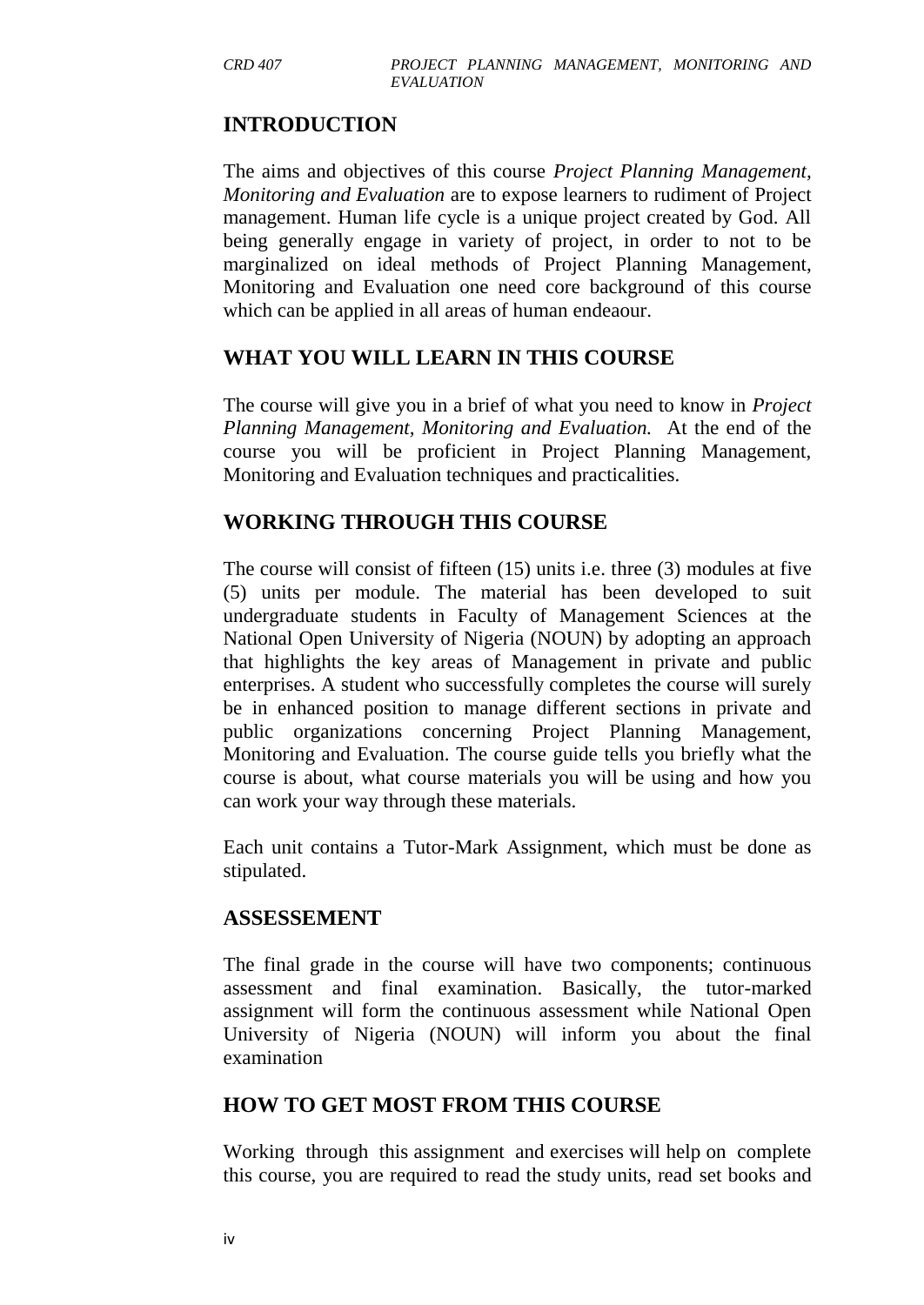read other materials provided by the National Open University of Nigeria (NOUN). Each unit contains self-assessment exercises, and at certain points during the course, you will be expected to submit assignments. At the end of the course is a final examination. Below are the components of the course, what you have to do, and how you should allocate your time to each unit in order to complete the course successfully on time. Note the following:

- i. Read this course guide thoroughly
- ii. Organize a study schedule.
- iii. Whatever method you choose to use you should decide on it and write in your own dates for working on each
- iv. Once you have created your own study schedule, do everything you can to stick to it. The major reason that students fails that they get behind with their coursework
- v. For each unit, read the introduction and the objectives.
- vi. Read through the materials work through the unit.
- vii. At the end of the each unit, review the objective and see how many of them you have achieved
- viii. Do the tutor-marked assignment and submit as required.
- ix. Proceed unit by unit throughout the course.

## **SUMMARY**

CRD 407 *Project Planning Management, Monitoring and Evaluation* aims to expose the Undergraduate graduate student to the nitty-gritty of Project *Planning Management*, be it private or public, corporate or small business enterprises, government or nongovernmental organizations. Upon completing the course, you will be equipped with the knowledge required to be a good project manager. We hope you enjoy your acquaintances with this course at National Open University of Nigeria (NOUN). We wish you every success in the future.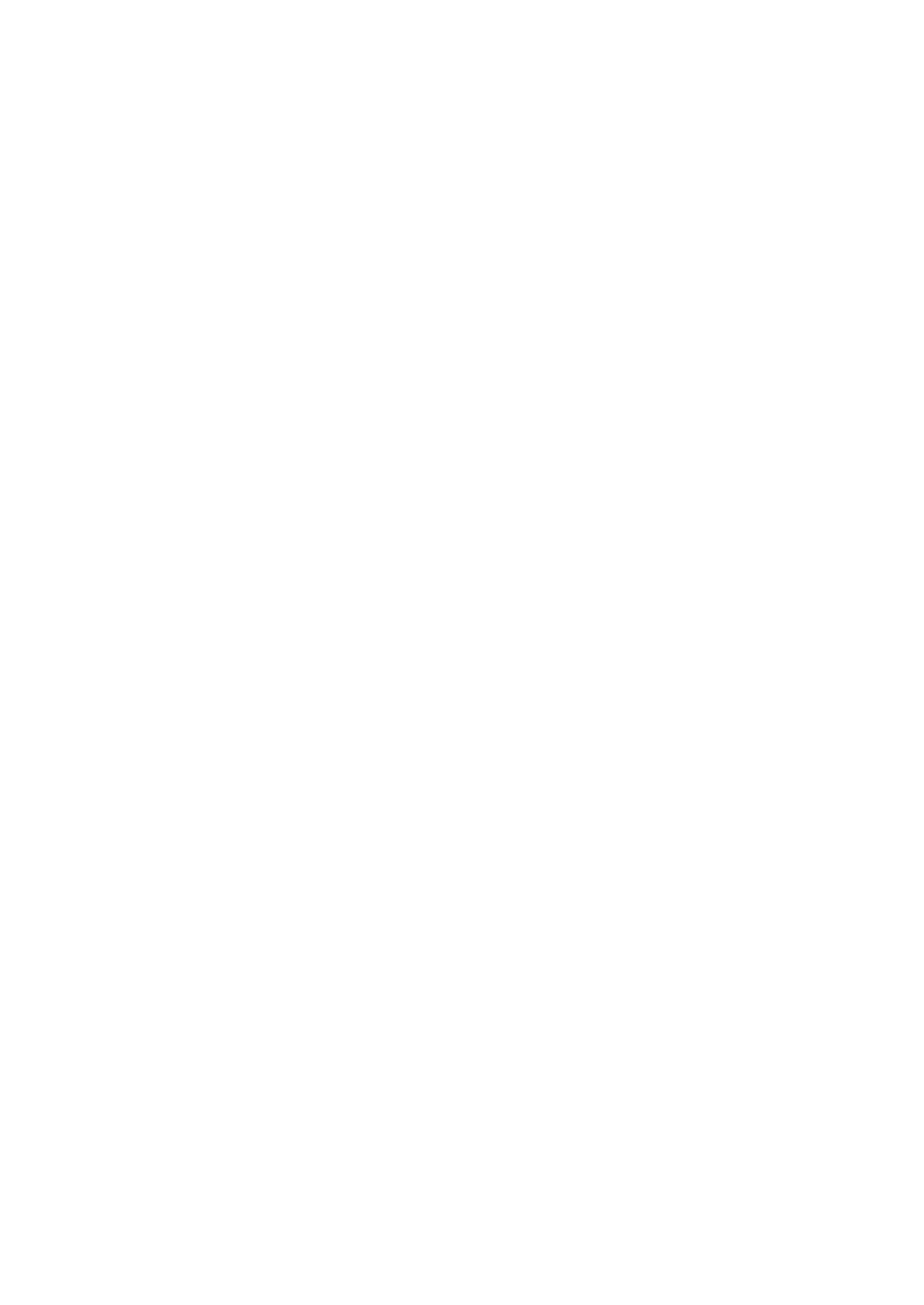| <b>MAIN</b><br><b>CONTENT</b> |                                                                                                        |                   |  |  |
|-------------------------------|--------------------------------------------------------------------------------------------------------|-------------------|--|--|
| <b>CONTENTS</b>               |                                                                                                        | <b>PAGE</b>       |  |  |
| <b>MODULE 1</b>               | PROJECT PLANNING MANAGEMENT,<br><b>MONITORING AND EVALUATION</b>                                       | 1                 |  |  |
| Unit 1<br>Unit 2<br>Unit 3    | Project Planning<br>Project Controlling and Project Control Systems<br>Seven Principles of Planning By | $\mathbf{1}$<br>8 |  |  |
| Unit 4                        | Four Types of Planning for Sustainable                                                                 | 12                |  |  |
| Unit 5                        | The Planning Process - An Obvious Non-negotiable                                                       | 18                |  |  |
|                               |                                                                                                        | 25                |  |  |
| <b>MODULE 2</b>               | ROLE, RESPONSIBILITIES AND                                                                             | 30                |  |  |
| Unit 1                        |                                                                                                        | 30                |  |  |
| Unit 2                        | Project Planning and Implementation                                                                    | 35                |  |  |
| Unit 3                        | Responsibilities of the Project Manager                                                                | 41                |  |  |
| Unit 4                        | Management Skills                                                                                      | 45                |  |  |
| Unit 5                        | Monitoring and Evaluation                                                                              | 54                |  |  |
| <b>MODULE 3</b>               | PROJECT PLANNING MANAGEMENT,<br><b>MONITORING AND EVALUATION</b>                                       | 64                |  |  |
| Unit 1                        | The Cost of Capital Theory                                                                             | 64                |  |  |
| Unit 2                        | Time Value of Money                                                                                    | 72                |  |  |
| Unit 3                        | Capital Budgeting                                                                                      | 83                |  |  |
| Unit 4                        |                                                                                                        | 92                |  |  |
|                               | Discounted Cash Flow Criteria                                                                          | 101               |  |  |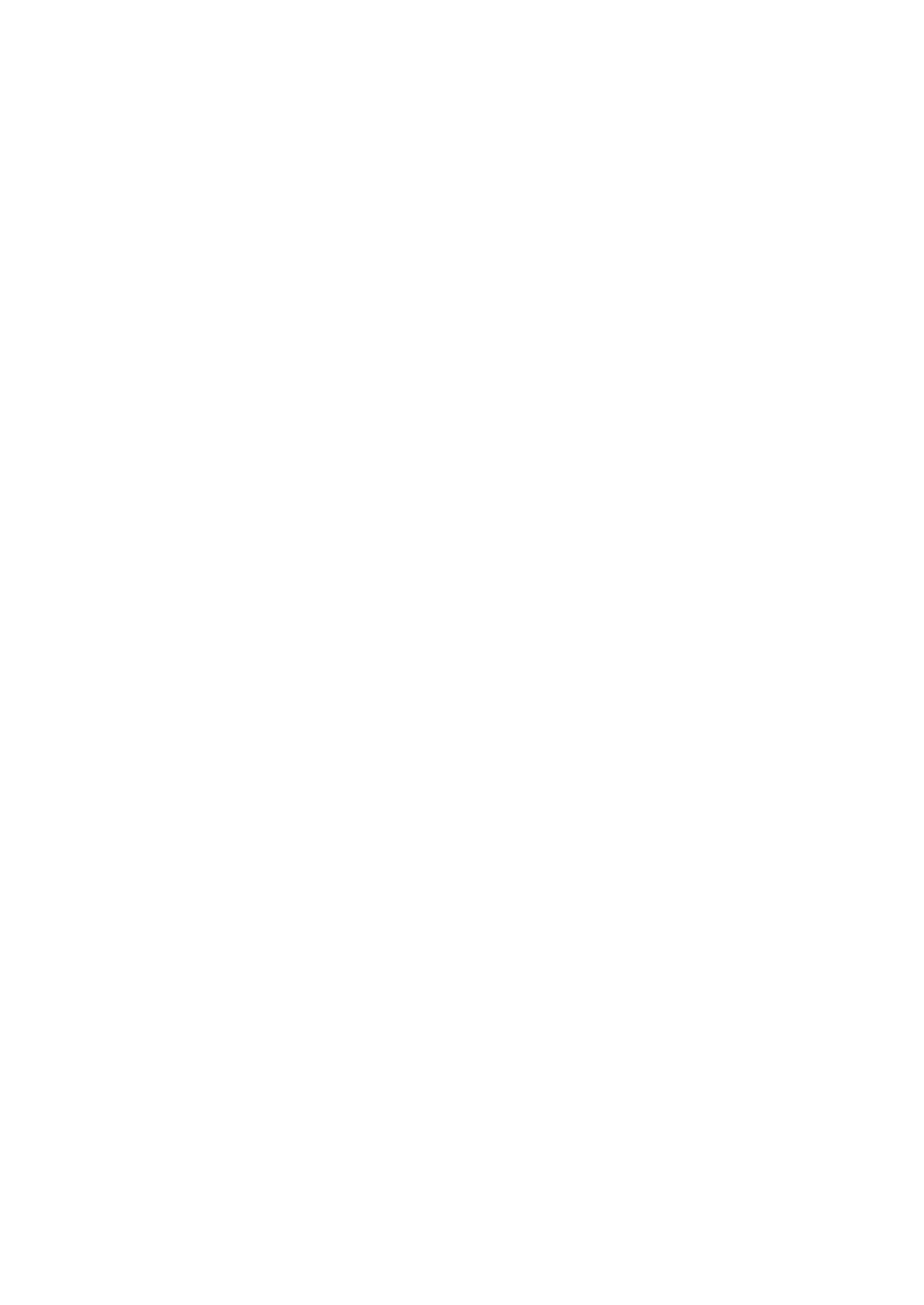# **MODULE 1 PROJECT PLANNING MANAGEMENT, MONITORING AND EVALUATION**

- Unit 1 Project Planning
- Unit 2 Project Controlling and Project Control Systems
- Unit 3 Seven Principles of Planning By John C. Maxwell
- Unit 4 Four Types of Planning for Sustainable Business Success
- Unit 5 The Planning Process An Obvious Non-negotiable to Long-term Success

# **UNIT 1 PROJECT PLANNING**

## **CONTENTS**

- 1.0 Introduction
- 2.0 Objectives
- 3.0 Main Content
	- 3.1 Planning
	- 3.2 Executing
	- 3.3 Executing process group processes
	- 3.4 Monitoring and controlling
	- 3.5 Monitoring and controlling process group processes
	- 3.6 Monitoring and Controlling Cycle
- 4.0 Conclusion
- 5.0 Summary
- 6.0 Tutor-Marked Assignment
- 7.0 References/Further Readings

# **1.0 INTRODUCTION**

Project Planning, Management, Monitoring and Evaluation concepts and principles of planning, types of planning and plans; strategic planning, participatory planning; the plan of work, the work calendar, stakeholder analysis; the logical framework and its application in project development, monitoring and evaluation; project supervision, leadership and Project administration and management; the concept of monitoring and evaluation, reasons for monitoring and evaluation, methods used in monitoring and evaluation.

# **2.0 OBJECTIVES**

At the end of this unit, you should be able to:

define the following briefly; project, project planning, management, monitoring and evaluation concepts and principles of planning,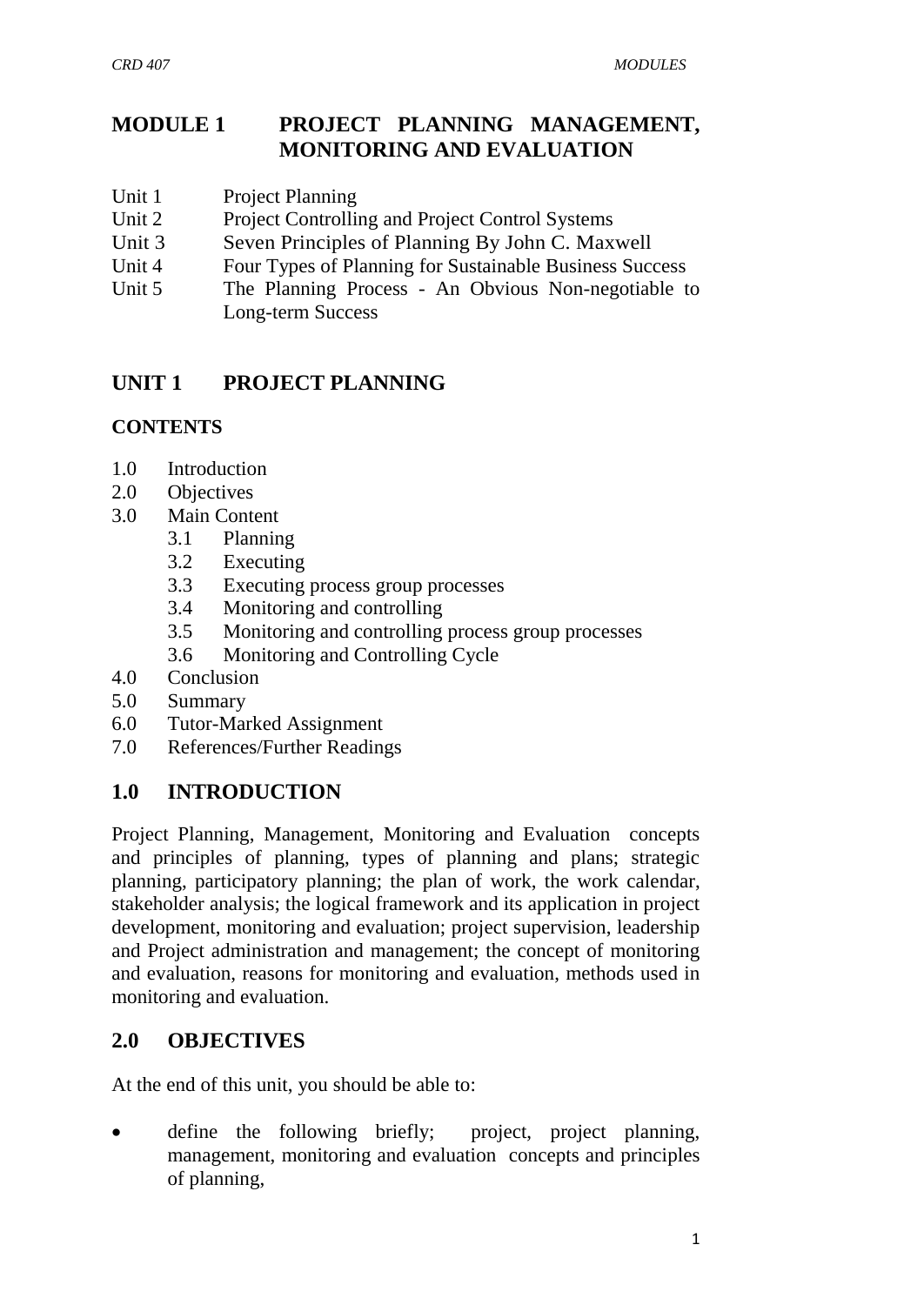- identify the stages in planning and execution
- explain monitoring and controlling cycle
- discuss explicitly monitoring and controlling process group processes
- difference between Monitoring and Evaluation

## **3.0 MAIN CONTENT**

A [project](https://en.wikipedia.org/wiki/Project) is a temporary endeavor designed to produce a unique product, service or result with a defined beginning and end (usually timeconstrained, and often constrained by funding or [deliverables\)](https://en.wikipedia.org/wiki/Deliverables) undertaken to meet unique goals and objectives, typically to bring about beneficial change or added value. The temporary nature of projects stands in contrast with [business as usual \(or operations\),](https://en.wikipedia.org/wiki/Business_operations) which are repetitive, permanent, or semi-permanent functional activities to produce products or services. In practice, the [management](https://en.wikipedia.org/wiki/Management) of these two systems is often quite different, and as such requires the development of distinct technical skills and management strategies.

Projects may be audited or reviewed while the project is in progress. Formal audits are generally risk or compliance-based and management will direct the objectives of the audit. An examination may include a comparison of approved project management processes with how the project is actually being managed. Each project should be assessed for the appropriate level of control needed: too much control is too time consuming, too little control is very risky. If project control is not implemented correctly, the cost to the business should be clarified in terms of errors and fixes.

Monitoring is a deliberate systematic means of collection and analysis of information as a project progresses which intended at adequate efficiency and effectiveness of a project embarked on with thorough use of resources. It facilitates organization to determine whether the resources available are enough and are being utilized satisfactorily. Project monitoring is establishing measure that projects are on targets and indicators to measure advancement and achievement.

Evaluation involves conscious checking into project effects vis-à-vis the agreed slated plans on accomplishment scale. It concern with outcome process of a blueprint which can be done during and after the project. Evaluation is not an end product but a process expected to take place throughout the stages of a project or action. Evaluation is a process used to ascertain what has happened during a given activity, whether a programme or activity is working, and whether the initial commitment has been carried out and achieved In the course of the project it is done to ensure any contingency that can hamper the project is resolved and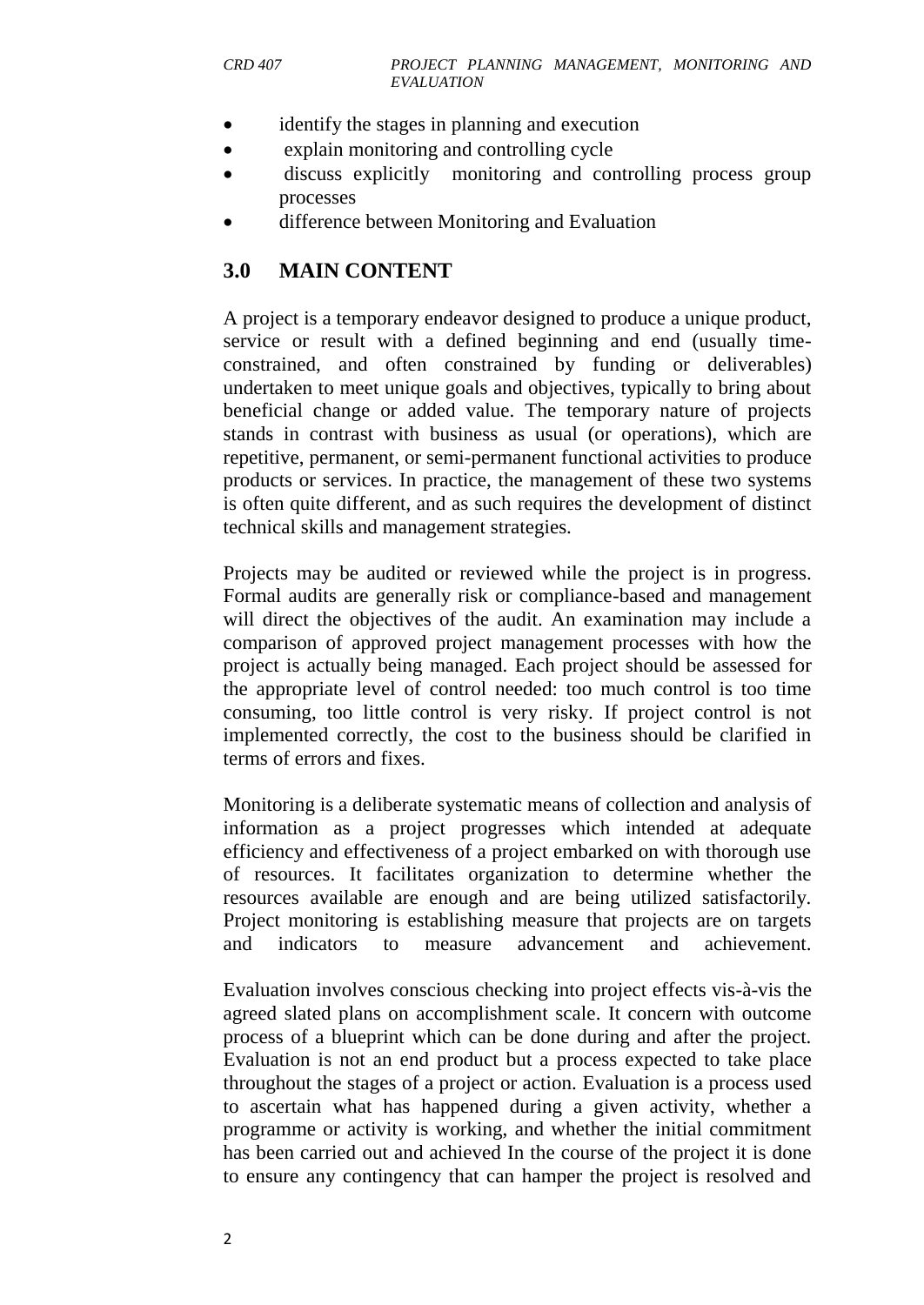plans are amended to suit goals of the project. While after project evaluation is aim at understanding success or fail at the same time outline the means, measure and medium for improvement ahead of next implementation of project plan.

| <b>Indices of variation</b> | <b>Monitoring</b>                                                                           | Evaluation                                                                                                                                                          |  |
|-----------------------------|---------------------------------------------------------------------------------------------|---------------------------------------------------------------------------------------------------------------------------------------------------------------------|--|
|                             | Continuous,                                                                                 | Periodic<br>review<br>at                                                                                                                                            |  |
| Timing                      | throughout<br>the                                                                           | significant points in the                                                                                                                                           |  |
|                             | project                                                                                     | project progress                                                                                                                                                    |  |
| Scope                       | Day<br>day<br>to<br>activities,<br>output,<br>indicators<br>of<br>and<br>progress<br>change | Access overall delivery<br>of<br>outputs<br>and<br>towards<br>progress<br>objectives and goals                                                                      |  |
| Main participants           | Project<br>staff,<br>project users                                                          | External<br>evaluators,<br>facilitators, project users,<br>project staff, sponsors                                                                                  |  |
| Process                     | Regular meetings,<br>interviews,<br>monthly,<br>quarterly reviews                           | Extraordinary meeting,<br>additional<br>data<br>collection exercise etc                                                                                             |  |
| Written output              | Regular reports<br>and updates<br>to<br>project                                             | with<br>Written report<br>recommendations<br>for<br>project-<br>changes to                                                                                          |  |
|                             | users, management                                                                           | presented in workshops                                                                                                                                              |  |
| and sponsors                |                                                                                             | to different stakeholder                                                                                                                                            |  |
| Information users           | Government<br>agencies,<br>researchers,<br>companies                                        | Stakeholders,<br>top-<br>management team,<br>external facilitator's,<br>staff etc.                                                                                  |  |
| Intent                      | translates<br>objectives<br>into<br>performance<br>indicators and set<br>targets            | examines implementation<br>for better<br>process<br>significant<br>accomplishment vis-à-vis<br>offers recommendations<br>for<br>improvement<br>on<br>slated project |  |
| Activities                  | activities<br>are<br>linked<br>with<br>resources<br>to<br>aligned<br>with<br>objectives     | activities assess specific<br>contribution of project in<br>relations to result                                                                                     |  |

| The differences between Monitoring and Evaluation |
|---------------------------------------------------|
|---------------------------------------------------|

Adapted: from Kepa (1997)

#### **3.1 Planning**

After the initiation stage, the project is planned to an appropriate level of the main purpose is to plan time, cost and resources adequately to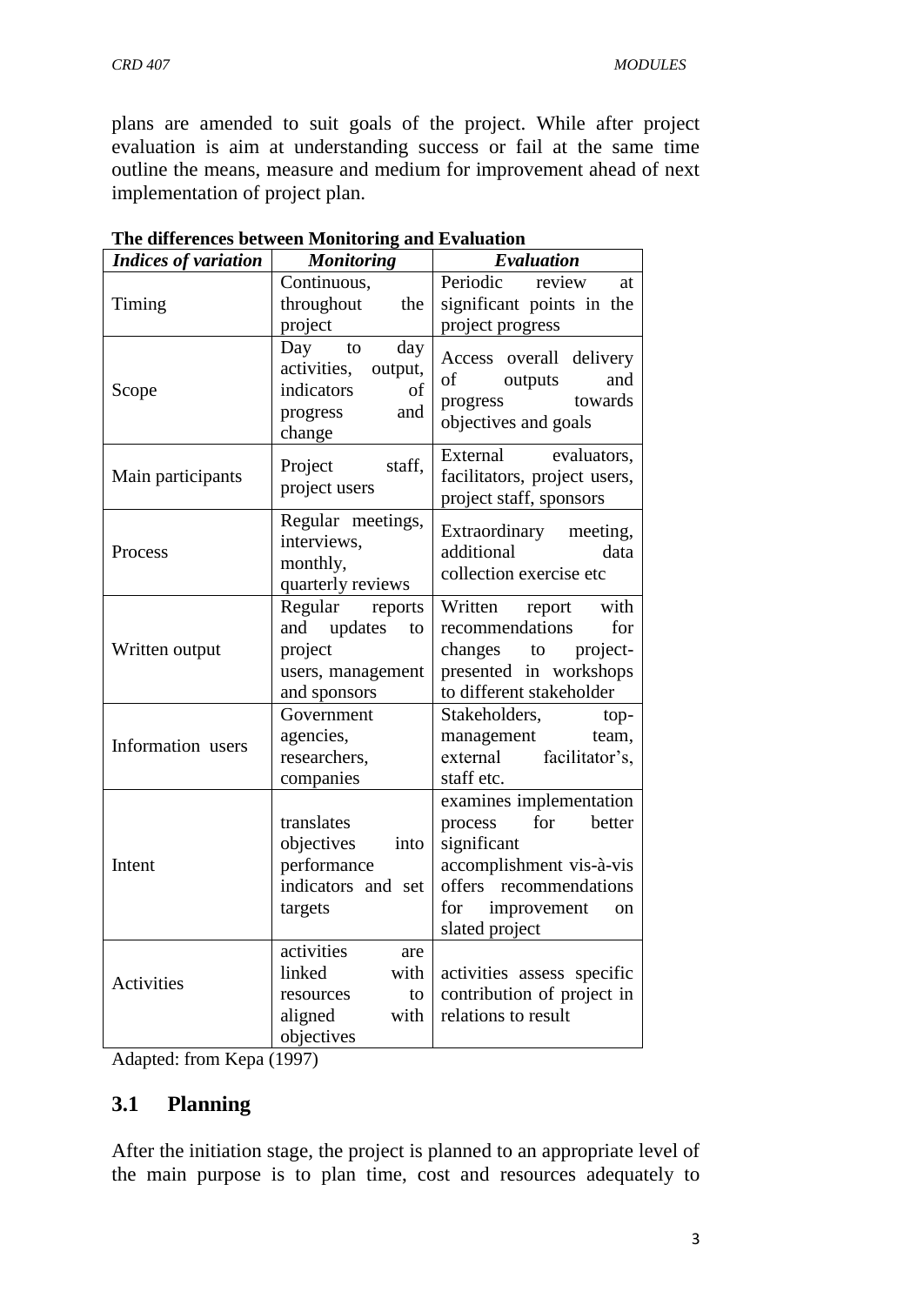estimate the work needed and to effectively manage risk during project execution. As with the Initiation process group, a failure to adequately plan greatly reduces the project's chances of successfully accomplishing its goals.

[Project planning](https://en.wikipedia.org/wiki/Project_planning) generally consists of:

- determining how to plan (e.g. by level of detail or [Rolling Wave](https://en.wikipedia.org/wiki/Rolling_Wave_planning)  [planning\)](https://en.wikipedia.org/wiki/Rolling_Wave_planning);
- developing the [scope statement;](https://en.wikipedia.org/wiki/Scope_statement)
- selecting the planning team;
- identifying deliverables and creating the work breakdown structure;
- identifying the activities needed to complete those deliverables and networking the activities in their logical sequence;
- estimating the resource requirements for the activities;
- estimating time and cost for activities;
- developing the schedule;
- developing the budget;
- risk planning;
- gaining formal approval to begin work.

Additional processes, such as planning for communications and for scope management, identifying roles and responsibilities, determining what to purchase for the project and holding a kick-off meeting are also generally advisable.

For [new product development](https://en.wikipedia.org/wiki/New_product_development) projects, conceptual design of the operation of the final product may be performed concurrent with the project planning activities, and may help to inform the planning team when identifying deliverables and planning activities.



## **3.2 Executing**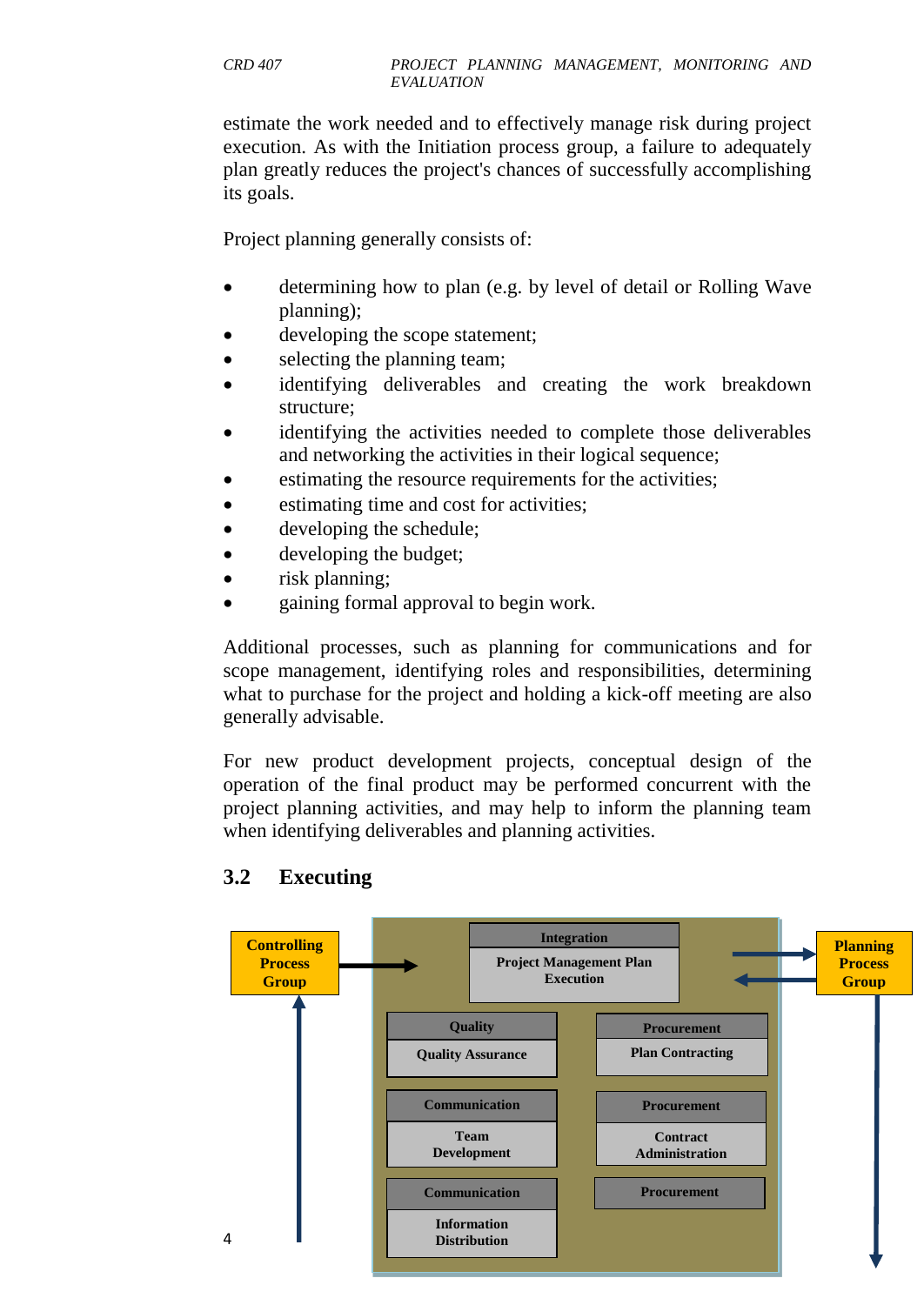

# **3.3 Executing Process Group Processes**

The execution/implementation phase ensures that the project management plan's deliverables are executed accordingly. This phase involves proper allocation, co-ordination and management of human resources and any other resources such as material and budgets. The output of this phase is the project deliverables.



# **3.4 Monitoring and Controlling**

**3.5 Monitoring and Controlling Process Group Processes**

Monitoring and controlling consists of those processes performed to observe project execution so that potential problems can be identified in a timely manner and corrective action can be taken, when necessary, to control the execution of the project. The key benefit is that project performance is observed and measured regularly to identify variances from the project management plan.

Monitoring and controlling includes:

- Measuring the ongoing project activities ('where we are');
- Monitoring the project variables (cost, effort, scope, etc.) against the project management plan and the project performance baseline (*where we should be*);
- Identifying corrective actions to address issues and risks properly (*How can we get on track again*);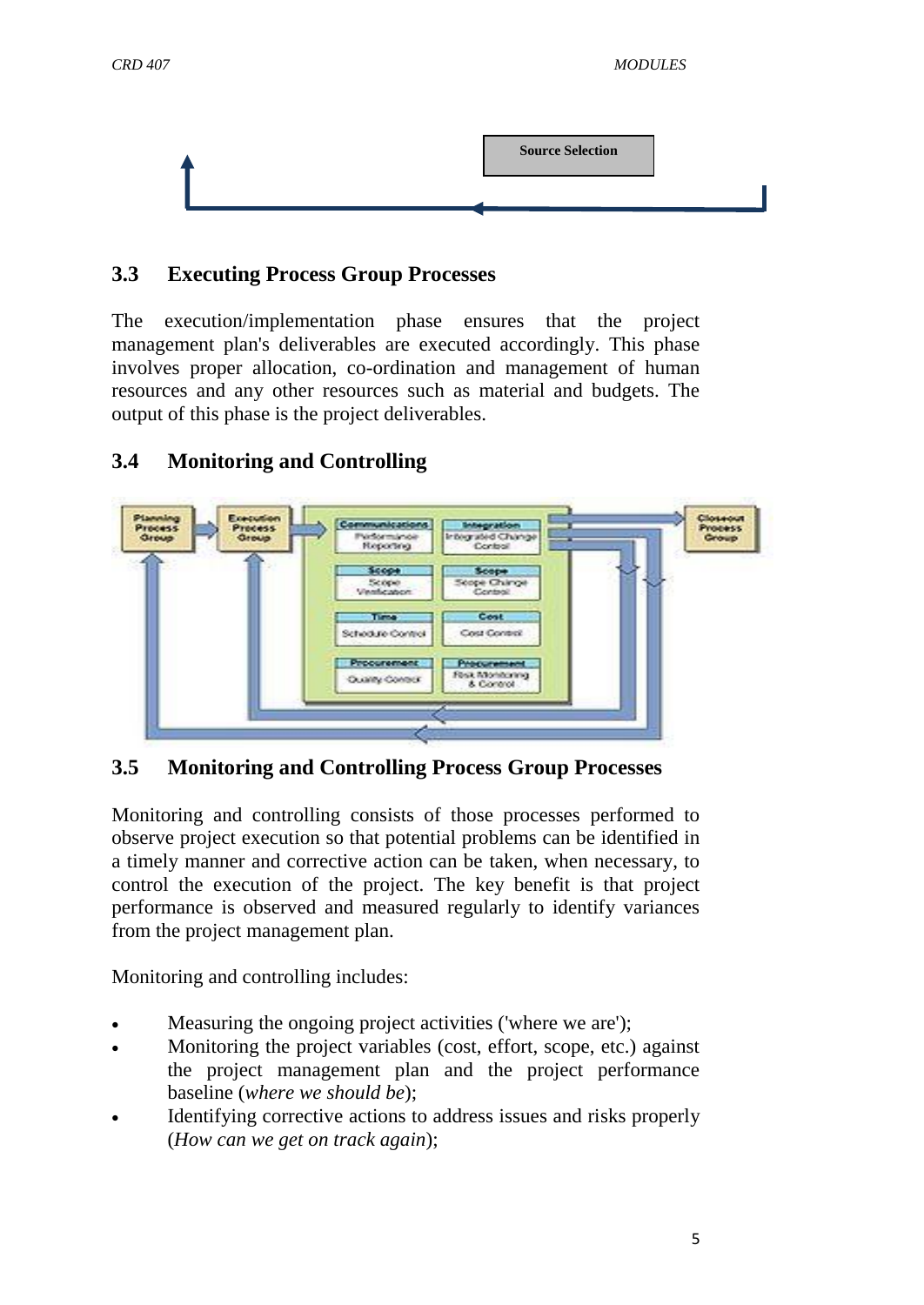Influencing the factors that could circumvent integrated change control so only approved changes are implemented.

In multi-phase projects, the monitoring and control process also provides feedback between project phases, in order to implement corrective or preventive actions to bring the project into compliance with the project management plan.

Project maintenance is an ongoing process, and it includes:

- Continuing support of end-users
- Correction of errors
- Updates to the product over time



## **3.6 Monitoring and Controlling Cycle**

In this stage, [auditors](https://en.wikipedia.org/wiki/Auditor) should pay attention to how effectively and quickly user problems are resolved.

Over the course of any construction project, the work scope may change. Change is a normal and expected part of the construction process. Changes can be the result of necessary design modifications, differing site conditions, material availability, contractor-requested changes, value engineering and impacts from third parties, to name a few. Beyond executing the change in the field, the change normally needs to be documented to show what was actually constructed. This is referred to as change management. Hence, the owner usually requires a final record to show all changes or, more specifically, any change that modifies the tangible portions of the finished work. The record is made on the contract documents – usually, but not necessarily limited to, the design drawings. The end product of this effort is what the industry terms asbuilt drawings, or more simply, "as built." The requirement for providing them is a norm in construction contracts. Construction document management is a highly important task undertaken with the aid an online or desktop software system, or maintained through physical documentation. The increasing legality pertaining to the construction industries maintenance of correct documentation has caused the increase in the need for document management systems.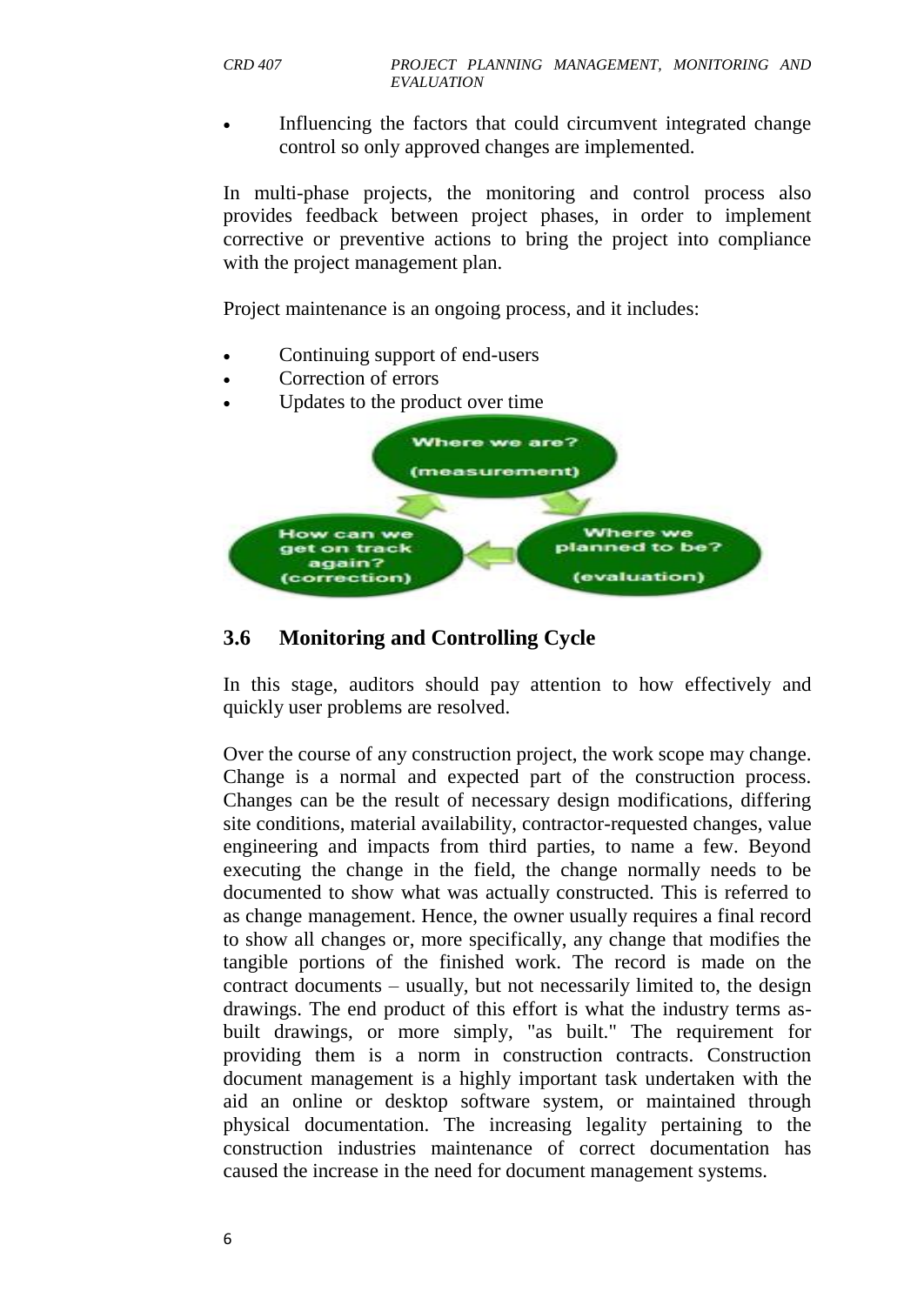When changes are introduced to the project, the viability of the project has to be re-assessed. It is important not to lose sight of the initial goals and targets of the projects. When the changes accumulate, the forecasted result may not justify the original proposed investment in the project. Successful project management identifies these components, and tracks and monitors progress so as to stay within time and budget frames already outlined at the commencement of the project.

## **4.0 CONCLUSION**

The discussion in this unit takes us through the understanding of the concept of Project Planning Management, Monitoring and Evaluation from definition to process of planning. Controlling. Monitoring and cycle entailed.

## **5.0 SUMMARY**

In this unit, we treated contextual nature of project, Project Planning Management, Monitoring and Evaluation with consideration to detailed key steps involves in cycle of it. Project is an ongoing process with evaluation to ensure desired outcome is achieved by understanding the target, reexamine it in line with scope of the project and amend necessary correction when need arise to accomplish slated goals.

# **6.0 TUTOR-MARKED ASSIGNMENT**

- 1. What are the process involved in project Monitoring and controlling
- 2. Why are changes introduced to a project
- 3. Write short note on the following:
	- i. Project
	- ii. Project Management
	- iii. Monitoring and controlling

## **7.0 REFERENCES/FURTHER READINGS**

- Aarnoudse-Moens, C. S; Weisglas-Kuperus, N; van Goudoever, J. B; Oosterlaan, J (Aug 2009). "Meta-analysis of neurobehavioral outcomes in very preterm and/or very low birth weight children".Pediatrics.124 (2):717–28. [doi:](https://en.wikipedia.org/wiki/Digital_object_identifier)[10.1542/peds.2008-](https://dx.doi.org/10.1542%2Fpeds.2008-2816) [2816.](https://dx.doi.org/10.1542%2Fpeds.2008-2816) [PMID](https://en.wikipedia.org/wiki/PubMed_Identifier) [19651588.](https://www.ncbi.nlm.nih.gov/pubmed/19651588)
- Anderson, J. R; Albert, M. V; Fincham, J. M (Aug 2005). "Tracing problem solving in real time: fMRI analysis of the subject-paced Tower of Hanoi". JCognNeurosci.17(8):1261– 74[.doi](https://en.wikipedia.org/wiki/Digital_object_identifier)[:10.1162/0898929055002427.](https://dx.doi.org/10.1162%2F0898929055002427) [PMID](https://en.wikipedia.org/wiki/PubMed_Identifier) [16197682.](https://www.ncbi.nlm.nih.gov/pubmed/16197682)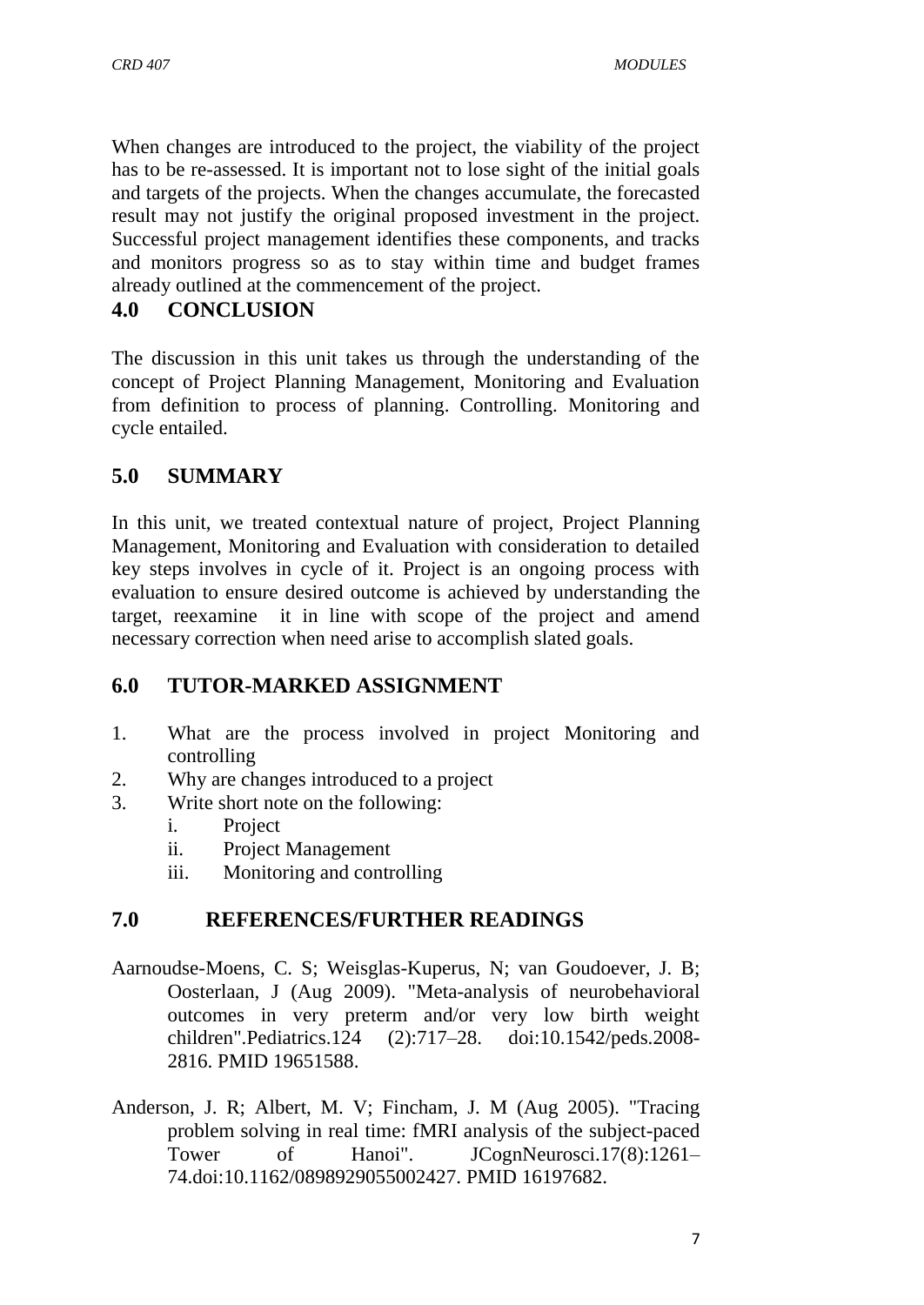- Welsh, M. C; Huizinga, M (Jun 2001). "The development and preliminary validation of the Tower of Hanoi-revised". Assessment.8 (2):167–76. [doi](https://en.wikipedia.org/wiki/Digital_object_identifier)[:10.1177/107319110100800205.](https://dx.doi.org/10.1177%2F107319110100800205) [PMID](https://en.wikipedia.org/wiki/PubMed_Identifier) [11428696.](https://www.ncbi.nlm.nih.gov/pubmed/11428696)
- Kepa (1997) Summary of Differences between Monitoring and Evaluation (online).

## **UNIT 2 PROJECT CONTROLLING AND PROJECT CONTROL SYSTEMS**

#### **CONTENTS**

- 1.0 Introduction
- 2.0 Objectives
- 3.0 Main Content
	- 3.1 Project Managers
- 4.0 Conclusion
- 5.0 Summary
- 6.0 Tutor-Marked Assignment
- 7.0 References/Further Readings

## **1.0 INTRODUCTION**

Project controlling should be established as an independent function in project management. It implements verification and controlling function during the processing of a project in order to reinforce the defined performance and formal goals.

Project Controls cover a number of elements such as:

Design, Cost, Schedule, Quality and Risk. A number of disciplines cover this area.

The tasks of project controlling are also:

- the creation of infrastructure for the supply of the right information and its update
- the establishment of a way to communicate disparities of project parameters
- the development of project information technology based on an intranet or the determination of a project key performance indicator system (KPI)
- divergence analyses and generation of proposals for potential project regulations.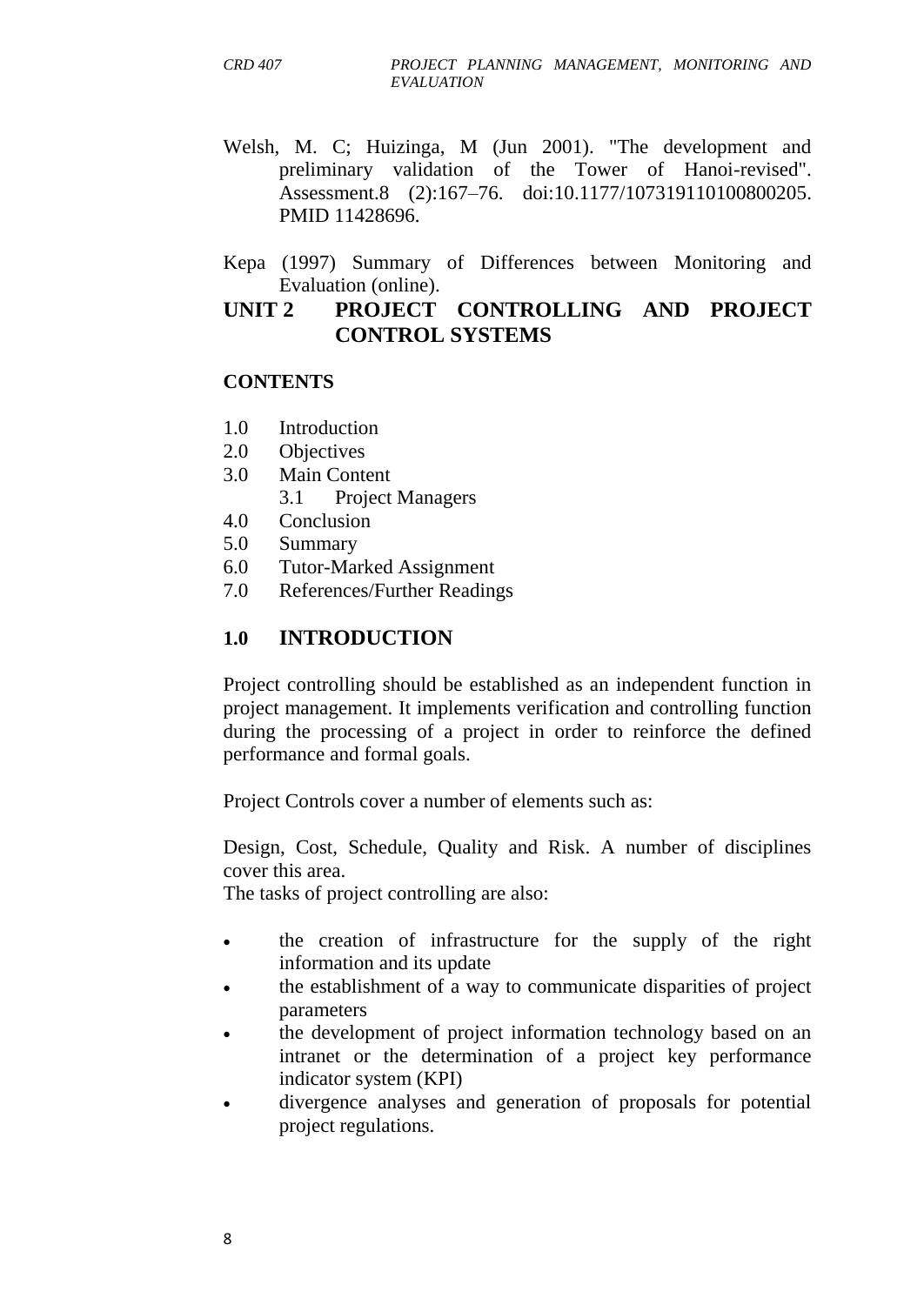- the establishment of methods to accomplish an appropriate project structure, project workflow organization, project control and governance
- creation of transparency among the project parameters.

Control systems are needed for cost, [risk,](https://en.wikipedia.org/wiki/Risk) quality, communication, time, change, procurement, and human resources. In addition, auditors should consider how important the projects are to the [financial statements,](https://en.wikipedia.org/wiki/Financial_statement) how reliant the stakeholders are on controls, and how many controls exist. Auditors should review the development process and procedures for how they are implemented. The process of development and the quality of the final product may also be assessed if needed or requested. A business may want the auditing firm to be involved throughout the process to catch problems earlier on so that they can be fixed more easily. An auditor can serve as a controls consultant as part of the development team or as an independent auditor as part of an audit.

# **2.0 OBJECTIVES**

At the end of this unit, you should be able to:

- state factors that necessitated for independence of control unit in project planning management, monitoring and evaluation
- elucidate on the role of a project manager
- highlight the formal system development guides for a project plan
- explain the methods used for project controlling

# **3.0 MAIN CONTENT**

## **3.1 Project Managers**

A [project manager](https://en.wikipedia.org/wiki/Project_manager) is a professional in the field of project management. Project managers can have the responsibility of the planning, execution, controlling, and closing of any project typically relating to the [construction industry,](https://en.wikipedia.org/wiki/Construction_industry) engineering, architecture, [computing,](https://en.wikipedia.org/wiki/Computing) and telecommunications. Many other fields of production engineering, design engineering, and heavy industrial have project managers.

A project manager is the person accountable for accomplishing the stated project objectives. Key project management responsibilities include creating clear and attainable project objectives, building the project requirements, and managing the [triple constraint](https://en.wikipedia.org/wiki/Project_management_triangle) (now including more constraints and calling it competing constraints) for projects, which is cost, time, and scope for the first three but about three additional ones in current project management.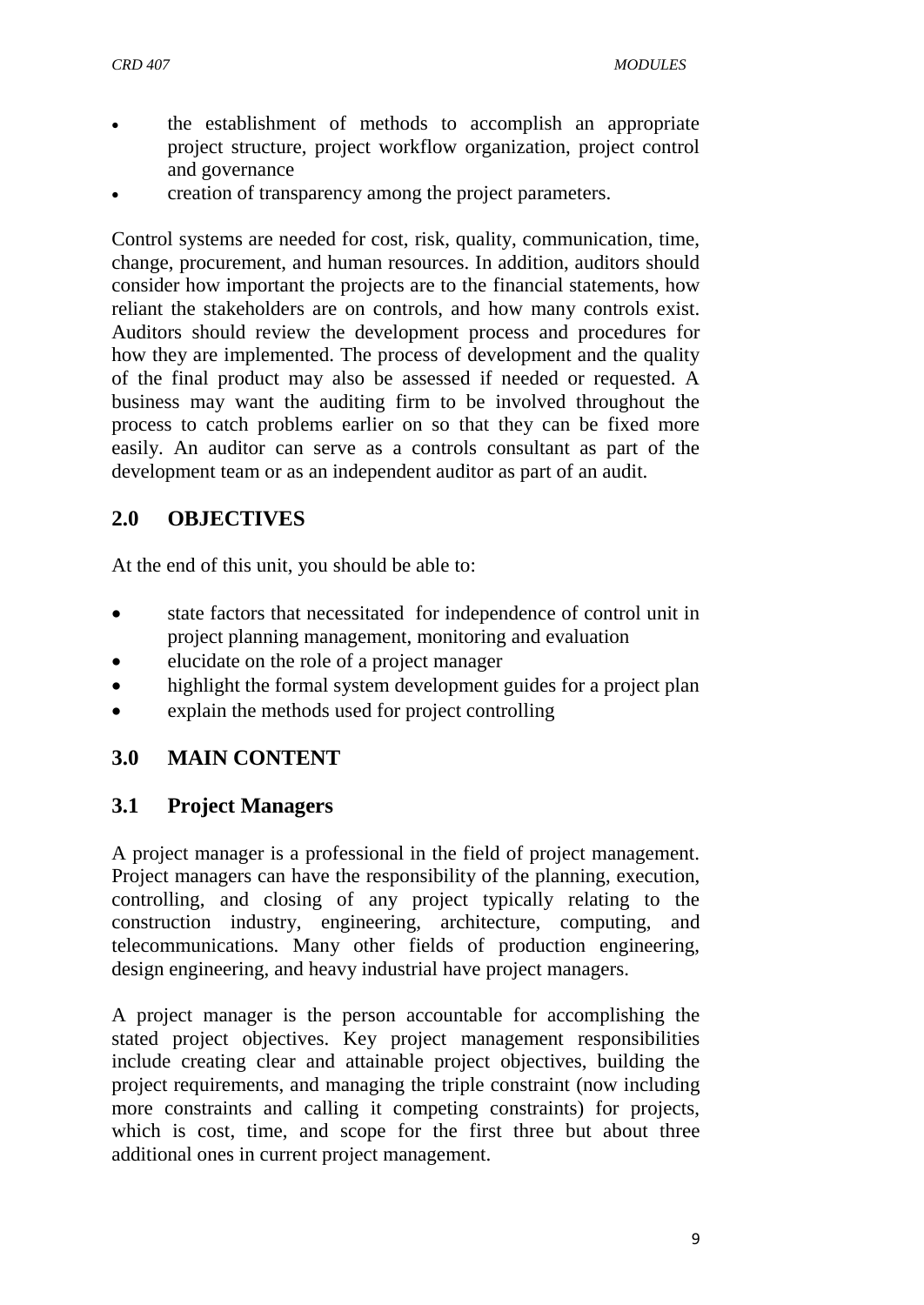A project manager is often a client representative and has to determine and implement the exact needs of the client, based on knowledge of the firm they are representing. The ability to adapt to the various internal procedures of the contracting party, and to form close links with the nominated representatives, is essential in ensuring that the key issues of cost, time, quality and above all, client satisfaction, can be realized.

Project control is that element of a project that keeps it on track, on-time and within budget. Project control begins early in the project with planning and ends late in the project with post-implementation review, having a thorough involvement of each step in the process.

Fulfillment and implementation of these tasks can be achieved by applying specific methods and instruments of project controlling. The following methods of project controlling can be applied:

- investment analysis
- cost–benefit analysis
- value benefit analysis
- expert surveys
- simulation calculations
- risk-profile analysis
- surcharge calculations
- [milestone](https://en.wikipedia.org/wiki/Milestone_%28project_management%29) trend analysis
- cost trend analysis
- target/actual-comparison.

Businesses sometimes use formal systems development processes. These help assure systems are developed successfully. A formal process is more effective in creating strong controls, and auditors should review this process to confirm that it is well designed and is followed in practice. A good formal systems development plan outlines:

- A [strategy](https://en.wikipedia.org/wiki/Strategy) to align development with the organization's broader objectives
- Standards for new systems
- Project management policies for timing and [budgeting](https://en.wikipedia.org/wiki/Budgeting)
- Procedures describing the process
- Evaluation of quality of change

# **4.0 CONCLUSION**

Project controlling is an interdependent function which needs a prolific manager and certain methods to achieve it, harnessing human and materials resources coupled with development guide lead to attaining design target in project execution.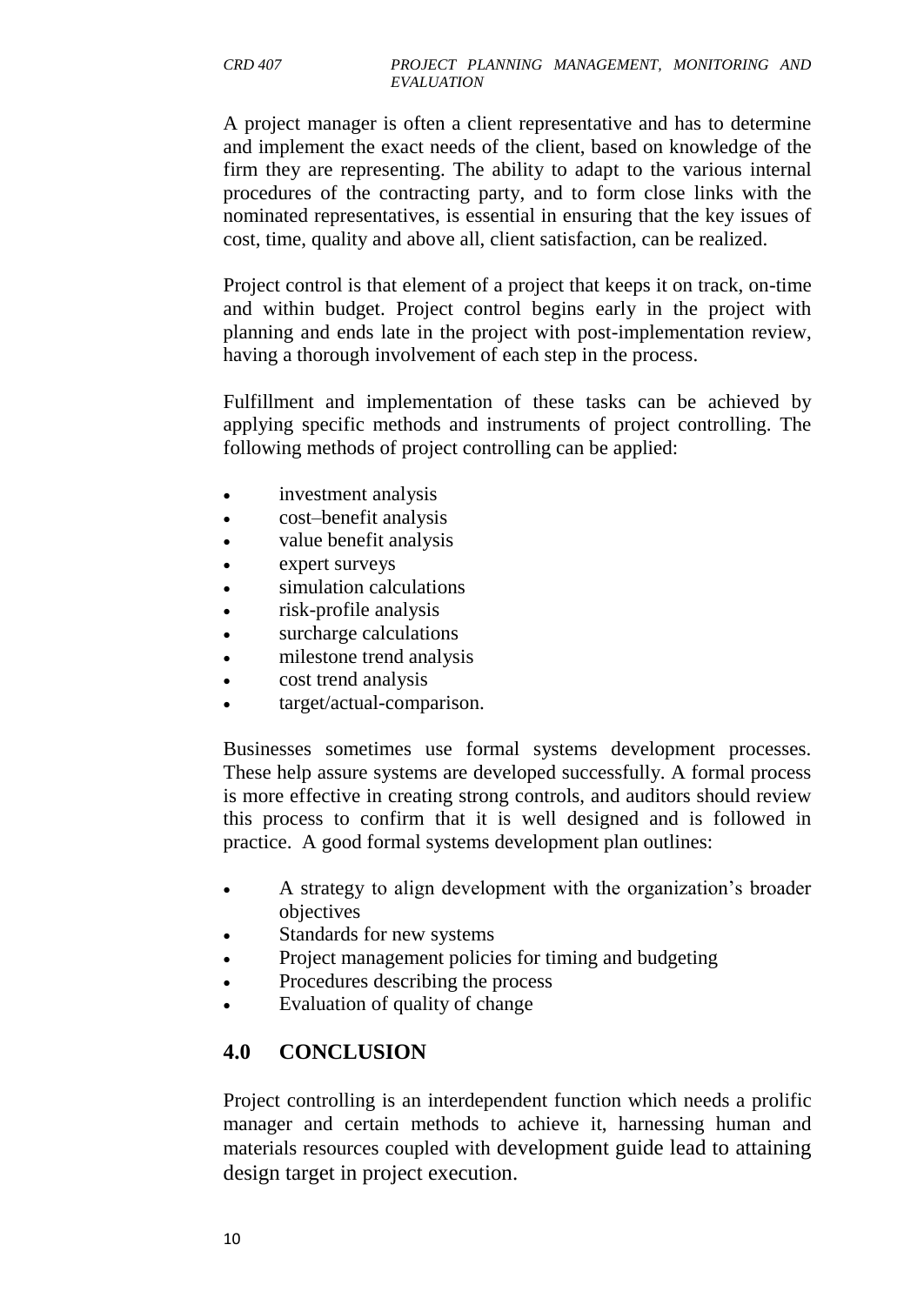# **5.0 SUMMARY**

In this unit, we discussed project controlling and project control systems role of a manager and other measure used for controlling a project. The need for proper control system, development guide and formal approach are germane to outcome of project.

# **6.0 TUTOR-MARKED ASSIGNMENT**

- 1. Who is a project Manager?
- 2. State six role of a project manager in controlling a project.

## **7.0 REFERENCES/FURTHER READINGS**

- Aarnoudse-Moens, C. S; Weisglas-Kuperus, N; van Goudoever, J. B; Oosterlaan, J (Aug 2009). "Meta-analysis of neurobehavioral outcomes in very preterm and/or very low birth weight children".Pediatrics.124(2):717–28. [doi:](https://en.wikipedia.org/wiki/Digital_object_identifier)[10.1542/peds.2008-2816.](https://dx.doi.org/10.1542%2Fpeds.2008-2816) [PMID](https://en.wikipedia.org/wiki/PubMed_Identifier) [19651588.](https://www.ncbi.nlm.nih.gov/pubmed/19651588)
- Anderson, J. R; Albert, M. V; Fincham, J. M (Aug 2005). "Tracing problem solving in real time: fMRI analysis of the subject-paced Tower of Hanoi". JCognNeurosci.17(8):1261– 74[.doi](https://en.wikipedia.org/wiki/Digital_object_identifier)[:10.1162/0898929055002427.](https://dx.doi.org/10.1162%2F0898929055002427) [PMID](https://en.wikipedia.org/wiki/PubMed_Identifier) [16197682.](https://www.ncbi.nlm.nih.gov/pubmed/16197682)
- Welsh, M. C; Huizinga, M (Jun 2001). "The development and preliminary validation of the Tower of Hanoirevised".Assessment.8 (2): 167–76. [doi:](https://en.wikipedia.org/wiki/Digital_object_identifier)[10.1177/107319110100800205.](https://dx.doi.org/10.1177%2F107319110100800205) [PMID](https://en.wikipedia.org/wiki/PubMed_Identifier) [11428696.](https://www.ncbi.nlm.nih.gov/pubmed/11428696)
- Kepa (1997) Summary of Differences between Monitoring and Evaluation (online).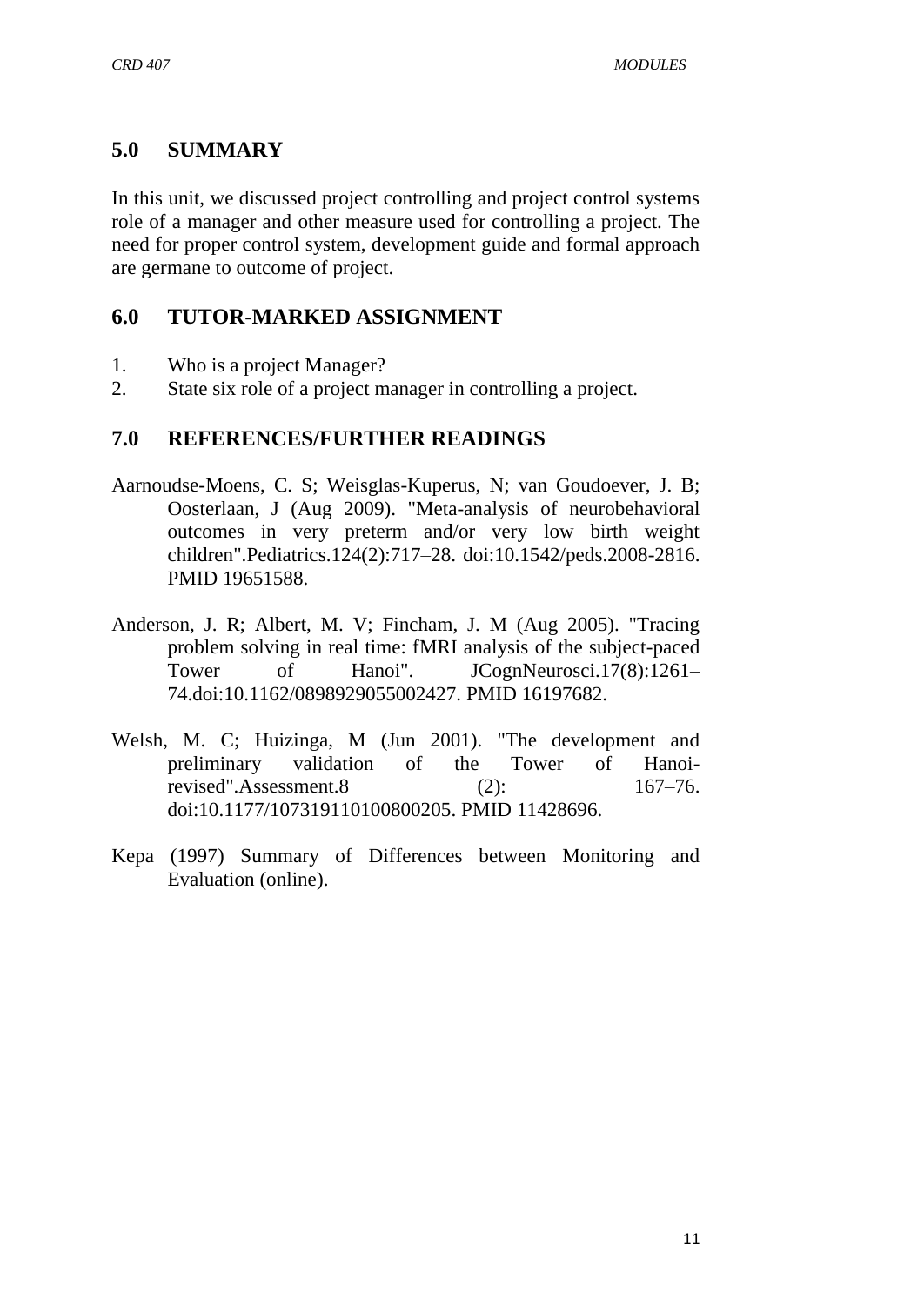# **UNIT 3 SEVEN PRINCIPLES OF PLANNING BY JOHN C. MAXWELL**

#### **CONTENTS**

- 1.0 Introduction
- 2.0 Objectives
- 3.0 Main Content
	- 3.1 Four Types of Planning
	- 3.2 Reasons Why People Don't Plan
	- 3.3 Qualities of Principle-Centered Planning
- 4.0 Conclusion
- 5.0 Summary
- 6.0 Tutor-Marked Assignment
- 7.0 References/Further Readings

#### **1.0 INTRODUCTION**

If you've ever gone whitewater rafting, then you know the importance of planning. Whenever the raft approaches rapids, the guide has to plan the best route to navigate safely through them. If the guide fails to plan, then the raft can easily smash into a rock or capsize.

#### **2.0 OBJECTIVES**

At the end of this unit, you should be able to:

- discuss the four types of a project manager
- highlight cause of individual not planning
- enumerate the principles of planning

#### **3.0 MAIN CONTENT**

#### **3.1 Four Types of Planning**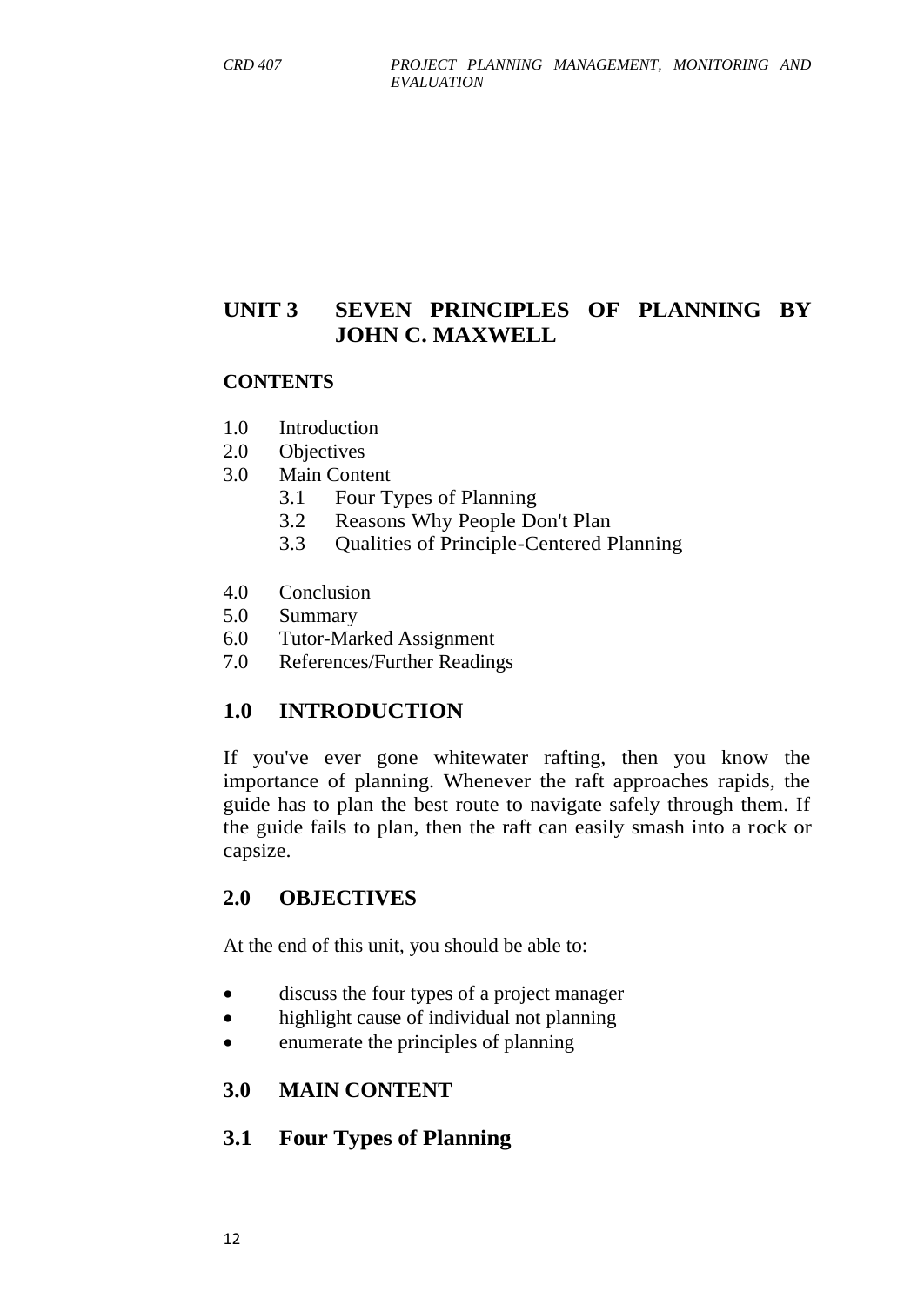- 1) *Passive planning* happens when leadership allows the raft to travel downstream at the mercy of the current rather than steering, rowing, and turning. This kind of non-planning eventually leaves you unprepared to face whitewater rapids. Worse yet, in the absence of a plan, the current may take the raft over the edge of a dreaded waterfall.
- 2) *Panic planning* happens only after the raft is in trouble. At this point, all of the organization's resources are scrambled in a reactionary pattern in an attempt to solve the problem. With panic planning, you may or may not come out alive and well, but you are guaranteed some bumps and bruises.
- 3) *Scientific planning* is viable, but can be laborious, mechanical, and often ends up abandoned in the process. Imagine if a raft guide constantly tried to measure the depth of the water, the distance between rocks, the wind speed, and the water current. Although the information might be helpful, oftentimes the water would be moving too swiftly to take the measurements. In a like manner, leaders often have to respond to change in an instant. There's no time to collect scientific data on all of the variables before deciding which course of action is best.
- 4) *Principle-centered planning* is the key to effectiveness. It is the artistic or leadership approach. Principle-centered planning recognizes that life in general (and people in particular) can't be graphed on a chart, but sees that planning still remains essential.

# **3.2 Reasons Why People Don't Plan**

You don't have to be in leadership very long to learn that planning pays off. Even so, many people don't plan. Here are four reasons why people neglect planning. They don't possess planning skills or knowledge. Some people don't have an innate ability to project themselves into the future. They've never been taught to prioritize their day or to prepare for tomorrow.

They're caught in the tyranny of the urgent, and they believe that they don't have time. Some people allow themselves to be pulled into the vortex of minutiae. As a consequence, they end up buried under a sea of details, and they can't pull their heads above water long enough to plan.

They don't like the perceived hassle of planning. Instead of planning one event at a time, they become overwhelmed by the mountain of things to plan.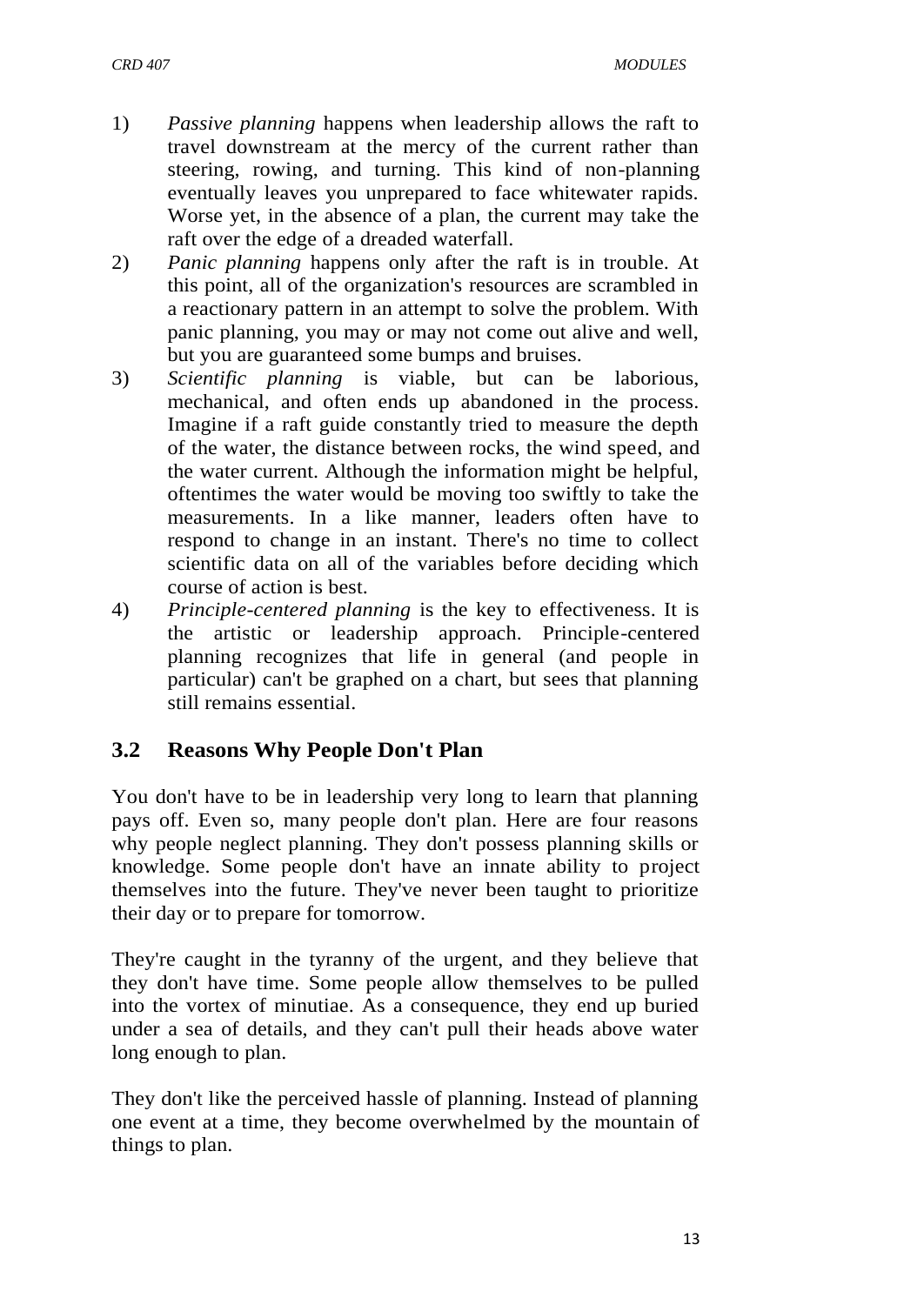Many people don't plan because the outcome varies greatly. "After all," they say, "When I do make a plan, it normally doesn't end up happening, so why bother?" Why Planning Is Essential We all have desires and dreams, yet we'll never accomplish our dreams in life just by wanting them bad enough. Planning bridges the gap between our desires and dreams by calling us to action. As noted by William Danforth, ""No plan is worth the paper it is printed on unless it starts you doing something." A concrete plan supplies us with tangible steps to take in the direction of our dreams.

# **3.3 Qualities of Principle-Centered Planning**

- Principle-centered planning allows us to be flexible without losing focus.
- Principle-centered planning allows us to be creative without losing concentration
- Planning is the structure. Principle-centered planning is the flesh
- Planning is the roadmap. Principle-centered planning is the movement
- Planning is the idea. Principle-centered planning is the action
- Planning is the paper. Principle-centered planning is the power.

In summary it's been said, "By failing to plan, you plan to fail." Wholeheartedly agree. People who ignore planning handicap themselves and stifle their effectiveness.

The good news about planning is that it's a relatively simple discipline. Anyone can do it. No PhD is required to make a solid plan - only a window of uninterrupted time for focused thought.

Seven principles to guide your planning process: You may have heard the expression, "Rome wasn't built in a day." Well, Rome wasn't built on accident, either. The coliseum, the pantheon, Saint Peter's basilica... these architectural marvels weren't the offspring of happenstance. They were created only after architects had spent countless hours developing blueprints of the buildings' foundations and structural frameworks.

A blueprint, as the outline of the building plan, is a vitally important document. Even so, the blueprint only represents a small step in the planning process. Before a building can be constructed, its planners must also budget expenses, consider what raw materials to use, and determine how to recruit labor. A good building plan starts with a blueprint, but extends far beyond it.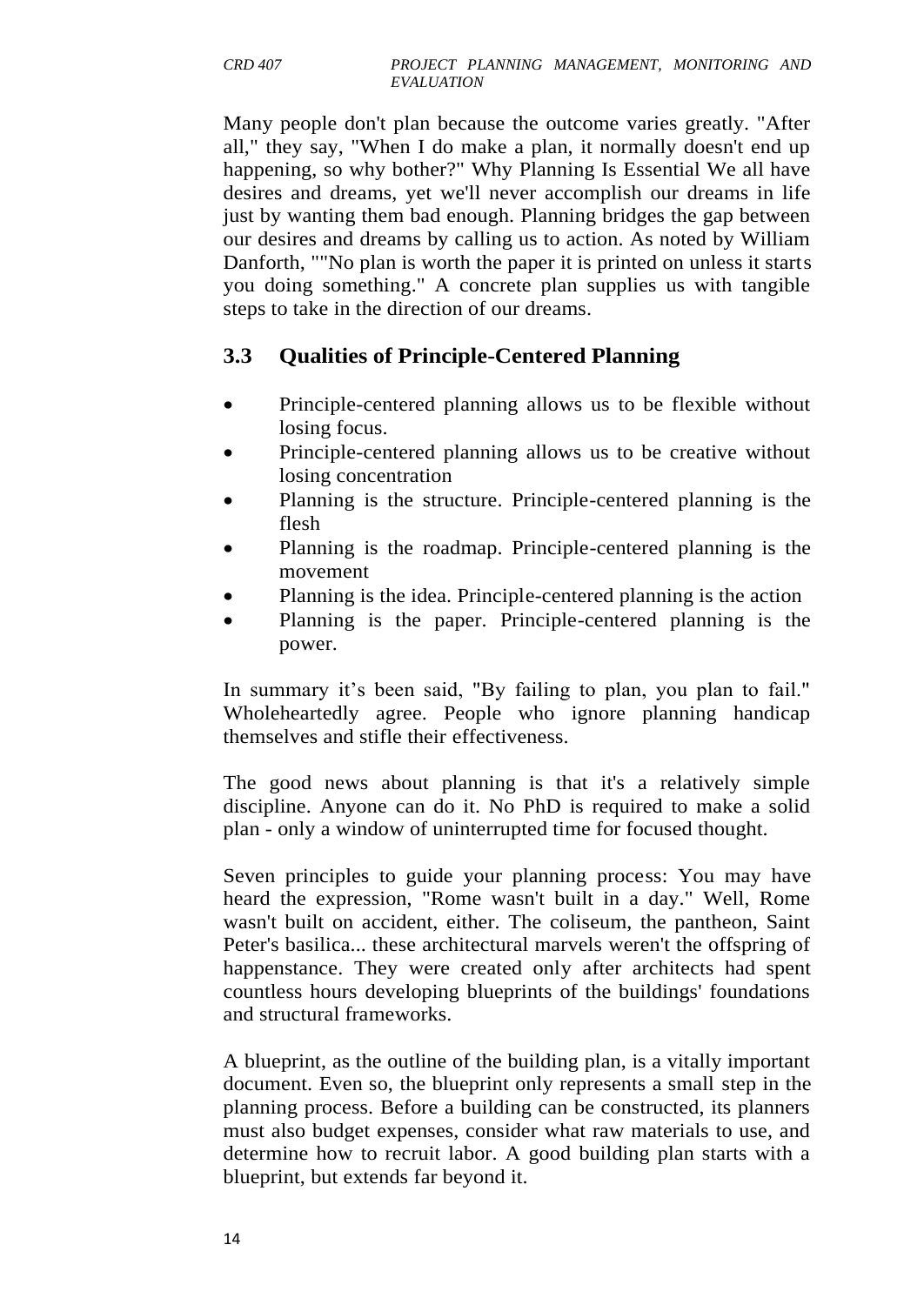It's hard to achieve anything consequential without a written plan. However, putting a plan on paper isn't enough. Regardless of how thorough, concrete, or ingenious a plan may be, it won't happen unless additional ingredients are injected into the planning process. In my experience, I've observed seven principles that are absolutely critical to successful planning.

1) The Principle of Passion When we're passionless, we procrastinate on the plan or burnout trying to execute it. With passion, we approach our plans with excitement and a sense of urgency. Passion gives planning energy.

Passion also gives planning focus. As Tim Redmond says, "There are many things that will catch my eye, but there are only a few things that will catch my heart. It is those I consider to pursue." Passion narrows our vision so that the plan dominates our attention and distractions fade into the background.

2) The Principle of Creativity Of the seven planning principles, we violate the principle of creativity the most. By gravitating to concreteness, we sacrifice creativity. We settle for what's easy to wrap our minds around, and we neglect to wrestle with harder, more difficult dilemmas.

Leaders are too busy doing to think and provide ideas. Even the rare leaders who think creatively often neglect to encourage the people around them to do the same. Consequently, a majority of teams rely on one person for creative thought and end up starved for good ideas.

3) The Principle of Influence When you prepare your plans, ask yourself the question, "Am I able to influence the resources needed to fulfill my planning and mission?" To accomplish your plan, you'll need influence over people, finances, and your schedule.

The support of people, especially other influencers, can make or break your plan. Make a priority to build relationships with them. In particular, find the key to their lives by learning what matters most to them. If you continually add value to the influencers around you in meaningful ways, then you'll be more likely to receive their assistance when you need it.

4) The Principle of Priorities I'm amazed by the amount of people who begin to plan their careers before taking the time to prioritize their lives. You have no right, nor any reason, to start planning your life until you know what you're living for and what you're willing to die for. It's important to find your purpose so that you run, not on the fast track, but on your track.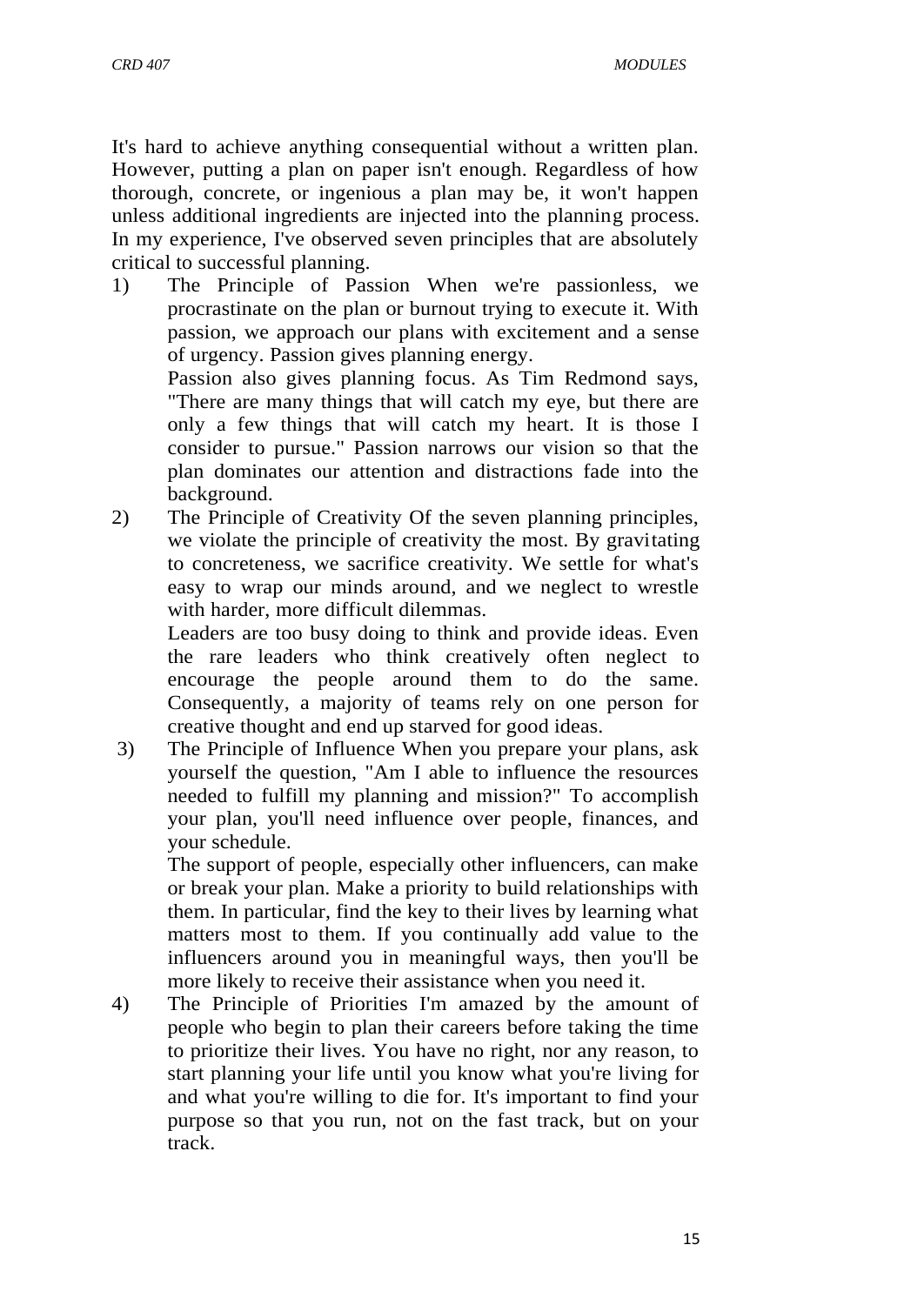The key to a prioritized life is concentration followed by elimination. As Peter Drucker observed, "Concentration is the key to economic results. No other principle of effectiveness is violated as constantly today as the basic principal of concentration. Our motto seems to be, let's do a little bit of everything." We must cease to dabble in everything before we can become excellent at anything.

5) The Principle of Flexibility In leadership, be mentally prepared that not everything will go according to your plans. Then, when plans unfold unexpectedly, you'll be prepared to see new opportunities. Some of the best things I've received in life have been surprises that I could never have planned in advance.

When plans go awry, don't just stand there. By staying in motion, you create movement. Be resourceful enough to improvise when circumstances push you off course.

- 6) The Principle of Timing I credit Robert Schuller for teaching me a lesson about timing-the peak-to-peak principle. Most of the time, our decisions are based on our emotional environment rather than reality. When we're in the valleys of life, we don't see clearly. Our perspective is limited, and all we see are the problems around us. In the valleys we make decisions, not to better ourselves, but to escape our problems. Never make a major decision in the valleys. Wait until you get to the peak where you can see clearer and farther. By reserving big choices for the peaks, you'll avoid making rash decisions that you'll regret later.
- 7) The Principle of Teamwork: A worthwhile plan ought to be bigger than your abilities. You shouldn't be able to accomplish it alone. Each of us has areas of weakness, blind spots, and shortcomings. Unless we rely on a team to help us, our plans succumb to our personal limitations.

A sign in Coach Bill Parcells' office stated his philosophy plainly, "Individuals play the game but teams win championships." What we can do alone pales in comparison to the potential we have when we work together.

Review Putting: a plan on paper is easy; putting a plan into practice takes leadership. I trust these seven principles will aid your efforts to translate written plans into reality.

# **4.0 CONCLUSION**

Planning is a process and purposive in nature, it evolves over thoughtful outcome, successful articulate of plan project hinged on certain principles which bring about desired result depending on managerial principles adopted.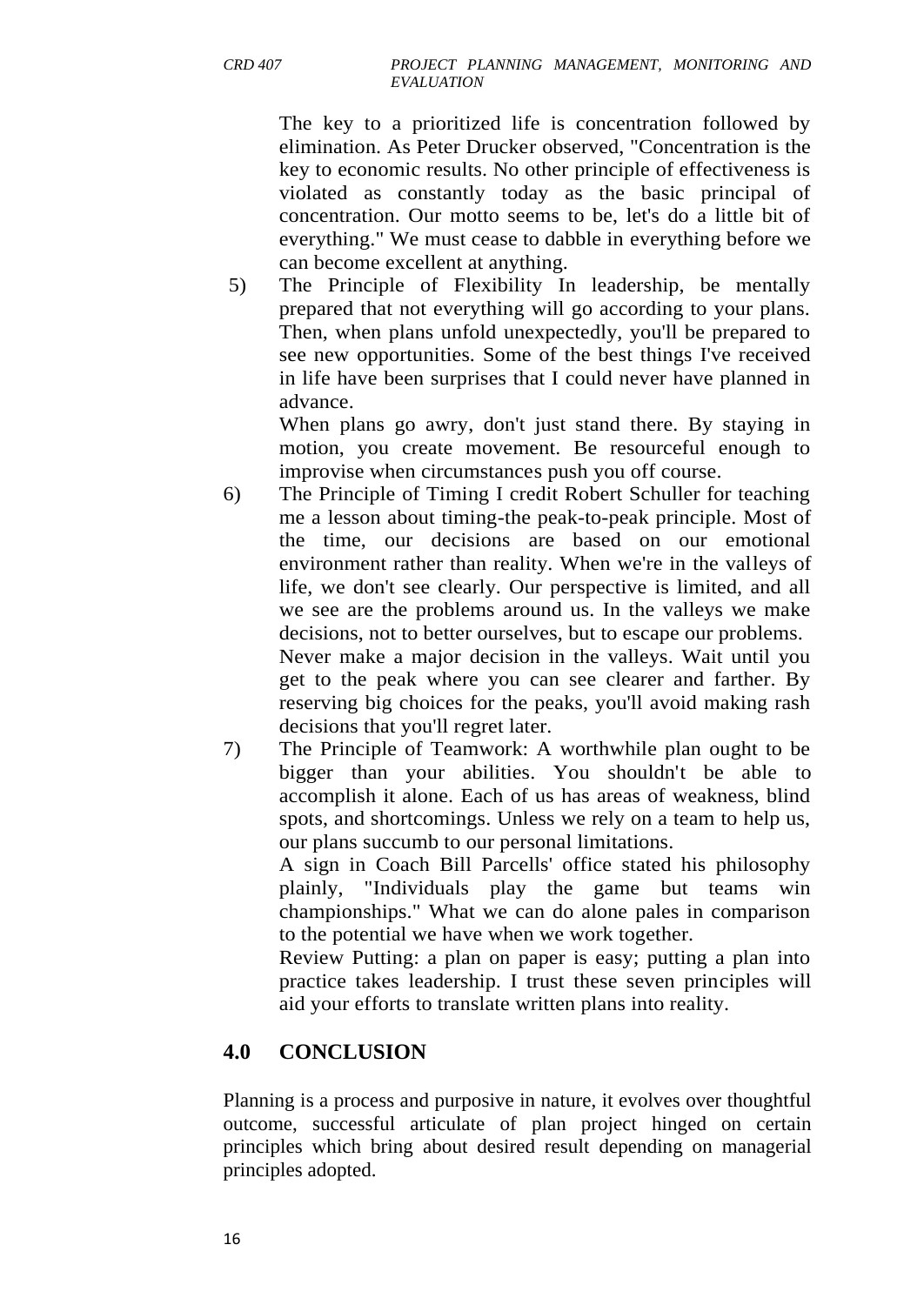# **5.0 SUMMARY**

The discussion in this unit entails; planning, types of planning and planning principles, all this signifies that plan is key process in Project Planning Management, Monitoring and Evaluation .it pertinent to mention that he who fail to plan has plan to fail.

# **6.0 TUTOR-MARKED ASSIGNMENT**

- 1. State the four types of planning and explain it
- 2. Explain five reason why individual do not plan ahead

## **7.0 REFERENCES/FURTHER READINGS**

- Aarnoudse-Moens, C. S; Weisglas-Kuperus, N; van Goudoever, J. B; Oosterlaan, J (Aug 2009). "Meta-analysis of neurobehavioral outcomes in very preterm and/or very low birth weight children".Pediatrics.124(2):717–28. [doi:](https://en.wikipedia.org/wiki/Digital_object_identifier)[10.1542/peds.2008-2816.](https://dx.doi.org/10.1542%2Fpeds.2008-2816) [PMID](https://en.wikipedia.org/wiki/PubMed_Identifier) [19651588.](https://www.ncbi.nlm.nih.gov/pubmed/19651588)
- Anderson, J. R; Albert, M. V; Fincham, J. M (Aug 2005). "Tracing problem solving in real time: fMRI analysis of the subject-paced Tower of Hanoi". JCognNeurosci.17(8):1261– 74[.doi](https://en.wikipedia.org/wiki/Digital_object_identifier)[:10.1162/0898929055002427.](https://dx.doi.org/10.1162%2F0898929055002427) [PMID](https://en.wikipedia.org/wiki/PubMed_Identifier) [16197682.](https://www.ncbi.nlm.nih.gov/pubmed/16197682)
- Welsh, M. C; Huizinga, M (Jun 2001). "The development and preliminary validation of the Tower of Hanoirevised".Assessment.8 (2): 167–76. [doi:](https://en.wikipedia.org/wiki/Digital_object_identifier)[10.1177/107319110100800205.](https://dx.doi.org/10.1177%2F107319110100800205) [PMID](https://en.wikipedia.org/wiki/PubMed_Identifier) [11428696.](https://www.ncbi.nlm.nih.gov/pubmed/11428696)
- Kepa (1997) Summary of Differences between Monitoring and Evaluation (online).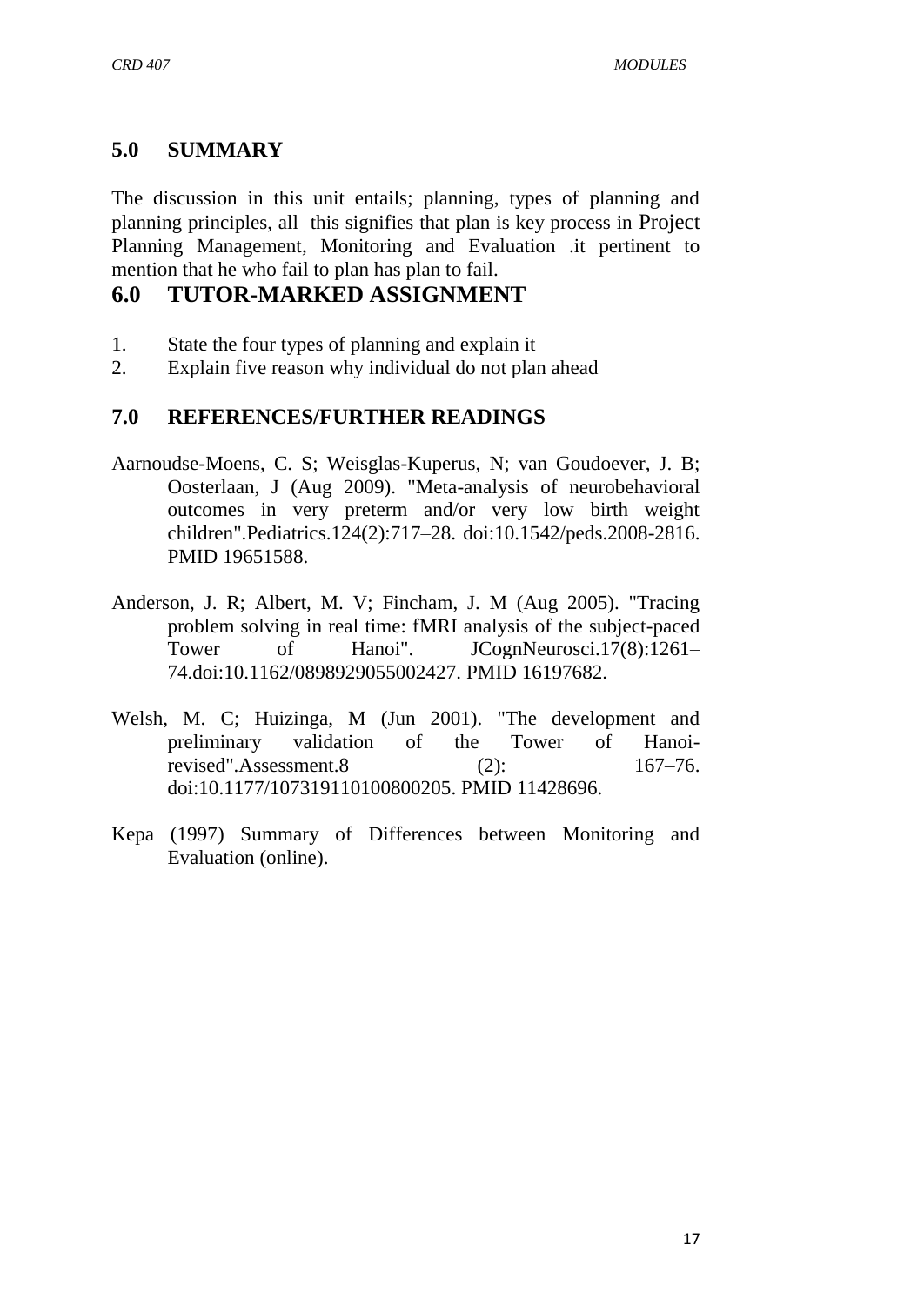# **UNIT 4 FOUR TYPES OF PLANNING FOR SUSTAINABLE BUSINESS SUCCESS**

#### **CONTENTS**

- 1.0 Introduction
- 2.0 Objectives
- 3.0 Main Content
	- 3.1 Planning Definitions
	- 3.2 Strategic Plan
	- 3.3 Tactical Plan
	- 3.4 Operational Plan
- 4.0 Conclusion
- 5.0 Summary
- 6.0 Tutor-Marked Assignment
- 7.0 References/Further Readings

## **1.0 INTRODUCTION**

May 6, 2015 in [The Great Game of Business](http://greatgame.com/the-great-game-of-business/)

Springfield Remanufacturing Corporation (SRC) is well-known for [high-involvement business planning](http://greatgame.com/events/hip-workshop/) structure.

Using this structure, we develop our strategic plans as a collective organization – involving literally *everyone* in the company, from hourly employees to management, in the planning process.

While it might seem extensive, this process proves an integral component of our open-book management structure. Over the years, involving everyone at all levels of the company has also proven repeatedly to generate positive results.

SRC uses four types of key planning that translate directly to our sustainable business success. Let's dig deeper into each of these four key types of planning.

#### **2.0 OBJECTIVES**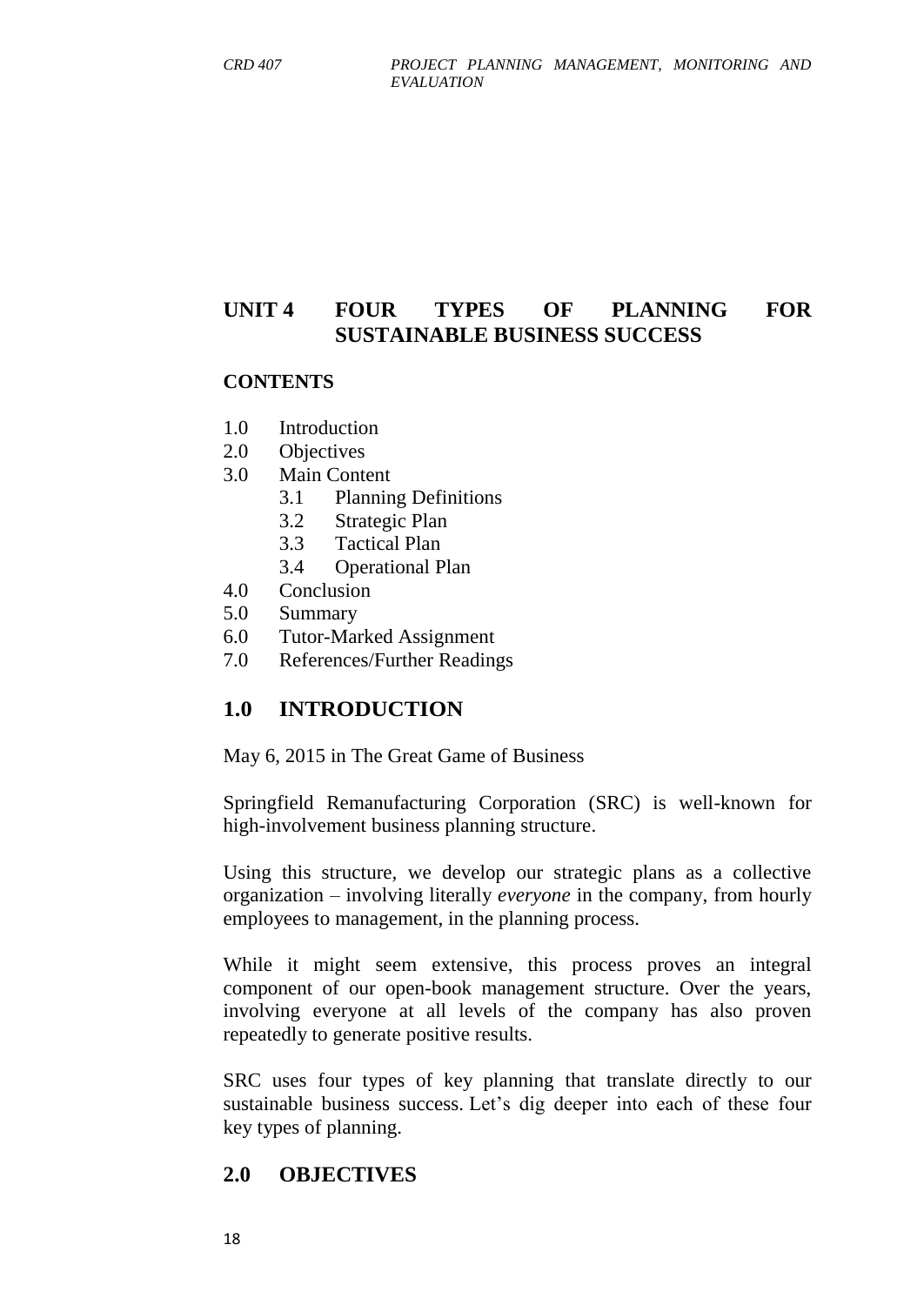At the end of this unit, you should be able to:

- elucidate planning in occupation
- explain five various nature of plan
- understand the crucial component of strategic planning
- highlight the characteristics of each of the plan
- **3.0 MAIN CONTENT**

## **3.1 Planning in Occupation**

The nature of planning in occupation varies and is peculiar with goals associated with it, irrespective of public or private occupation seven reasons serve as motives for planning; namely; finance, strategic, contingency, crucial succession, tactical and operational.

**Financing Planning:** Long-term profit planning aimed at generating greater return on assets, growth in market share, and at solving foreseeable problems.

**Contingency Planning:** A contingency plan is a plan devised for an outcome other than in the usual (expected) plan. It is often used for risk management when an exceptional risk that, though unlikely, would have catastrophic consequences. Contingency plans are often devised by governments or businesses.

**Strategic Planning:** A systematic process of envisioning a desired future, and translating this vision into broadly defined goals or objectives and a sequence of steps to achieve them.

**Succession Planning:** Succession planning is a process for identifying and developing internal people with the potential to fill key business leadership positions in the company. Succession planning increases the availability of experienced and capable employees that are prepared to assume these roles as they become available.

- **1. Financial Planning:** It goes without saying that you must have a tangible financial plan for your business, but with the infinite number of ways you can develop yours, what do you do? When it comes to our financial planning, we've found the strongest results after following this handful of "musts":
- a. The plan must have buy-in from employees at all levels of the organization.
- b. The plan must be clearly communicated.
- c. The plan must be rooted in reality.
- d. The plan must be forward-looking.
- e. The plan must be reviewed formally; progress must be tracked on an ongoing basis.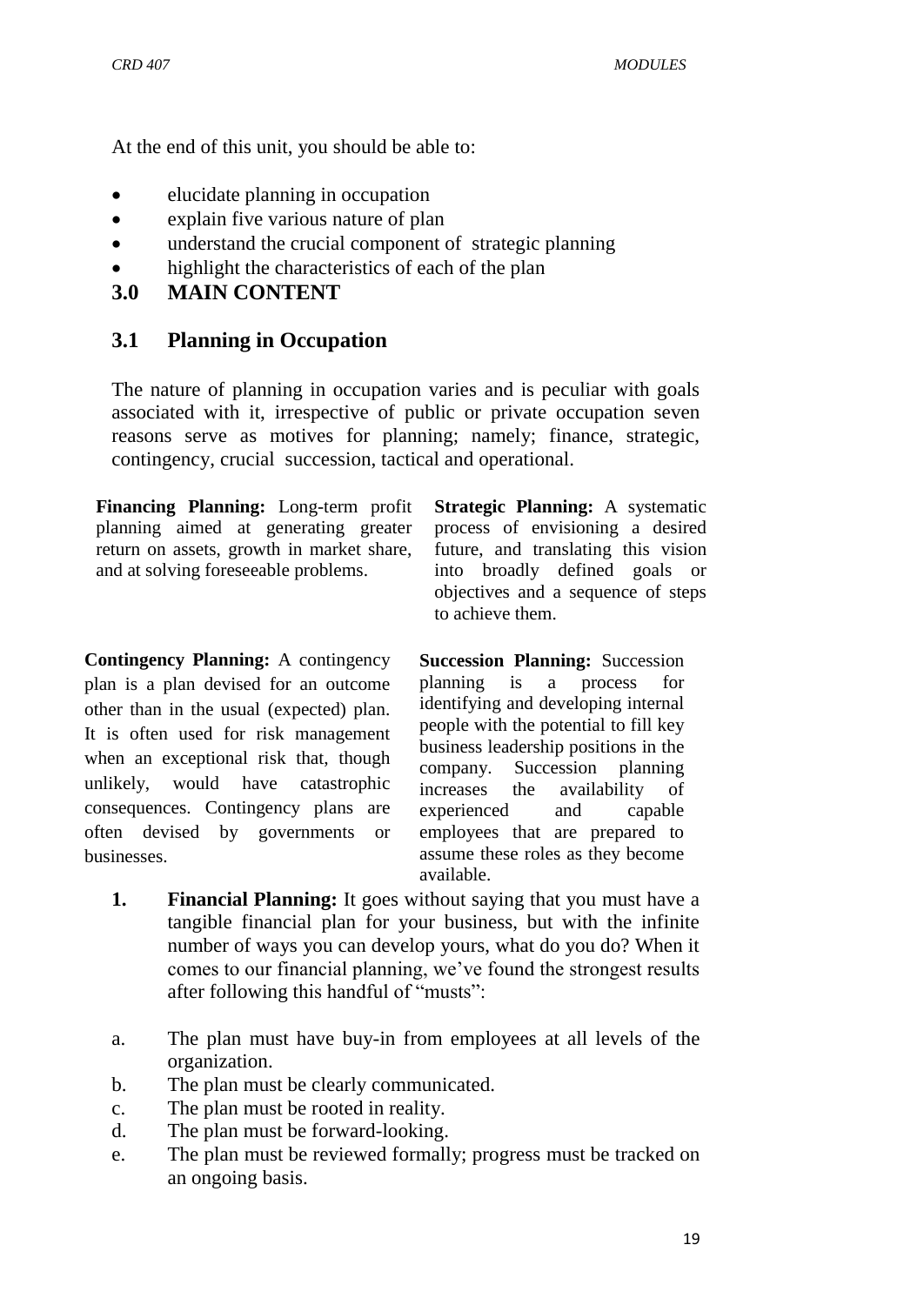**2. Strategic Planning:** In addition to having a strong financial outlook, your company also needs a clear strategic vision. (Again, you probably already know this – it isn't rocket science!) We suggest doing a quick online search – you'll find several great templates that will guide you in establishing your strategic vision. The best one? Try the "High Involvement Planning" Playbook."

Our simple SRC guidelines to strategic planning are as follows:

- You must have a believable, predictable sales line for the strategy to work.
- You must clearly analyze and address your company's opportunities, threats, strengths and weaknesses.
- You must have a clear intelligence on your competitors.
- You must have a realistic and detailed understanding of the marketplace and the economy.
- **3. Contingency Planning:** A sturdy contingency plan is essential to growth and business success. After all, you need a "Plan-B" or a backup plan to launch when the unexpected happens, right? Contingency planning makes you proactive and serves as a source of innovation *and* business growth in and of itself (double win!). In short, a good contingency represents a researched and vetted realistic opportunity. If disaster strikes, activate contingencies in order to fill a void.
- **4. Succession Planning:** What if your manager or an executive left suddenly? Is your organization prepared to replace a major player on your team? While "missing" them is one thing, making sure your organization continues to grow beyond their departure is crucial to your overall success (obviously!). To make sure you don't skip more than a beat, you need to beef up your [succession](http://greatgame.com/the-great-game-of-business/4-questions-to-ask-for-successful-succession-planning/)  [planning process.](http://greatgame.com/the-great-game-of-business/4-questions-to-ask-for-successful-succession-planning/)

Succession planning, however, needs to be more than just naming a successor for major company positions. A strong succession plan creates opportunities for managers as well as succession candidates because with a developed successor in place, managers are primed to move into new positions and pursue opportunities when those arise as well. Therefore, succession candidates must be groomed, developed and prepared to step into a new role when the opportunity arises so that the multi-shift can happen simultaneously as needed (not to put off until candidates are "ready"). You won't experience that lag time trying to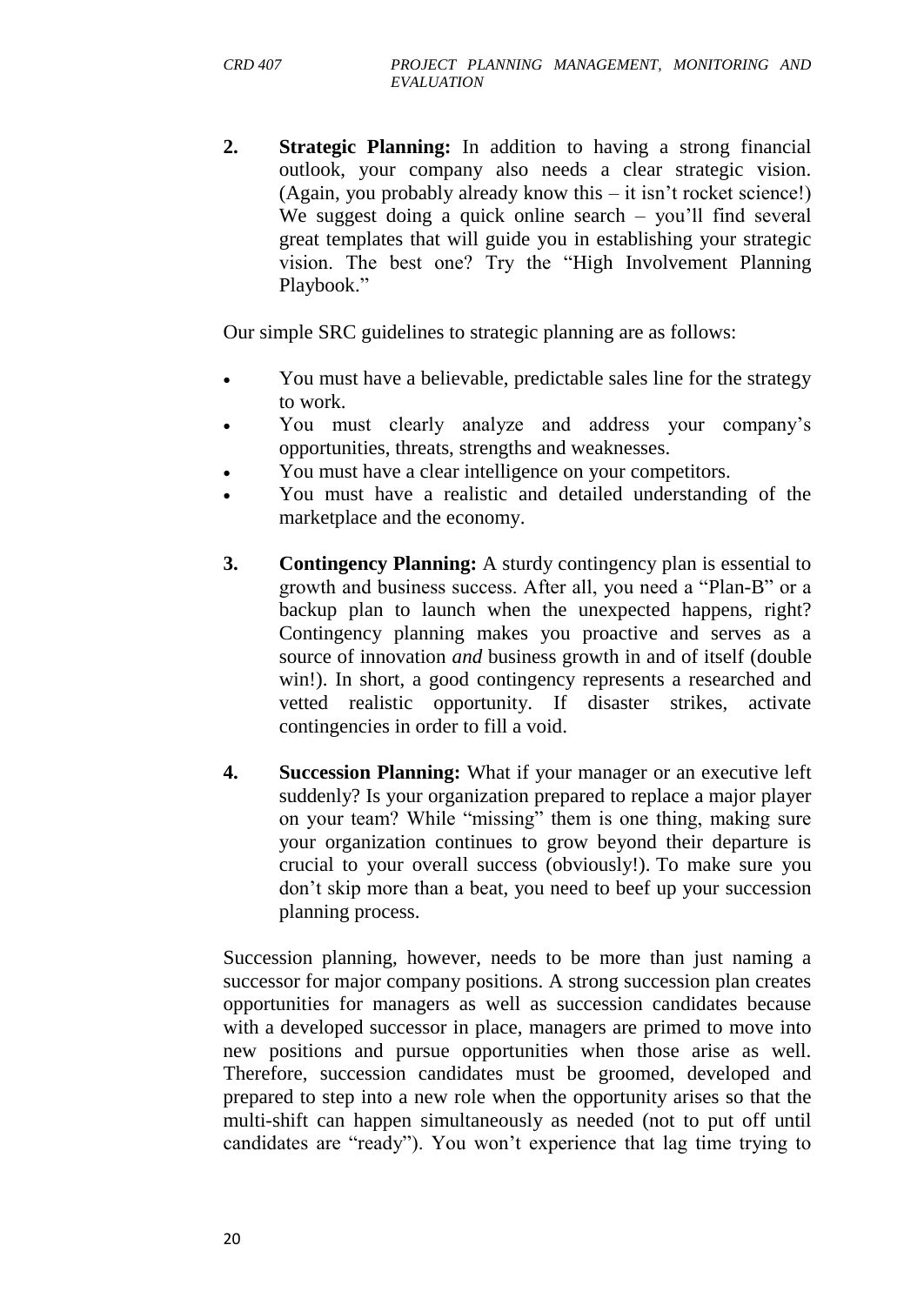figure out who can take over their responsibilities and continue on your path to growth without wasting time or additional resources.

# **3.2 Strategic Plan**

A strategic plan is a high-level overview of the entire business, its vision, objectives, and value. This plan is the foundational basis of the organization and will dictate decisions in the long-term. The scope of the plan can be two, three, five, or even ten years.

Managers at every level will turn to the strategic plan to guide their decisions. It will also influence the culture within an organization and how it interacts with customers and the media. Thus, the strategic plan must be forward looking, robust but flexible, with a keen focus on accommodating future growth.

The crucial components of a strategic plan are:

## **1. Vision**

Where does the organization want to be five years from now? How does it want to influence the world?

These are some of the questions you must ask when you delineate your organization's vision. It's okay if this vision is grandiose and idealistic. If there is any room to wax poetic within a plan, it is here. Holding ambitions to "make a dent in the Universe" (Apple/Steve Jobs) is acceptable, as is a more realistic vision to create the most "customercentric company on Earth" (Amazon).

## **2. Mission**

The mission statement is a more realistic overview of the company's aim and ambitions. Why does the company exist? What does it aim to achieve through its existence? A clothing company might want to "bring" high street fashion to the masses", while a non-profit might want to "eradicate polio".

## **3. Values**

"Inspire. Go above  $&$  beyond. Innovate. Exude passion. Stay humble. Make it fun"

These aren't fragments from a motivational speech, but [Fab.com's](http://fab.tumblr.com/post/29964560939/fab-values-for-the-whole-post-visit-ceo-jason)  [values.](http://fab.tumblr.com/post/29964560939/fab-values-for-the-whole-post-visit-ceo-jason) Like Fab, each organization has its own values. These values will guide managers and influence the kind of employees you hire. There is no template to follow when jotting down the values. You can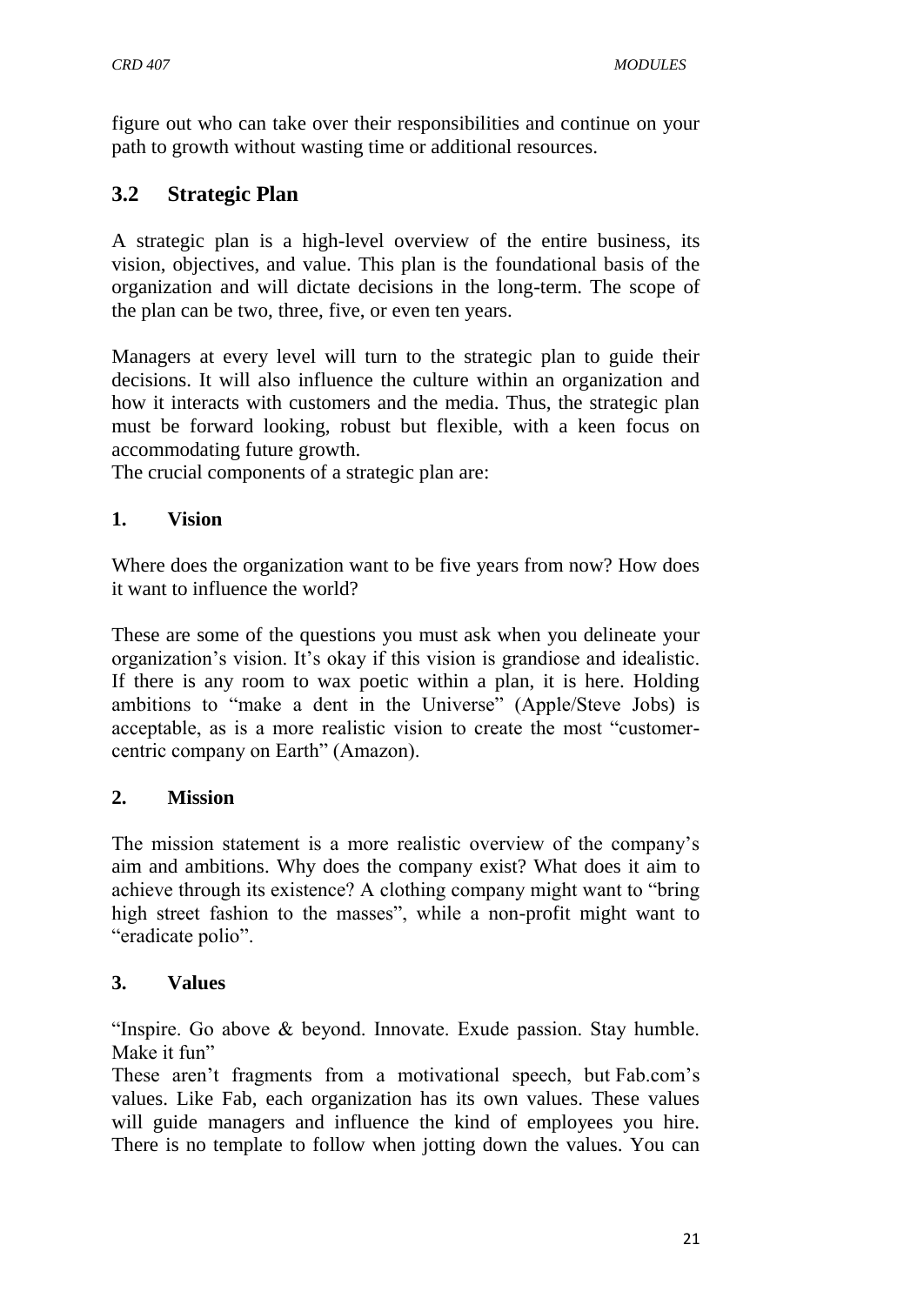write a 1,000 page essay, or something as simple as Google's "Don't be Evil" – it's all up to you.

As you can see, there are really no rules to writing the perfect strategic plan. This is an open-ended, living document that grows with the organization. You can write whatever you want in it, as long as it dictates the future of your organization.

For inspiration, just search for the value/mission/vision statement of your favorite companies on Google. Or, consider taking this course on [business planning for average people.](https://www.udemy.com/business-planning-for-the-average-human/?couponCode=blog13&tc=blog.planmngmnt.text.p&utm_source=blog&utm_medium=udemyads&utm_content=post8998&utm_campaign=content-marketing-blog&xref=blog)

## **3.3 Tactical Plan**

The tactical plan describes the tactics the organization plans to use to achieve the ambitions outlined in the strategic plan. It is a short range (i.e. with a scope of less than one year), low-level document that breaks down the broader mission statements into smaller, actionable chunks. If the strategic plan is a response to "What?", the tactical plan responds to "How?".

Creating tactical plans is usually handled by mid-level managers.

The tactical plan is a very flexible document; it can hold anything and everything required to achieve the organization's goals. That said, there are some components shared by most tactical plans:

## **1. Specific goals with fixed deadlines**

Suppose your organization's aim is to become the largest shoe retailer in the city. The tactical plan will break down this broad ambition into smaller, actionable goals. The goal(s) should be highly specific and have fixed deadlines to spur action – expand to two stores within three months, grow at 25% per quarter, or increase revenues to \$1mn within six months, and so on.

#### **2. Budgets**

The tactical plan should list budgetary requirements to achieve the aims specified in the strategic plan. This should include the budget for hiring personnel, marketing, sourcing, manufacturing, and running the day-today operations of the company. Listing the revenue outflow/inflow is also a recommended practice.

#### **3. Resources**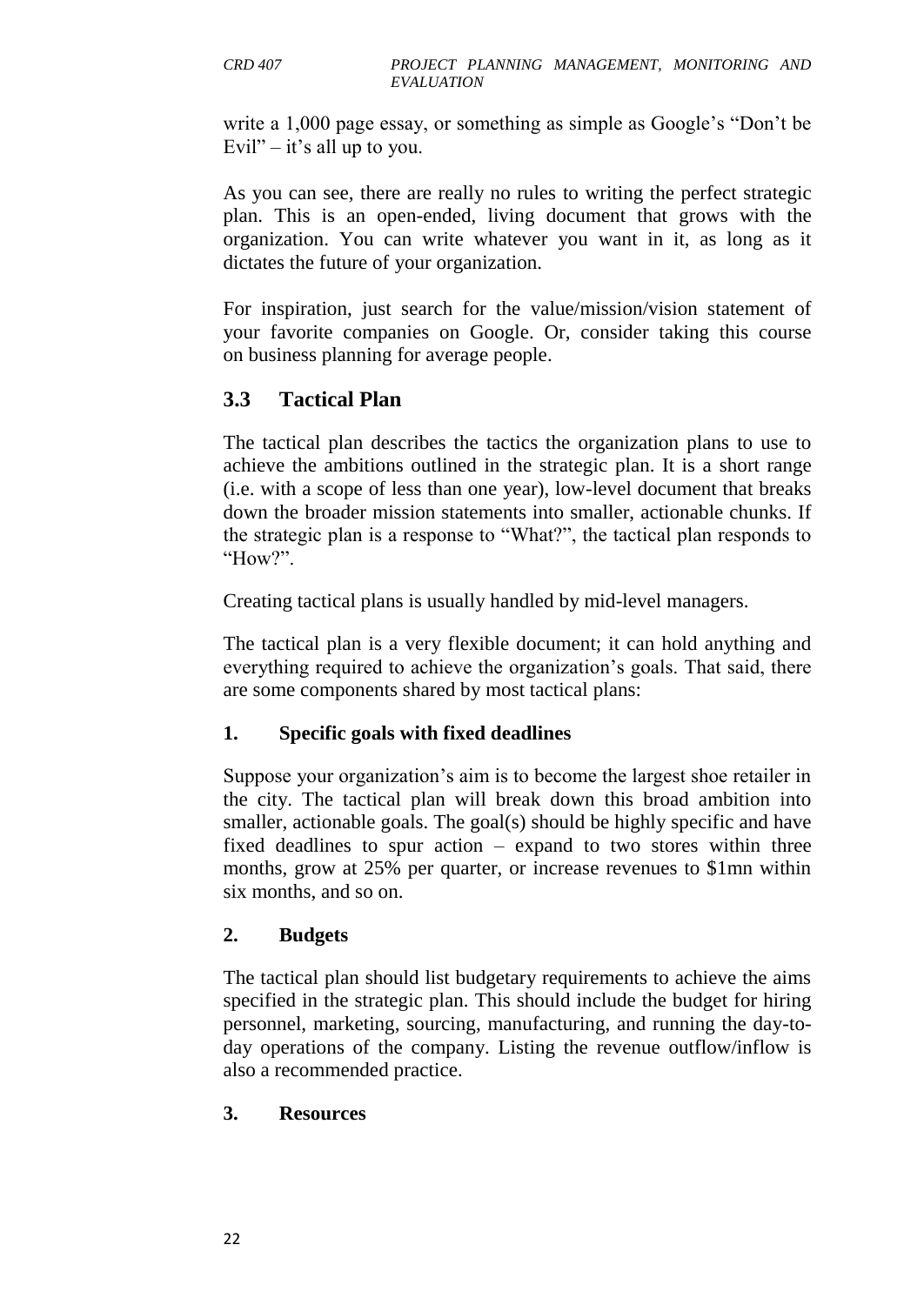The tactical plan should list all the resources you can muster to achieve the organization's aims. This should include human resources, IP, cash resources, etc. Again, being highly specific is encouraged.

#### **4. Marketing, funding, etc.**

Finally, the tactical plan should list the organization's immediate marketing, sourcing, funding, manufacturing, retailing, and PR strategy. Their scope should be aligned with the goals outlined above.

If you're struggling to create a strong tactical plan, [this course on](https://www.udemy.com/how-to-draft-a-business-plan/?couponCode=blog13&tc=blog.planmngmnt.text.p&utm_source=blog&utm_medium=udemyads&utm_content=post8998&utm_campaign=content-marketing-blog&xref=blog)  [drafting great business plans](https://www.udemy.com/how-to-draft-a-business-plan/?couponCode=blog13&tc=blog.planmngmnt.text.p&utm_source=blog&utm_medium=udemyads&utm_content=post8998&utm_campaign=content-marketing-blog&xref=blog) will point you in the right direction.

# **3.4 Operational Plan**

The operational plan describes the day to day running of the company. The operational plan charts out a roadmap to achieve the tactical goals within a realistic timeframe. This plan is highly specific with an emphasis on short-term objectives. "Increase sales to 150 units/day", or "hire 50 new employees" are both examples of operational plan objectives.

Creating the operational plan is the responsibility of low-level managers and supervisors.

Operational plans can be either single use, or ongoing, as described below:

## **1. Single use plans**

These plans are created for events/activities with a single occurrence. This can be a one-time sales program, a marketing campaign, a recruitment drive, etc. Single use plans tend to be highly specific.

#### **2. Ongoing plans**

These plans can be used in multiple settings on an ongoing basis. Ongoing plans can be of different types, such as:

- **Policy:** A policy is a general document that dictates how managers should approach a problem. It influences decision making at the micro level. Specific plans on hiring employees, terminating contractors, etc. are examples of policies.
- **Rule:** Rules are specific regulations according to which an organization functions. The rules are meant to be hard coded and should be enforced stringently. "No smoking within premises", or "Employees must report by 9 a.m.", are two examples of rules.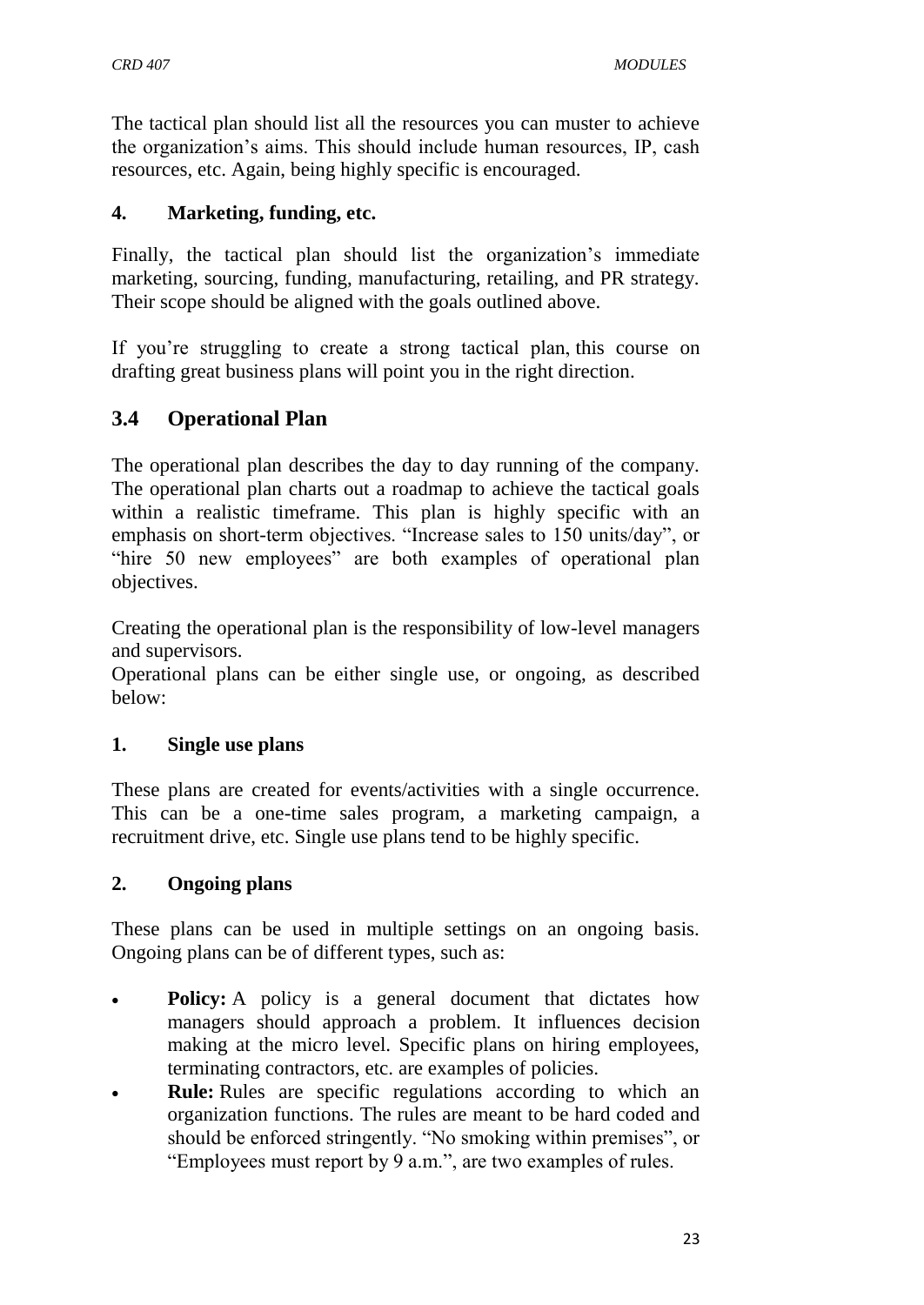**Procedure:** A procedure describes a step-by-step process to accomplish a particular objective. For example: most organizations have detailed guidelines on hiring and training employees, or sourcing raw materials. These guidelines can be called procedures.

Ongoing plans are created on an ad-hoc basis but can be repeated and changed as required.

Operational plans align the company's strategic plan with the actual day to day running of the company. This is where the macro meets the micro. Running a successful company requires paying an equal attention to now just the broad objectives, but also how the objectives are being met on an everyday basis, hence the need for such intricate planning

## **4.0 CONCLUSION**

Planning have variance methods either in public or private some core areas which planning approach in job are discussed include; finance, strategic, contingency, crucial succession, tactical and operational. The measure, methods and uniqueness of each has being explained which can aid Project Planning Management, Monitoring and Evaluation.

# **5.0 SUMMARY**

The discussion in this unit entails; nature of occupation planning with components and factors associated with it. The need to understand planning, proper utilization through integration of vision, mission and values resources, and budgets e.t.c. makes blueprint accomplished.

## **6.0 TUTOR-MARKED ASSIGNMENT**

- 1. List the types of nature of occupation planning and explain five.
- 2. Explain the types of operational plan.

# **7.0 REFERENCES/FURTHER READINGS**

- Aarnoudse-Moens, C. S; Weisglas-Kuperus, N; van Goudoever, J. B; Oosterlaan, J (Aug 2009). "Meta-analysis of neurobehavioral outcomes in very preterm and/or very low birth weight children".Pediatrics.124(2):717–28. [doi:](https://en.wikipedia.org/wiki/Digital_object_identifier)[10.1542/peds.2008-2816.](https://dx.doi.org/10.1542%2Fpeds.2008-2816) [PMID](https://en.wikipedia.org/wiki/PubMed_Identifier) [19651588.](https://www.ncbi.nlm.nih.gov/pubmed/19651588)
- Anderson, J. R; Albert, M. V; Fincham, J. M (Aug 2005). "Tracing problem solving in real time: fMRI analysis of the subject-paced Tower of Hanoi". JCognNeurosci.17(8):1261– 74[.doi](https://en.wikipedia.org/wiki/Digital_object_identifier)[:10.1162/0898929055002427.](https://dx.doi.org/10.1162%2F0898929055002427) [PMID](https://en.wikipedia.org/wiki/PubMed_Identifier) [16197682.](https://www.ncbi.nlm.nih.gov/pubmed/16197682)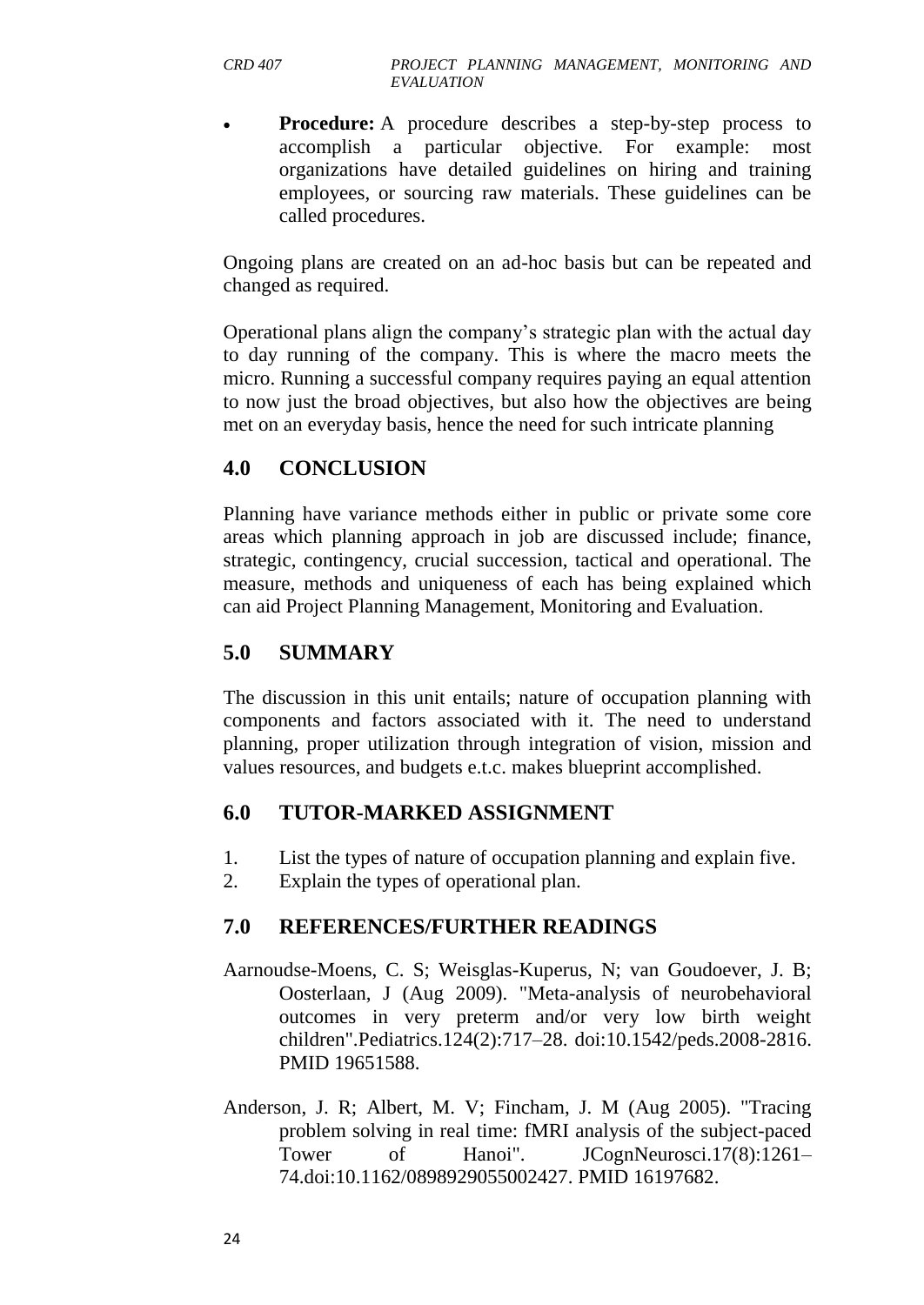- Welsh, M. C; Huizinga, M (Jun 2001). "The development and preliminary validation of the Tower of Hanoirevised".Assessment.8 (2): 167–76. [doi:](https://en.wikipedia.org/wiki/Digital_object_identifier)[10.1177/107319110100800205.](https://dx.doi.org/10.1177%2F107319110100800205) [PMID](https://en.wikipedia.org/wiki/PubMed_Identifier) [11428696.](https://www.ncbi.nlm.nih.gov/pubmed/11428696)
- Kepa (1997) Summary of Differences between Monitoring and Evaluation (online).

## **UNIT 5 THE PLANNING PROCESS – AN OBVIOUS NON-NEGOTIABLE TO LONG-TERM SUCCESS**

#### **CONTENTS**

- 1.0 Introduction
- 2.0 Objectives
- 3.0 Main Content
	- 3.1 Planning
		- 3.2 Planning process
- 4.0 Conclusion
- 5.0 Summary
- 6.0 Tutor-Marked Assignment
- 7.0 References/Further Readings

## **1.0 INTRODUCTION**

Whether or not you utilize an open-book management style at your company, implementing a strong and consistent process for financial, strategic, contingency and succession planning will create a strong foundation for your business as well as set your company up for sustainable business success. These four key planning processes mean to set your organization up for high levels of growth and success, a goal that just about every business has in common. These are; Inventory resources, identify problems, determine objectives and analyze resources data

## **2.0 OBJECTIVES**

At the end of this unit, you should be able to:

- understand nature of planning as part of management
- explain planning process
- elucidate on four key planning process
- question ask in order to achieve strategic planning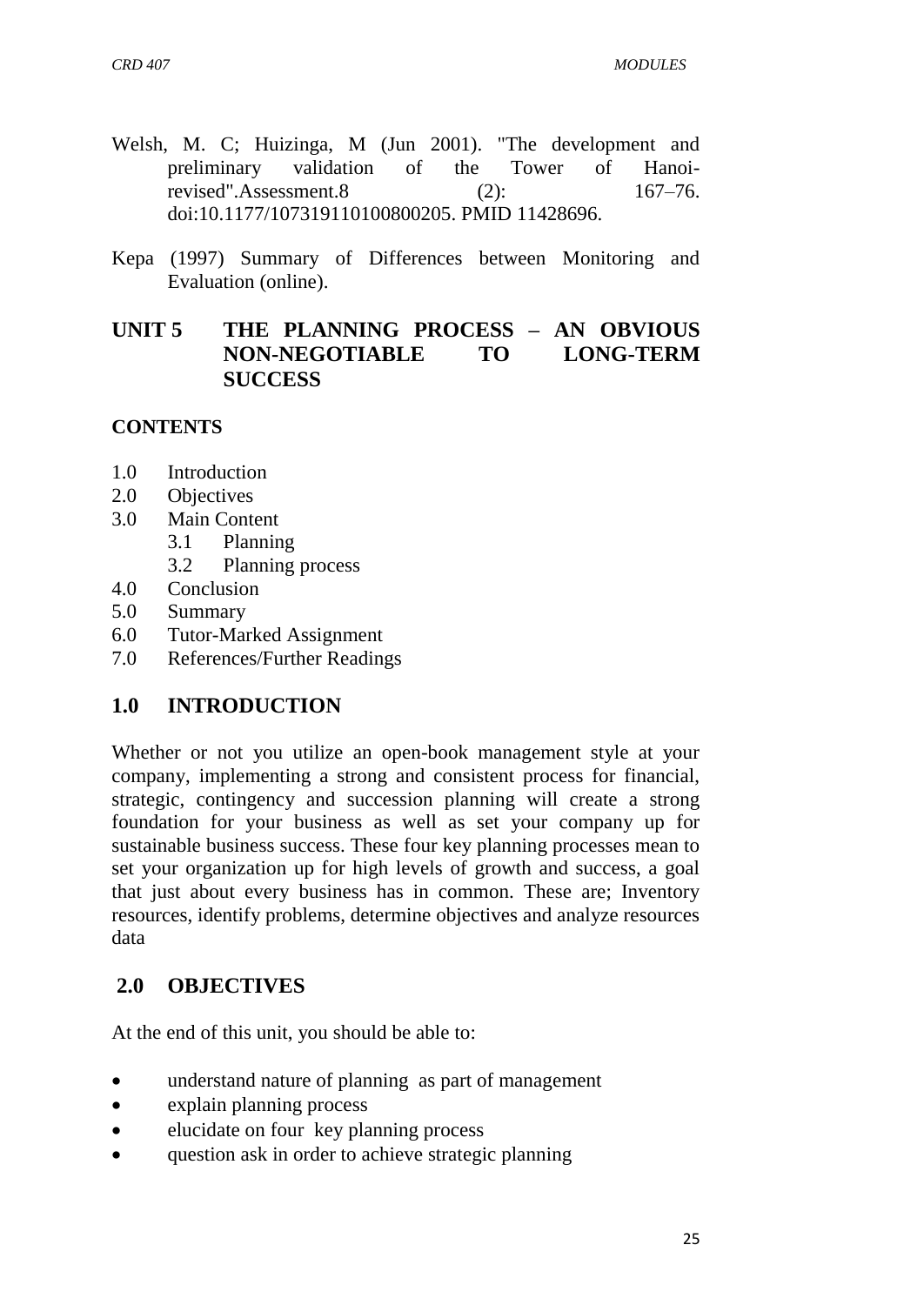# **3.0 MAIN CONTENT**

# **3.1 [Planning](http://en.wikipedia.org/wiki/Planning)**

[Planning](http://en.wikipedia.org/wiki/Planning) is the part of management concerned with creating procedures, rules and guidelines for achieving a stated objective. Planning is carried out at both the macro and micro level. Managers need to create broad objectives and mission statements as well as look after the day to day running of the company.

## **3.2 Planning Process**



#### **Example of planning process framework.**

Patrick Montana and Bruce Charnov outline a three-step result-oriented process for planning:

- 1. Choosing a destination
- 2. Evaluating alternative routes, and
- 3. Deciding the specific course of your plan.

In organizations, planning is a management process, concerned with defining goals for company's future direction and determining on the missions and resources to achieve those targets. To meet the goals, managers may develop plans such as a business plan or a marketing plan. Planning always has a purpose. The purpose may be achievement of certain goals or targets.

Main characteristics of planning in organizations are: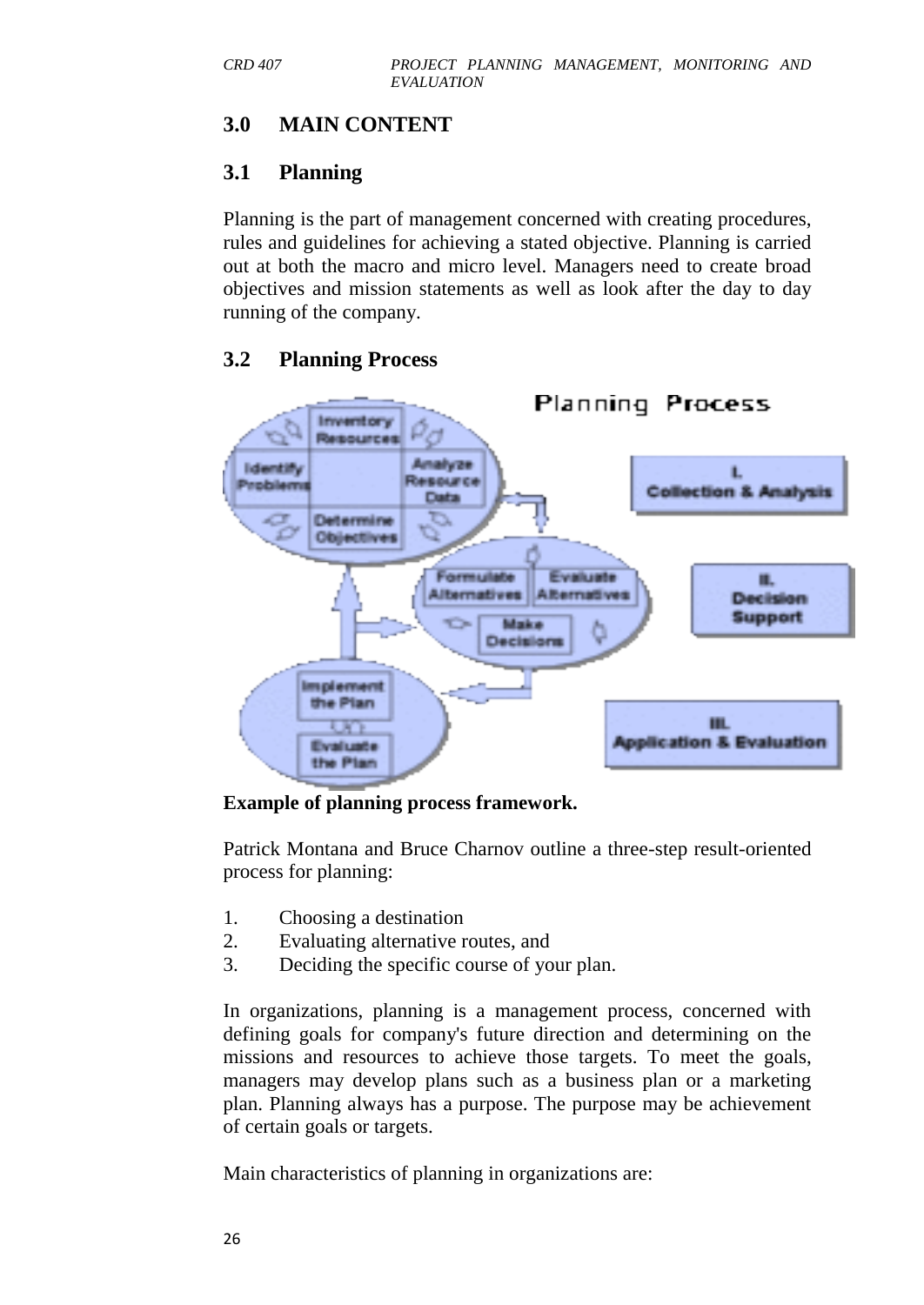- Planning increases the efficiency of an organization.
- It reduces the risks involved in modern business activities.
- It utilizes with maximum efficiency the available time and resources.

The concept of planning is to identify what the organization wants to do by using the four questions which are:

- Where are we today in terms of our business or strategy planning?
- Where are we going?
- Where do we want to go?
- How are we going to get there?

Baobab (2000) contended that project planning vis-à-vis monitoring as a -page summary which comprises the following information of a project in order to ensure it capture the intent of organizational goal.

| <b>Why</b>   | a project is carried out $(=$ who/what will benefit?)                                            |  |  |
|--------------|--------------------------------------------------------------------------------------------------|--|--|
| What         | the project is expected to achieve $(=$ utilization of services)                                 |  |  |
| How          | the project is going to achieve its outputs/results $(=$ measures executed)                      |  |  |
| Which        | external factors are crucial for the success of the project $($ = risks and frame<br>conditions) |  |  |
| How          | we can assess the success $(=$ indicators)                                                       |  |  |
| <b>Where</b> | we will find the data required to assess the success $($ means of<br>verification)               |  |  |

**Source:** Baobab (2000)

## **3.3 Four Key Planning Process**

#### **Inventory resources**

It is concerned with in-depth look at availability of resources to facilitate the slated process and is crucial to planning process for better logistic strategy. It enables project manager or organization to know resource capacity, source for more and modalities to achieve the plan.

#### **Identify problems**

Planning process does not come without problems some are obvious, some are hidden, some emerged in the process irrespective of the issues it is paramount to recognize the problems and develop how and ways to solve it as planning itself is about identification of problem to tackle. It a process of significantly understanding the issue to be resolved.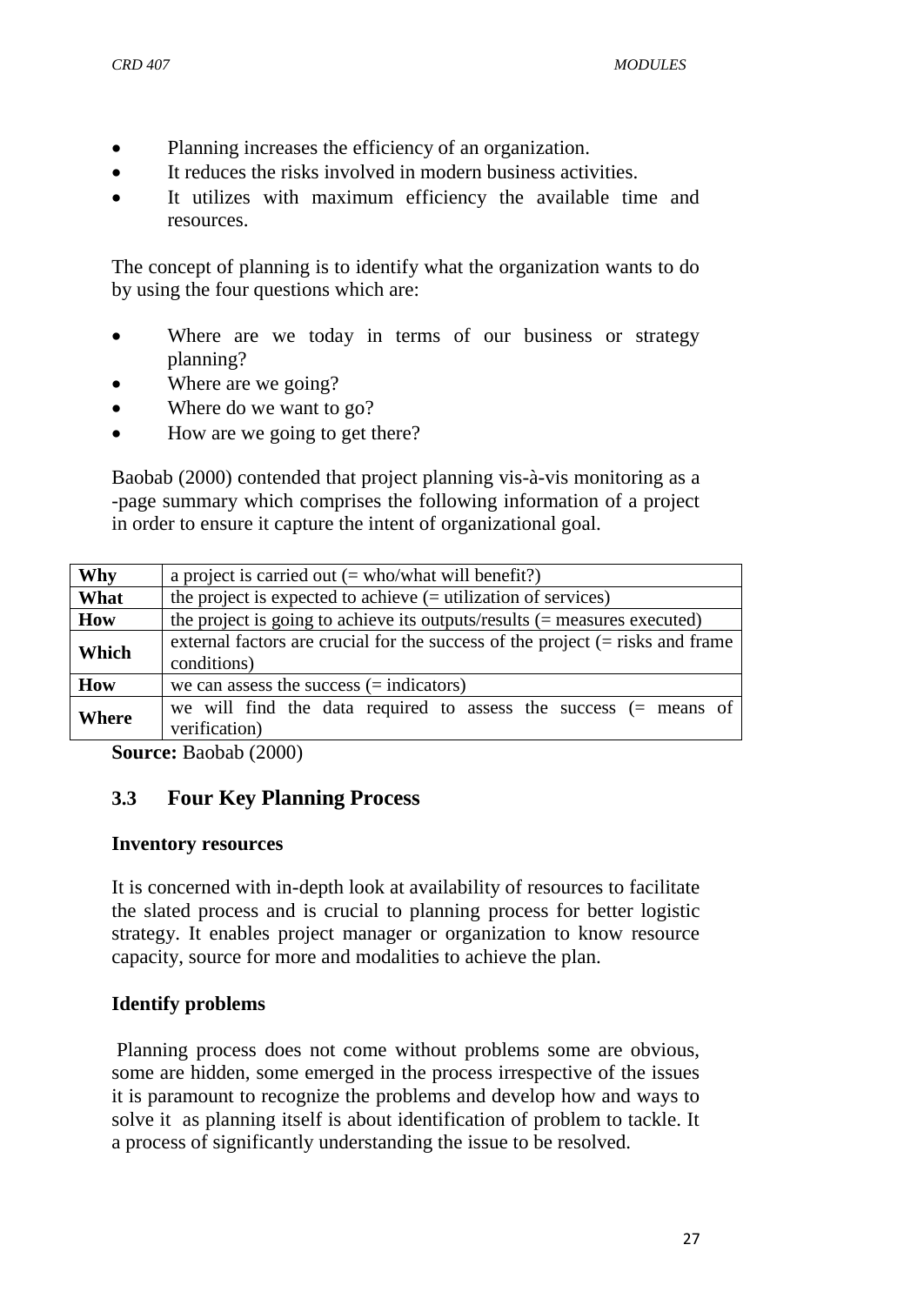#### **Determine objectives**

planning may be for short or long term irrespective of it, planning prior motive is to achieve pre-set objectives. Objectives determination engulfs core action of essence of the planning process.

#### **Analyze resources data**

This aspect deals with scrutiny of data and resources breakdown of fact for further action in planning progression, all detailed information, resources and other cogent logistics are thoroughly examined for final action to be executed.

## **4.0 CONCLUSION**

Planning process is interrelated of various germane factors towards common goals with each working together as a system for best result.

## **5.0 SUMMARY**

In this unit we discussed nature of planning as a management procedure to achieve stated goal with consideration for micro and Marco level planning harmonized to achieve better outcome.

## **6.0 TUTOR-MARKED ASSIGNMENT**

State main characteristics of planning in an organization

Explain:

- i. Why
- ii. What
- iii. How
- iv. Which
- v How and
- vi. Where of project planning

## **7.0 REFERENCES/FURTHER READINGS**

Aarnoudse-Moens, C. S; Weisglas-Kuperus, N; van Goudoever, J. B; Oosterlaan, J (Aug 2009). "Meta-analysis of neurobehavioral outcomes in very preterm and/or very low birth weight children".Pediatrics.124(2):717–28. [doi:](https://en.wikipedia.org/wiki/Digital_object_identifier)[10.1542/peds.2008-2816.](https://dx.doi.org/10.1542%2Fpeds.2008-2816) [PMID](https://en.wikipedia.org/wiki/PubMed_Identifier) [19651588.](https://www.ncbi.nlm.nih.gov/pubmed/19651588)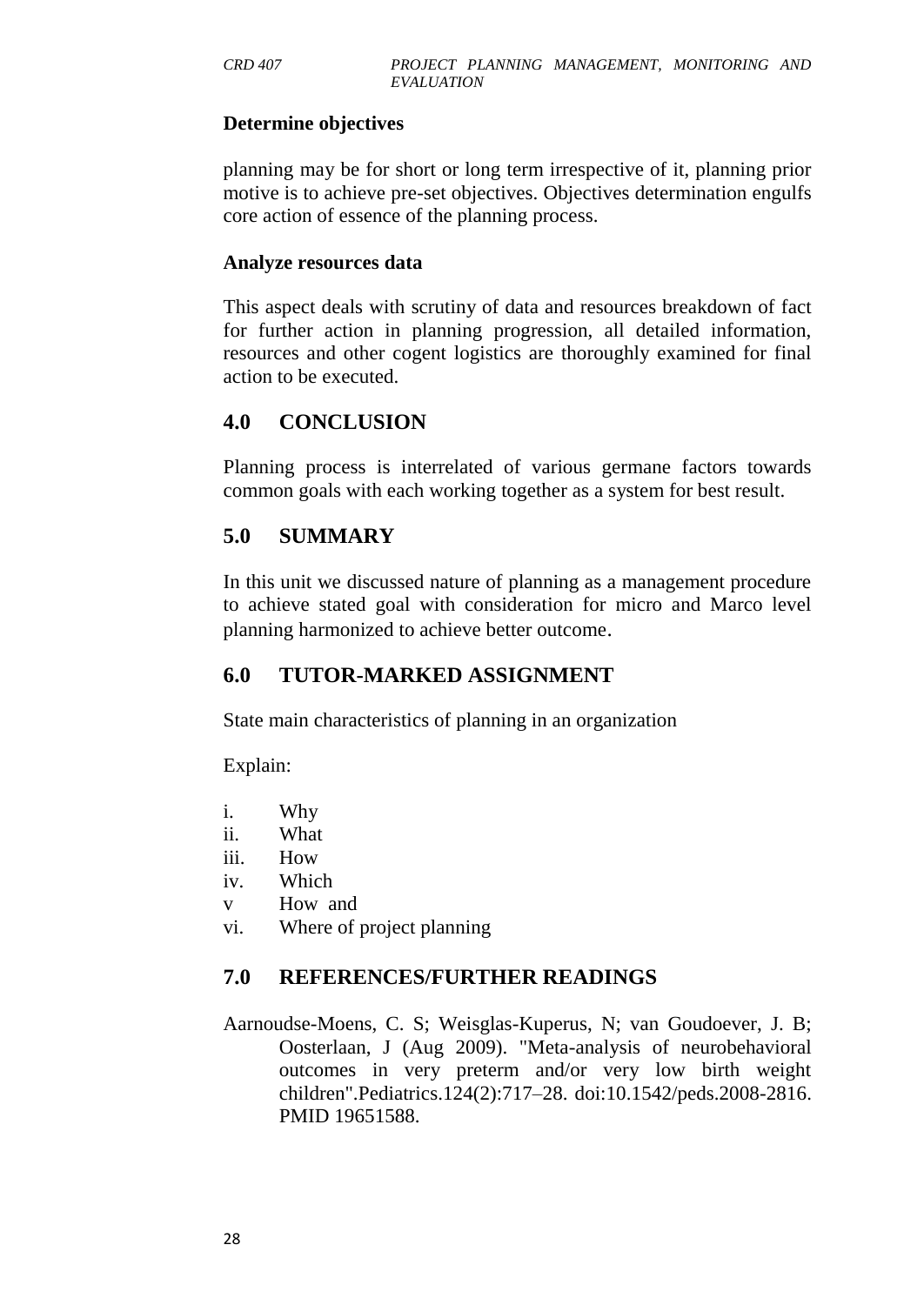- Welsh, M. C; Huizinga, M (Jun 2001). "The development and preliminary validation of the Tower of Hanoi-<br>revised".Assessment.8 (2): 167–76. revised".Assessment.8 (2): [doi:](https://en.wikipedia.org/wiki/Digital_object_identifier)[10.1177/107319110100800205.](https://dx.doi.org/10.1177%2F107319110100800205) [PMID](https://en.wikipedia.org/wiki/PubMed_Identifier) [11428696.](https://www.ncbi.nlm.nih.gov/pubmed/11428696)
- Anderson, J. R; Albert, M. V; Fincham, J. M (Aug 2005). "Tracing problem solving in real time: fMRI analysis of the subject-paced Tower of Hanoi". JCognNeurosci.17(8):1261-74[.doi](https://en.wikipedia.org/wiki/Digital_object_identifier)[:10.1162/0898929055002427.](https://dx.doi.org/10.1162%2F0898929055002427) [PMID](https://en.wikipedia.org/wiki/PubMed_Identifier) [16197682.](https://www.ncbi.nlm.nih.gov/pubmed/16197682)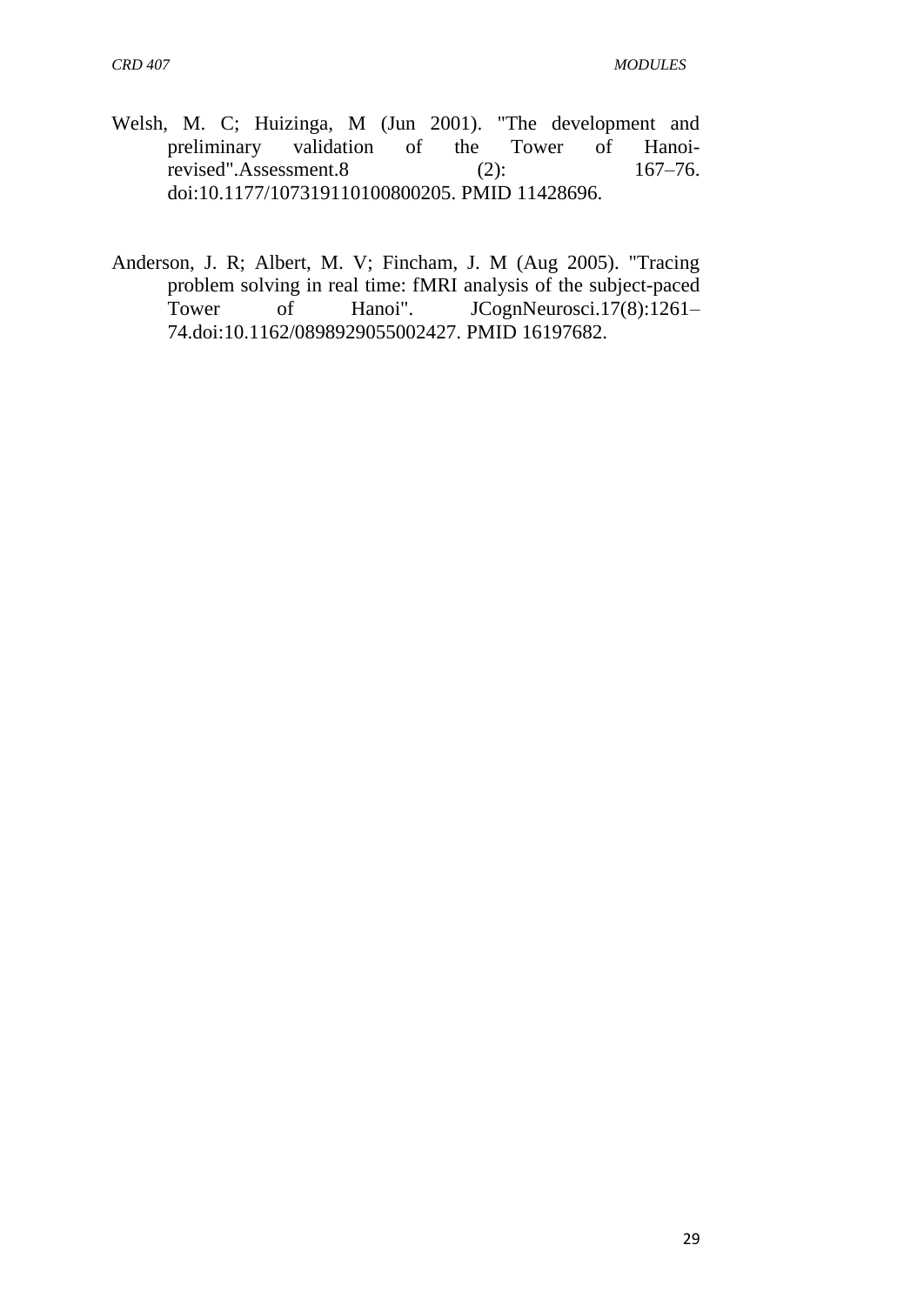## **MODULE 2 ROLE, RESPONSIBILITIES AND SKILLS**

- Unit 1 The Project Management Roles
- Unit 2 Project Planning and Implementation
- Unit 3 Responsibilities of the Project Manager
- Unit 4 Management Skills
- Unit 5 Monitoring and Evaluation

### **UNIT 1 THE PROJECT MANAGEMENT ROLES**

#### **CONTENTS**

- 1.0 Introduction
- 2.0 Objectives
- 3.0 Main Content
	- 3.1 Role of the Project Manager
	- 3.2 Integrator
- 4.0 Conclusion
- 5.0 Summary
- 6.0 Tutor-Marked Assignment
- 7.0 References/Further Readings

### **1.0 INTRODUCTION**

The need to explore roles and responsibilities of project manager and learner identify those roles are germane to project success itself.

### **2.0 OBJECTIVES**

At the end of this unit, you should be able to:

- explain the role of a project manager
- understand the concept of integrator

#### **3.0 MAIN CONTENT**

#### **3.1 Role of the Project Manager**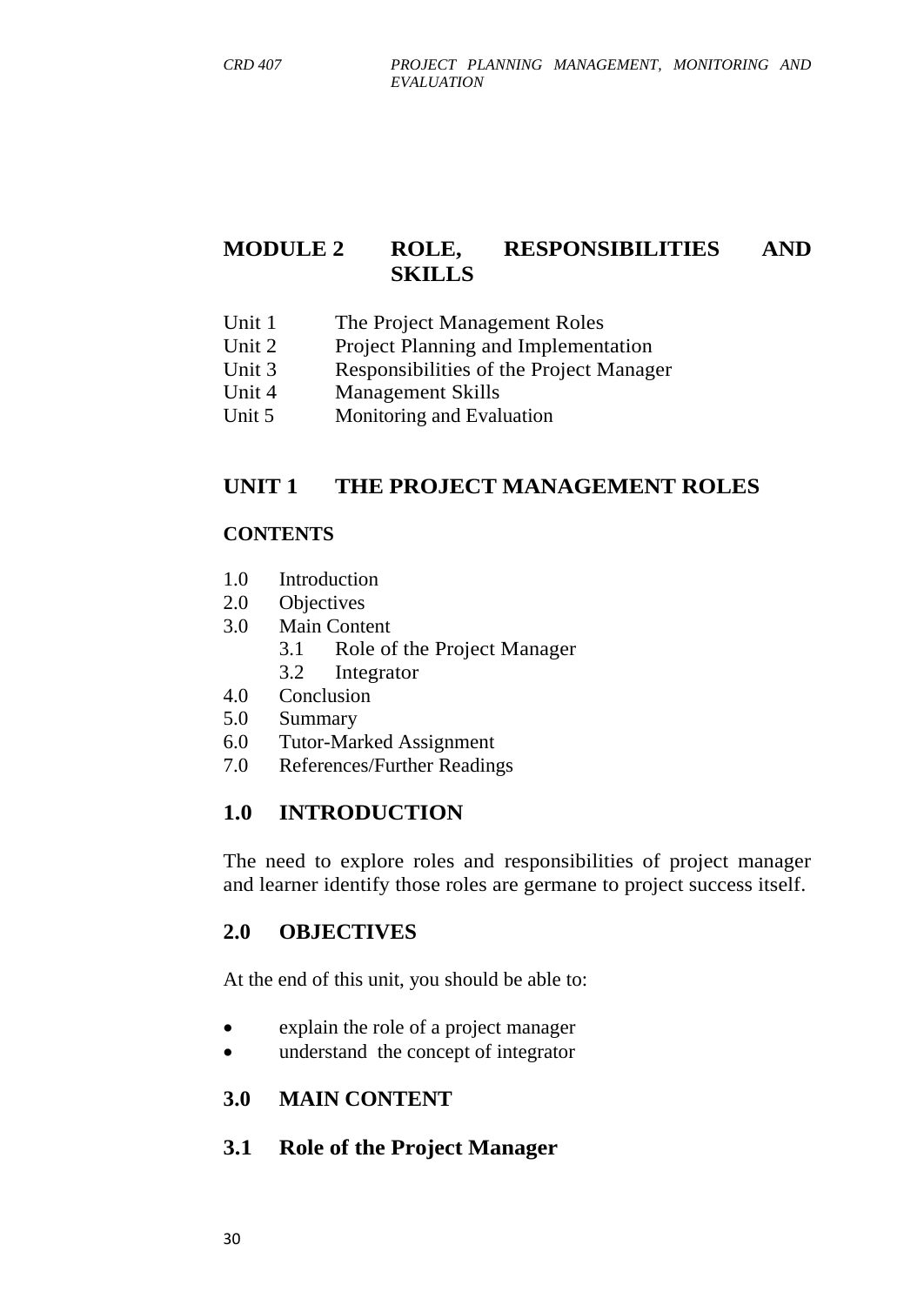One of the mistakes development organizations make is appointing a project manager only for the depth of her technical skills. It is not unusual to find a good engineer being promoted to project manager just for her technical competence. While it is true that one must have a good understanding of the technical aspects of the project, the principal areas of competence that are required in the management competence areas and these include communicating; planning, negotiating, coaching, decision-making, and leadership. These skills are often overlooked at the time of hiring or appointing a project manager; and they are supplemented by the functional support provided by the organizations back-office operations, such as accounting, human resource and logistics.

Another common mistake is the poor definition of the role of the project manager, usually the job descriptions are too vague and put too much emphasis on the technical competencies required for the job, organizations make the mistake to assign the project manager the tasks and activities designed for the project, this may be true for certain small projects but for most of them the role of the project manager is one of integrator, communicator, and facilitator.

The project manager is the ultimate person accountable for the project she is the one whose job it is to make sure the project is done, and would be the principal contact person for the donor, beneficiaries and the key stakeholders. As responsible for the project she needs to make key decisions regarding the management of the resources available to the project, and to do that the organization's senior management needs to appoint the project manager, and give her the appropriate level of responsibility and authority for project direction and control.

A Project Manager is also accountable to the Program Manager or Organization Director, depending on the size of the organization; and is accountable to the beneficiaries for delivering the project as planned. The Project Manager has the delegated authority to commit

The Project Management Roles and Responsibilities the organization on matters regarding performance that are within the scope of the project and the contract with the donor.

## **3.2 Integrator**

A key responsibility of the project manager is to ensure the proper integration of the project management processes and coordinate the different phases trough the project management cycle, that ensures that all areas of the project come together to deliver the project to a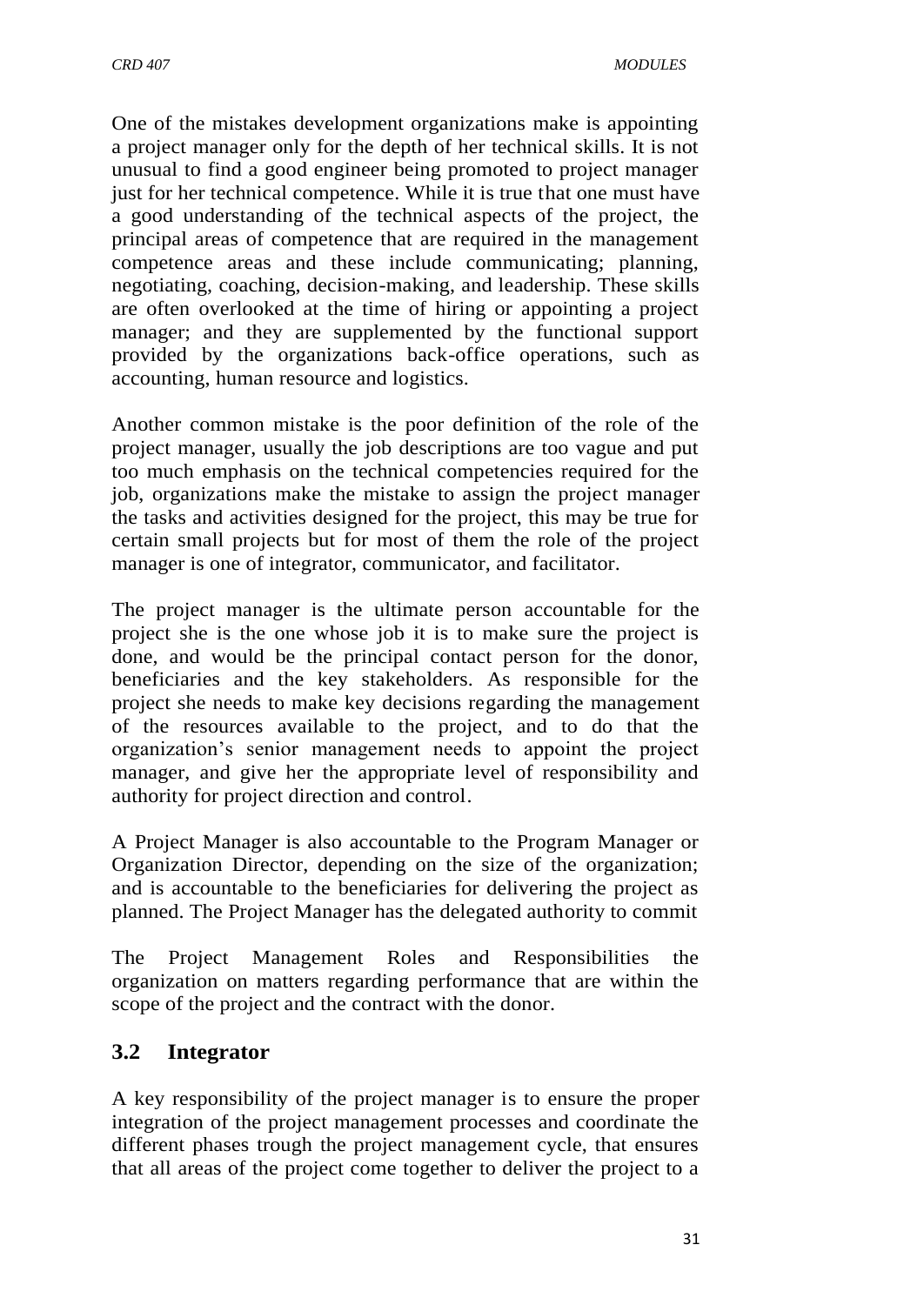successful conclusion. This is the main role of the project manager; it is not related to the technical responsibilities of the project, which in most cases are managed by the project staff. The role of integrator involves three specific areas of responsibility:

- Developing the project management plans, which involves the development of all project planning documents into a consistent, coherent project plan document
- Implementing the project plan, which involves the execution of the project plan and ensuring all activities are performed by all the people involved
- Monitor and control the plan, which involves measuring the initial results against the intended objectives and coordinating all changes to the plans.

A project plan is the document used to coordinate all the project plans and used as a guide to implement and monitor the project. Plans should be dynamic and the project manager role is to ensure the plans have a level of flexibility to allow changes as the project makes progress or when the project environment changes. A project plan is a tool the project manager uses to lead the project team and asses the status of the project.

In order to create a good project plan the project manager needs to practice the art of integration, since most of the information contained on the project plans come from many sources, usually from subject matter experts and project stakeholders. The role of coordinating all this information gives the project manager the opportunity to build a good understanding of the overall project and how it will be used to guide its implementation.

Development projects are unique, and so are the project plans. A large project involving many people over many years would require a detailed project plan with complete and in depth information spanning many pages; on the other hand, a small project that involves a few people over a couple of months might have a project plan a few pages long. The project manager will tailor the project plan to fit the needs of the project; the plans are intended to guide the project implementation, not to hinder it with too detailed instructions.

The content of a project plan can be used as a guideline for new projects or as a check list to evaluate current project plans. Either way the project manager or the development organization can decide the minimum content of the project plan. It is a good practice if the organizations develop basic guidelines to help the creation of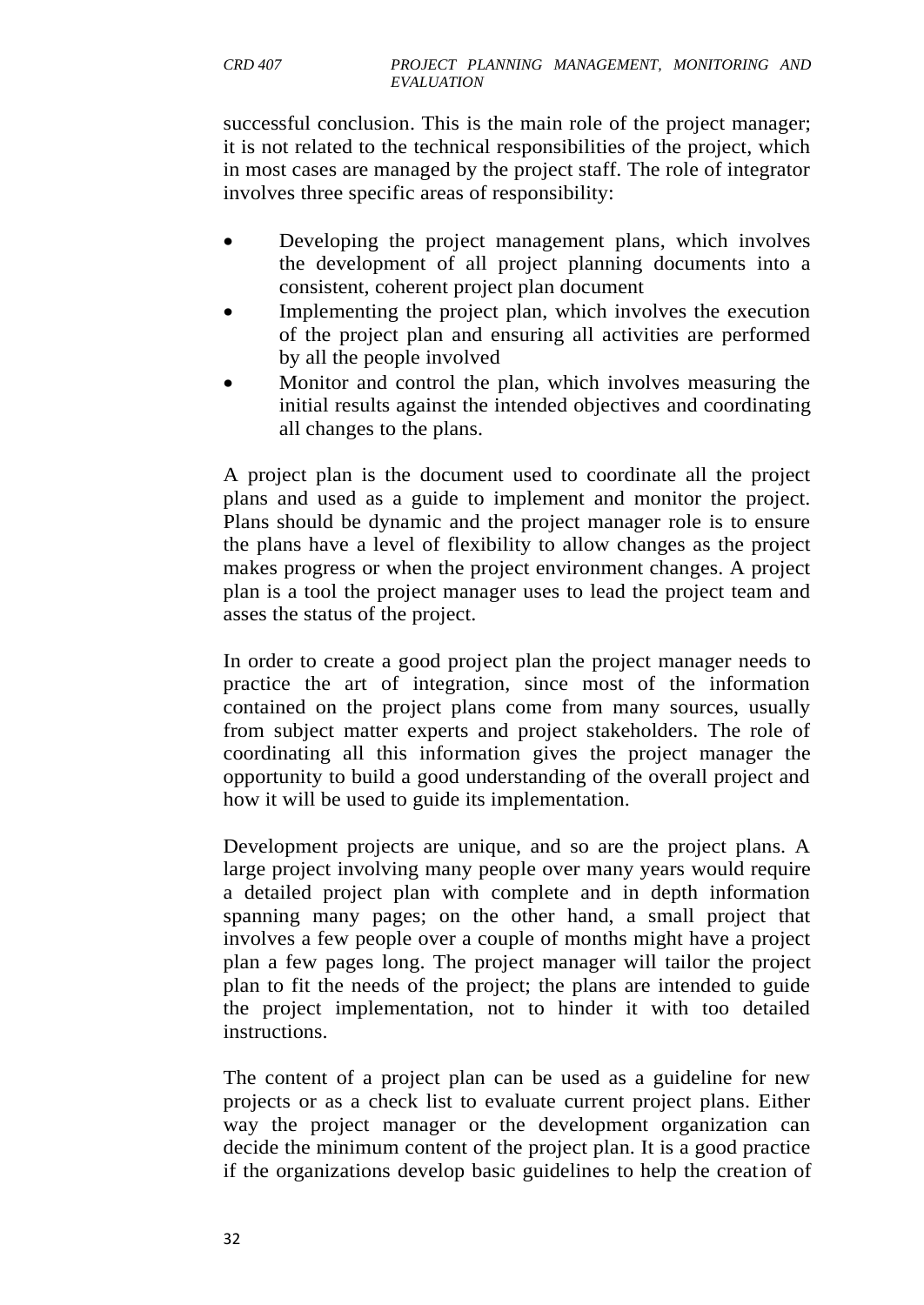the project plan, since this document will be used as a communication tool with the donor, beneficiaries, management and other key stakeholders.

Project plan implementation includes all the efforts necessary to achieve the activity outputs, implementing the plan is essentially a guiding proactive role accomplished by a constant referral back to the project plan. This is the place where the project will spend most of its resources and it requires that the project manager manages and monitors the performance of the project activities as described in the project plan.

# **4.0 CONCLUSION**

Project is not done in isolation the need to have competent, capable and committed project manager who is professionally trained is crucial to the success of it provided proper monitor in consonance with vision and mission is followed religiously.

# **5.0 SUMMARY**

In this unit we discussed the core role of a project manager and integrators which are two pair of a coin towards but distinct, the melting point to attain project is the technical responsibilities in implementation to achieve the activity planned outputs**.**

## **6.0 TUTOR-MARKED ASSIGNMENT**

- 1. What are the roles of a project manager?
- 2. Explain the concept of Integration.

## **7.0 REFERENCES/FURTHER READINGS**

- Aarnoudse-Moens, C. S; Weisglas-Kuperus, N; van Goudoever, J. B; Oosterlaan, J (Aug 2009). "Meta-analysis of neurobehavioral outcomes in very preterm and/or very low birth weight children".Pediatrics.124(2):717–28. [doi:](https://en.wikipedia.org/wiki/Digital_object_identifier)[10.1542/peds.2008-2816.](https://dx.doi.org/10.1542%2Fpeds.2008-2816) [PMID](https://en.wikipedia.org/wiki/PubMed_Identifier) [19651588.](https://www.ncbi.nlm.nih.gov/pubmed/19651588)
- Anderson, J. R; Albert, M. V; Fincham, J. M (Aug 2005). "Tracing problem solving in real time: fMRI analysis of the subject-paced Tower of Hanoi". JCognNeurosci.17(8):1261– 74[.doi](https://en.wikipedia.org/wiki/Digital_object_identifier)[:10.1162/0898929055002427.](https://dx.doi.org/10.1162%2F0898929055002427) [PMID](https://en.wikipedia.org/wiki/PubMed_Identifier) [16197682.](https://www.ncbi.nlm.nih.gov/pubmed/16197682)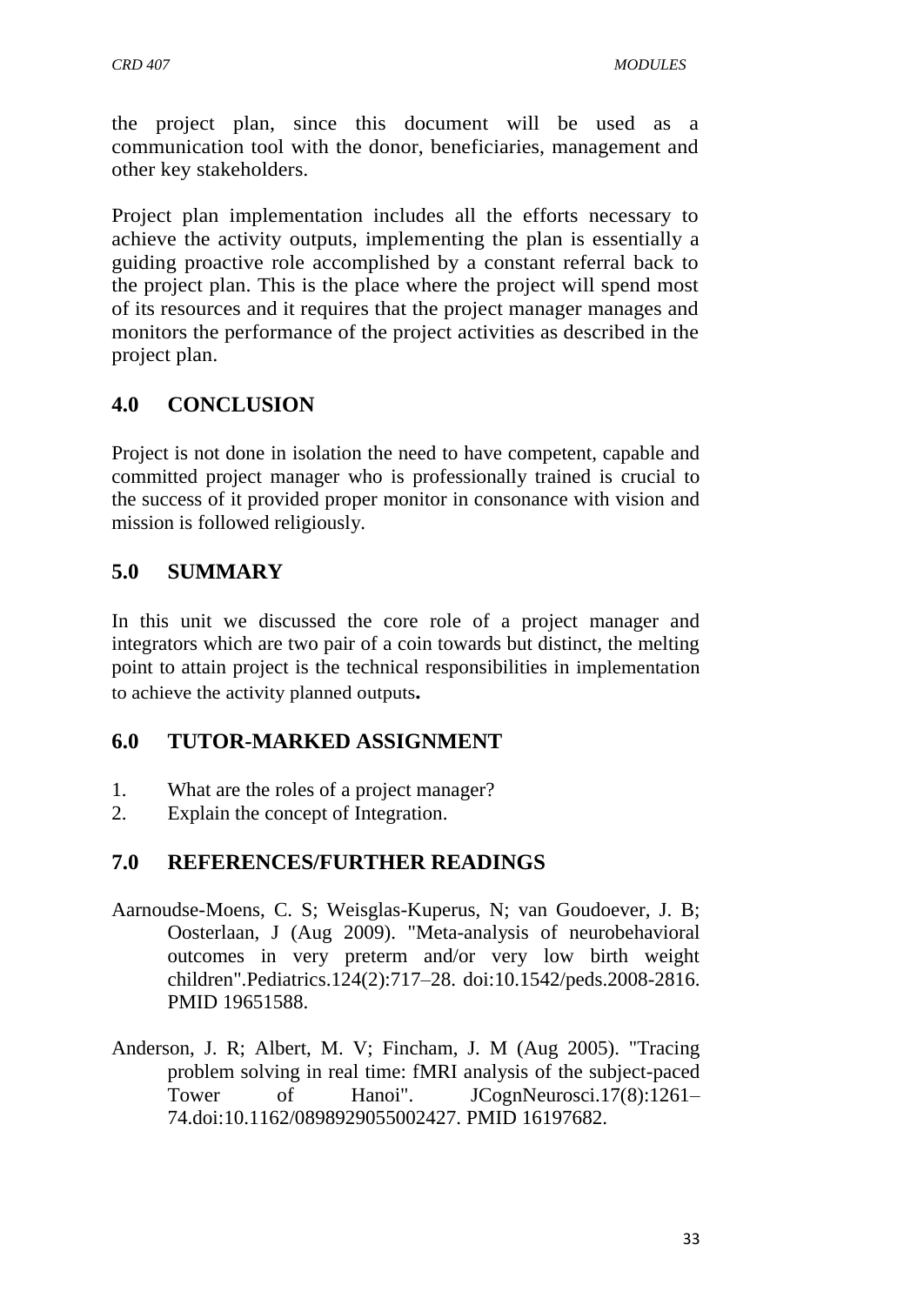Welsh, M. C; Huizinga, M (Jun 2001). "The development and preliminary validation of the Tower of Hanoirevised".Assessment.8 (2): 167–76. [doi:](https://en.wikipedia.org/wiki/Digital_object_identifier)[10.1177/107319110100800205.](https://dx.doi.org/10.1177%2F107319110100800205) [PMID](https://en.wikipedia.org/wiki/PubMed_Identifier) [11428696.](https://www.ncbi.nlm.nih.gov/pubmed/11428696)

Kepa (1997) Summary of Differences between Monitoring and Evaluation (online)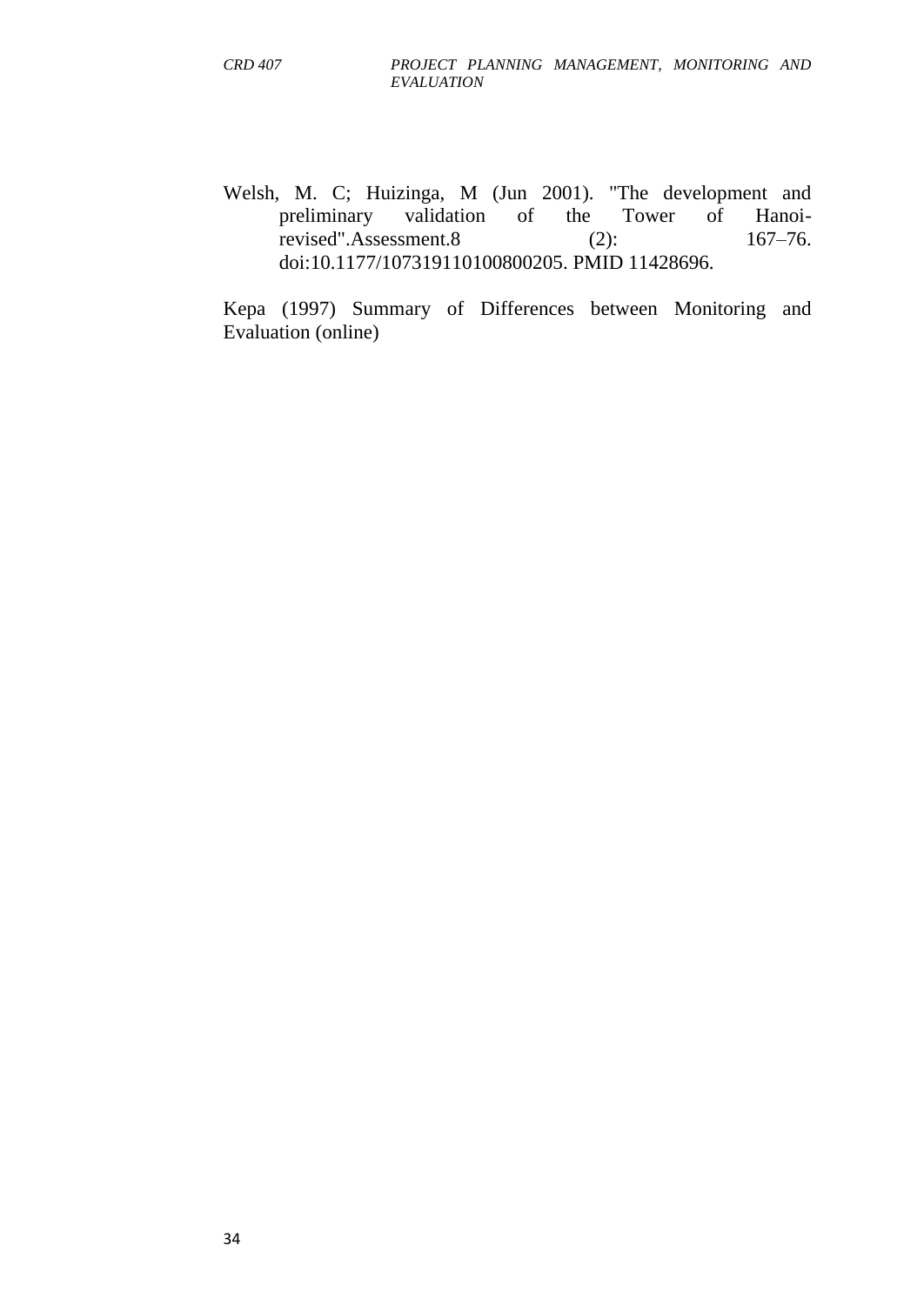## **UNIT 2 PROJECT PLANNING AND IMPLEMENTATION SKILLS**

#### **CONTENTS**

- 1.0 Introduction
- 2.0 Objectives
- 3.0 Main Content
	- 3.1 Project Plan Monitoring and Control
	- 3.2 Communicator
	- 3.3 Leader
	- 3.4 Coordinator
	- 3.5 Motivator
- 4.0 Conclusion
- 5.0 Summary
- 6.0 Tutor-Marked Assignment
- 7.0 References/Further Readings

#### **1.0 INTRODUCTION**

The main objective of developing a project plan is to guide the project implementation, a good plan should help produce good outputs, which ultimately lead to good outcomes. A good approach to help the coordination between project planning and project implementation is to have the same people who plan the activities be the people who will implement them. The project team needs to experience and build the skills to develop and implement a plan, the team that implements the plan has a better chance at success if its part of the plan development. Although project managers are responsible for developing the overall project management plan, they must solicit inputs from the project team members for each process area.

Project implementation requires a different set of skills; such as leadership, communication, facilitating and negotiating skills. Project managers must provide leadership to interpret the project plans and the implementation guidelines, project managers must also be able to communicate with the project team and stakeholders to develop and implement good project plans. Project managers and their staff must possess the required expertise for successful project implementation. If they don't, it is the projects manager's job to help develop the necessary skills, or find somebody else who can to the job or alert the organizations management of the problem.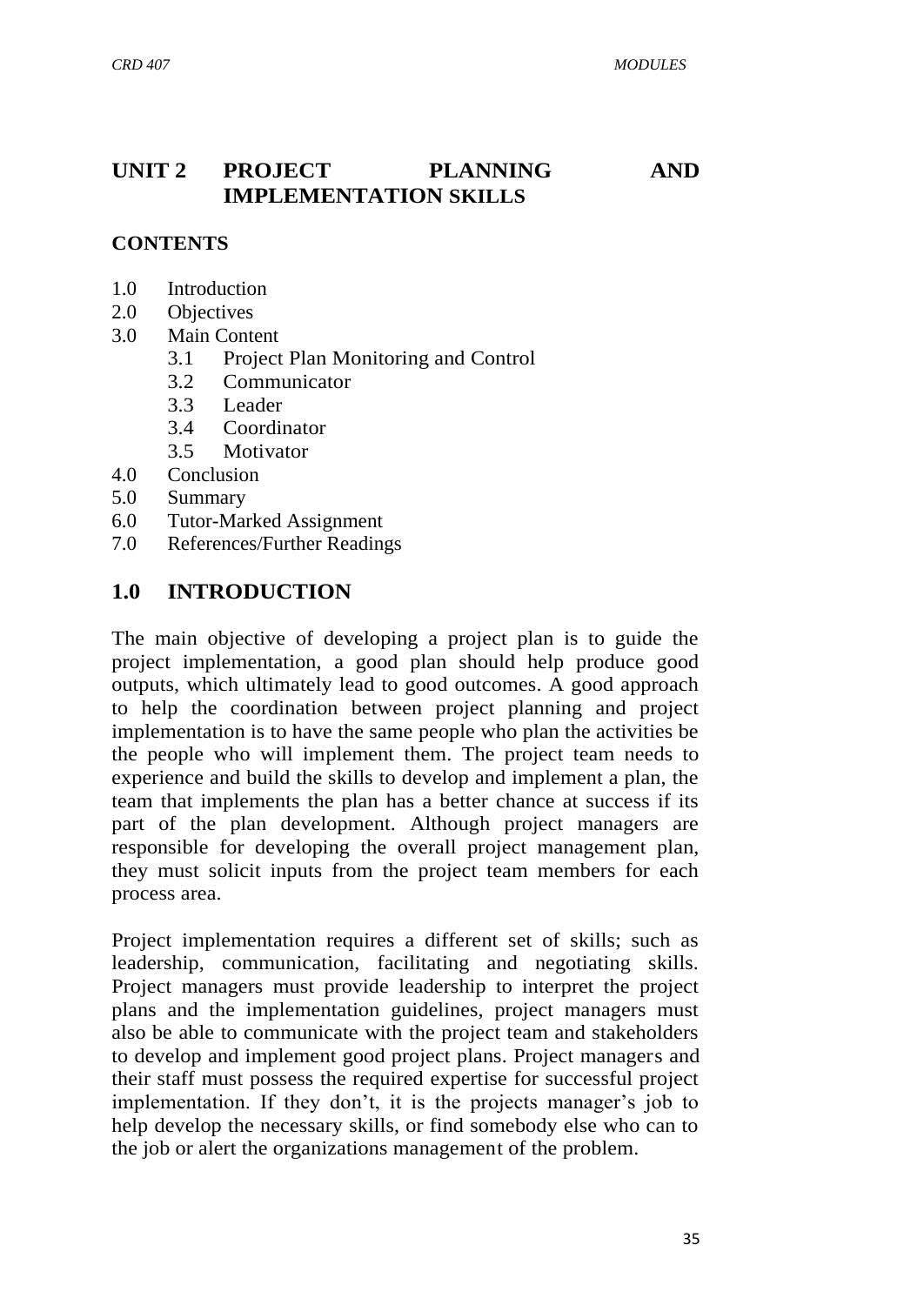During implementation the best practices and good results from the early activities needs to be documented as to benefit future activities and facilitate improvements to the project plan.

# **2.0 OBJECTIVES**

At the end of this unit, you should be able to:

- understand the skills of a project manager
- describe project manager as:
	- i. A Communicator
	- ii. A Leader
	- iii. A Coordinator
	- iv. A Motivator

## **3.0 MAIN CONTENT**

## **3.1 Project Plan Monitoring and Control**

Monitoring and controlling the project involves identifying, evaluating and managing changes throughout the project management life cycle, the role of the project manager in this area involves achieving the following objectives:

- Ensure that changes are beneficial and contribute to the project success; this is achieved by influencing the factors that create changes and by making trade-offs among the projects constraints such as scope, schedule, budget and quality.
- Communicate significant changes to management, beneficiaries and donors, especially the ones that will impact the projects constraints.
- Update project plans and record changes.

## **3.2 Communicator**

This is another important role of the project manager, but one that is often overlooked and not properly taken in consideration when assigning a project manager to a new project. Communication is providing relevant, timely information to the right people about the project. Communication is used to inform and educate the project stakeholders about the project objectives, risks, assumptions and constraints.

The communication or informational role is the most critical role for the success of the project. The organization functional managers,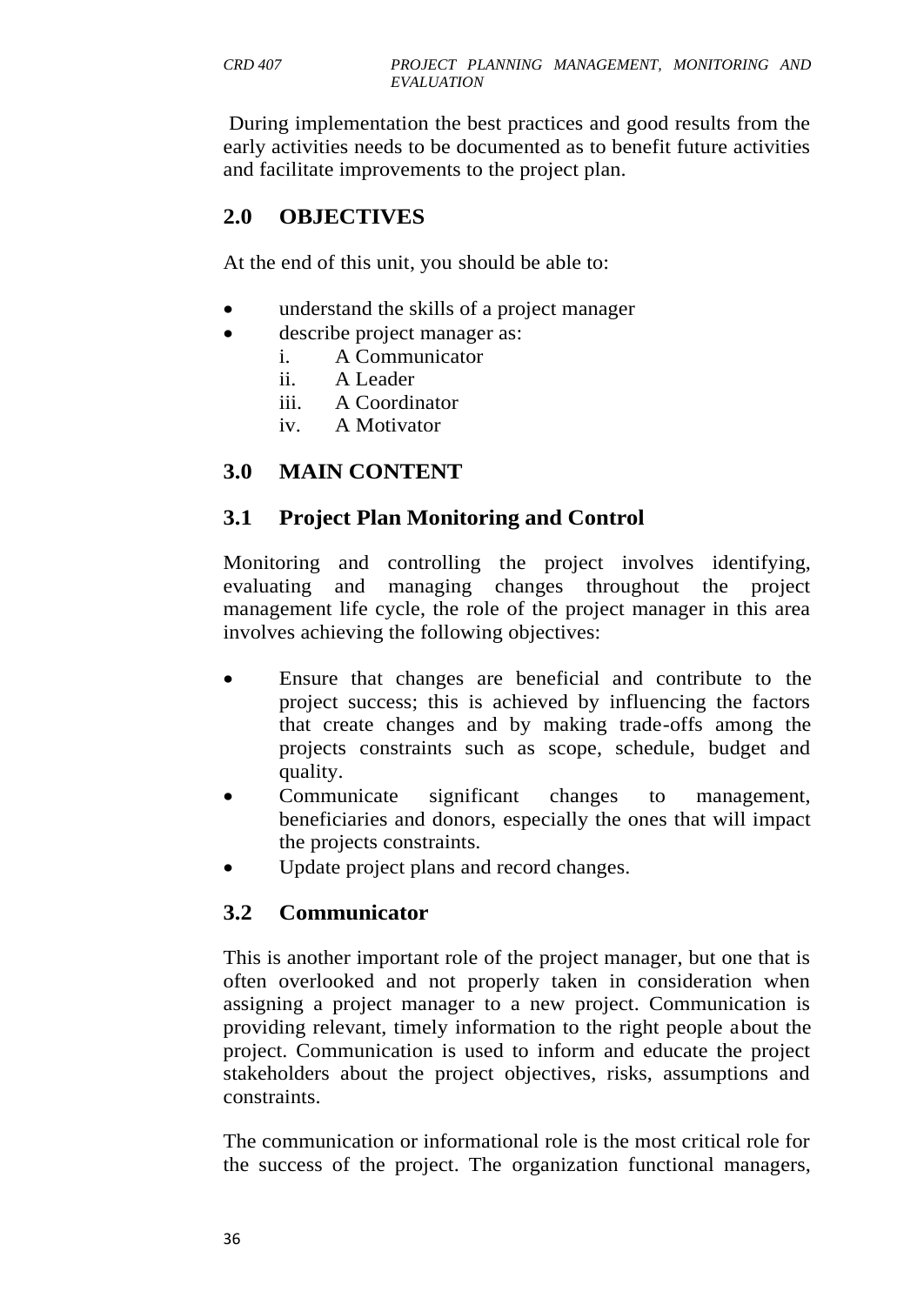project staff, donors and key stakeholders need to make critical decision about the project, and the information they receive must be relevant, on time and accurate. Project managers in the role of communicators take three functions: to gather information from project staff and other people involved with the project; distribute the information to stakeholders, which includes the donor, beneficiaries, and the organizations functional managers; and the last function is to transmit the information to the external environment, such as the general public to gain support to the project.

Project managers spend most of their time communicating. They hold meetings; develop reports (writing as well as orally) to the, donors, beneficiaries or senior management; they listen to issues; solve problems; provide direction and constantly negotiate for resources. Project managers' success depends greatly on their ability to communicate. The project manager uses two forms of communication:

Formal communications which include progress reports and presentations to management or the beneficiaries 2. Informal communications which includes email messages, telephone calls, and team meetings the effectiveness with which this role is used is important to the success of the project and the project manager.

## **3.3 Leader**

A project manager is above all a leader; the team needs direction for the life of the project and the project manager is responsible for leading the team to achieve the vision that the project has created, a project manager does this by facilitating, coordinating and motivating the team to achieve the project goals; this is a central role of the project manager and her ability to influence, inspire, direct, communicate will determine her effectiveness as a project manager. Leading is a central role; it involves working with and through others to achieve the objectives of the project. It is through the project manager's ability to lead will determine the success of the project.

The focus on this role is to ensure the project team and the project stakeholders have a clear vision of the objectives the project aims to achieve. During the curse of the project is not unusual that the team starts shifting its attention from the final objective; here is where the leadership role is needed and the project manager needs to communicate and motivate the team to the ultimate goal. The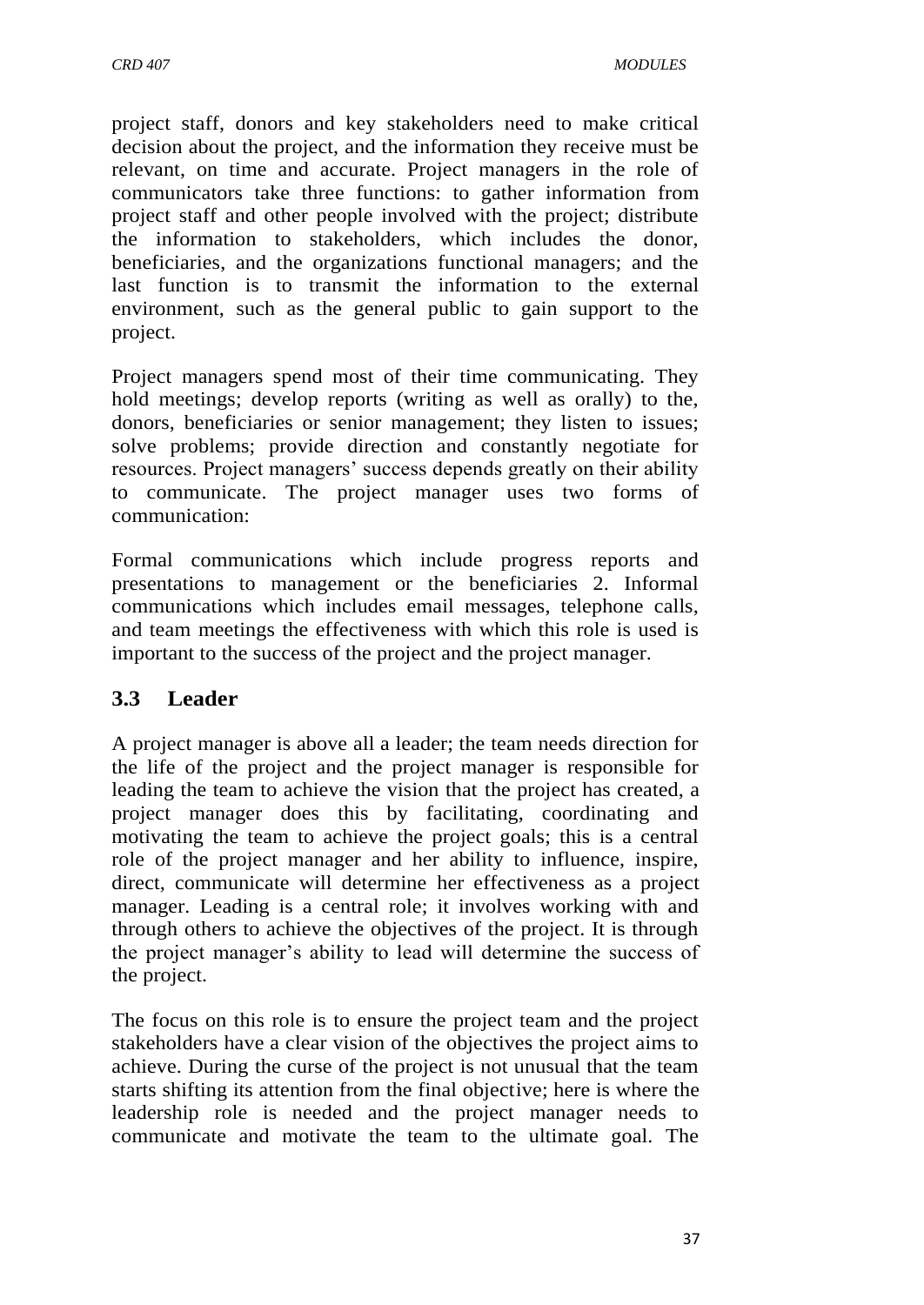leadership role includes the facilitator, coordinator and motivator roles.

#### **Facilitator**

In this role the project manager acts as an individual who enables the project team to work more effectively; helps them collaborate and achieve synergy. The project manager is not responsible to do all the tasks of the project, that is the responsibility of the project team, the project manager role is to create the right conditions that enable the project team to carry their duties.

The project manager also contributes by providing the framework to facilitate the interactions among the different groups so that they are able to function effectively. The goal of this role is to support the project team and the beneficiaries so that they can achieve exceptional performance. The project manager encourages full participation from the project team, promotes mutual understanding with the beneficiaries and cultivates shared responsibility among all project stakeholders.

The facilitator role is mostly used when dealing with beneficiaries, since the project manager doesn't have any form of authority over this group he must provide an environment of trust where beneficiaries feel comfortable about contributing ideas and provide input to the project and discover the solutions that can help achieve the projects objectives.

### **3.4 Coordinator**

Coordination means integrating the goals and activities of the people and groups involved with the project. The functional units in the organizations, such as finance, human resources and procurement; and the beneficiaries and the partners involved with the project, need their activities be coordinated in a way that benefit the project. This role demanded of the project managers is needed to ensure all these groups are working towards the same goal. The project managers has to inform each group about what is expected from the by the project, without coordination these groups will lose sight of their role with the project and may pursue their own interest at the cost of the project.

The need for coordination depends on the extent to which they need to be integrated with the activities of other groups; it depends on the degree of interdependence and the nature of communication requirements. A high degree of coordination is needed when factors in the project environment are changing and there exist a high level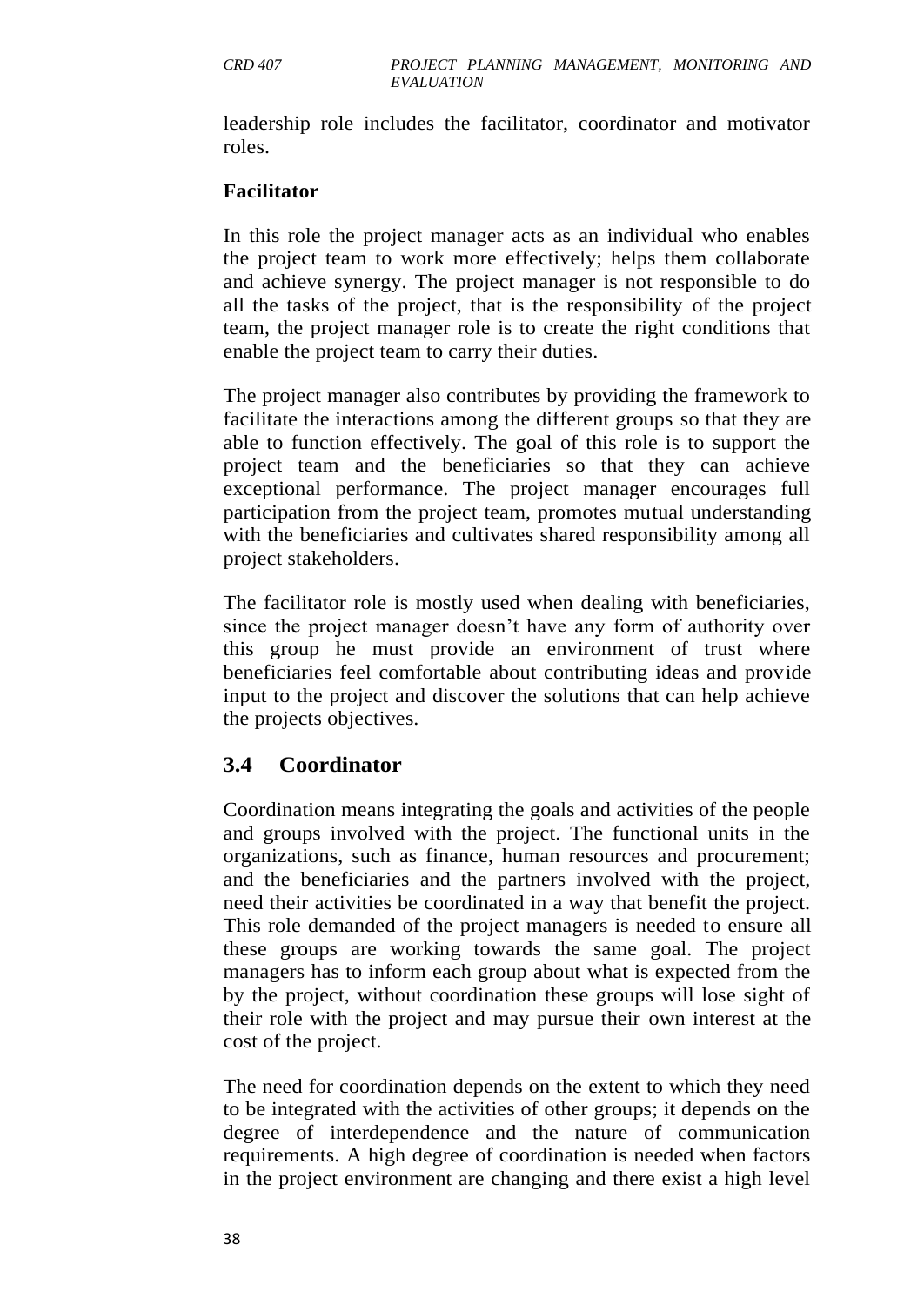of interdependence among the activities performed by the different groups. This is a case when one group requires an output coming from another group in order to complete an activity.

Communication is the best tool to achieve an effective coordination, the project manager's role is to ensure that information is received by all groups at the right time; the greater the level of complexity and uncertainty about the project objectives the greater the need for information. The project manager needs to evaluate the best approach to coordinate formal or informal communications. The approach has to match the project's capacity for coordination with its need for coordination; it is important to know if the need for coordination is larger than the ability to coordinate then the project manager increases the resources to help him coordinate.

## **3.5 Motivator**

Development projects are highly complex and demanding on the project staff, this is the reason why the project manager has to act as a motivator to the team in times of difficulty. Working with people is not always easy and the factors that provide them with motivation are different from each other. The project manager's role as a motivator is to identify the factors that serve as an incentive for a project team to take the necessary action to complete a task within the project constraints. The nature of development projects; difficult locations, high security risks, extensive travel, limited accommodations and other factors contribute to the low motivation of the team.

The project team is an integral part of the project, lack of motivation can lead to high turnover and low morale which results in poor performance. Even if the project is able to develop the best plans and has all the resources needed if people are not motivated the project will fail. Project Managers also foster teamwork among all project participants, they act as catalyst of change to get the beneficiaries, donor, project team and management of the organization to work and meet the project goals.

### **4.0 CONCLUSION**

The need for a project manager to acquire certain expertise which reflects on expediency of project outcome as he/she has to lead, motivate, coordinate and communicate is a manner that would not jeopardized work at hand.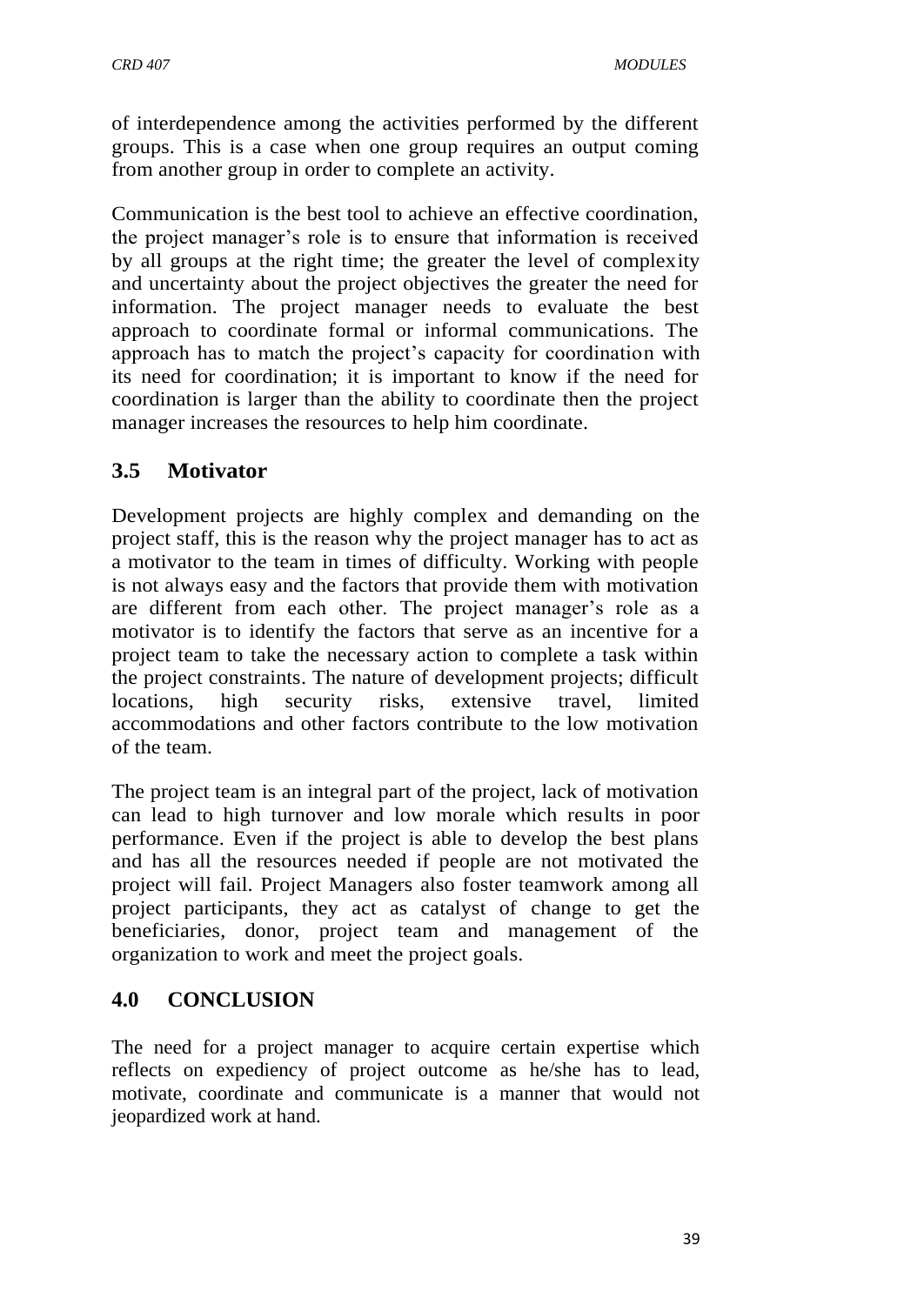## **5.0 SUMMARY**

In this unit we discussed the skill that a project manager should possessed which will promote efficiency and effectiveness in process of articulating project plan and make everyone on the project a team to realized the goals of the organization.

## **6.0 TUTOR-MARKED ASSIGNMENT**

What are the four skill required by a project manager to make a successful team

Discuss the below:

**"**Communication is the best tool to achieve an effective coordination‖

## **7.0 REFERENCES/FURTHER READINGS**

- Aarnoudse-Moens, C. S; Weisglas-Kuperus, N; van Goudoever, J. B; Oosterlaan, J (Aug 2009). "Meta-analysis of neurobehavioral outcomes in very preterm and/or very low birth weight children".Pediatrics.124(2):717–28. [doi:](https://en.wikipedia.org/wiki/Digital_object_identifier)[10.1542/peds.2008-2816.](https://dx.doi.org/10.1542%2Fpeds.2008-2816) [PMID](https://en.wikipedia.org/wiki/PubMed_Identifier) [19651588.](https://www.ncbi.nlm.nih.gov/pubmed/19651588)
- Anderson, J. R; Albert, M. V; Fincham, J. M (Aug 2005). "Tracing problem solving in real time: fMRI analysis of the subject-paced Tower of Hanoi". JCognNeurosci.17(8):1261– 74[.doi](https://en.wikipedia.org/wiki/Digital_object_identifier)[:10.1162/0898929055002427.](https://dx.doi.org/10.1162%2F0898929055002427) [PMID](https://en.wikipedia.org/wiki/PubMed_Identifier) [16197682.](https://www.ncbi.nlm.nih.gov/pubmed/16197682)
- Welsh, M. C; Huizinga, M (Jun 2001). "The development and preliminary validation of the Tower of Hanoirevised".Assessment.8 (2): 167–76. [doi:](https://en.wikipedia.org/wiki/Digital_object_identifier)[10.1177/107319110100800205.](https://dx.doi.org/10.1177%2F107319110100800205) [PMID](https://en.wikipedia.org/wiki/PubMed_Identifier) [11428696.](https://www.ncbi.nlm.nih.gov/pubmed/11428696)
- Kepa (1997) Summary of Differences between Monitoring and Evaluation (online).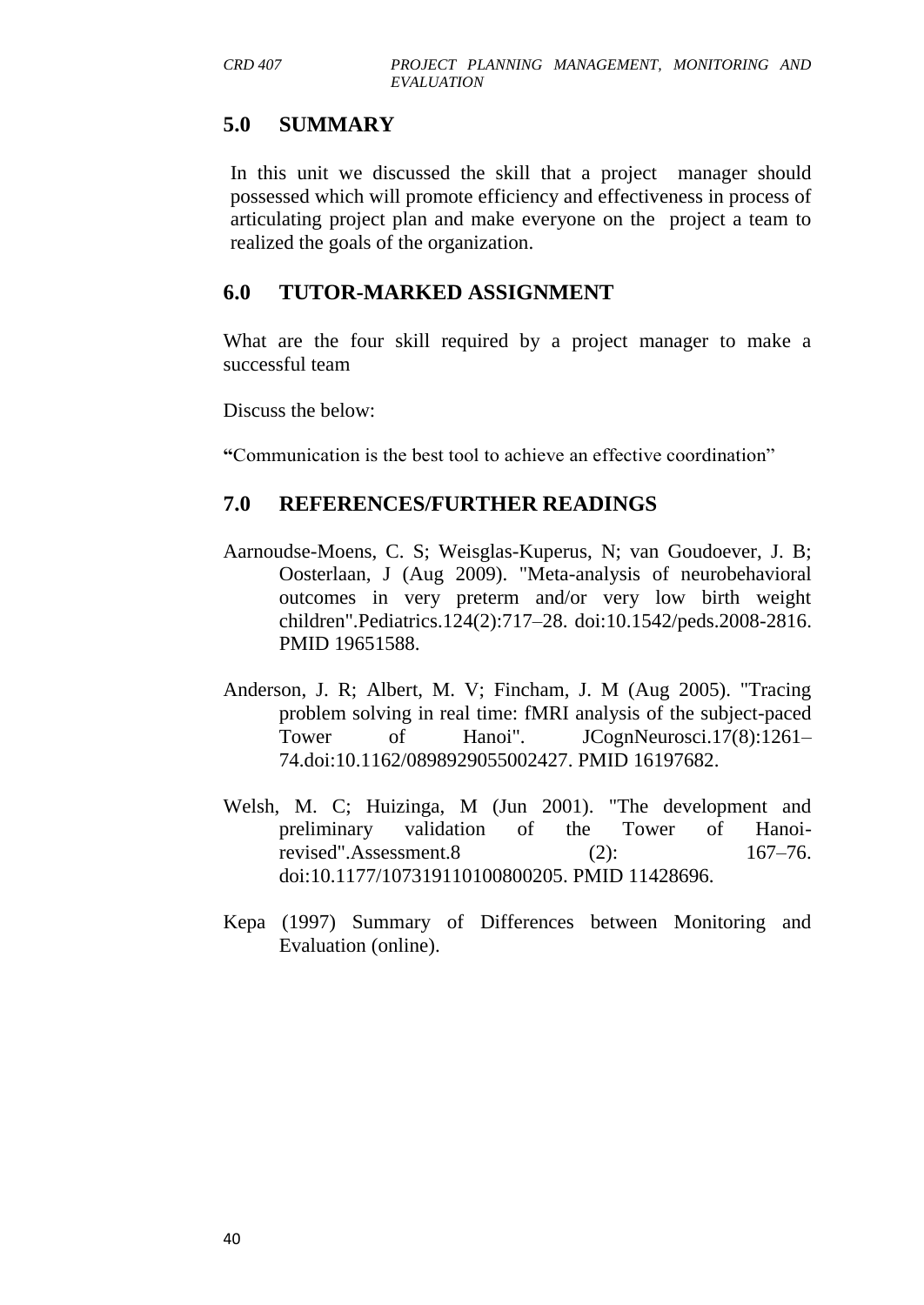# **UNIT 3 RESPONSIBILITIES OF THE PROJECT MANAGER**

#### **CONTENTS**

- 1.0 Introduction
- 2.0 Objectives
- 3.0 Main Content
	- 3.1 Planning
	- 3.2 Organizing
	- 3.3 Directing
	- 3.4 Controlling
- 4.0 Conclusion
- 5.0 Summary
- 6.0 Tutor-Marked Assignment
- 7.0 References/Further Readings

### **1.0 INTRODUCTION**

Responsibility is an agreement between two or more people for the intention of achieving a desired result. A organization appoints a person as the project manager with responsibility to undertake the project; but even as the organization has transferred the responsibility for the project, the organization still retains full accountability for the final result. The project manager must be sure that the assigned responsibility is clearly stated and the expected results are mutually understood and accepted by all stakeholders.

Accountability comes as a result of the assigned responsibility. When an organization assigns responsibility to a person to manage a project, the organization must hold that person accountable for achieving the desired result or provide consequences for poor performance, such as a negative employee performance rating, reassignment, probation, or termination. The accountability must be consistent with the responsibility assigned.

Projects vary in duration, scope, and complexity. On a large or complex project, the Project Manager may elect to appoint one or more Assistant Project Managers. The Project Manager may delegate single or multiple responsibilities, including monitoring responsibility to an Assistant Project Manager. The Project Manager may direct the Assistant Project Manager to control different processes of the project; this may include controlling budgets, and monitoring progress.

When a project manager is given the authority over the project, it includes the appropriate access to resources to complete the job,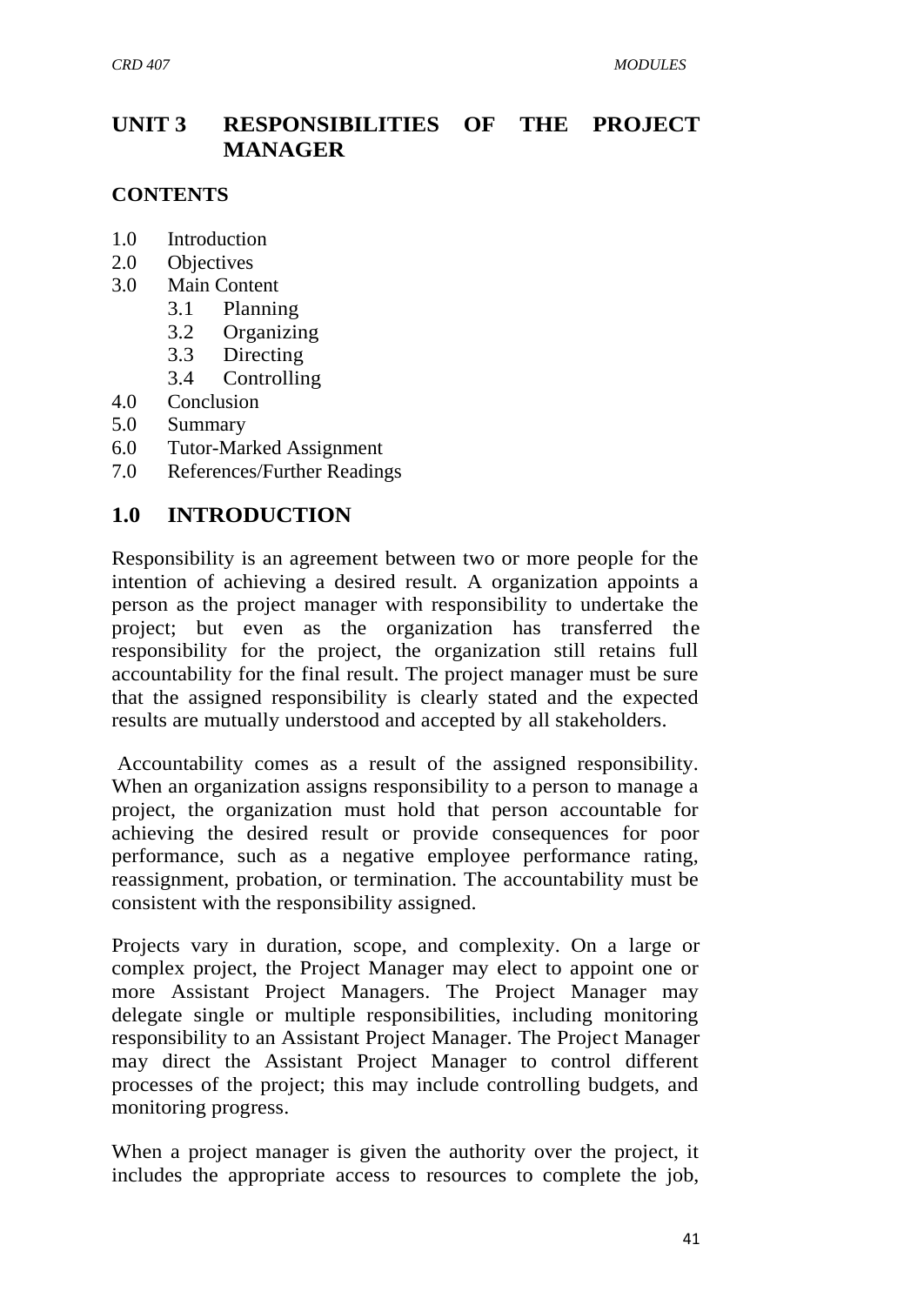such as access to personnel or signature authority for the expenditure of funds. Authority must be commensurate with the responsibility assigned and appropriate to the accountability.

Successful organizations have written policies and procedures that define how responsibility, accountability, and authority work in the project management environment. It is important to define in writing the specific responsibilities and authority the project manager will have in terms of personnel, equipment, materials, and funds. The organization must determine and explicitly define the level of authority the project manager has to hire and terminate team members, including the level of purchase authority over equipment and materials necessary to the project or the level of signature authority over other project expenditures.

The project manager has specific accountability for three areas of the project, accountability to the donor to provide timely and accurate information; accountability to the beneficiaries for delivering the project outcomes; and accountability to the organization for managing the project and follow policies and uphold its values.

In general terms the project manager responsibilities in the project are: planning, organizing, directing and controlling the project. These they are part of the project manager's main role as project integrator.

## **2.0 OBJECTIVES**

At the end of this unit, you should be able to:

- identify the responsibilities of the project manager
- recognize the responsibilities
- define project manager as:
	- i. A Planner
	- ii. A Organizer
	- iii. A Director
	- iv. A Controller.

## **3.0 MAIN CONTENT**

### **3.1 Planning**

Planning involves defining what the project will accomplish, when it will be completed, how it will be implemented and monitored and who will do it. The project manager is responsible for creating the project plans and defining the goals, objectives, activities and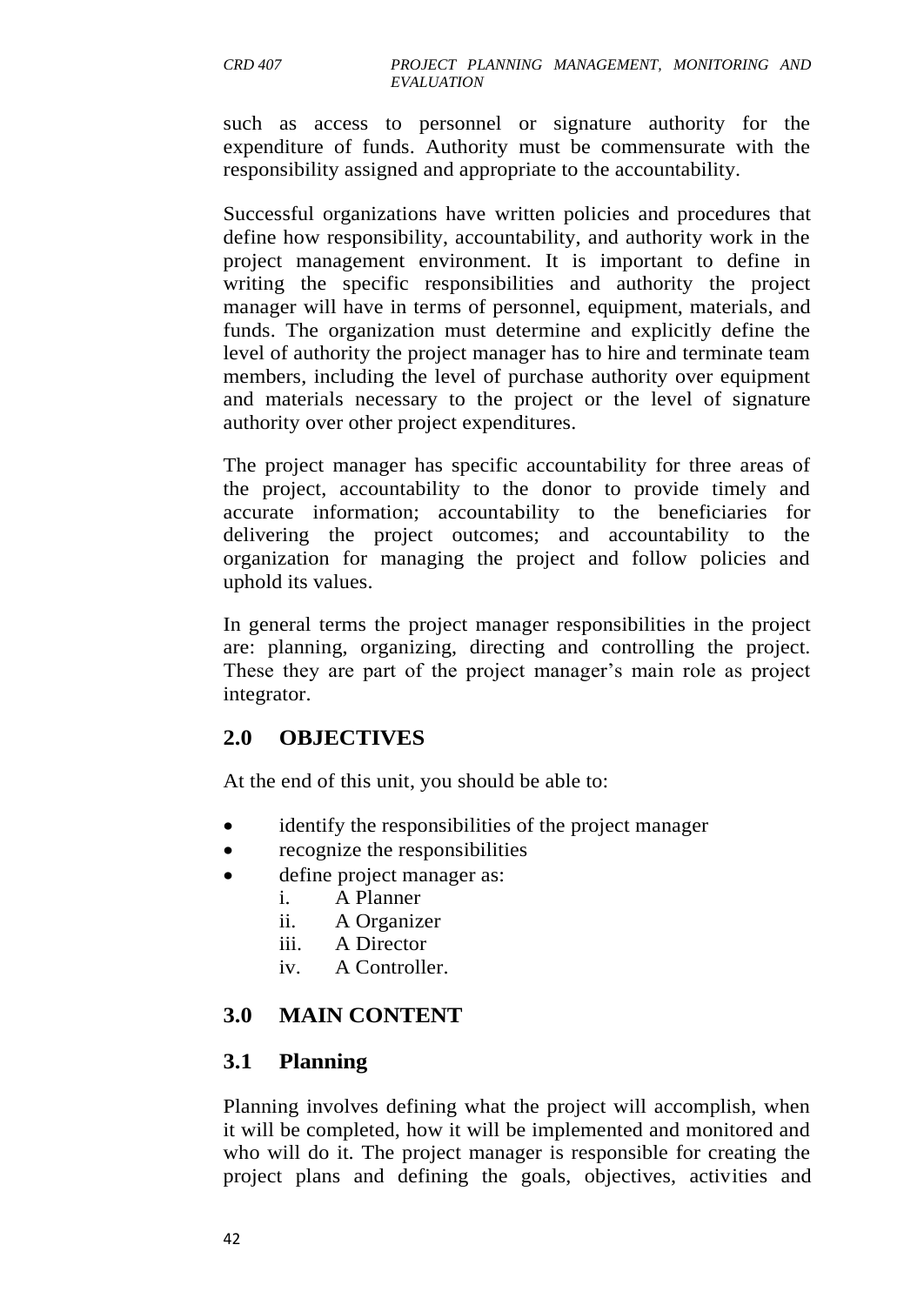resources needed. The project plans are the tactical blueprints under which the entire project will be implemented and will serve as a map to guide the project team, beneficiaries, donors and management. The project manager is also responsible for updating the plans as new changes or modifications are approved, she is responsible for communicating all stakeholders on the changes and ensures that the changes are being incorporated in the activities and tasks of the project team.

# **3.2 Organizing**

This responsibility is to establish a structure that will maximize the efficiency (doing the things right) and effectiveness (doing the right things) of the project. The project manager, once the plans have been approved and distributed, has the responsibility to build and staff the project organization that will be capable to carry out the plans. Here the focus is on coordination, control of activities and the flow of information within the project. In this responsibility the project manager distributes and delegates authority to project staff. The project manager must have the ability to determine the type of project organization that will fit the needs, constraints and environment of the project. An important element of organization is to staff the project with qualified staff who can take the responsibility for specific elements of the project.

## **3.3 Directing**

Once the plans are made, the project organization has been determined and the project staffed, the responsibilities of the project manager is to direct, lead and motivate the members of the project to perform in a unified, consistent and manner. The project team may have people with different skill sets and project experience; development projects bring together different expertise from socials sciences to engineering, the team members may have not worked together in the past and they may come in and out of the project at different times. By directing, the project manager assumes the responsibility that the project team will follow the vision of the project and all instructions, mandates and work orders.

# **3.4 Controlling**

Controlling is a responsibility to ensure the actions of the project team contribute toward the project goals; the project manager must establish standards for performance, measure performance and compare it with the established standards; detect variations and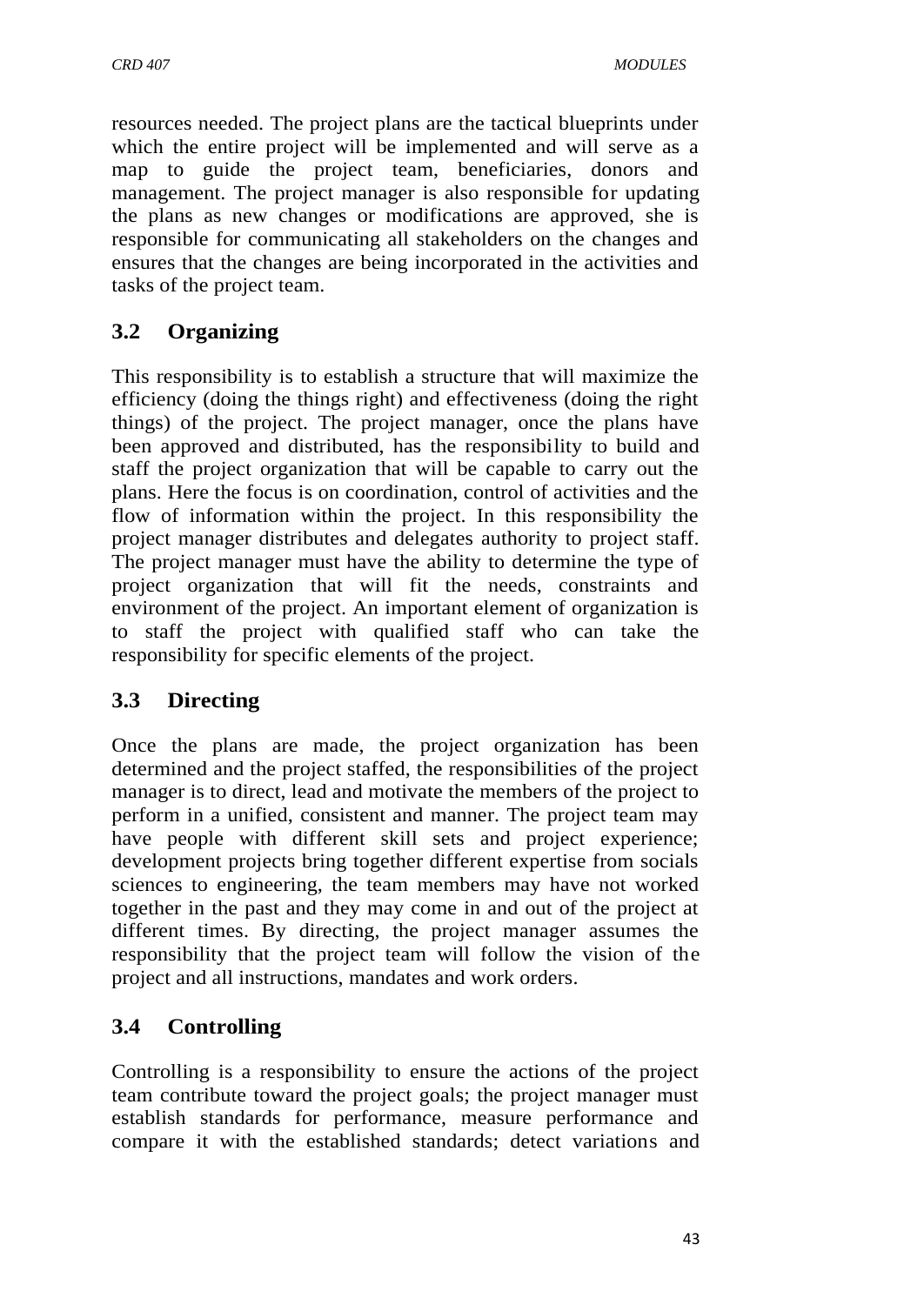make the necessary corrections. This responsibility ensures that the project is on track.

## **4.0 CONCLUSION**

Responsibilities of a project manager are enormous in nature however these four are cogent; planning, organizing, controlling and directing provided they are well harness tendency for high actualization is guaranteed.

### **5.0 SUMMARY**

In this unit we discussed some of the responsibilities that a project manager should possessed which will promote competence and productivity in process of project plan and make goals of the organization a world of possibilities.

### **6.0 TUTOR-MARKED ASSIGNMENT**

Discuss the key responsibilities of a project manager.

### **7.0 REFERENCES/FURTHER READINGS**

- Aarnoudse-Moens, C. S; Weisglas-Kuperus, N; van Goudoever, J. B; Oosterlaan, J (Aug 2009). "Meta-analysis of neurobehavioral outcomes in very preterm and/or very low birth weight children".Pediatrics.124(2):717–28. [doi:](https://en.wikipedia.org/wiki/Digital_object_identifier)[10.1542/peds.2008-2816.](https://dx.doi.org/10.1542%2Fpeds.2008-2816) [PMID](https://en.wikipedia.org/wiki/PubMed_Identifier) [19651588.](https://www.ncbi.nlm.nih.gov/pubmed/19651588)
- Anderson, J. R; Albert, M. V; Fincham, J. M (Aug 2005). "Tracing problem solving in real time: fMRI analysis of the subject-paced Tower of Hanoi". JCognNeurosci.17(8):1261– 74[.doi](https://en.wikipedia.org/wiki/Digital_object_identifier)[:10.1162/0898929055002427.](https://dx.doi.org/10.1162%2F0898929055002427) [PMID](https://en.wikipedia.org/wiki/PubMed_Identifier) [16197682.](https://www.ncbi.nlm.nih.gov/pubmed/16197682)
- Welsh, M. C; Huizinga, M (Jun 2001). "The development and preliminary validation of the Tower of Hanoirevised".Assessment.8 (2): 167–76. [doi:](https://en.wikipedia.org/wiki/Digital_object_identifier)[10.1177/107319110100800205.](https://dx.doi.org/10.1177%2F107319110100800205) [PMID](https://en.wikipedia.org/wiki/PubMed_Identifier) [11428696.](https://www.ncbi.nlm.nih.gov/pubmed/11428696)
- Kepa (1997) Summary of Differences between Monitoring and Evaluation (online).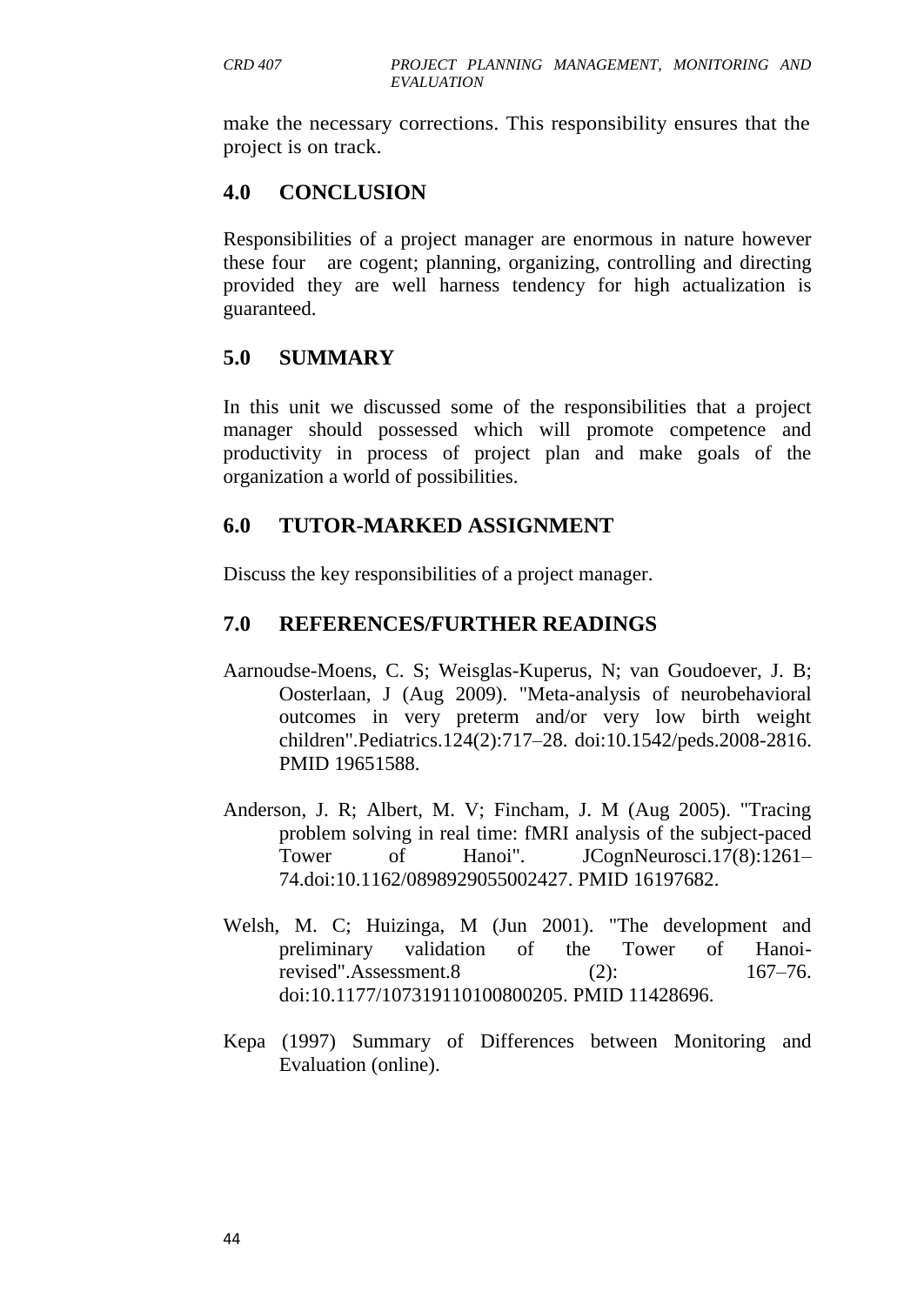# **UNIT 4 MANAGEMENT SKILLS**

#### **CONTENTS**

- 1.0 Introduction
- 2.0 Objectives
- 3.0 Main Content
	- 3.1 Process Skills
	- 3.2 Problem Solving Skills
	- 3.3 Negotiation Skills
	- 3.4 Conceptual Skills
	- 3.5 Interpersonal Skills
	- 3.6 Leadership Skills
	- 3.7 Communication Skills
	- 3.8 Behavioral Skills
	- 3.9 Influence and Power of the Project Manager
	- 3.10 Placing Roles, Responsibilities and Skills Together
- 4.0 Conclusion
- 5.0 Summary
- 6.0 Tutor-Marked Assignment
- 7.0 References/Further Readings

## **1.0 INTRODUCTION**

The evolution of development projects has changed the skills required of project managers. Not long ago the emphasis was placed on technical skills and project managers were hired by the experience and proficiency in the technical area the project was involved in. In the last years the nature of development projects has changed considerably, projects are not just one-dimensional approaches focused on a single solution. Today's' development project use multi-dimensional methods that include different approaches; these may include rights based, gender, and partnership.

Project teams involve more and more stakeholders, and behavioral skills are becoming equally important as technical skills are. In this new time, to be an effective project manager, may require having an understanding of general management rather than being a technical expert. Projects are becoming more complex that it is simply no longer possible for the project manager to remain a technical expert in all aspects of the project. Project managers need to spend more of their time planning, organizing, directing and controlling the project rather than providing only technical direction.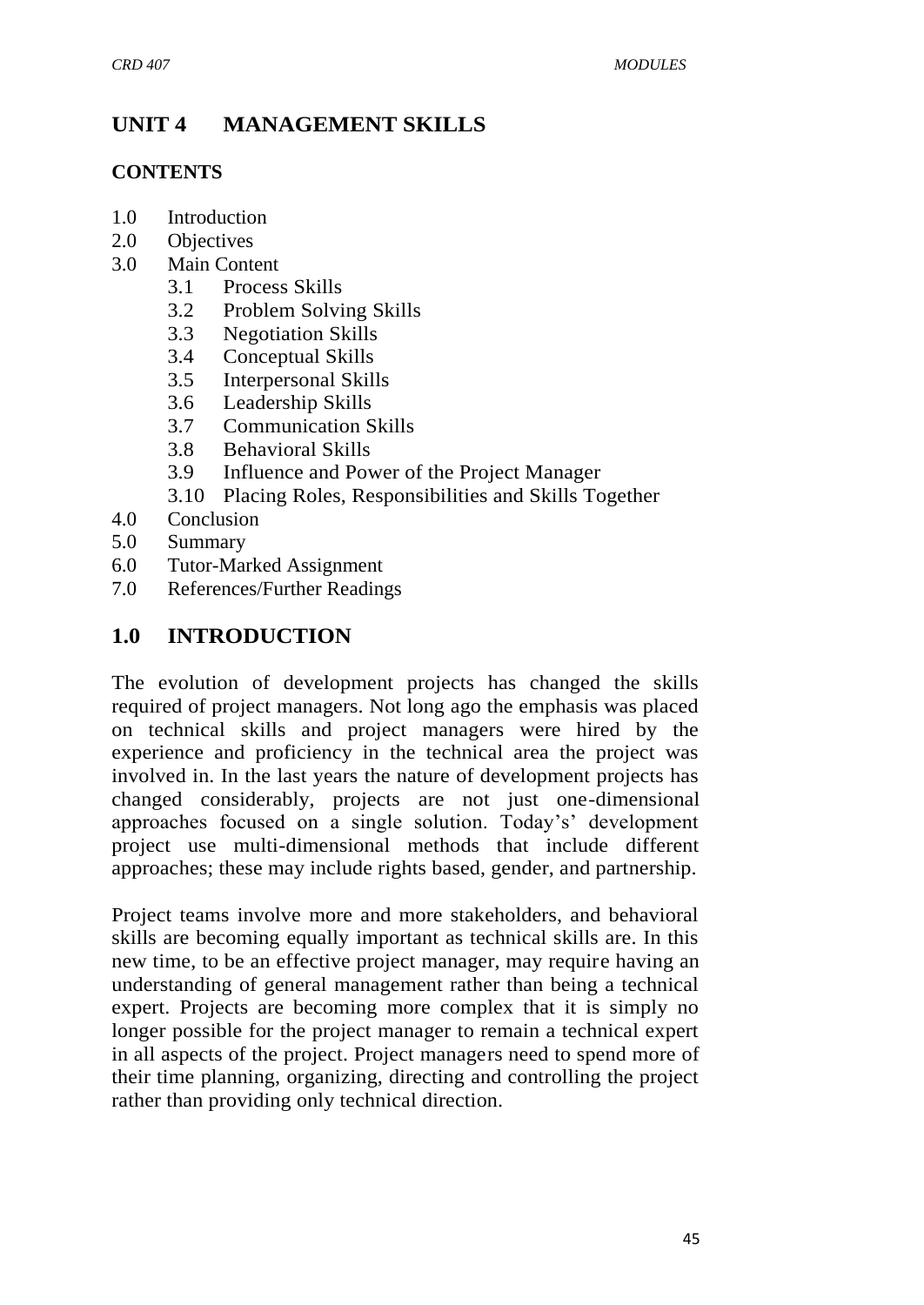## **2.0 OBJECTIVES**

At the end of this unit, you should be able to:

- understand management skill
- explain each of the management skill
- elucidate on influence and power of the project manager
- highlight the Influence and Power of the Project Manager.

## **3.0 MAIN CONTENT**

### **3.1 Process Skills**

Project management is both a science and an art; it's a science because it requires the use of quantitative analysis such as charts, graphs, financial data; and an art because it deals with qualitative analysis such as negotiating, conflict resolution, political, interpersonal and organizational factors. In order to perform the functions of management and to assume multiple roles, project managers must be skilled in both the science and the art of project management. There are five managerial skills that are essential to successful management: process, problem solving, negotiating and conceptual skills:

The project manager must have skills to use management techniques, procedures and tools. She must know how to interpret a budget report, know how to read a statistical analysis of a project baseline data, and understand the correct application of the different management methodologies. In addition to the above the project manager is expected to have skills in the effective use of information and communication technology to help her be more effective in her work. Process skills are related to working with processes and tools. They refer to using specialized knowledge and experience related to project management and the specific methodologies of the project for implementing project activities. These skills are necessary to communicate effectively with the project team, to assess risks, and to make trade-offs between budget, schedule, scope and quality issues.

Since project managers do not do the actual work of the project, they do not need the same technical skill level as the people performing the work. This is not to say that the project manager doesn't need a level of technical expertise, the more expertise the project manager has in the process area of the project, the greater his effectiveness in managing the project. Process expertise is essential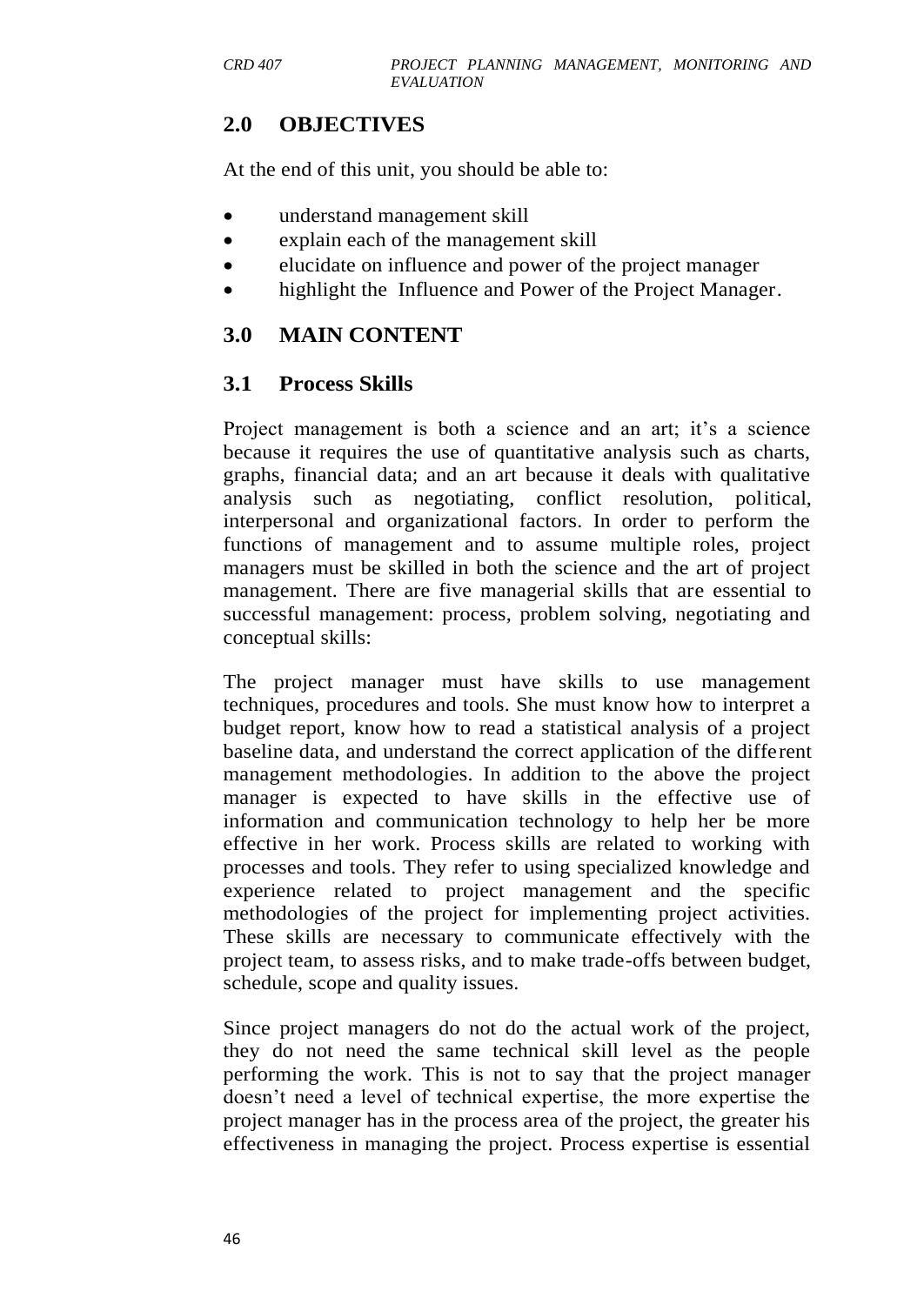to identify potential problems and increases the ability of the project manager to integrate all aspects of the project.

The project manager must maintain a general perspective and not let her technical competence lead to micro-managing or do the project work. She must concentrate on managing the project, letting the project team members perform the technical work and limit her technical involvement to evaluating the work of the team.

# **3.2 Problem Solving Skills**

All projects are prone to encounter problems, problems that were not identified in the risk or scope definition of the project and that needs to be managed accordingly. Problem solving requires a good definition of the problem that is detected early enough to allow time to respond. In many cases the original problem is a symptom or a larger problem.

Problem solving skills make use of different techniques, and by using these techniques the project manager can start to tackle problems which might otherwise seem huge, overwhelming and excessively complex. Techniques such as breaking problems down into manageable parts, identifying root causes of problems, analyzing strengths, weaknesses, opportunities & threats, must be mastered in order to solve problems.

Additionally the project manager needs synthesis and analysis thinking skills. A project manager must be able to synthesize information—collecting and arrange disparate information into a meaningful whole. A project manager must be able to see patterns in information and derive meaning from distinct pieces of data. Analysis is the skill of breaking a whole into component parts, much like decomposing work into a work breakdown structure (WBS.)

## **3.3 Negotiation Skills**

Project managers spend a large portion of their time negotiating for resources, equipment or other support, and if they do not have strong negotiating skills, their chances of being successful are greatly reduced. A large part of negotiation takes place within the organization to get the resources the project needs, resources that are being requested by other project managers. Negotiation is the process of obtaining mutually acceptable agreements with individuals or groups. Depending on the projects structure and the level of authorization the project managers has to negotiate on behalf of the organization. Negotiation usually include making trade-offs when stakeholders request changes or modifications to the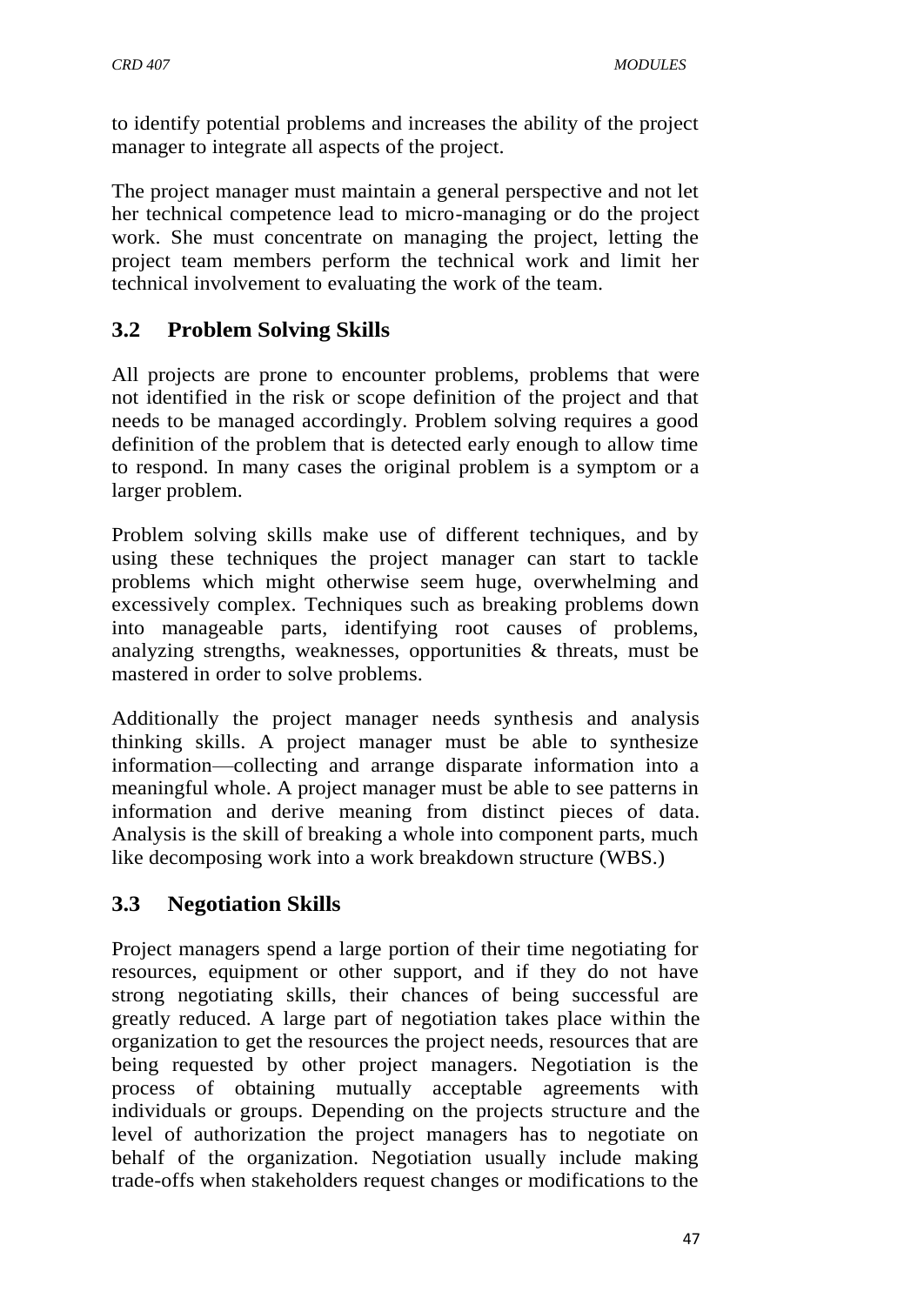project and its resources; negotiation also includes dealing with vendors or consultants who are bidding for a specific good or service, this area may require the assistance of specialized staff such as representatives from legal or the procurement department. Negotiation skills also come handy when dealing with project beneficiaries and building agreements that will benefit both the project and the beneficiaries. Beneficiaries have in many instances other priorities and participating in the project activities may not be a main priority. The project manager must be able to find the best approach to develop common understanding and align the interest of the beneficiaries with those of the project.

## **3.4 Conceptual Skills**

Conceptual skills is the ability to coordinate and integrate all the projects efforts, it requires for the project manager to see the project as a whole and not just the sum of its parts, ability to understand how all the parts relate and depend on one another. This skill is useful for its ability to anticipate how a change on one part of the project will affect the entire project. The bigger and more complex is the project, the larger is the need for this type of skill. This skill helps the project manager keep a clear vision of the ultimate goal of the project and understand its relationships and dependencies with the project's environment. Conceptual skills refer to the ability to see the "big picture." Project managers with good conceptual skills are well aware of how various elements of the project environment or ecosystem interrelate and influence one another. They understand relationships between projects, the development organization, the donor organization, the beneficiaries and its environment, and how changes in one part of the environment affect the project. Conceptual skills are necessary to appropriately deal with project politics and to acquire adequate support from top management.

### **3.5 Interpersonal Skills**

Although technical expertise is important, project managers do not need to be expert in the project's technical area. In fact, it is better that the project manager be a generalist rather than an expert. The reason is that experts tend to be very narrow in their views. Experts leading a project are less likely to consider any other view than their own. The tendency is for experts to believe their solution is the right one, and therefore the only choice. A generalist, on the other hand, is far more open to the views and suggestions of the team members. On balance, the results of projects led by a generalist tend to yield much better deliverables than a comparable project led by an expert in one technical area. Interpersonal skills require understanding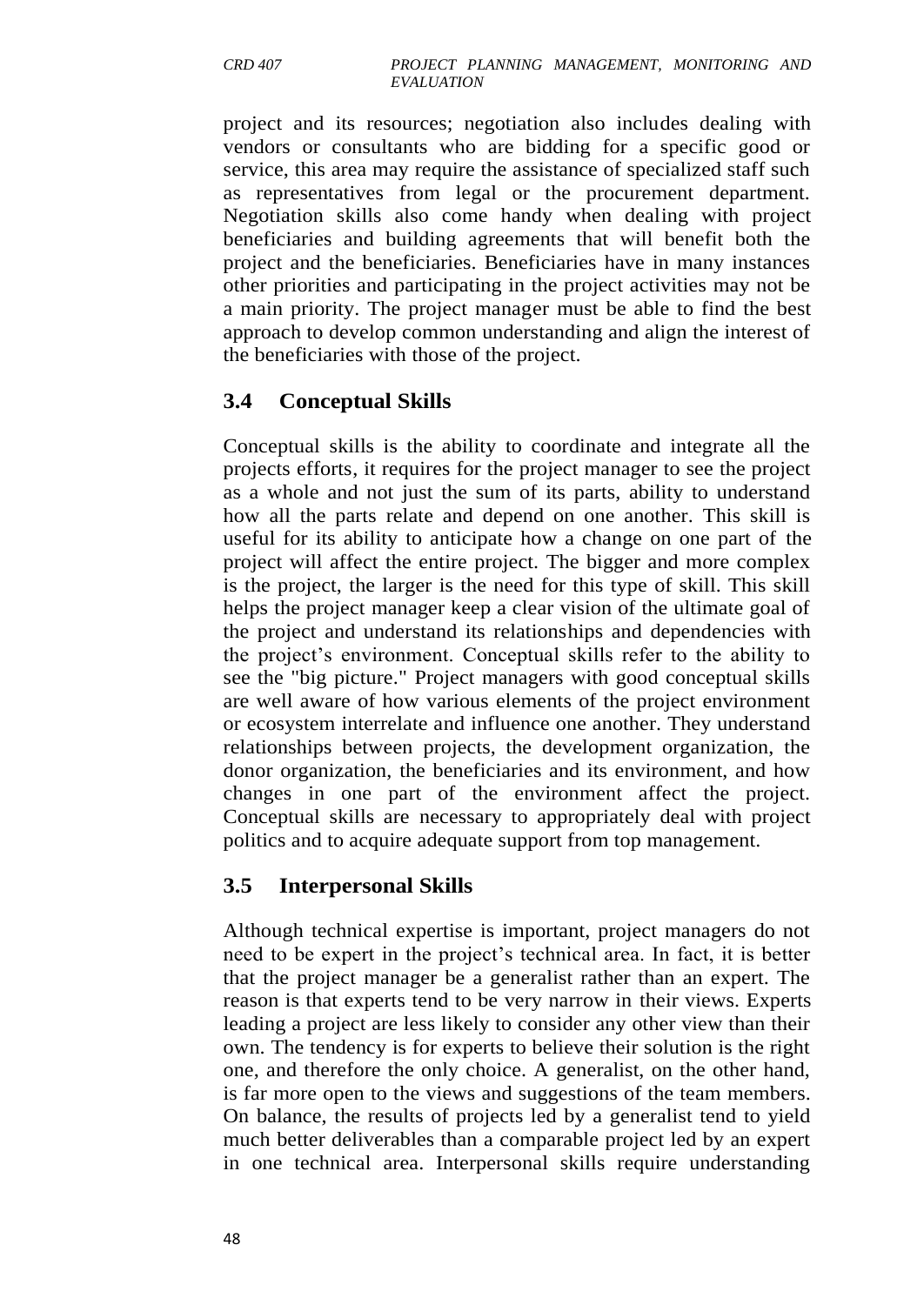people, their attitudes, and human dynamics. They represent the ability of a project manager to work effectively as a project team leader and to build cooperative effort with the project members and all other groups with which the project team interacts. They are most critical for effective performance in a project environment. Major interpersonal skills include: communication, team building, coaching, motivating, training, directing, persuading/influencing, negotiating, and supporting those involved in the project.

The most proficient project management skills in the world will not compensate for a procedural blunder caused by not understanding the company culture, policies, personalities, or politics. The project manager negotiates with many people and needs to know their personalities, needs, and desires. The more he knows about the organization, the better equipped that manager is to maneuver around pitfalls and get what is needed for the project. Every organization has a unique culture and individual divisions within an organization often have their own personalities. Understanding these cultures and personalities can help a project manager be more successful.

The project manager must be sensible to the cultural differences when dealing with diverse people and their opinions, values, and attitudes. This is particularly true for the international projects that consist of the people of diverse cultures. Good interpersonal abilities build trust and confidence between members of the project team and help create good relations and a good working environment. The important interpersonal abilities required to handle projects are leadership; communication, behavior and negotiation:

## **3.6 Leadership Skills**

Leadership skills are essential for project managers because project managers must influence the behavior of others. Project managers require leadership skills for the simple reason that they accomplish their work through people. Leadership is the predominant contributor to the success of the project manager. In small projects, good leadership can succeed even in a climate of otherwise unskilled management. This skill gives the project manager the ability to articulate a clear vision and provide direction.

## **3.7 Communication Skills**

The second most important skill, and the one in which they will spend most of their time during the life of the project. Good communications skills include verbal and non-verbal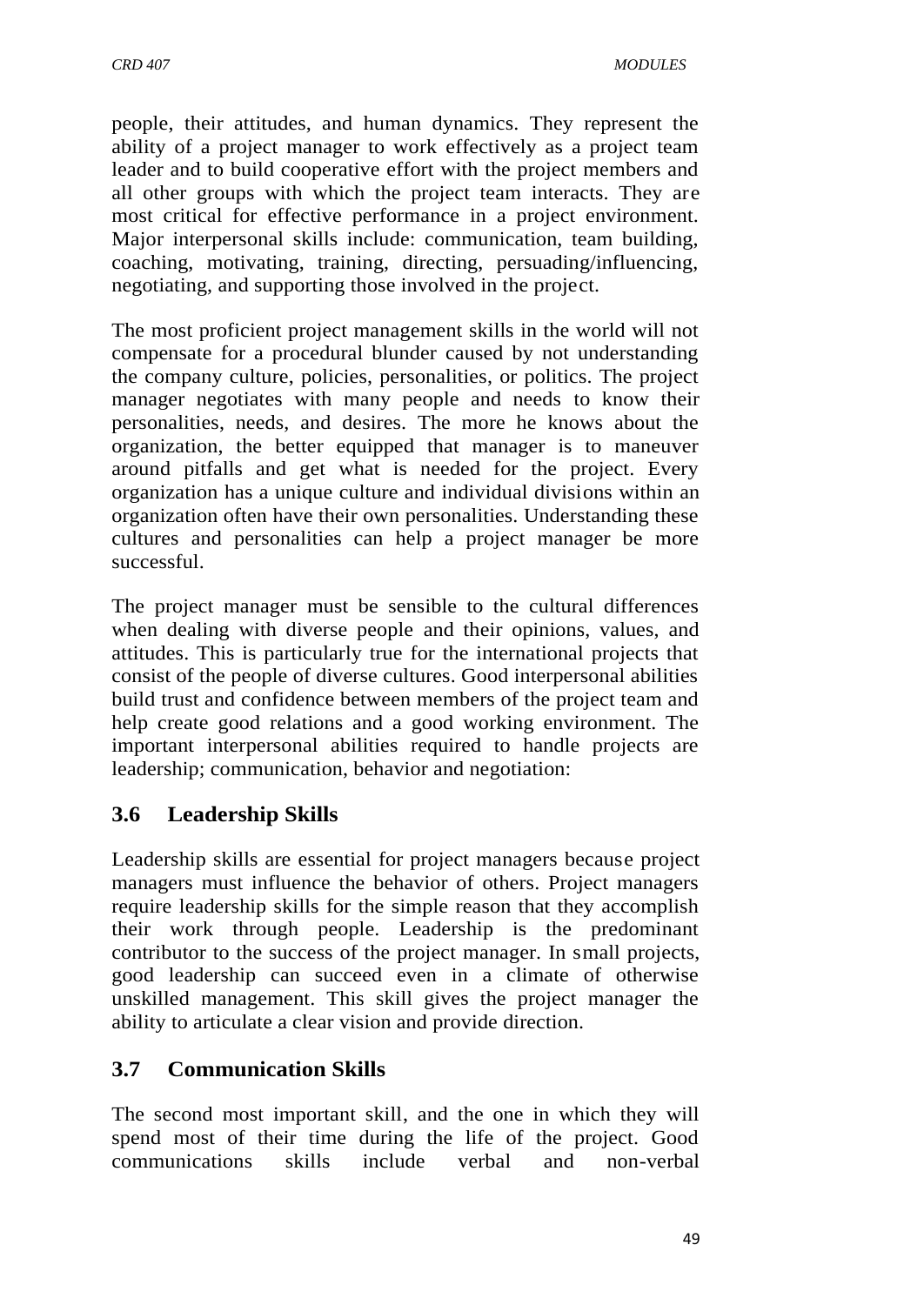communications that enables a project manager to convey project information in a way that it is received and understood by all project stakeholders.

This skill is important in any endeavor but is absolutely crucial in project management. It has been estimated that project managers spend 80 percent of their time just communicating: with the project team, the customer, functional managers, and upper management.

Communication is only successful when both the sender and the receiver understand the same information as a result of the communication. By successfully getting the message across, you convey your thoughts and ideas effectively. When not successful, the thoughts and ideas that are sent do not necessarily reflect what is intended, causing a communications breakdown and creating roadblocks that stand in the way of the project goals.

# **3.8 Behavioral Skills**

Behavioral skills are the skills that give the project manager the ability to work with people, and the ability to motivate people involved in the project. Behavioral skills are also known as people skills and these skills are needed in development projects due to the large and varied number of people the project interfaces with. Behavioral or people skills, it's the ability to build cooperation between the project team, other project stakeholders, and the project organization. These skills require an understanding of the perceptions and attitudes, which help improve the morale of individuals and groups.

## **3.9 Influence and Power of the Project Manager**

Project managers are vested authority on the project by the organization, the authority provides a level of influence on the project and its members and the project manager can use to establish its power.

Power is the ability to influence the behavior of the project team to do the things they will not normally do. A project manager can use five different types of power:

 Coercive power is a negative approach to power, it uses some form of punishment or penalty treat to get people to do things. A project manager can threaten to fire a team member if they don't follow a specific assignment or change a behavior. This approach is usually used as a last resort when all other forms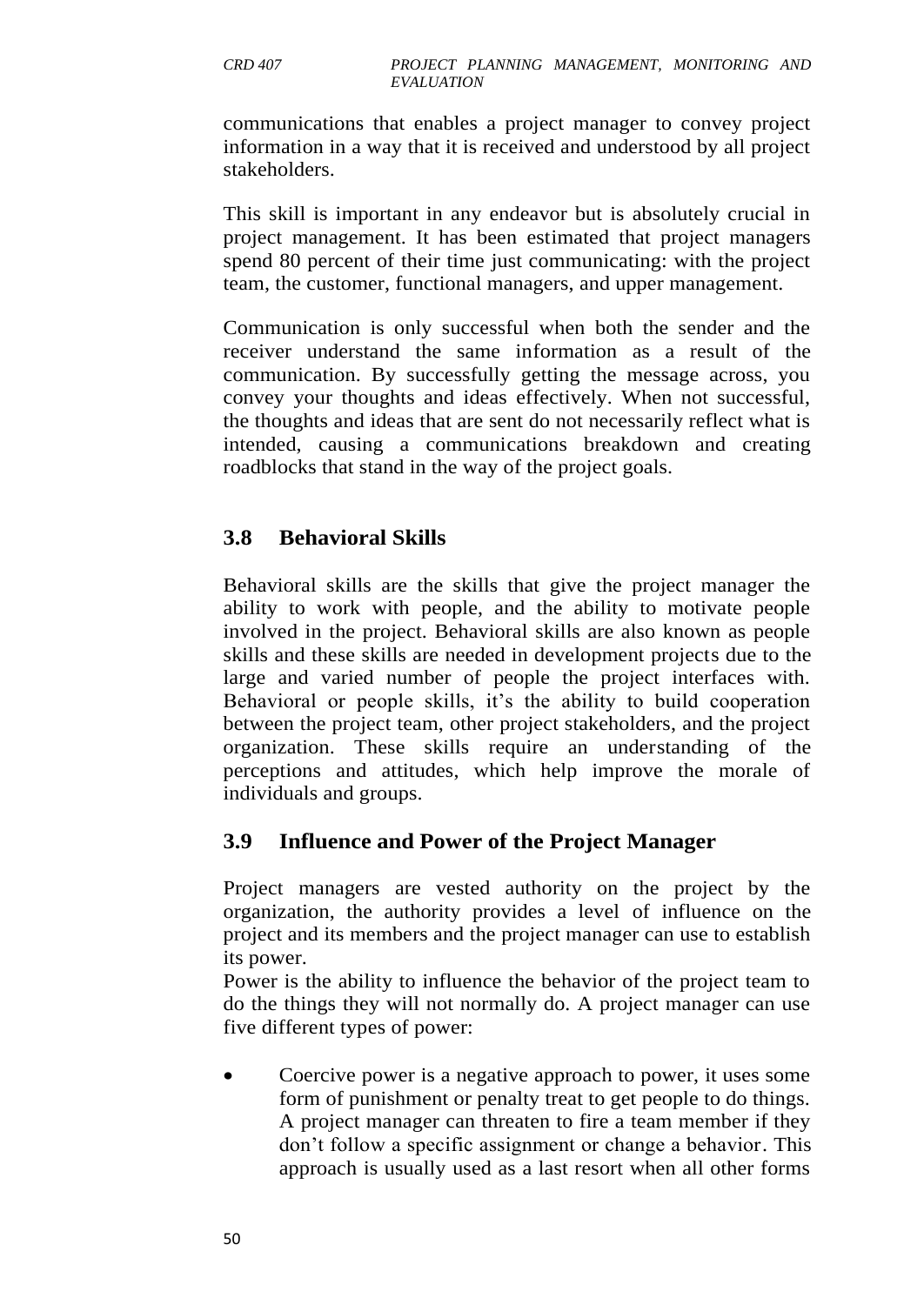of influence have failed and should be done in coordination with the organizations management and never used as the only influence factor due to its negative impact on the team's motivation.

- Reward power involves the use of incentives such as money, status, promotions, official recognition or special work assignments; these are used as a reward to get some desired behavior or assignment. The project manager can use these type of incentive based on the resources available to the project and polices of the organization.
- Expert power is the use of personal expertise to influence the team to follow directions. If the team recognizes the project manager as a relevant expertise and has demonstrated this knowledge, then they will be more likely follow the project manager's directions or suggestions on how work must be done.
- Legitimate power is based on authority, and uses the power vested on the project manager by the organization to make decisions without involving the project team. Excessive use of this type of power can lead to project failure, the role and position plus the support given by management to the project manager are part of this part of type of power.
- Referent power is based on the personal charisma of the project manager, it is based on the leadership qualities of the project manager and how she has built a good level of trust with the team. This is a type of power that must be earned before it is used and it's the best type of power to influence the team.

### **3.10 Placing Roles, Responsibilities and Skills Together**

Project managers are expected to accomplish project objectives by using their knowledge, skills, and practical experience. During the project management process, they have to use a combination of their roles (integrator, communicator, and leader) and skills (management and interpersonal).

All these roles and skills are equally important in managing a project successfully. Successful project managers are expected to and must play anyone, or a combination of these roles, depending upon the situation and the phase of the project life cycle. Project managers should place relatively more emphasis on their role as leaders during the initiation phase, as integrators during the planning phase, as managers during the implementation phase, and as administrators during the closing phase. However, it should be recognized that although these roles have some of their own distinct characteristics, there are also some characteristics that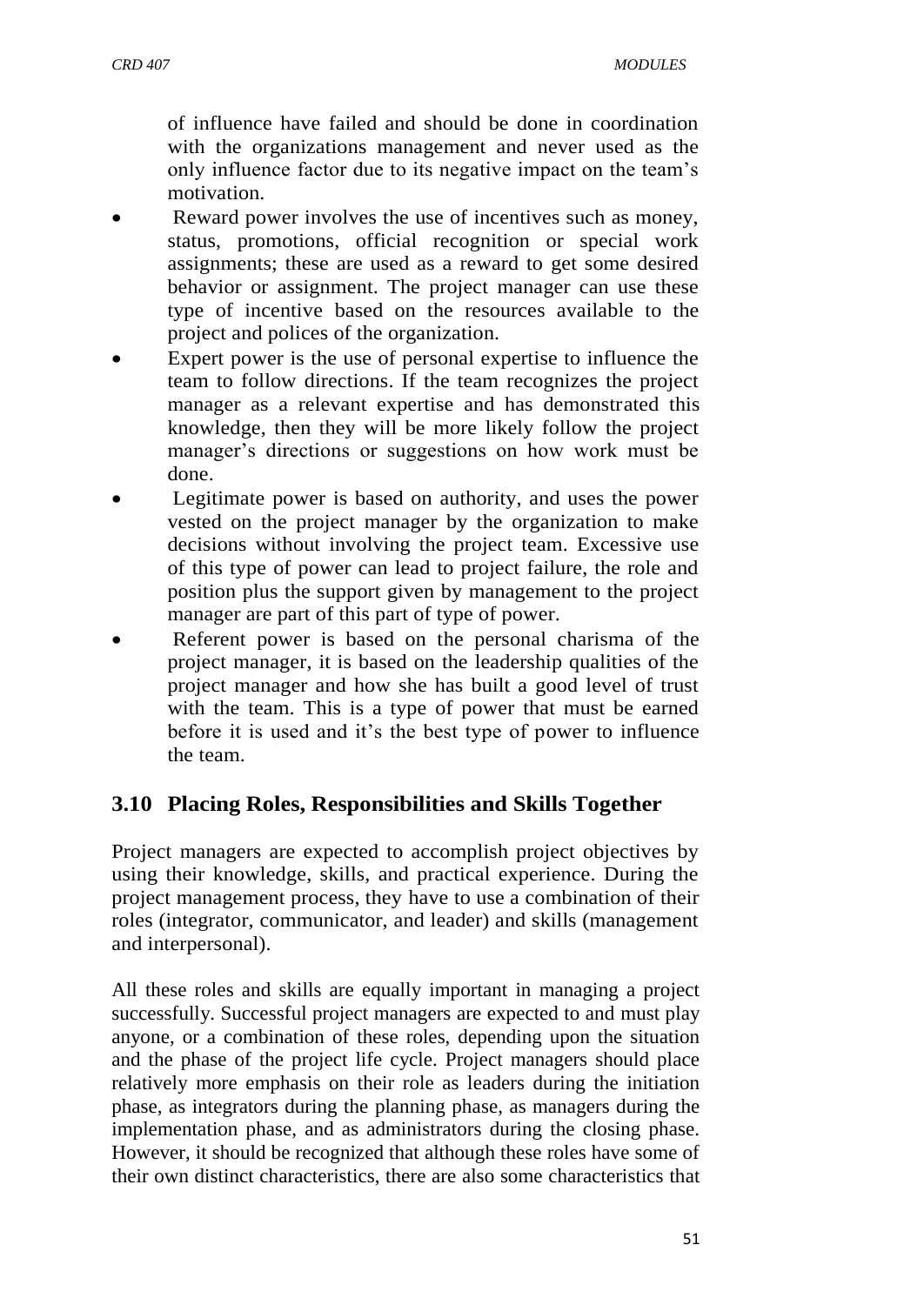are common and overlapping. Effective project managers should be able to tailor their roles to the size, complexity, and environment of the project; cultural diversity of the people and overall organizational culture; and the circumstances surrounding the project management.

Drawing from our deep understanding of the challenges and the needs for realistic solutions that can improve the way in which projects are managed and services are delivered, offers the only adapted Project Management Methodology for development organizations. These services include:

- Consulting to help organizations assessing the need and the impact of implementing a Project Management methodology that will increase the impact of their interventions.
- On Site Training on Project Management Methods to increase/develop the skills of project managers.
- Customized coaching and mentoring sessions for organizations that want to develop their own competencies and need a flexible and personalized learning environment.

# **4.0 CONCLUSION**

Management skills and applicability entails knowledge and practices which are vital tools for excellence result, the skill discussed serve are medium for managers to achieve optimum success in the project embarked on.

# **5.0 SUMMARY**

In this unit we discussed management skills that are essential for a project manager to carry out the task also the influence and Power of the Project Manager vis-à-vis the art placing roles, responsibilities and skills together for successful plan are examined.

# **6.0 TUTOR-MARKED ASSIGNMENT**

Examine the five management skill and its importance to a project manager.

## **7.0 REFERENCES/FURTHER READINGS**

Aarnoudse-Moens, C. S; Weisglas-Kuperus, N; van Goudoever, J. B; Oosterlaan, J (Aug 2009). "Meta-analysis of neurobehavioral outcomes in very preterm and/or very low birth weight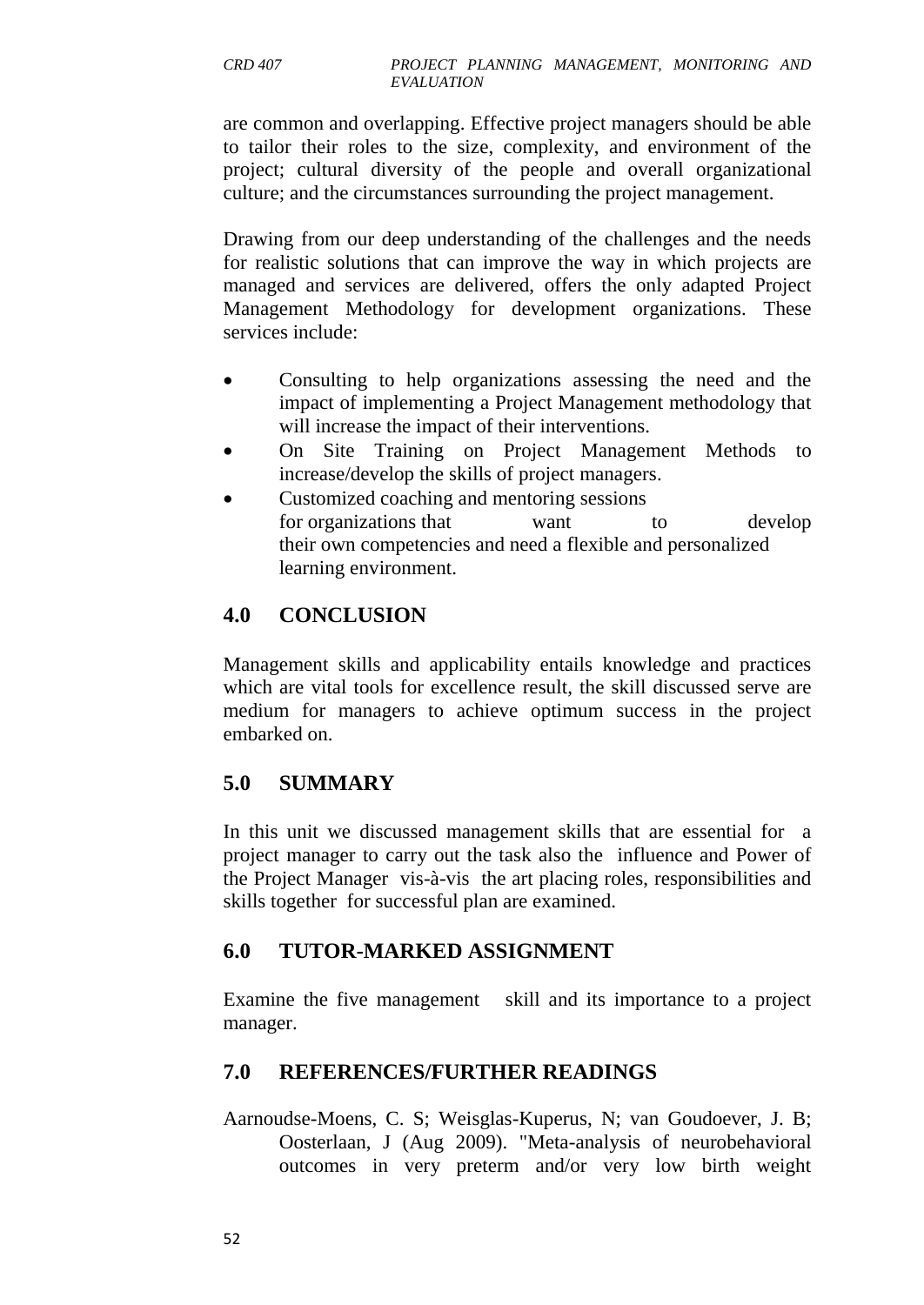children".Pediatrics.124(2):717–28. [doi:](https://en.wikipedia.org/wiki/Digital_object_identifier)[10.1542/peds.2008-2816.](https://dx.doi.org/10.1542%2Fpeds.2008-2816) [PMID](https://en.wikipedia.org/wiki/PubMed_Identifier) [19651588.](https://www.ncbi.nlm.nih.gov/pubmed/19651588)

- Anderson, J. R; Albert, M. V; Fincham, J. M (Aug 2005). "Tracing problem solving in real time: fMRI analysis of the subject-paced Tower of Hanoi". JCognNeurosci.17(8):1261-74[.doi](https://en.wikipedia.org/wiki/Digital_object_identifier)[:10.1162/0898929055002427.](https://dx.doi.org/10.1162%2F0898929055002427) [PMID](https://en.wikipedia.org/wiki/PubMed_Identifier) [16197682.](https://www.ncbi.nlm.nih.gov/pubmed/16197682)
- Welsh, M. C; Huizinga, M (Jun 2001). "The development and preliminary validation of the Tower of Hanoirevised".Assessment.8 (2): 167–76. [doi:](https://en.wikipedia.org/wiki/Digital_object_identifier)[10.1177/107319110100800205.](https://dx.doi.org/10.1177%2F107319110100800205) [PMID](https://en.wikipedia.org/wiki/PubMed_Identifier) [11428696.](https://www.ncbi.nlm.nih.gov/pubmed/11428696)
- Kepa (1997) Summary of Differences between Monitoring and Evaluation (online).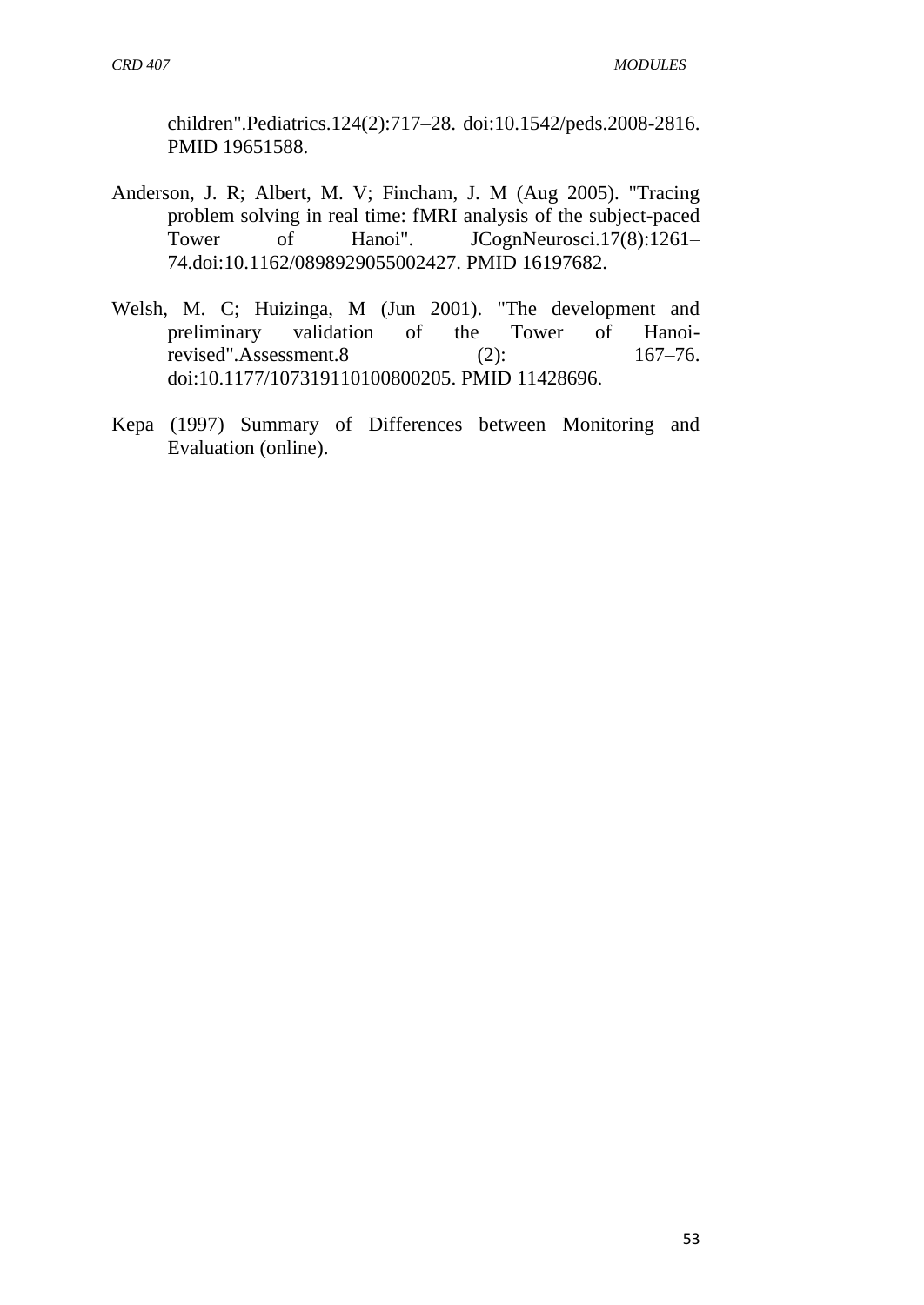### **UNIT 5 MONITORING AND EVALUATION**

#### **CONTENTS**

- 1.0 Introduction
- 2.0 Objectives
- 3.0 Main Content
	- 3.1 Definition of Monitoring and Evaluation
	- 3.2 Monitoring
	- 3.3 Evaluation
	- 3.4 What is Monitoring and Evaluation (M&E)?
	- 3.5 Monitoring & Evaluation
	- 3.6 Differences between Monitoring and Evaluation
	- 3.7 Importance of Monitoring and Evaluation
	- 3.8 Performance measurement
- 4.0 Conclusion
- 5.0 Summary
- 6.0 Tutor-Marked Assignment
- 7.0 References/Further Readings

## **2.0 OBJECTIVES**

At the end of this unit, you should be able to:

### **3.0 MAIN CONTENT**

### **3.1 Definition of Monitoring and Evaluation**

Monitoring and evaluation have been defined as:

### **3.2 Monitoring**

―A continuing function that uses systematic collection of data on specified indicators to provide management and the main stakeholders of an ongoing development intervention with indications of the extent of progress and achievement of objectives and progress in the use of allocated funds".

### **3.2.1 Monitoring**

Monitoring is a continuous assessment that aims at providing all stakeholders with early detailed information on the progress or delay of the ongoing assessed activities. It is an oversight of the activity's implementation stage. Its purpose is to determine if the outputs, deliveries and schedules planned have been reached so that action can be taken to correct the deficiencies as quickly as possible.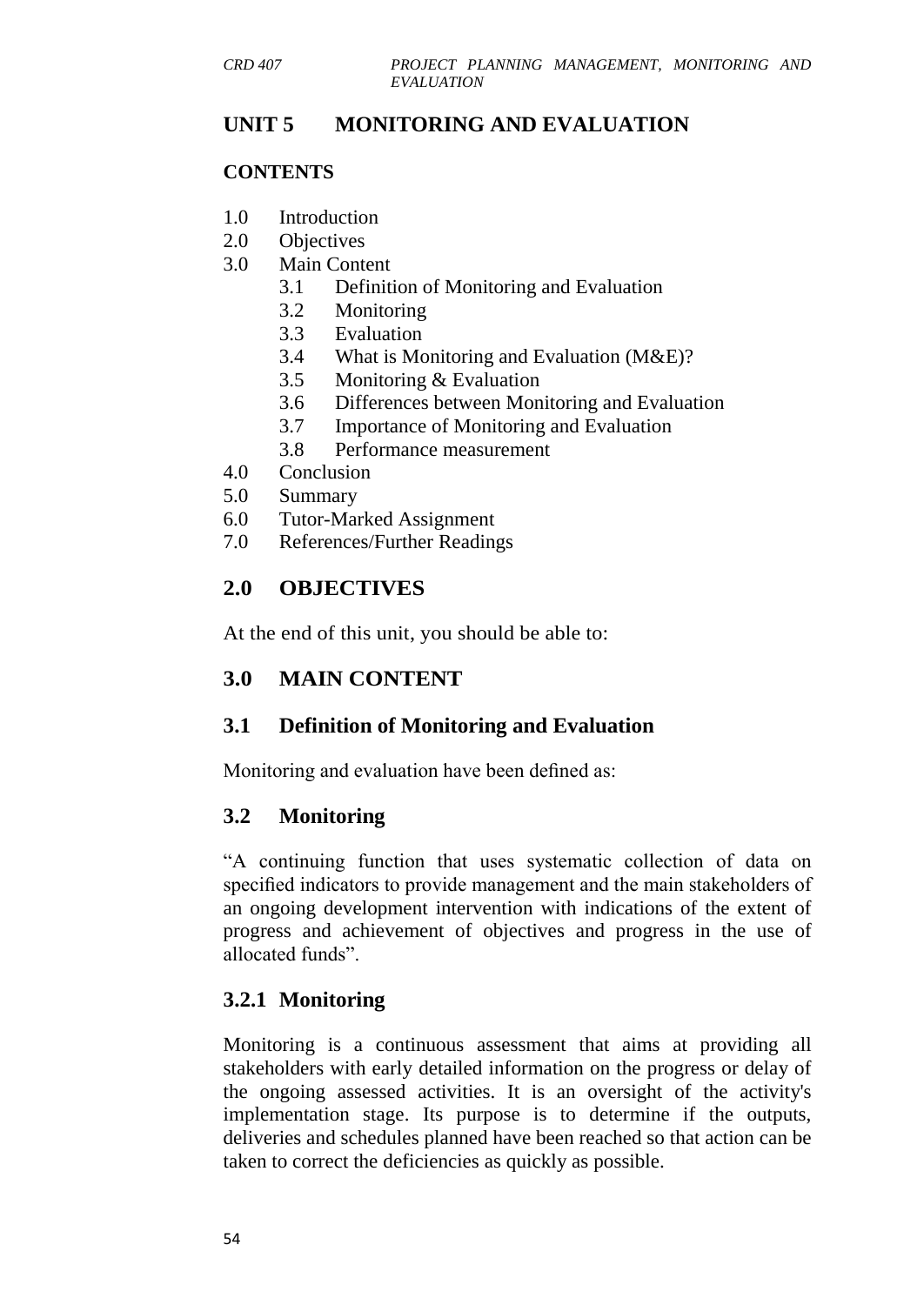The emphasis in monitoring is on checking progress towards the achievement of an objective. A good monitoring system will thus give warning, early on in the implementation of a course of action that the end goal will be reached as planned. Monitoring also involves a process of comparison because actual performance is compared with what was planned or expected.

A simple example is the monitoring of the completion of the planned activities of a project against the target dates that have been set for each activity. Another example for routine activities like the processing of applications for social grants, is to monitor the number of applications received against the number completed per month. If 100 are received but only 90 completed and if this trend is repeated for a number of months, it means that a backlog of unprocessed applications is building up.

## **3.3 Evaluation**

―The systematic and objective assessment of an on-going or completed project, programme or policy, its design, implementation and results. The aim is to determine the relevance and fulfillment of objectives, development efficiency, effectiveness, impact and sustainability. An evaluation should provide information that is credible and useful, enabling the incorporation of lessons learned into the decision-making process of both recipients and donors.

Evaluation also refers to the process of determining the worth or significance of an activity, policy or programme. An assessment, as systematic and objective as possible, of a planned, on-going, or completed development intervention.

#### **Note**

Evaluation in some instances involves the definition of appropriate standards, the examination of performance against those standards, an assessment of actual and expected results and the identification of relevant lessons".

Evaluation is the determination of merit or shortcoming. To make the judgments one needs a standard of what is regarded as meritorious to compare with. Evaluation is thus a process of comparison to a standard. For instance, the statement "a high quality service has been delivered that met the needs of clients and improved their circumstances" is an evaluation.

The evaluation will be better if "quality", "needs" and "improvement in circumstances" have been quantified.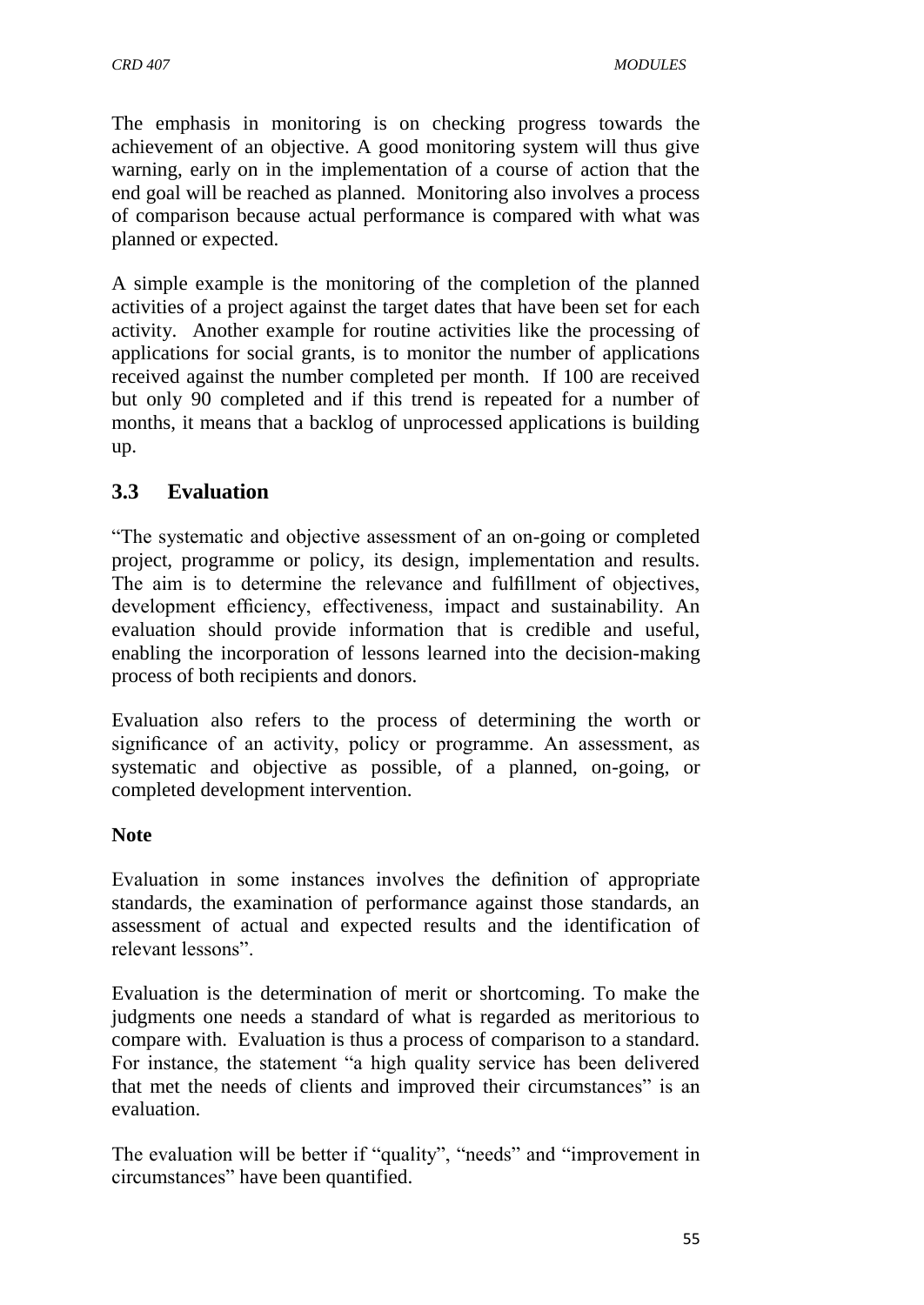An important goal of evaluation is to provide recommendations and lessons to the project managers and implementation teams that have worked on the projects and for the ones that will implement and work on similar projects.

Evaluations are also indirectly a means to report to the donor about the activities implemented. It is a means to verify that the donated funds are being well managed and transparently spent. The evaluators are supposed to check and analyse the budget lines and to report the findings in their work.

## **3.4 What is Monitoring and Evaluation (M&E)?**

This section provides a brief introduction to what M&E is, together with a selection of recommended reading and further links to help you get started.

The M&E is, as its name indicates, separated into two distinguished categories: Evaluation and Monitoring. An evaluation is a systematic and objective examination concerning the relevance, effectiveness, efficiency and impact of activities in the light of specified objectives. The idea in evaluating projects is to isolate errors not to repeat them and to underline and promote the successful mechanisms for current and future projects.

(M&E) is a process that helps improve performance and achieve results. Its goal is to improve current and future management of outputs, outcomes and impact. It is mainly used to assess the performance of projects, institutions and programmed set up by governments, [international organisations](https://en.wikipedia.org/wiki/International_organisations) and [NGOs.](https://en.wikipedia.org/wiki/Non-governmental_organizations) It establishes links between the past, present and future actions.

Monitoring and evaluation processes can be managed by the donors financing the assessed activities, by an independent branch of the implementing organization, by the project managers or implementing team themselves and/or by a private company. The credibility and objectivity of monitoring and evaluation reports depend very much on the independence of the evaluate or evaluating team in charge. Their expertise and independence is of major importance for the process to be successful.

## **3.5 Monitoring & Evaluation**

M&E is an embedded concept and constitutive part of every project or programme design ("must be"). M&E is not an imposed control instrument by the donor or an optional accessory ("nice to have") of any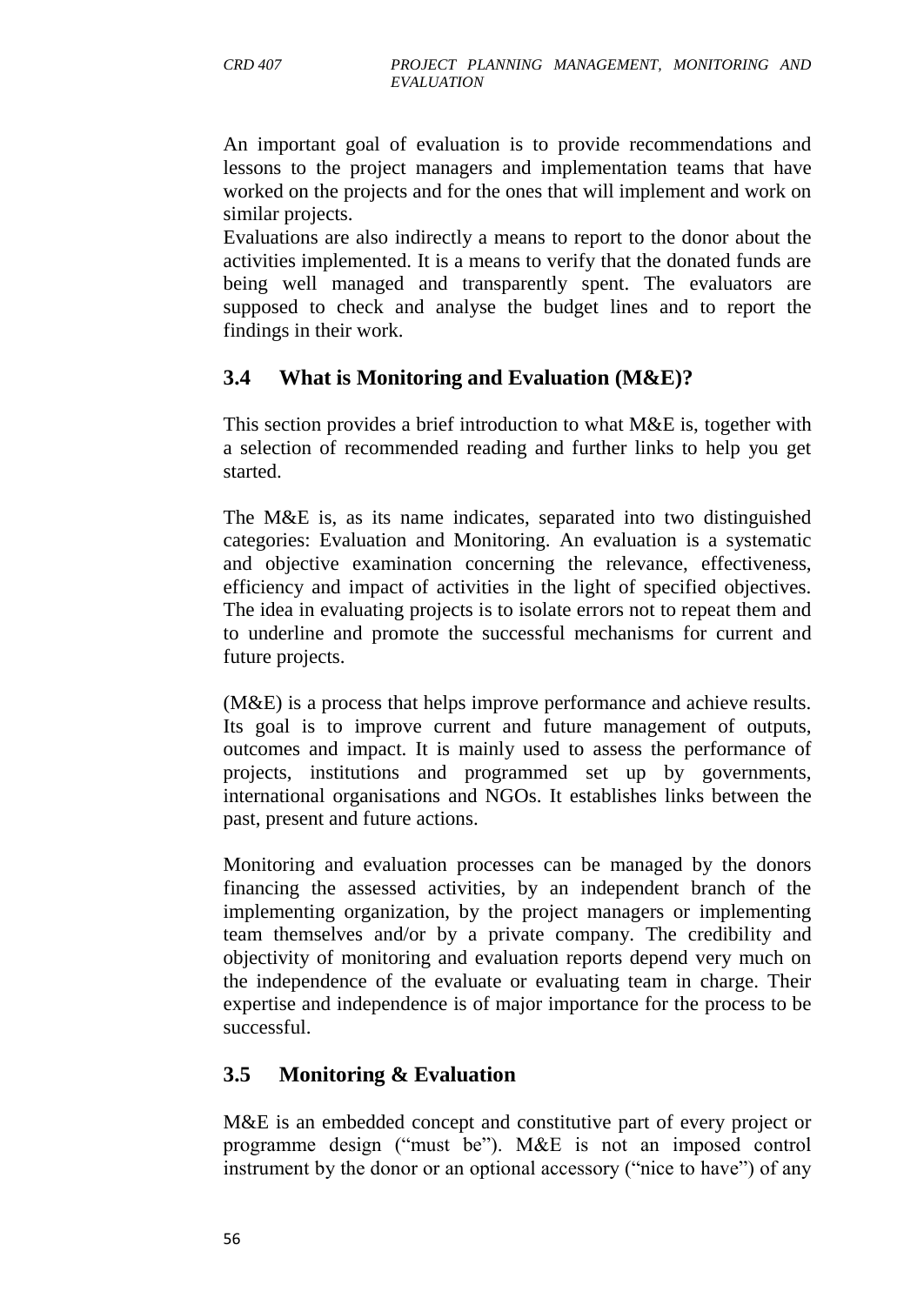project or programme. M&E is ideally understood as dialogue on development and its progress between all stakeholders.

Monitoring is the systematic and routine collection of information from projects and programmes for four main purposes:

- To learn from experiences to improve practices and activities in the future;
- To have internal and external accountability of the resources used and the results obtained;
- To take informed decisions on the future of the initiative;
- To promote empowerment of beneficiaries of the initiative.

Monitoring is a periodically recurring task already beginning in the planning stage of a project or programme. Monitoring allows results, processes and experiences to be documented and used as a basis to steer decision-making and learning processes. Monitoring is checking progress against plans. The data acquired through monitoring is used for evaluation.

Evaluation is assessing, as systematically and objectively as possible, a completed project or programme (or a phase of an ongoing project or programme that has been completed). Evaluations appraise data and information that inform strategic decisions, thus improving the project or programme in the future.

Evaluations should help to draw conclusions about five main aspects of the intervention:

- relevance
- effectiveness
- efficiency
- impact
- sustainability

Information gathered in relation to these aspects during the monitoring process provides the basis for the evaluative analysis.

In general, monitoring is integral to evaluation. During an evaluation, information from previous monitoring processes is used to understand the ways in which the project or programme developed and stimulated change. Monitoring focuses on the measurement of the following aspects of an intervention:

 On quantity and quality of the implemented activities (outputs: What do we do? How do we manage our activities?)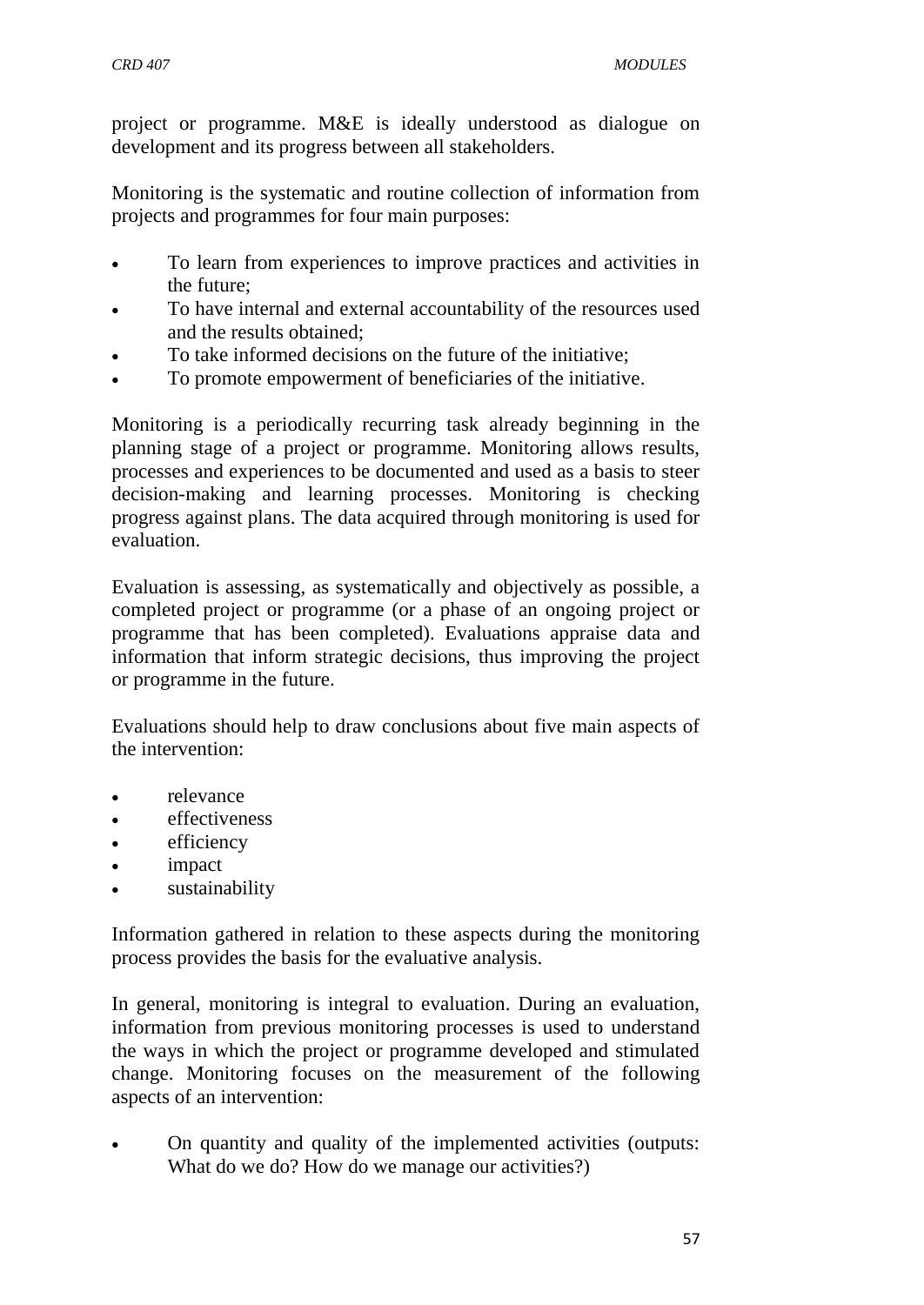- On processes inherent to a project or programme (outcomes: What were the effects /changes that occurred as a result of your intervention?)
- On processes external to an intervention (impact: Which broader, long-term effects were triggered by the implemented activities in combination with other environmental factors?).

The evaluation process is an analysis or interpretation of the collected data which delves deeper into the relationships between the results of the project/programme, the effects produced by the project/programme and the overall impact of the project/programme.

## **3.6 Differences between Monitoring and Evaluation**

The common ground for monitoring and evaluation is that they are both management tools. For monitoring, data and information collection for tracking progress according to the [terms of reference](https://en.wikipedia.org/wiki/Terms_of_reference) is gathered periodically which is not the case in evaluations for which the data and information collection is happening during or in view of the evaluation. The monitoring is a short term assessment and does not take into consideration the outcomes and impact unlike the evaluation process which also assesses the outcomes and sometime longer term impact. This impact assessment occurs sometimes after the end of a project, even though it is rare because of its cost and of the difficulty to determine whether the project is responsible of the observed results.

### **3.7 Importance of Monitoring and Evaluation**

The [Paris Declaration on Aid Effectiveness](https://en.wikipedia.org/wiki/Aid_effectiveness) in February 2005 and the follow-up meeting in [Accra](https://en.wikipedia.org/wiki/Accra) underlined the importance of the evaluation process and of the ownership of its conduct by the projects hosting countries. Evaluations are often a retrospective, applies the lessons and recommendations to decisions about current and future programmes.

- Evaluations can also be used to promote new projects, get support from governments, raise funds from public or private institutions and inform the general public on the different activities.
- Governments are increasingly being called upon to demonstrate results. It is expected of them to demonstrate that they are making a real difference to the lives of their people and that value for money has been delivered. Citizens are no longer solely interested in the administration of laws but also in the services that are rendered.
- Critically, they are more than ever interested in outcomes, like the performance of the economy in creating jobs.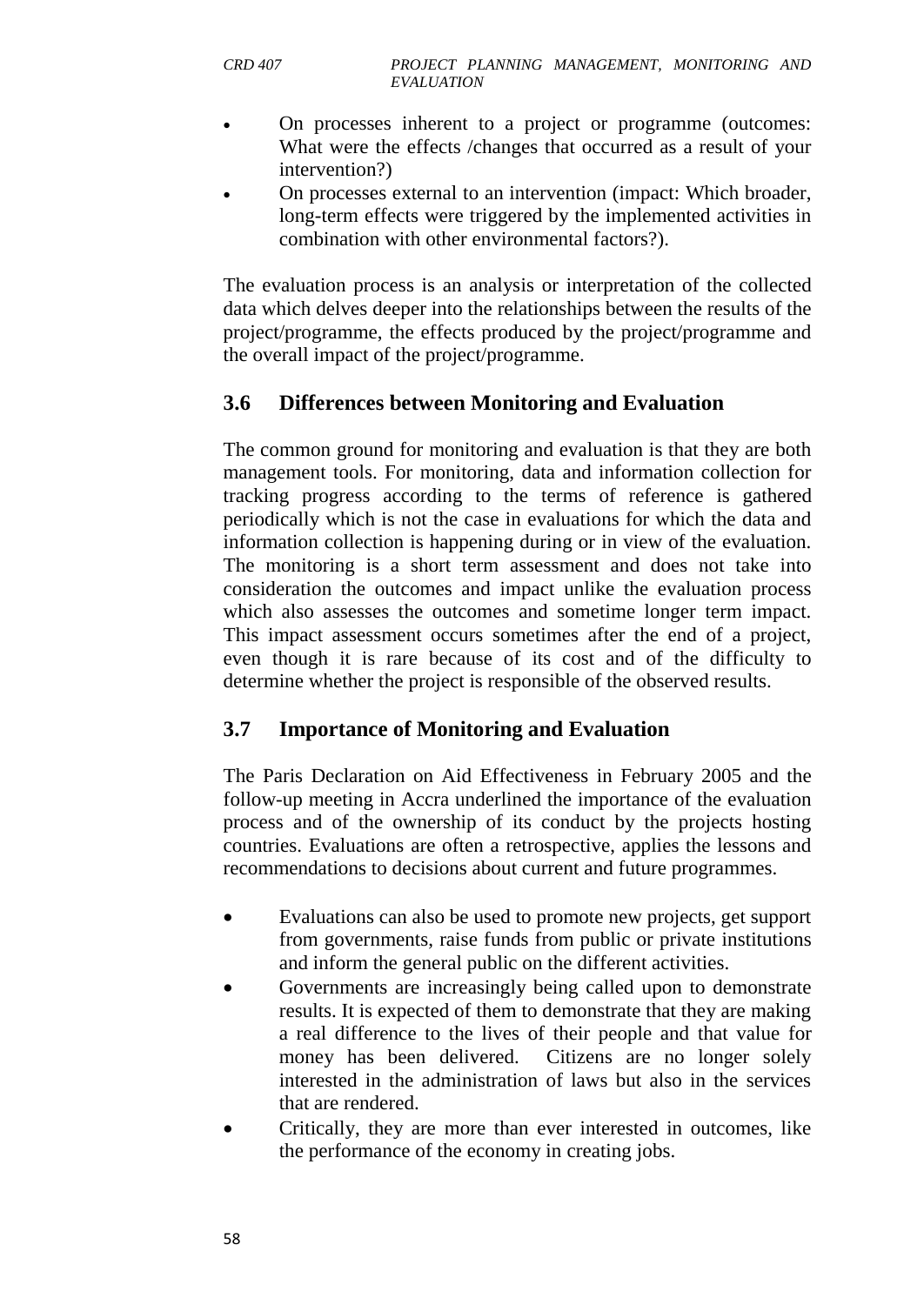- Similarly, to ensure that tangible results are achieved, the way that it monitors, evaluates and reports on its policies, projects and programmes.
- Monitoring and Evaluation, to improve the performance of our system of governance and the quality of our outputs.
- Providing an early warning system and a mechanism to respond speedily to problems, as they arise.
- Necessitate an improvement of our statistical and information base and enhancing the capacity of the Policy Coordination and Advisory Services unit."

## **3.8 Purposes (and uses) of Monitoring and Evaluation**

Monitoring and evaluation is used for a variety of purposes. The purpose for which it is used determines the particular orientation of each evaluation. M&E may be used for the following main purposes:

#### **i) Management decision-making**

M&E systems augment managerial processes and provide evidence for decision-making. The question that should be asked is whether the quality of the M&E information provided is appropriate and how well it feeds into existing managerial processes. M&E can never replace good management practices; rather it augments and complements management.

Some examples of M&E used in this context are decisions on resource allocation, choices between competing strategies to achieve the same objective, policy decisions, and decisions on programme design and implementation. The accuracy of information and the manner in which it is presented become critical for supporting management in their decision-making processes.

### **ii) Organisational learning**

This is the most challenging outcome for M&E, as it presupposes that M&E results and findings help to create learning organisations. However, translating findings into "learnings" challenges even the most sophisticated of organisations.

M&E is also a research tool to explore what programme design, or solution to societal problems, will work best and why, and what programme design and operational processes will create the best value for money. M&E should provide the analysis and evidence to do the trade-offs between various alternative strategies. The information gathered should be translated into analytical, action-oriented reports that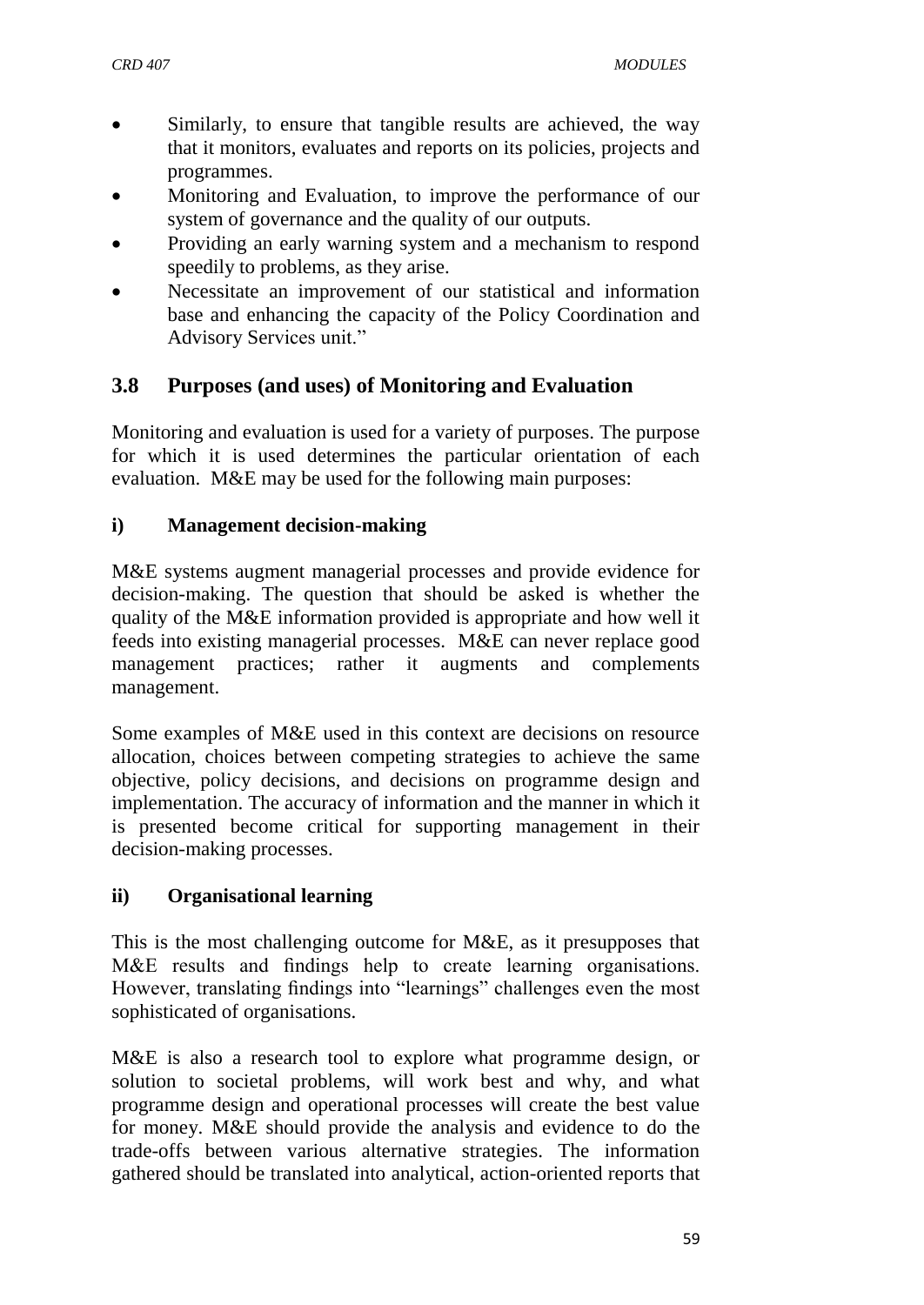facilitate effective decision-making. The focus here is on causes of problems rather than the manifestation of problems. Learning has been described as "a continuous dynamic process of investigation where the key elements are experience, knowledge, access and relevance. It requires a culture of inquiry and investigation, rather than one of response and reporting"

M&E produces new knowledge. "Knowledge management means capturing findings, institutionalizing learning, and organizing the wealth of information produced continually by the M&E system".

### **iii) Accountability**

Public officials have a constitutional obligation to account to Parliament. They should be broadly accountable for how they spend public money, how they have achieved the purposes for which the money has been voted and that they have gone about their duties with a high degree of integrity.

M&E provides the information, in a structured and formalised manner, which allows scrutiny of public service activities at all levels.

The purpose of M&E may account for the perception that M&E is "policing". Despite the concerns that many have that one should not pursue M&E only for the purpose of accountability, as it may create suspicion and a culture of fear, when dealing with public funds accountability is critically important. Accountability is governed by the Constitution and legislation such as the Public Finance Management Act, is supported by institutions such as the Auditor-General and the Public Service Commission, and failure to adhere to meeting accountability requirements is often met by sanction.

Apart from the above main purposes of M&E, its findings are also used, across a broad audience, for the following:

#### **i) Soliciting support for programmes**

If the success of a programme can be demonstrated by means of evaluation findings it is easier to garner support for the programme, for example continued or increased budgetary allocations for the programme or political support when important policy decisions affecting the programme must be made.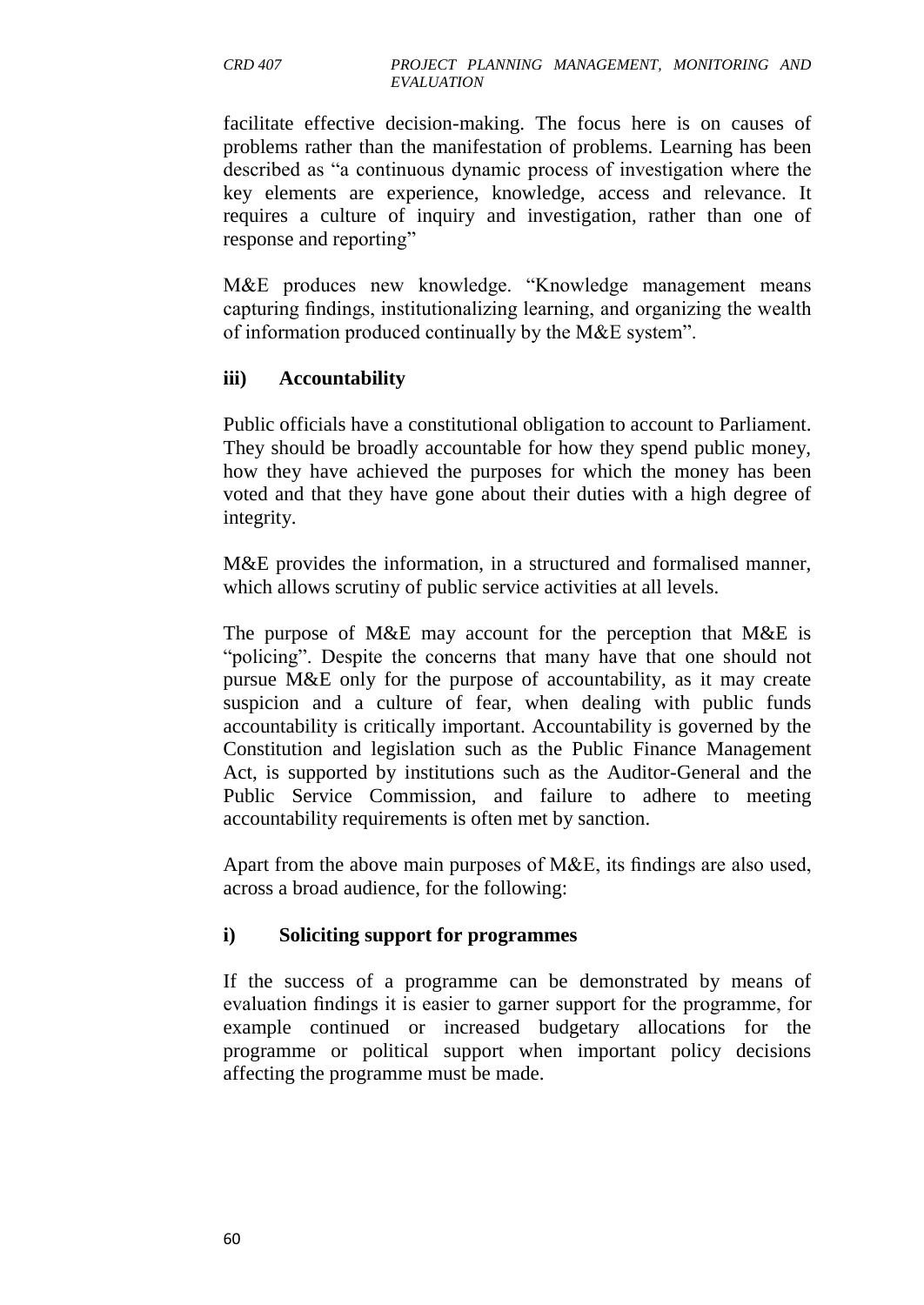#### **ii) Supporting advocacy**

M&E results from projects and programmes generally help to make an argument for the continuation, adjustment or termination of a programme. M&E in this context provides the means for supporting or refuting arguments, clarifying issues, promoting understanding of the aims and underlying logic of policies, documenting programme implementation and thereby creating an institutional memory, and involving more people in the design and execution of the programme. Through this it plays a vital advocacy role.

#### **iii) Promoting transparency**

One of the most persuasive uses for M&E, if its findings are made available to a broader audience, is that it promotes transparency, and through this facilitates decision-making and accountability. M&E requires a willingness to be subjected to scrutiny, as findings may be published and made available to the public.

## **3.8 Performance measurement**

Performance reports provide information to measure the status of the project against the original plans or baseline. The purpose of the report is to identify any discrepancies or issues, the project team is then responsible to determine the best corrective actions needed. Changes are common in projects but they must be managed and properly documented, as they are the basis for project audits and help inform the project evaluators as to the reasons for the changes. Part of this role is to ensure that lessons learned are captured and shared with the organization to provide guidance to current or future projects.

The credibility of findings and assessments depends to a large extent on the manner in which monitoring and evaluation is conducted. To assess performance, it is necessary to select, before the implementation of the project, indicators which will permit to rate the targeted outputs and outcomes. According to the [United Nations Development Programme](https://en.wikipedia.org/wiki/United_Nations_Development_Programme) (UNDP), an outcome indicator has two components: the baseline which is the situation before the programme or project begins, and the target which is the expected situation at the end of the project. An output indicator that does not have any baseline as the purpose of the output is to introduce something that does not exist yet.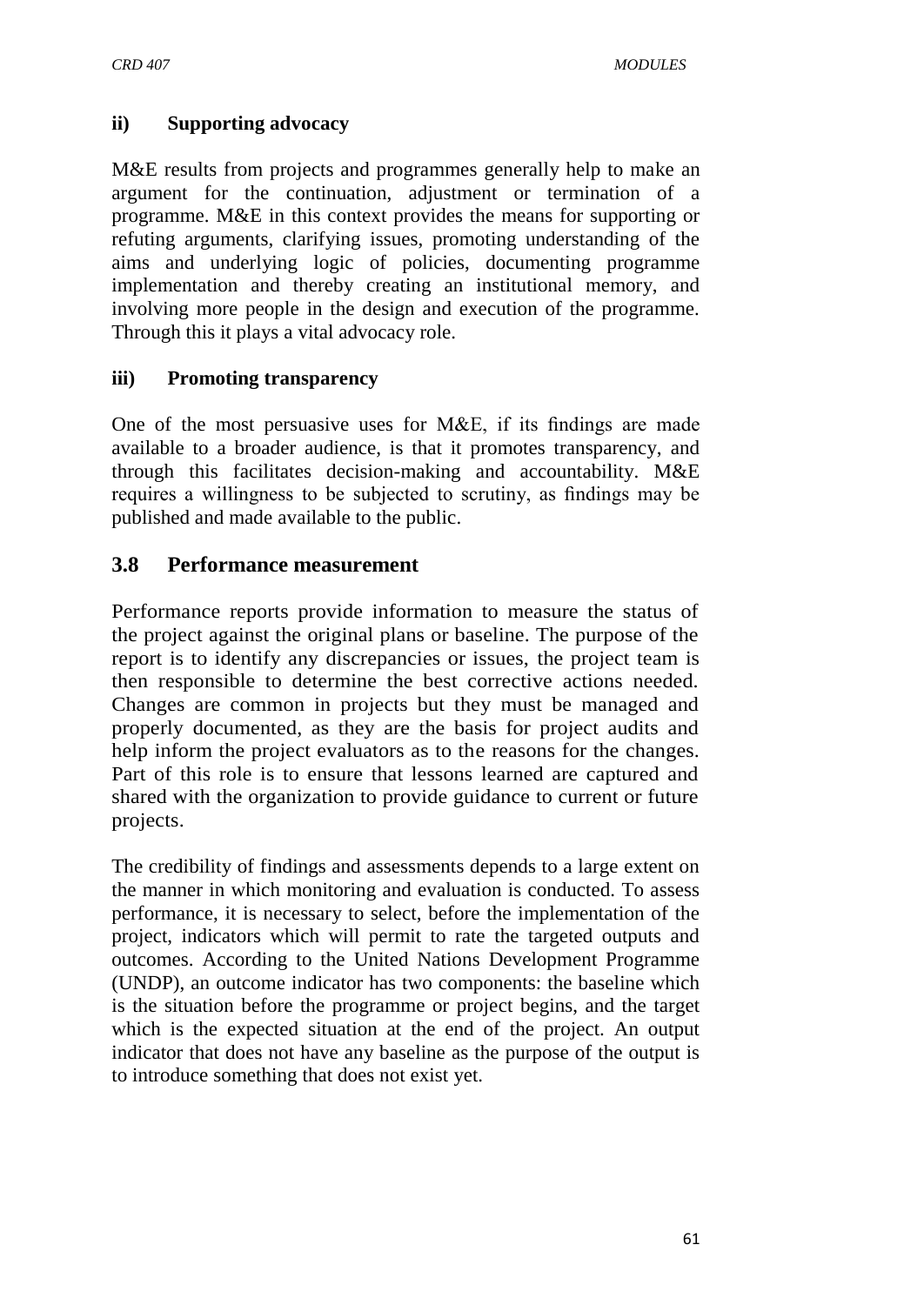## **4.0 CONCLUSION**

Monitoring and evaluation are partners with extensive support of success of a project both are indicators to assess the state and stage of success and failure while one occur during the project process the other is done mostly at post project state for measurement of performance visà-vis level of goal target success.

### **5.0 SUMMARY**

In this unit, we treated M&E in relation to purpose, differences, and others which will open the mind of learners to the key concept involved.

### **6.0 TUTOR-MARKED ASSIGNMENT**

Elucidate on the purpose of monitoring and evaluation.

### **7.0 REFERENCES/FURTHER READINGS**

- Kusek, J.Z and Rist, RC. 2004. Ten Steps to a Results-Based Monitoring and Evaluation System. Washington, DC: The World Bank, p. 140. 5 Kusek and Rist, p. 143.
- Organisation for Economic Cooperation and Development (OECD). Glossary of Key Terms in Evaluation and Results Based Management. 2002. 2 Ibid. 3 Presidency (Policy Coordination and Advisory Services). 2007.
- United Nations development programme evaluation office Handbook on Monitoring and Evaluating for Results. [http://web.undp.org/evaluation/documents/handbook/me](http://web.undp.org/evaluation/documents/handbook/me-handbook.pdf)[handbook.pdf](http://web.undp.org/evaluation/documents/handbook/me-handbook.pdf)
- A UNICEF Guide for Monitoring and Evaluation Making a Difference. <http://preval.org/documentos/00473.pdf>
- Center for Global Development. US Spending in Haiti: The Need for Greater Transparency and Accountability. [http://www.cgdev.org/doc/full\\_text/CGDBriefs/1426965/US-](http://www.cgdev.org/doc/full_text/CGDBriefs/1426965/US-Spending-in-Haiti-The-Need-for-Greater-Transparency-and-Accountability.html)[Spending-in-Haiti-The-Need-for-Greater-Transparency-and-](http://www.cgdev.org/doc/full_text/CGDBriefs/1426965/US-Spending-in-Haiti-The-Need-for-Greater-Transparency-and-Accountability.html)[Accountability.html](http://www.cgdev.org/doc/full_text/CGDBriefs/1426965/US-Spending-in-Haiti-The-Need-for-Greater-Transparency-and-Accountability.html)

*["Why is it important to strengthen Civil Society's evaluation](http://www.mymande.org/evalpartners/strengthen-civil-society)  [capacity? | MY M&E".](http://www.mymande.org/evalpartners/strengthen-civil-society)mymande.org. Retrieved 2014-05-27.*

United Nations Development Programme evaluation office - Handbook on Monitoring and Evaluating for Results.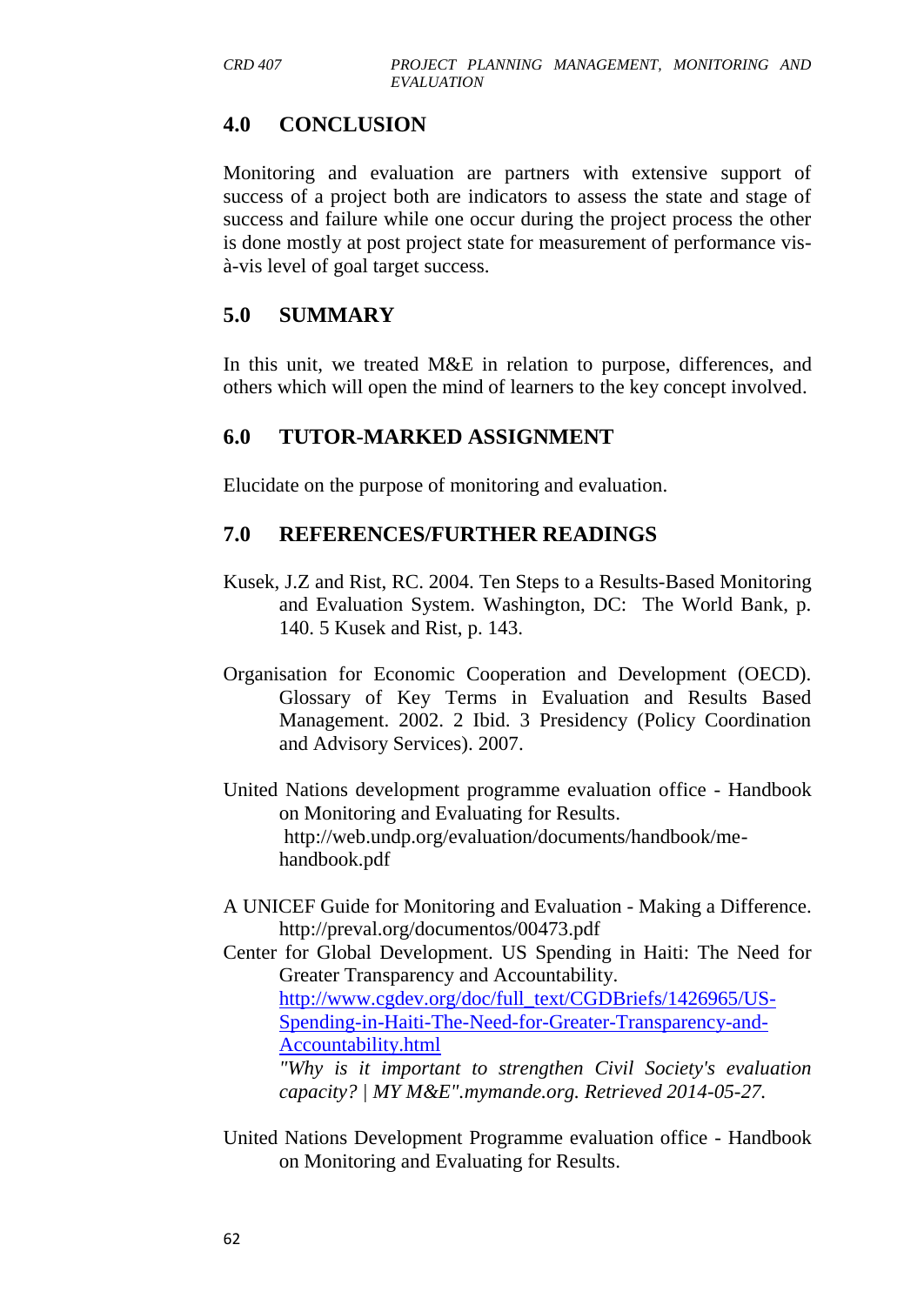[http://web.undp.org/evaluation/documents/handbook/me-handbook.pdf.](http://web.undp.org/evaluation/documents/handbook/me-handbook.pdf)

United Nations Evaluation Group (UNEG). <http://www.uneval.org/about/index.jsp> United Nations Joint Inspection Unit.<https://www.unjiu.org/> .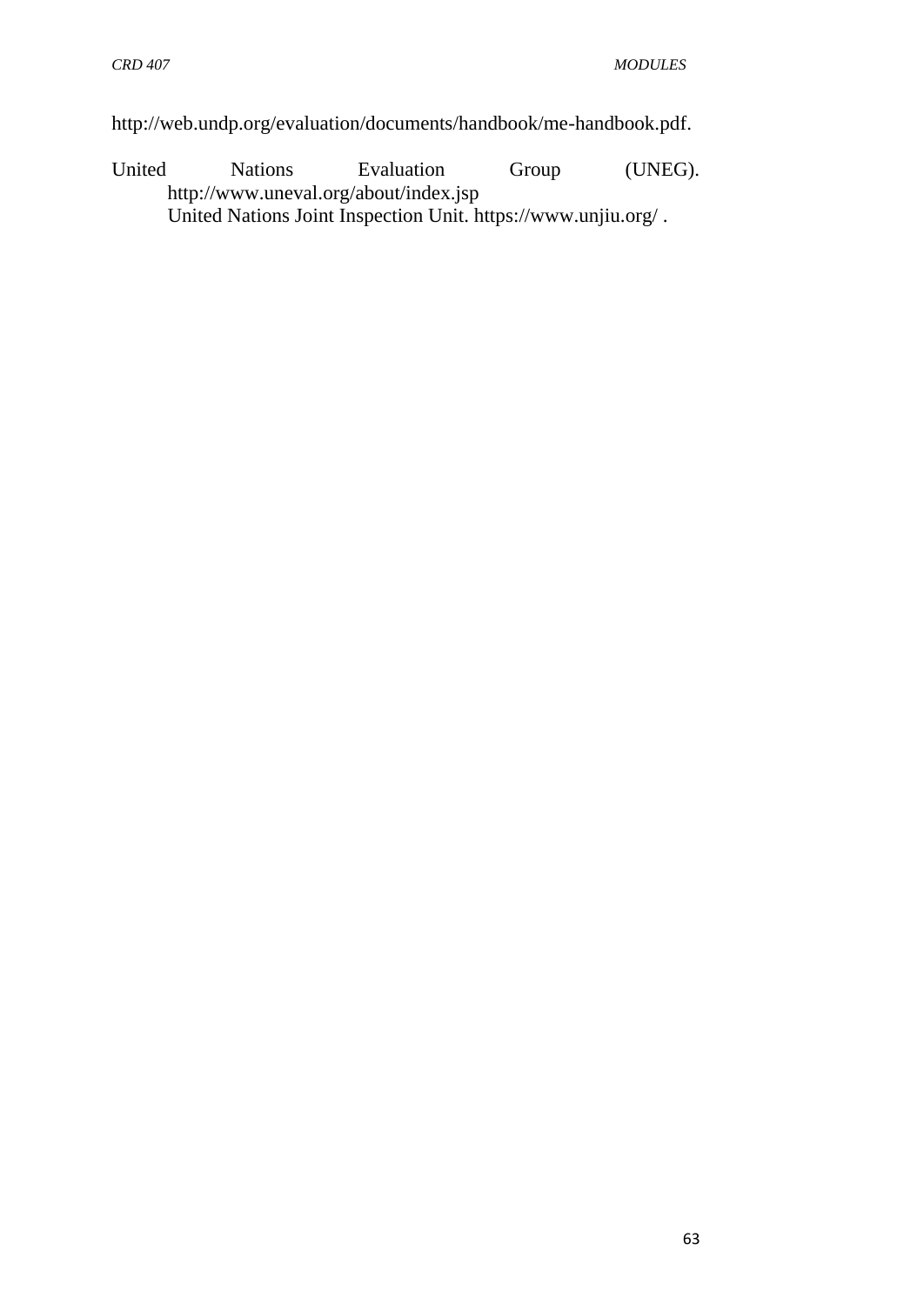### **MODULE 3 PROJECT PLANNING MANAGEMENT, MONITORING AND EVALUATION**

- Unit 1 The Cost of Capital Theory
- Unit 2 Time Value of Money
- Unit 3 Capital Budgeting
- Unit 4 Portfolio Management
- Unit 5 Discounted Cash Flow Criteria

## **UNIT 1 THE COST OF CAPITAL THEORY**

### **CONTENTS**

- 1.0 Introduction
- 2.0 Objectives
- 3.0 Main Content
	- 3.1 The Cost of Capital Theory
	- 3.2 Historical Cost and Future Cost
	- 3.3 Specific Cost and Combined Cost
		- 3.3.1 The Cost of Debt
		- 3.3.2 The Cost of Perpetual Debt
		- 3.3.3 Cost of Preference Capital
		- 3.3.4 The Cost of Equity Capital
		- 3.3.5 Weighted Average Cost of Capital (WACC)
- 4.0 Conclusion
- 5.0 Summary
- 6.0 Tutor-Marked Assignment
- 7.0 References/Further Readings

### **1.0 INTRODUCTION**

In the last unit (Unit 3), we discussed Capital budgeting. We discussed the Investment decisions of the firm. We discussed the capital budgeting process where we discussed the various stages of a project. We discussed Investment Criteria and classified criteria into broad categories namely – the traditional criteria and the discounted cash flow criteria. All these enabled us to understand capital budgeting. In this unit, we shall discuss the cost of capital theory.

## **2.0 OBJECTIVES**

At the end of this unit you should be able to:

- explain what is meant by the cost of capital
- discuss the cost of capital.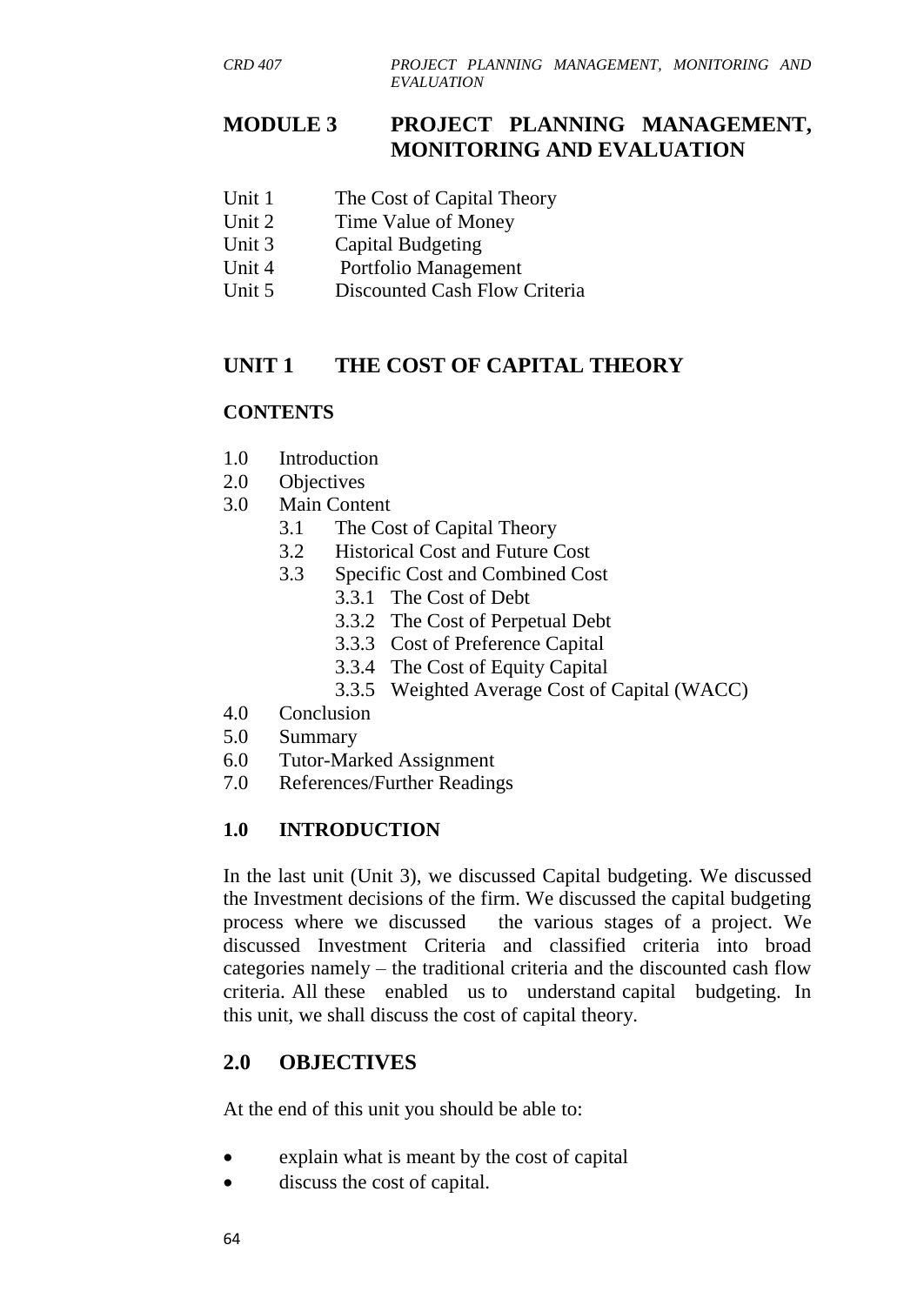## **3.0 MAIN CONTENT**

## **3.1 The Cost of Capital Theory**

In financial decision making, the cost of capital appears to be the most important consideration. The principal reason for knowing what the cost of capital is and how to measure is that it is a very crucial aid in the evaluation of investment proposals. When faced with an investment decision making, the project analyst is faced with two options namely:

Accept the project Reject the project

We shall start our discussion by stating that the cost of capital is the discount rate that is used in evaluating the desirability of investment projects. In financial evaluation, a project will be accepted if it has a rate of return greater than the cost of capital. And if the rate of return is less than the cost of capital, the project will be rejected.

In a sense, the cost of capital is the minimum rate of return required on an investment project. It is a cut-off rate of return. In a firm the cost of capital is very useful to management. It helps to decide how to finance the firm's investments. Cost of capital also affects the dividend policy and working capital sourcing policy.

We have seen that every investment project has a required rate of return which is at the back of the mind of the investor. That is the rate that the investor wants or expects to earn on the investment. However as we also noted, there is what we know as the cost of capital. It makes sense for us to expect that there is a relationship between the expected rate of return and the cost of capital. Our definition of the cost of capital is in general terms. We shall now proceed to examine the various concepts of the cost of capital.

## **3.2 Historical Cost and Future Cost**

In financial decision making, the historical costs are not important. Rather what is important is the future cost. When an investment is to be undertaken, the analyst tries to compare the project's expected cost of funds to finance the project and also the expected rate of return on the investment project. The expected costs are the future costs. Also in designing the capital structure of the firm, the aim is to minimize the future cost of capital and obviously not the historical costs. The only importance of the historical cost in financial decision making is that it helps us to predict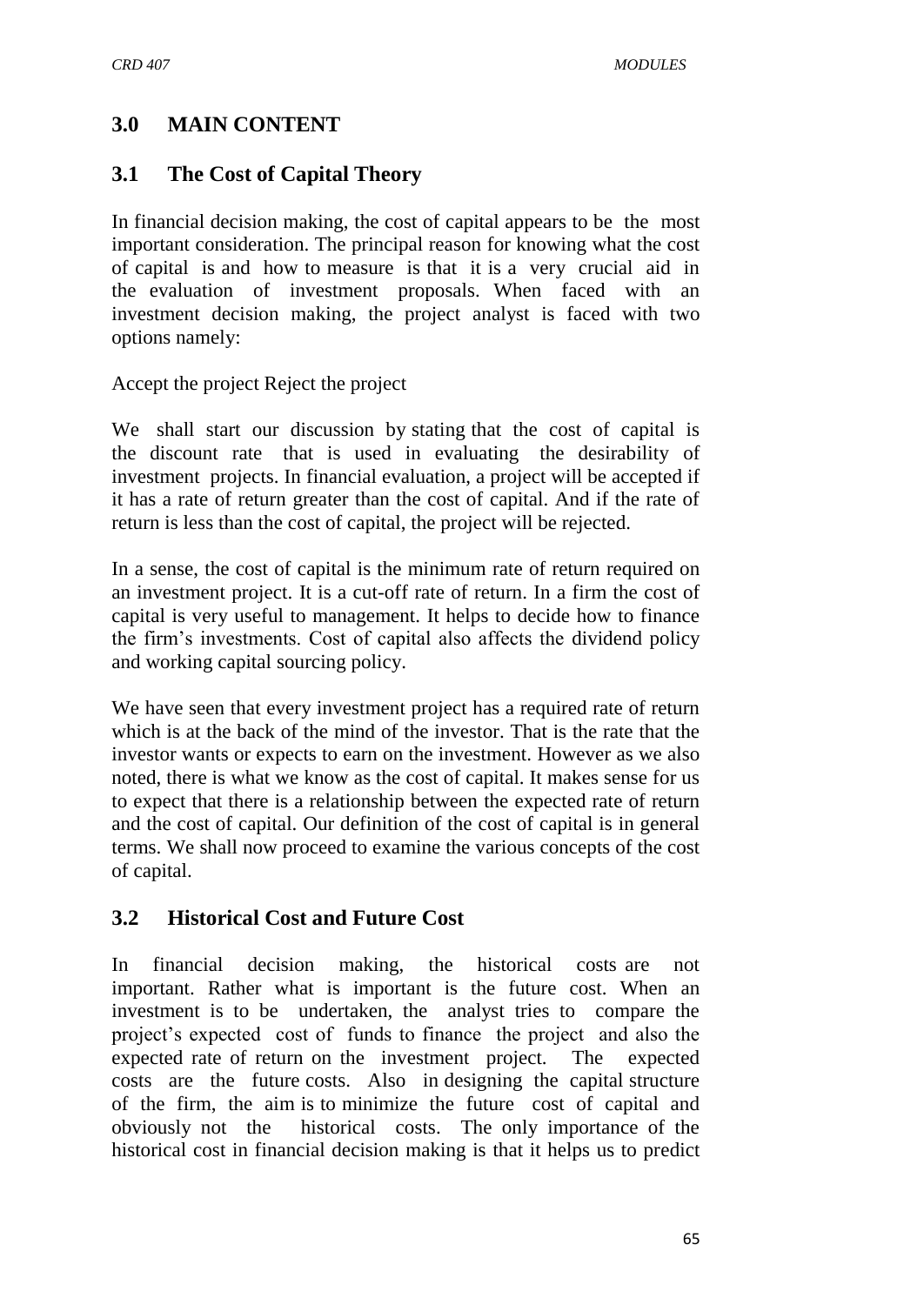or project for future costs. Historical costs enable the analyst to measure the performance of the firm.

## **3.3 Specific Cost and Combined Cost**

The first type of cost that we discussed was historical cost and future cost. We shall now discuss the concept of specific cost and combined cost. The cost of each component of capital be it equity, debt or preference shares is known as the component or specific cost of capital. It therefore means that equity capital has its own cost. Also debt capital has its own cost. For example a firm may be faced with a choice of equity capital at a cost of 10% and debt capital at a cost of 16%.

The decision of the firm to use debt in its capital structure adversely affects to a large extent its potential to raise debt at a future rate. Also debt increases the risk of the firm. Also the decision of the firm to use equity in its capital structure enlarges its potential to use debt in the capital structure.

However, the composite or combined cost of capital is an all-inclusive cost of capital from all identified sources in the capital structure. This combined cost is known as the weighted cost of capital.

## **3.3.1 The Cost of Debt**

The cost of debt is relatively easy to calculate. Generally the cost of debt is the rate of return expected by the provider of the debt fund – (the lender). The cost of debt is usually expressed as an interest rate. For example a firm may issue a five year debenture with 10% rate of interest.

Before- tax cost of debt,  $Kd =$  Interest Principal

#### **Worked Example**

A bank lends N200, 000 to Mr. Ojo and at the end of the day earns interest of N18, 000. What is the before- tax cost of debt?

#### **Solution**

Before- tax cost of debt, Kd = N18, 000 N200, 000 = .09 or 9%.

If the firm resorts to the use of debt, then it has to ensure that the interest rate on debt (cost of debt) should at least be equal to the rate of return earned by the investment. If the rate of return earned is greater than the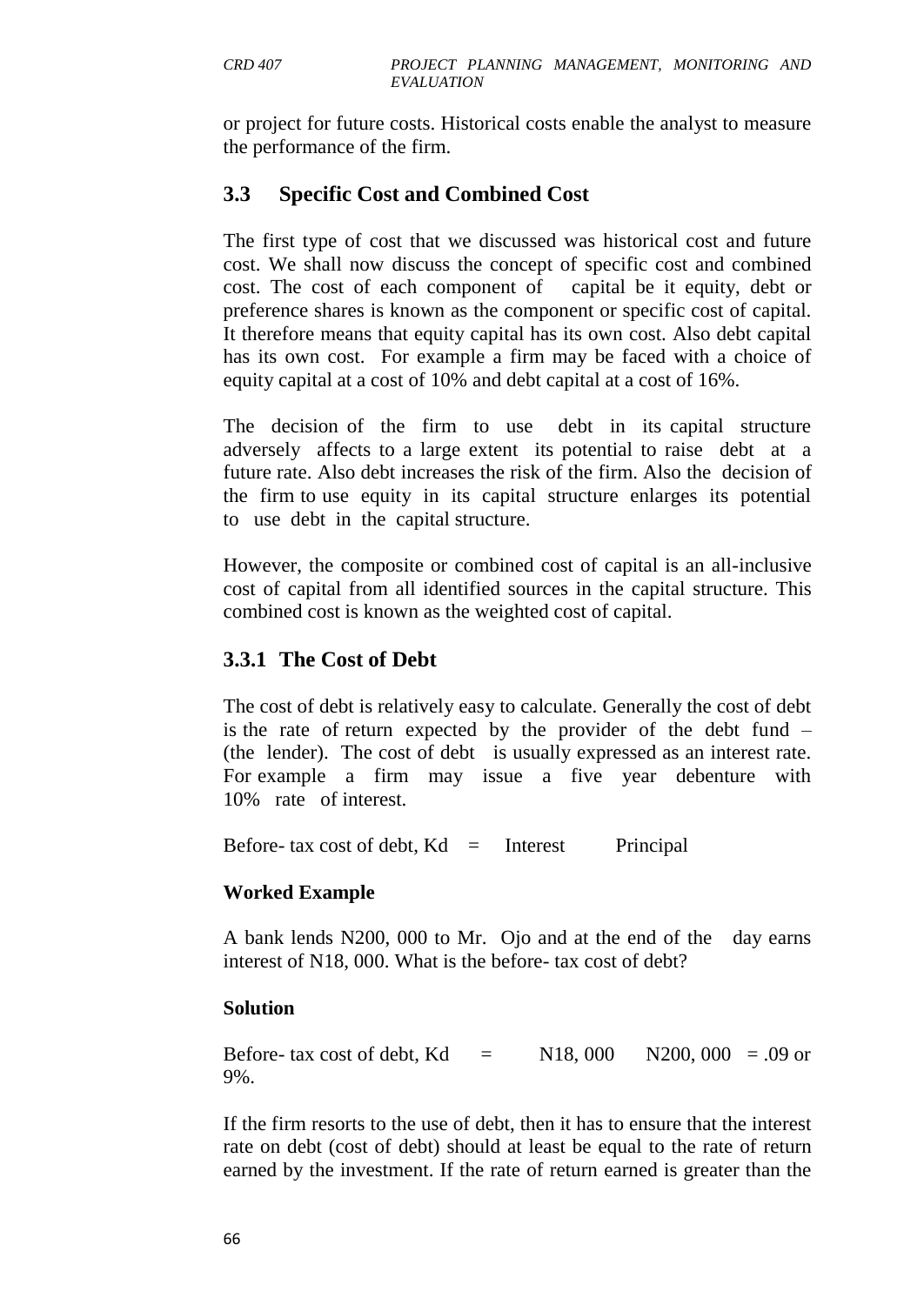cost of debt, then the value of the firm will increase. But if the rate of return earned is lower than the cost of debt, then the value of the firm will decrease.

We should also realize that the interest paid on debt is tax deductible. As a result, we have what is known as the effective cost of debt. This is also known as the after – tax cost of debt.

After- tax cost of debt  $=$  Kd  $(1-t)$ Where  $t =$  the tax rate. For example if the before- tax cost of debt is 10% and the tax rate is 50%, then after- tax cost of debt =  $10\%$  (1-0.5) = 5%.

# **3.3.2 The Cost of Perpetual Debt**

We have just discussed the cost of debt. We are now going to discuss another class of debts which are called perpetual bonds. A firm may issue perpetual bonds. It may also have a strategic policy of trying to maintain a constant amount of debt in its capital structure. If the firm repays any debt, it replaces it with new debt. In this case, debt remains a constant feature of its capital structure arrangement. In this situation, the after- tax cost of debt adjusted for tax purposes will be thus:

After- tax cost of debt  $= R (1 - t)$  P

## **Worked Example**

A firm issues a 9.5% perpetual bond for N95. The tax rate is 50%. What is the cost of the issue?

#### **Solution**

After tax – cost of perpetual bond =  $N9.5$  (1-0.5)

 $N95 = 0.05$  or 5%

# **3.3.3 Cost of Preference Capital**

We have just discussed the cost of debt which did not pose any conceptual difficulty. We shall now be discussing the cost of preference capital. The cost of preference capital is not a straight forward issue. As you are aware, debt is legally binding on a firm. But in the case of preference capital, payment of dividend is not legally binding and so it poses difficulty of estimation. Payment of preference dividend is not a charge on the earnings of the firm. It is a distribution of profits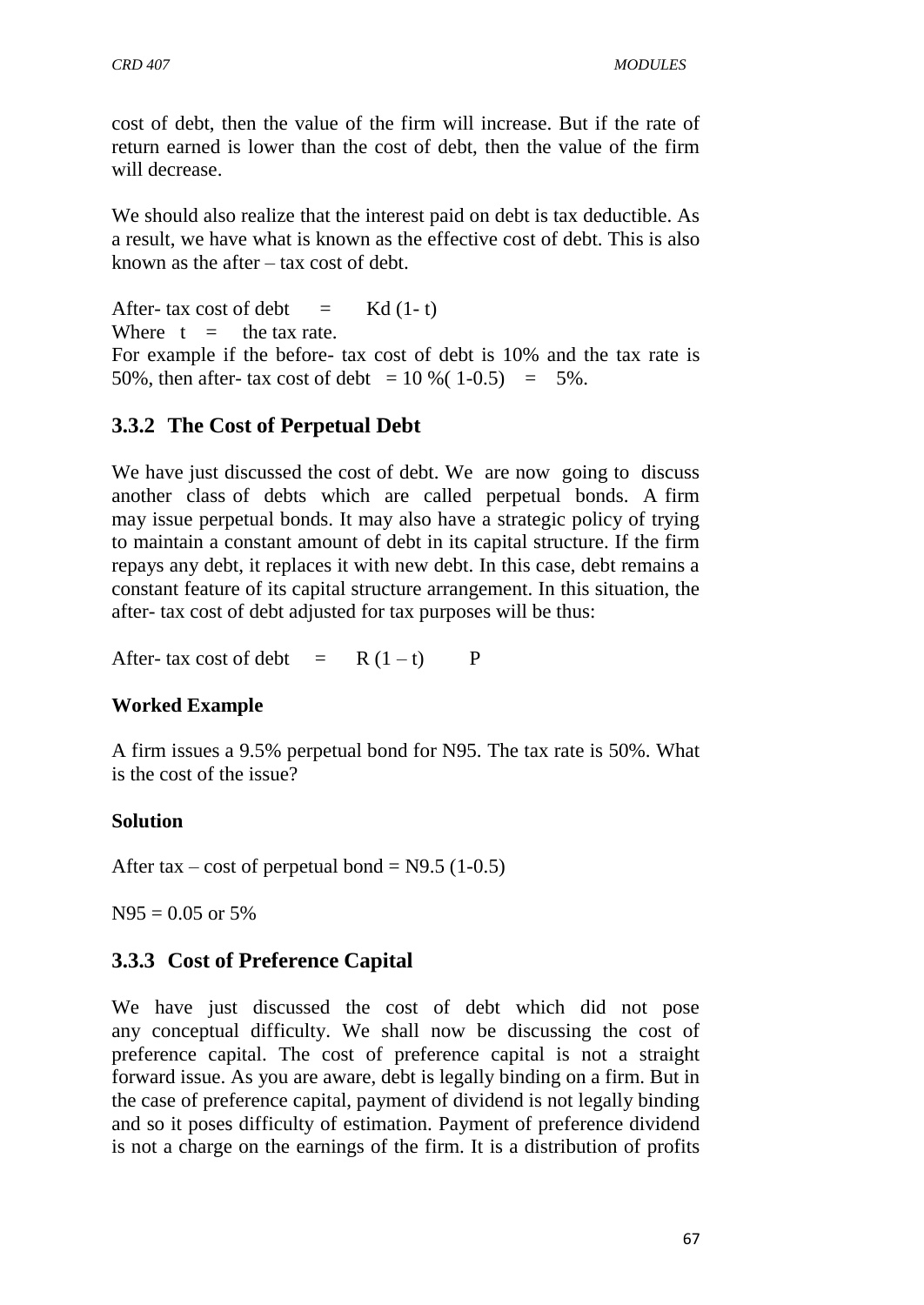to a class of owners who hold preference shares. However, preference capital has a cost.

The cost of preference capital is a function of the dividends expected by the investors. The holders of preference shares expect to be paid dividends but that is when the firm makes profit. By their nature preference shareholders normally will receive dividends before ordinary shareholders. If a firm is well run, dividends on preference capital would be paid regularly.

We now see preference shares as perpetual Securities especially where they are not redeemable. Thus we can write that the cost of preference shares is given by the equation:

 $Kp = Dp$  P

Where  $Kp = \text{Cost of preference share } Dp = \text{the fixed dividend } P = \text{Price}$ per preference share.

#### **Worked Example**

A firm issues a 10% preference share capital which has no maturity date. The face value per preference share is N1000 but the issue price is N950. What is the cost of the issue?

#### **Solution**

The cost of preference capital is given by:

 $Kp = Dp$  P  $Kp = N100$   $N950 = .1053$  or 10.53 percent.

It has to be noted that the cost of preference capital is not adjusted for taxes. This is because the dividends on preference capital are usually paid after taxes have been paid.

## **3.3.4 The Cost of Equity Capital**

There is this general impression that equity capital has no cost. This is because equity represents the owners' stake in a business. But that is not true. The people who reason that equity has no cost do so because it is not legally binding on a firm to pay dividend.

In a normal situation, dividends are paid after a company makes profit and pays taxes to the Central authorities. What is left after taxation can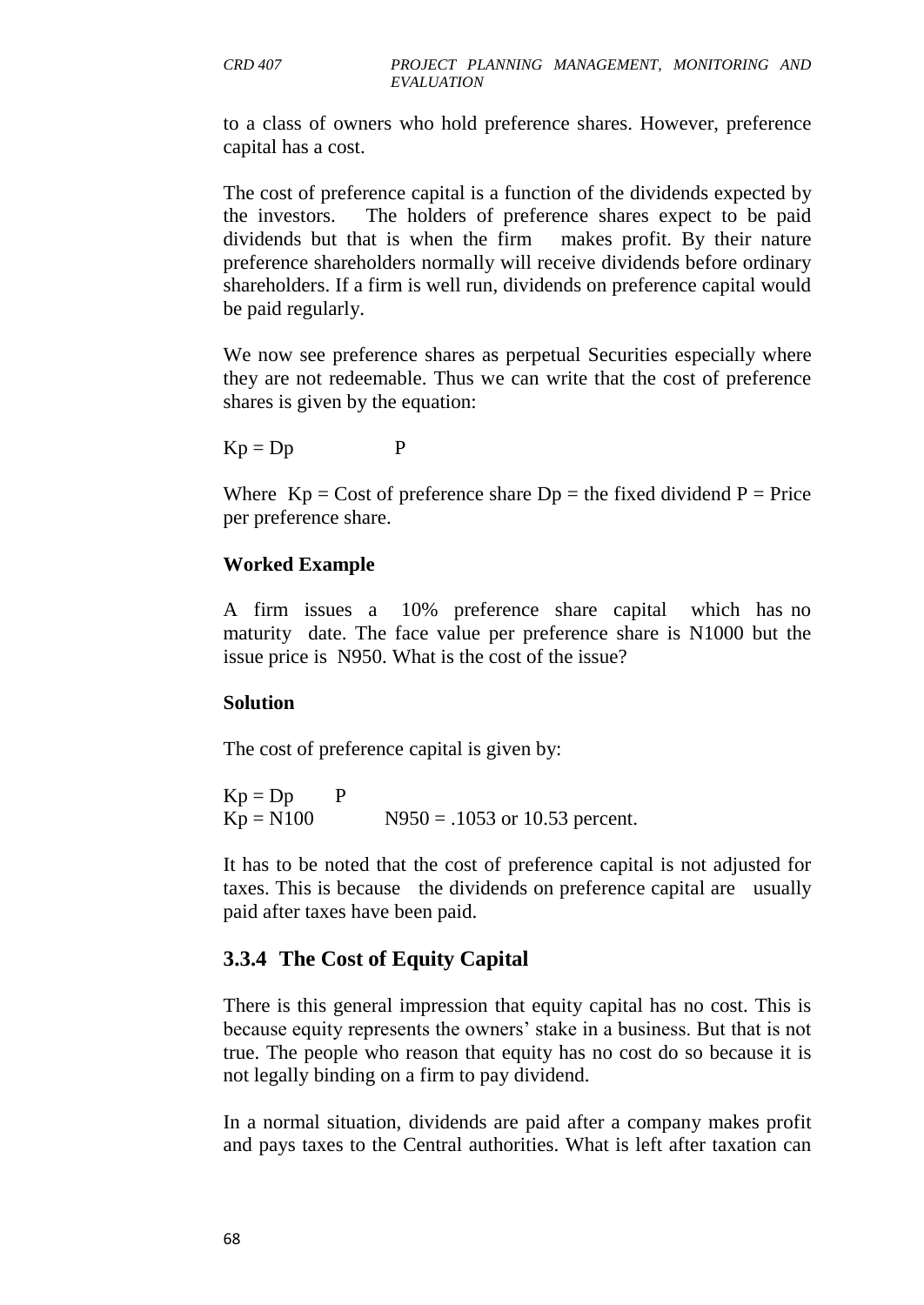now be paid out as dividend. Also if a firm makes a loss, then no dividends will be paid.

In real life, shareholders of a company invest their money in the company with the hope of earning dividends or return on their investments. We should have it at the back of our mind that the market value of a share depends on the dividends expected by the shareholders. Now back to the cost of equity capital. Equity capital has two main components – external equity or new issue of common shares and retained earnings. Each of them has different costs. We shall now treat them separately.

#### **Cost of external equity (new issues)**

External equity means new issues of common shares. And it is this cost that we want to measure. At any point in time, the management of a firm is responsible to existing shareholders, especially for dividends. So that when a firm is issuing new shares, it has to ensure that the earnings of existing shareholders is not diluted.

The cost of new issues of common shares (external equity) is the minimum rate of return which is required on the new investment, financed by the new issue of common shares that keeps the market value of the share unchanged. The central issue is how to measure this rate of return. We shall do this by examination of the dividend model. The dividend model seeks to explain that the price of a company's shares depends on the return expected by the shareholders.

This return is made up of the expected stream of dividends. Technically speaking, the cost of equity can be stated thus:

Cost of equity,  $Ke = Di + g Po$ 

Where  $D1 =$  Expected dividend Po = Current price of the share  $g =$  the growth of the share.

## **Worked Example**

The current price of a share is N45 and the expected dividend per share next year is N4.50. If the dividends are expected to grow at a rate of 5%, calculate the cost of equity.

## **Solution**

The cost of equity =  $Di + g Po$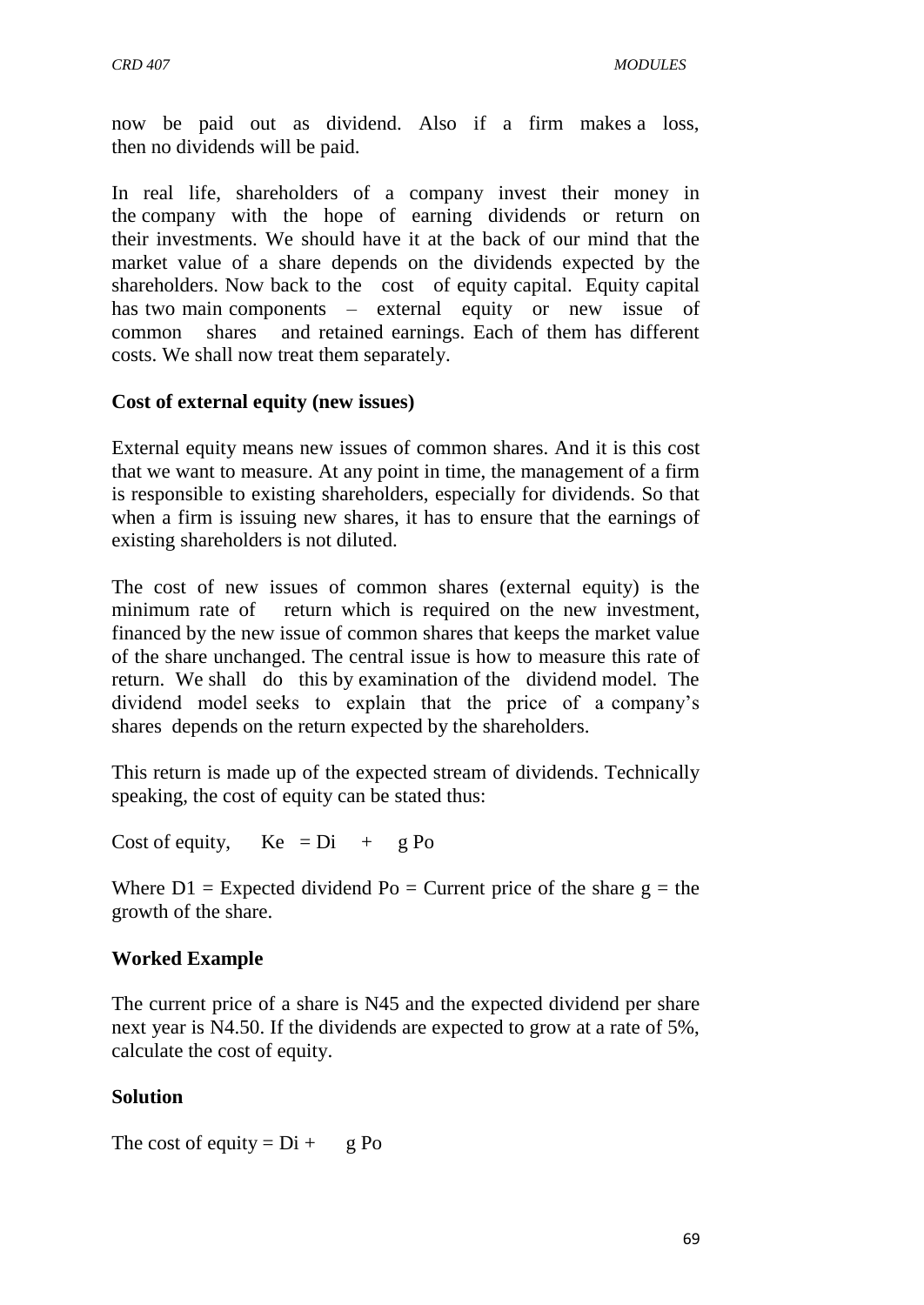$= N4.5 + g N45$  $= 0.10 + 0.05$  Cost of equity  $= 0.15$  or 15%

We have measured the cost of external equity. The next thing we shall discuss is the cost of retained earnings.

The Cost of Retained Earnings

The firm does not pay any dividends on retained earnings and for this reason, some people tend to regard retained earnings as cost free. But that is not true.

Retained earnings have a cost because it involves an opportunity cost. The opportunity cost of retained earnings is the dividend foregone by the shareholders.

In the analysis, the cost of retained earnings is measured by the equation

 $Ke = D + g Po$ 

Where  $Ke = \cos t$  of retained earnings.

The cost of retained earnings is the return expected by the common shareholders plus the growth in dividends. It is important to note that retained earnings belong to the common shareholders. It represents earnings that were not distributed to them.

## **3.3.5 Weighted Average Cost of Capital (WACC)**

In taking financial decisions, the cost of capital that is used is the weighted average cost of capital (WACC). This is so because in a firm's capital structure, there are so many sources of capital. In a firm's capital structure there will exist equity and debt. It will be wrong to measure the cost of capital from a specific source and then go ahead to describe it as a firm's cost of capital. The cost of capital must be seen from the composite angle.

The composite or overall cost of capital is the weighted average of the costs of various sources of funds. The weights are the proportion of each source of funds in the firm's capital structure.

Computation of Weighted Average Cost of Capital

#### **Worked Example**

The following is the capital structure of a firm.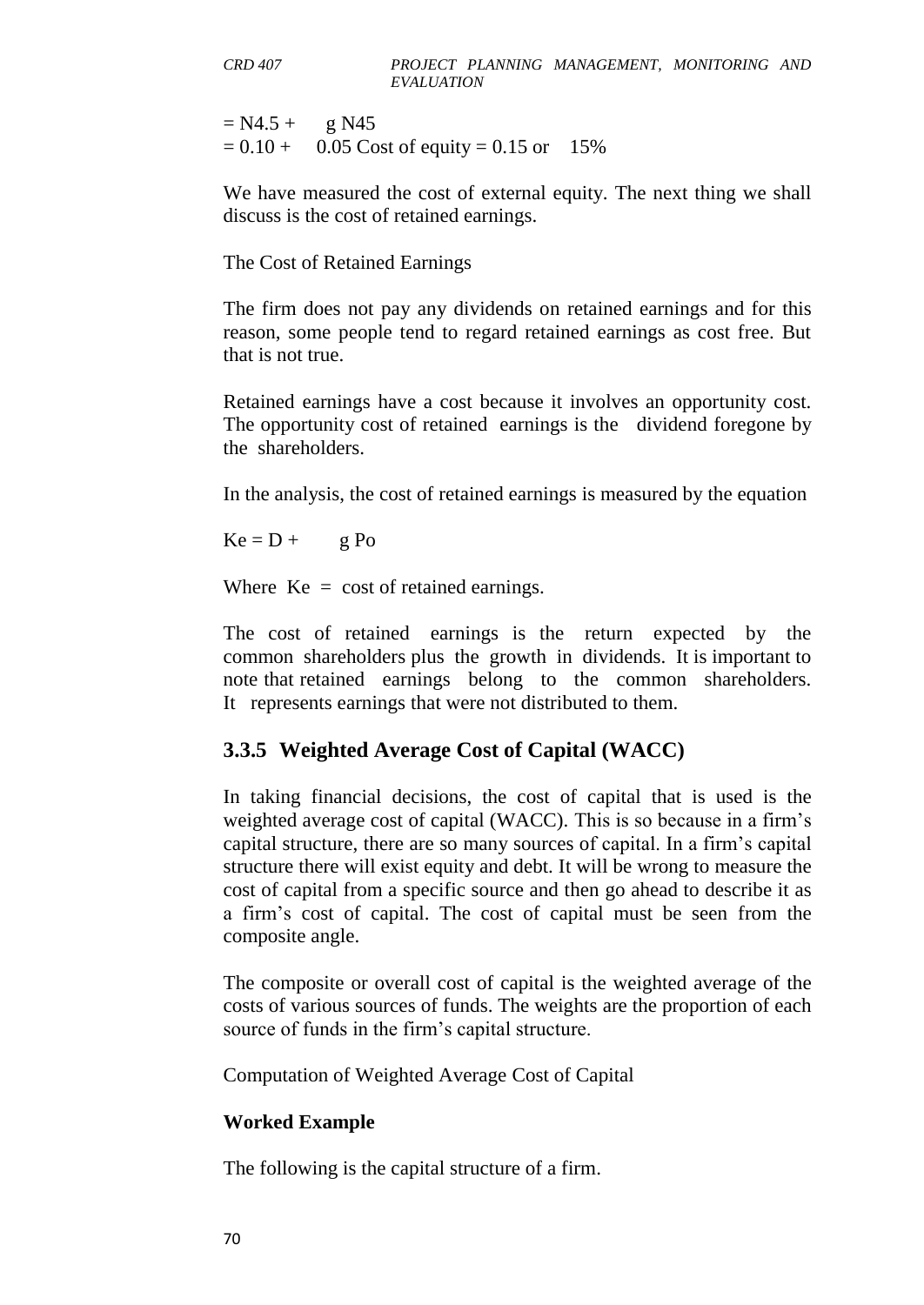Source of Finance Amount (N) Proportion Equity share capital 2, 250, 000 45% Retained Earnings 750, 000 15% Preference share capital 500, 000 10% Debt issues 1, 500, 000 30% Total 5, 000, 000 100% . The firm's after- tax component cost of the various sources of finance are as follows:

**Source** Cost Equity share capital 15% Retained earnings 12% Preference capital 10% Debt issues 8%

The weighted average cost of capital can be computed as follows: Weighted average cost of capital  $= 11.95 %$ 

## **SELF-ASSESSMENT EXERCISE**

List four sources of capital in a firm's capital structure.

# **4.0 CONCLUSION**

In this unit, we introduced the cost of capital theory. We discussed the various sources of capital and their specific costs. We discussed the cost of equity capital and cost of retained earnings. We also discussed the cost of preference shares and the cost of debt. All these enabled us to discuss the weighted average cost of capital.

# **5.0 SUMMARY**

This unit treats the cost of capital theory. It tries to examine how the cost of capital is determined for the firm. There are various sources of finance for a firm and each source has a specific cost. But we saw that the cost of capital is seen from a composite perception.

# **6.0 TUTOR-MARKED ASSIGNMENT**

What do you understand by the cost of equity capital?

## **7.0 REFERENCES/FURTHER READINGS**

- Leon, Ikpe (1999). Project Analysis and Evaluation, Impressed Publishers, Lagos.
- Pandey, I M (2002). Financial Management, Vikas Publishing House, PVT Ltd, 8th Edition.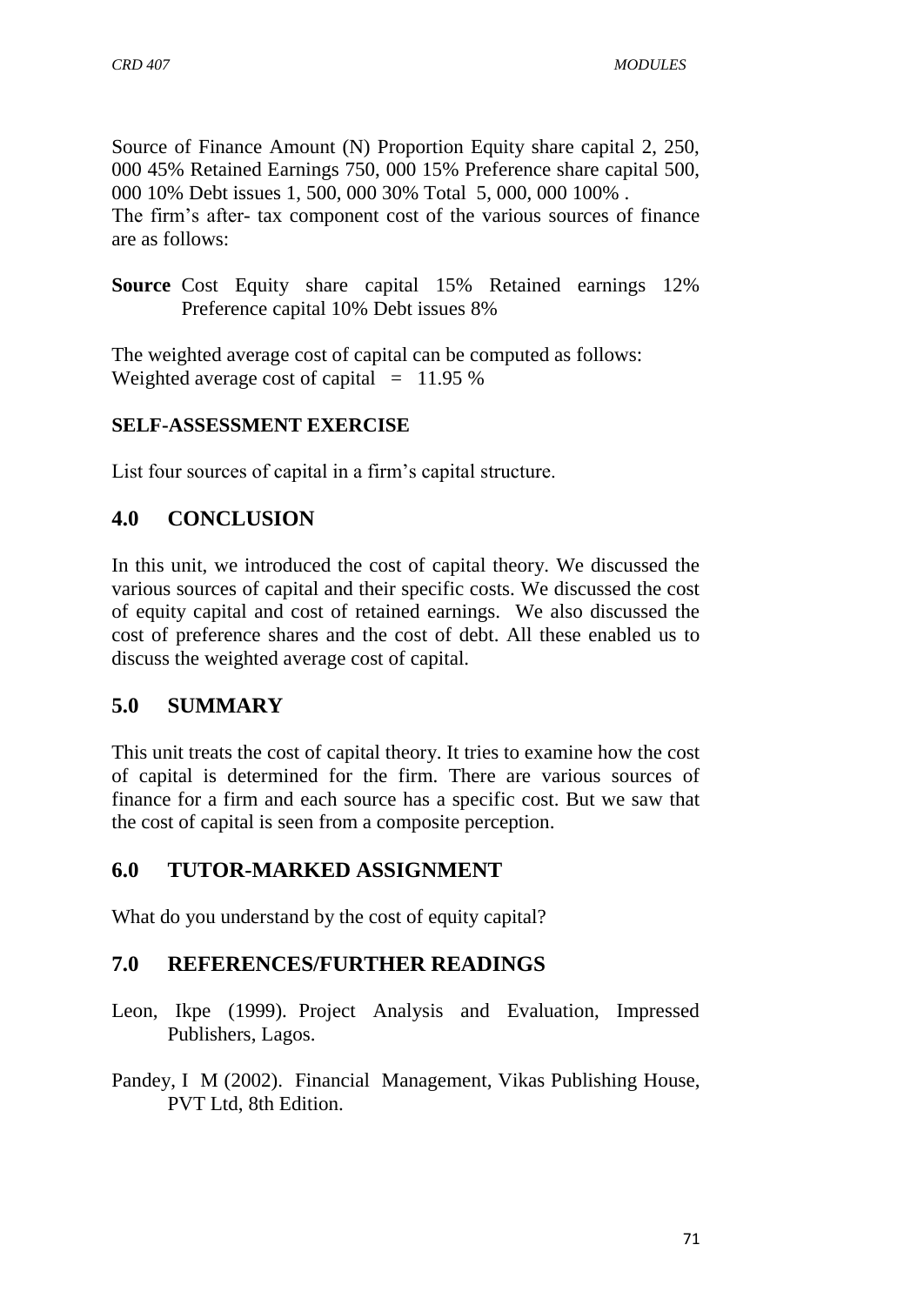## **UNIT 2 TIME VALUE OF MONEY**

#### **CONTENTS**

- 1.0 Introduction
- 2.0 Objectives
- 3.0 Main Content
	- 3.1 Time Value of Money
	- 3.2 Time Preference for Money
	- 3.3 The Time Preference Rate
		- 3.3.1 Compound Value
		- 3.3.2 Compound Value of a Lump Sum of Money
		- 3.3.3 Compound Value of an Annuity
	- 3.4 Present Value
		- 3.4.1 Present Value of a Lump Sum
		- 3.4.2 Present Value of an Annuity
		- 3.4.3 Present Value of a Perpetual Annuity
		- 3.4.4 Sinking Funds
- 4.0 Conclusion
- 5.0 Summary
- 6.0 Tutor-Marked Assignments
- 7.0 References/Further Readings

## **1.0 INTRODUCTION**

In most of our financial discussions, we treated money in absolute terms. We did not consider time when computing the value of money. If a firm borrows N5,000,000 (five million naira only) from a bank in January 2007 to finance the acquisition of plant and machinery and repays the money in December 2007, a lot of people may not see the difference between the N5,000,000 in January 2007 and the other N5,000,000 in December 2007. But in real terms, the two sums of money do not have the same value because of what is known as the time value of money. In this Unit, we shall discuss the concept of the time value of money which is very important. The applications of the time value of money will feature repeatedly throughout this course.

Understanding the concept will be useful to you as you go along in your study.

## **2.0 OBJECTIVES**

At the end of this unit, you should be able to:

- discuss the concept of the time value of money
- explain the methods used to adjust the impact of time on money.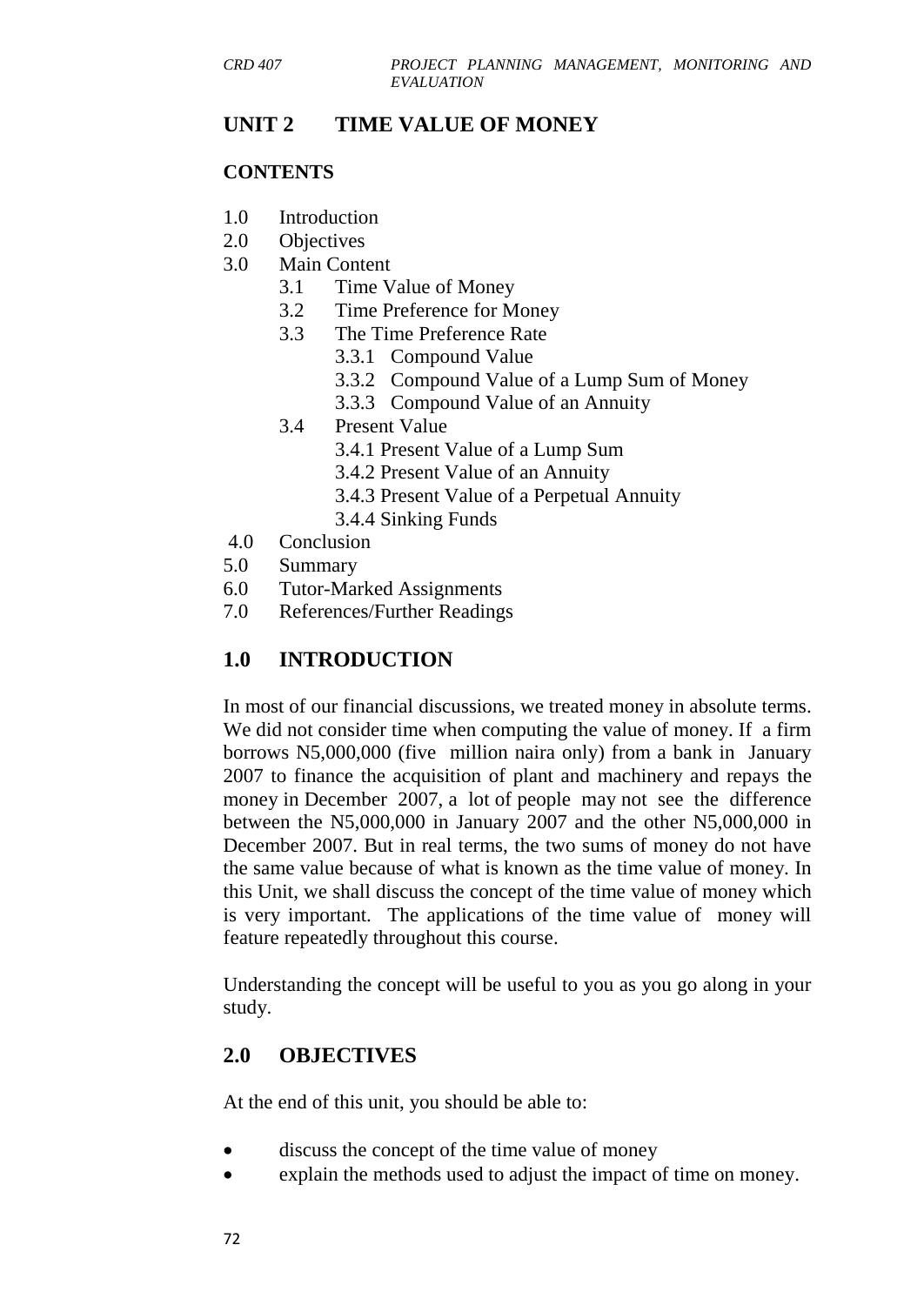## **3.0 MAIN CONTENT**

## **3.1 Time Value of Money**

In practical terms, time usually separates the firm's receipt of cash and its disbursement of cash in its day to day operations. Expenditures and other movements of cash out of the firm are usually termed outflows of cash while revenues and other movements of cash into the firm are termed inflows. Outflows and inflows are separated usually by time. But it is important to recognize the fact that the inflows that a firm expects to receive and the outflows should be logically comparable especially if they are separated by time. To explain the time value of money, we shall proceed by discussing the time preference for money.

#### **3.2 Time Preference for Money**

A rational person who is offered to collect the sum of N1,000,000 in January 2007 or December 2007 would prefer to collect the money in January 2007 instead of December 2007. There are many reasons for this namely: The future is uncertain and anything can happen to cancel the opportunity of receiving the money later. The desire to spend now instead of later. The money could be invested immediately to earn interest. Most people know profitable avenues to invest money.

This attitude of preferring money now instead of in the future is referred to as an individual's time preference for money. So we shall define "time preference for money" as an individual's preference for possession of a given sum of money now rather than at a future date.

The concept of the time preference for money does not apply only to individuals. It also applies to the firm. Firms are usually supposed to be rational investors and therefore properly recognize time preference for money. Ordinarily, a firm recognizes the fact that a future cash flow involves a lot of risks which arise from the market place.

## **3.3 The Time Preference Rate**

We have recognized the fact that the same sum of money separated by time may not have the same value for a rational investor. If the time value of money exists, is there any way that it can be expressed? Yes. The time preference for money is usually expressed by an interest rate. This interest rate is usually known as the time preference or discount rate. This discount rate is very important in investment analysis and evaluation. Different individuals or firms will have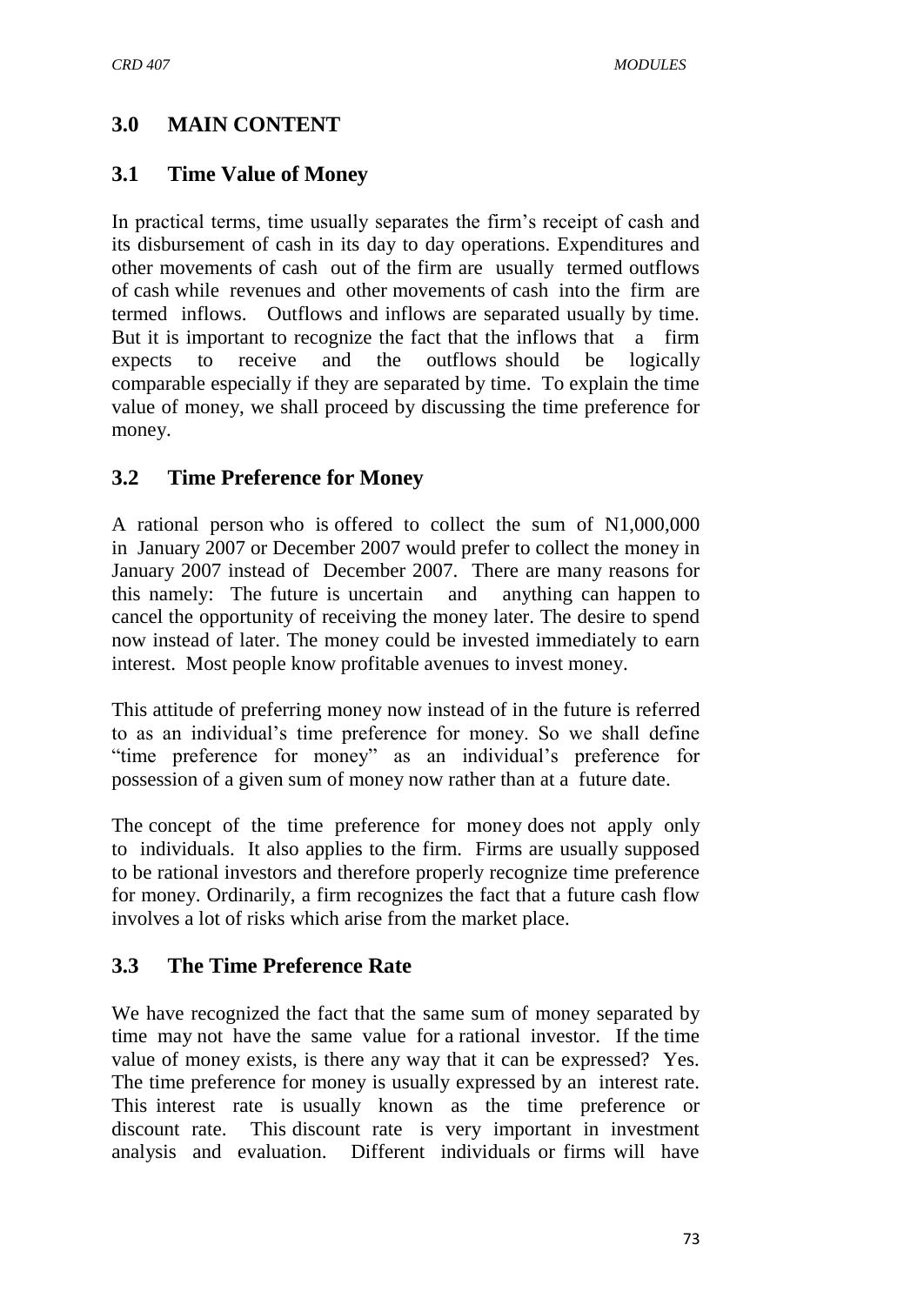different discount rates. But in all, the discount rate is expressing the same thing.

For example, if an individual has a time preference rate of 20%, it means that he can forgo the opportunity of collecting N1,000,000 now if he is offered N1,200,000 a year later. It means he is going to be satisfied by earning 20% interest on his investment. Also firms have their own time preference rates which assist them in taking their investment decisions. As we shall see in subsequent units, the discount rate is a very crucial rate which cannot be glossed over in financial evaluations.

#### **SELF-ASSESSMENT EXERCISE**

How is the time preference for money expressed?

#### **3.3.1 Compound Value**

Consider an individual called Peter Pan who on 1st January, 2007 deposits the sum of N1,000,000 in a savings account in Diamond bank at an interest rate of 10% per annum. By 31st December, 2007, the savings deposited with the bank would have earned an interest of N100,000 (one hundred thousand naira only). You will recall that in financial analysis, interest  $1 = P \times T \times R$ 

Where

 $P = Principal$  $T = Time$  $R =$ Interest rate

By the end of December 2007, the value of Peter Pan's money in his savings account will be N1,000,000 + N100,000 = N1,100,000. On 1st January 2008, Peter Pan may decide to reinvest his money (N1,100,000) in the same savings account in his bank. This sum will grow at the interest rate of 10% per annum. By 31st December 2008, the money would have grown to N1,210,000 (one million two hundred and ten thousand naira only).

So generally if the investor (in this case Peter Pan) insists on earnings interest on his original sum N1,000,000 and also further interest on his interest of N100,000 earned for the year 2007, the concept is known as compound interest. Having understood the concept of compound interest, we will go a step further to examine the various forms that compound interest may take.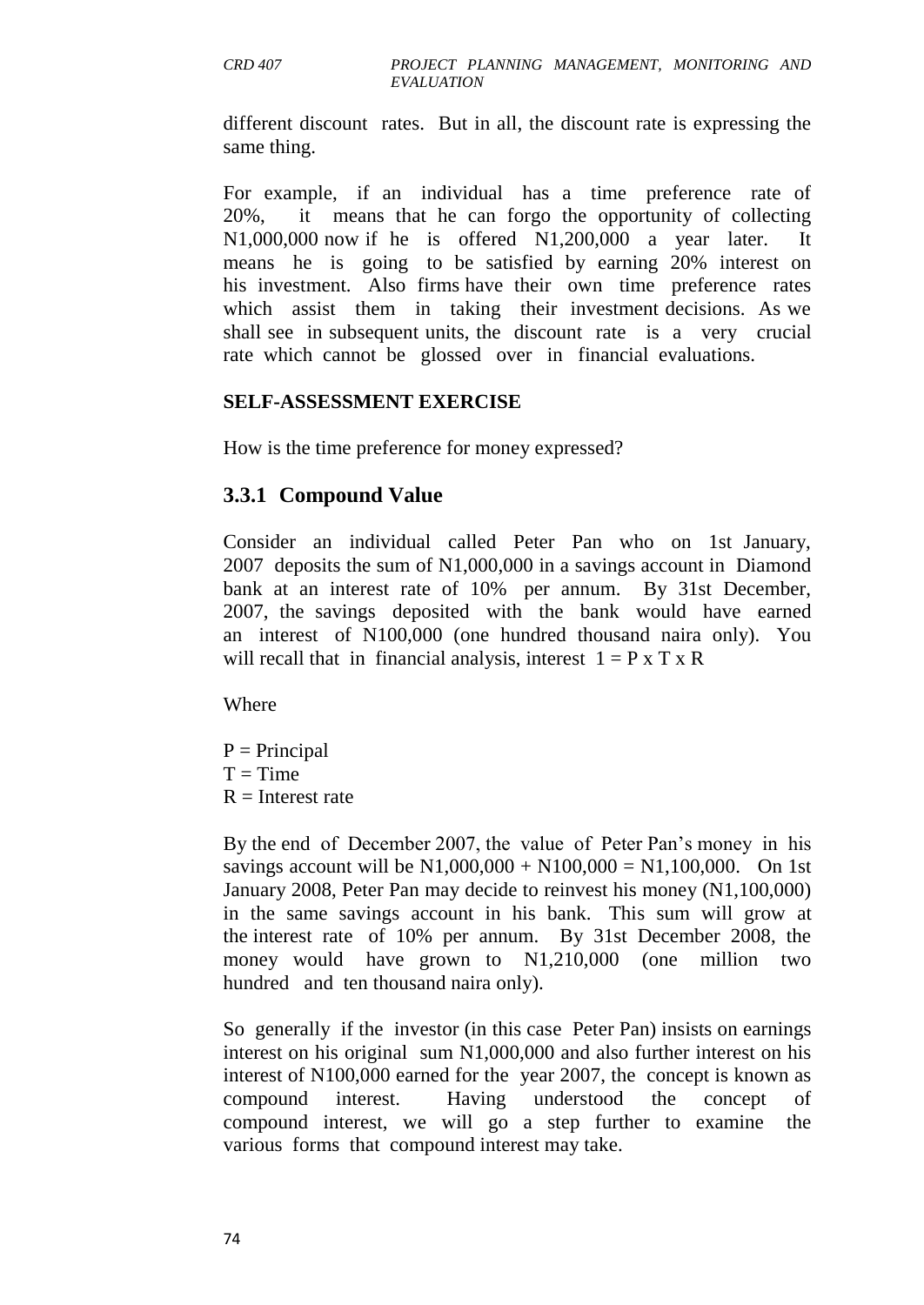## **3.3.2 Compound Value of a Lump Sum of Money**

Let  $P = Lump$  sum placed in a savings account  $r =$  Interest rate in decimal points e.g. 0.100  $n = no$  of years the sum is placed then I (interest) = P x r x n

At the end of one year, the total sum of the previous lump sum can now be called A1.

 $A1 = P + 1$  (principal + Interest)  $= P + Pr n$ , where  $n = 1$  $A1 = P(1 + r)$ 

In year 2, Interest  $1 = A1$ .  $x = A1$ . r

The . Sum at the end of year 2 now called A2 is  $A2 = A1 + A1$ . r (the Interest Component)  $A2 = A1 + A1$ .  $r = A1 (1 + r)$ 

If we continue the process to n years.

We can now write generally that:

An =  $P(1 + r)$  n So generally, the equation for calculating the future value of a lump sum may be written as follows:

 $An = P(1 + r) n$ 

#### **Worked Example**

A sum of N1000 is placed in a savings account that promises 10% interest annually.

What will be the compound value at the end of 2 years. Note that 10% interest rate is also 0.10

#### **Solution**

Interest in year 1 can be derived as follows:  $1 = P \times r \times n$  $= N1000 \times 0.10 \times 1$  $= N100$ 

A1 (amount at the end of year  $1$ ) = N1000 + N100 = N1,100

The principal sum at the beginning of year 2 is N1,100

Interest in year  $2 = A1$ .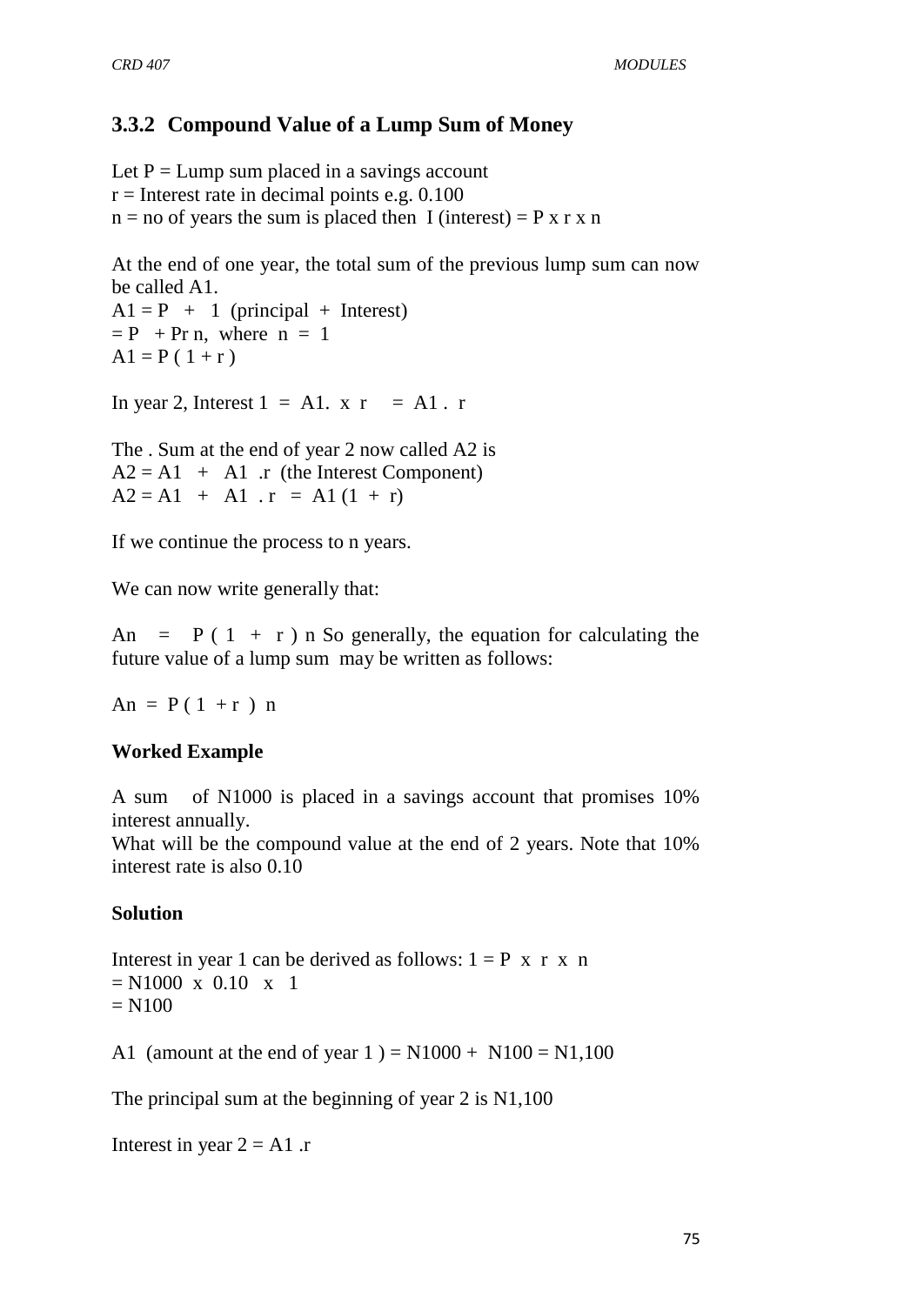$= N1,100 \text{ x } .10$  $= N110$ A2 (amount at end of year 2) = A1 + A1 .  $r = N1,100 + N110 =$ N1,210 Using the formula, the compound value of the same amount can be computed by:

 $A2 = P(1 + r) 2$  $= N1,000 (1 + 0.10) 2$ 

 $= N1,000$  (1.21) = N1,210 If you have followed this discussion very closely you will realize that if the number of years that a sum is invested is very long, the computation becomes rather difficult.

The solution can be obtained by the use of compound value tables. Generally, to compute compound value, the principal sum (Lump Sum) is multiplied by the appropriate compounding factor.

#### **Worked Example**

A man deposits N50, 000 in a bank deposit paying 10% per annum for a period of 5 years. What is the compound value of the sum of the end of 5 years?

#### **Solution**

The first step is to determine the compounding factor from the table. Since the interest rate is 10%, open to the page for 10% under compound factor.

In the year column, the appropriate year is 5. The corresponding compound value factor is 1.610510. Multiply the principal sum by the compound value factor i.e. N50,000 x 1.610510

 $=$  N80,525.50

## **3.3.3 Compound Value of an Annuity**

We have discussed the compound value of a lump sum of money. We will now discuss the compound value of an annuity. An annuity is a sequence of periodic equal payments. Ordinarily an annuity may be paid at the end of say each year. In investments, interests are also paid on the annuities.

The difference between a lump sum and an annuity is that while a lump sum is one sum that increases with interest and time, and annuity is paid at the end of a period possibly a year. Example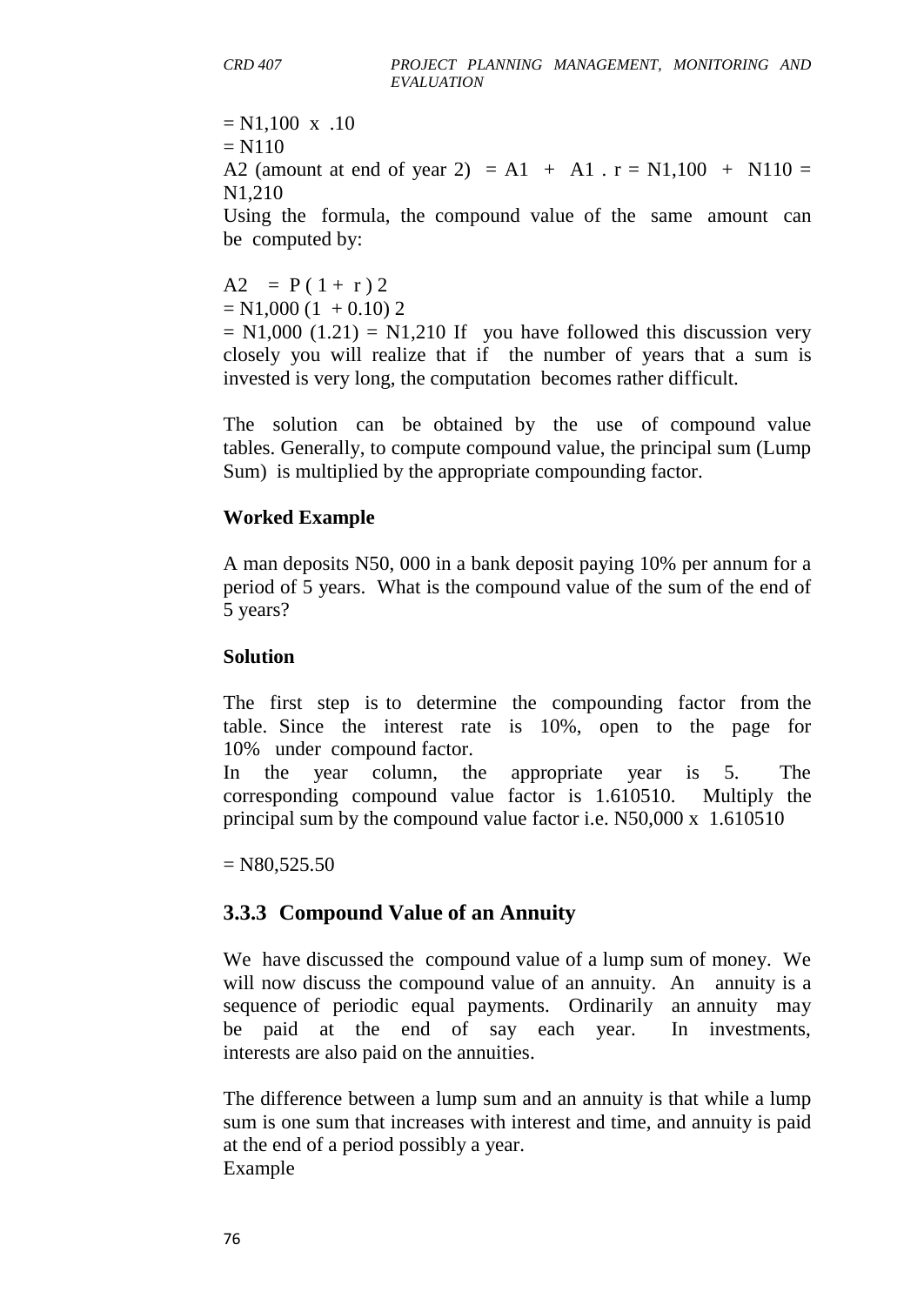On 31st December of each year, International Manufacturing Company Limited pays in the sum of N5,000 into an Investment fund yielding 10% interest annually for a period of 5 years. How much is the worth of the annuity?

#### **Solution**

You will need to use the compound value of an annuity table to get the answer. From the compound value of an annuity table, you get the compounding factor to be 6.105100.

The sum of the annuity will be N5,000 x 6.105100  $= N30,525.50$ 

The interpretation of this is that if you invest N5000 annually for 5 years at an interest rate of 10%, the sum of money will grow to N30,525.50 at the end of five years.

## **3.4 Present Value**

When we treated compound value, we arrived at a technique for estimating any amount of cash into its future value. In the present value technique it is the opposite. The central question to be asked is ―What is the present value of a future sum of money given an investors time preference rate?

The present value of a future cash inflow or outflow is defined as the amount of current cash that is of equivalent desirability, to the decision maker, to a specified amount of cash to be received or paid at a future date.

## **3.4.1 Present Value of a Lump Sum**

We have seen so far in our discussions that cash inflows and outflows that are separated by time can be logically comparable. They are comparable only if there is a time preference rate or interest rate being used by the decision maker or investor. By implication, if a person is promised a sum of money in the future, it must also have a present value for the person today. We shall define present value of any future cash inflow or outflow as the amount of present cash that has an equivalent value with a sum to be received at a future date or spent in the future. You will recall that when treating compound value, we said that the compound value of a lump sum of money is usually expressed by the equation:  $An = P(1+r)n$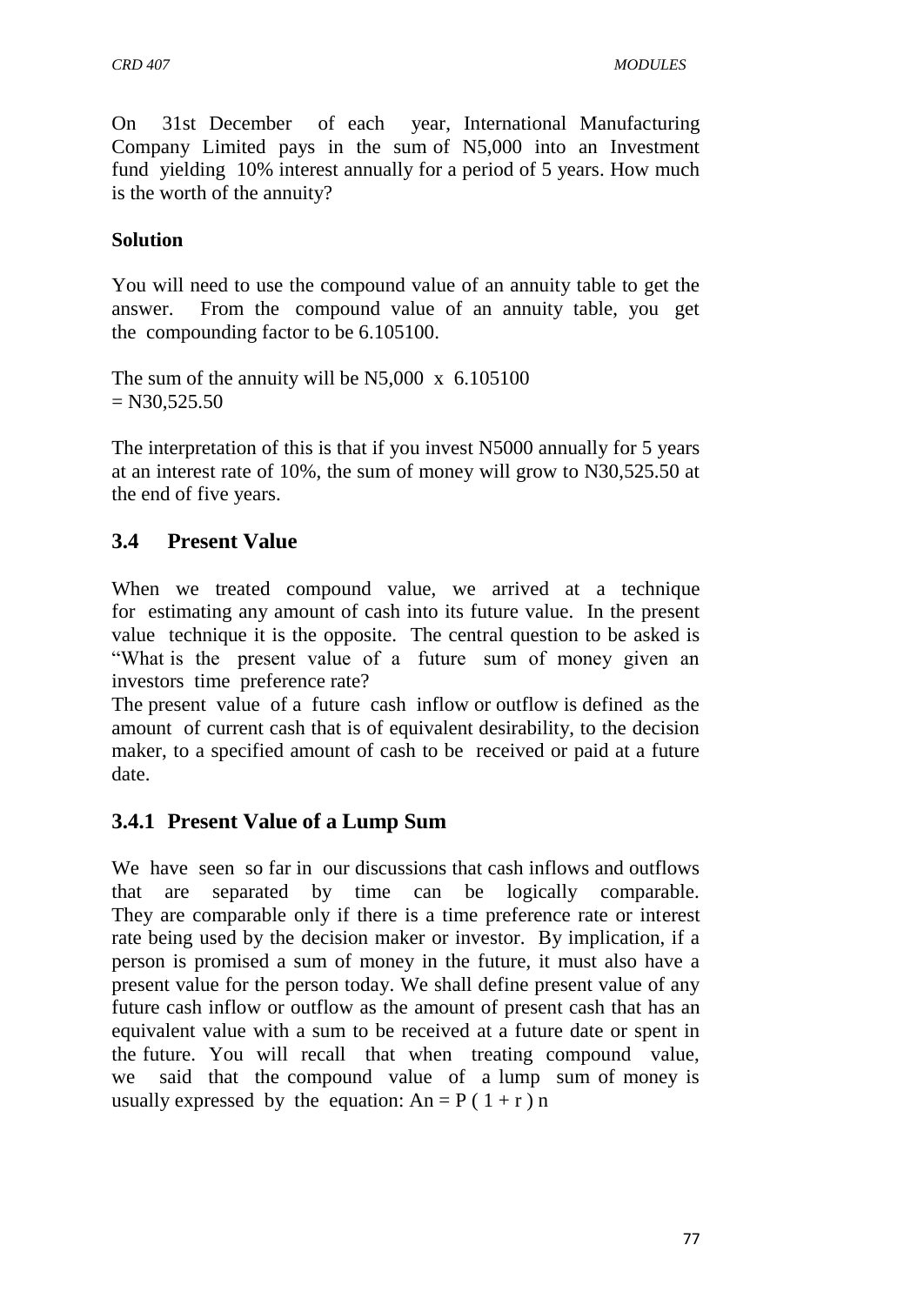Substituting for P becomes

 $P = An$ 

 $(1 + r) n$ 

P is the present value of an amount an to be received in n period.

Generally we can state thus:

To get the present value of any future amount, all that you need to do is to multiply the future amount by the discount factor.

You will need to refer to a discount factor table to be able to do this. **Example** 

A sum of N1000 is to be received by Mr. Bola in 5 years time. The interest rate or discount rate is 10%.

What is the present value of the N1000 that will be received in 5 years time?

#### **Solution**

The first step is to get the correct discount factor. The correct discount factor can be got from the discount table. Open the section on 10% in the table. You will notice that the appropriate discount factor is .620921 (from the year 5 column).

Present value =  $N1,000 \text{ x}$  . 620921

 $= N620.921.$ 

The Interpretation given to this result is that N620.921 today is the same as N1000 to be received in 5 years time if the interest rate is 10% per annum.

Generally thus, to estimate present value of a lump sum, the basic technique is to multiple the future sum by the discount factor.

You can now write thus:

PV (present value) = future sum x discount factor.

#### **3.4.2 Present Value of an Annuity**

We have just discussed the present value of a lump sum of money. In that same way, we could equally discuss the present value of an annuity.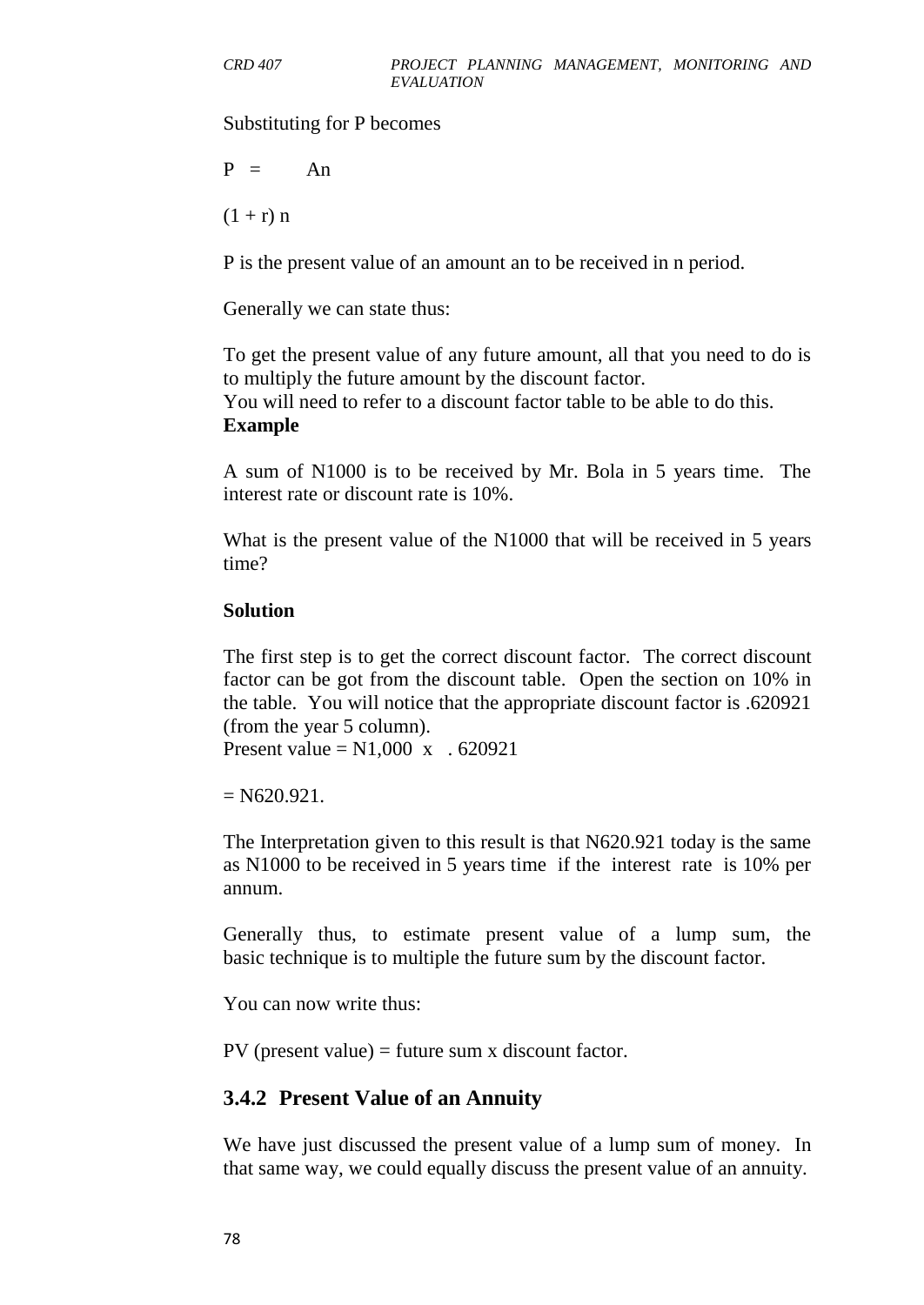You will recall that we have earlier defined an annuity to be a sequence of periodic equal payments. Since the payments are made at the end of each period, it is possible to compute the present value of an annuity.

Consider an investor who receives a series of annuities A1 in different years.

In year 1, he receives an annuity. In year 2, he receives an annuity.

We can write that the present value of all the annuities can be estimated thus:

Year 1. Present value of annuity =  $A 1+r$ 

Year 2. Present value of annuity =  $A(1+r)$  2

Year 3. Present value of annuity =  $A(1+r)$  3

If we add up all the present values, we will get the total present value of all the annuities.

However you will realize that if the number of years involved is very large, then the calculation of the present value of an annuity becomes rather difficult and cumbersome.

The computation of the present value of an annuity can be made easier with the use of an appropriate table known as the present worth of an annuity factor table.

#### **Example**

At the end of 31st December of each year Alhaji Bashir deposits N500 into his bank savings account for a period to cover 15 years. The interest rate is 8% per annum. What is the present value of the annuity?

#### **Solution**

The first step is to get the correct present worth of an annuity factor. From the table, the factor is 8.559479.

Present Value of annuity =  $N500 \times 8.559479$ 

 $= N4,279.7395$ 

## **SELF-ASSESSMENT EXERCISE**

Laraba is 25 years old. How much should she invest each year so that by the age of 40, she would have the sum of N100,000 in her savings account in the bank. The interest rate is 10% per annum.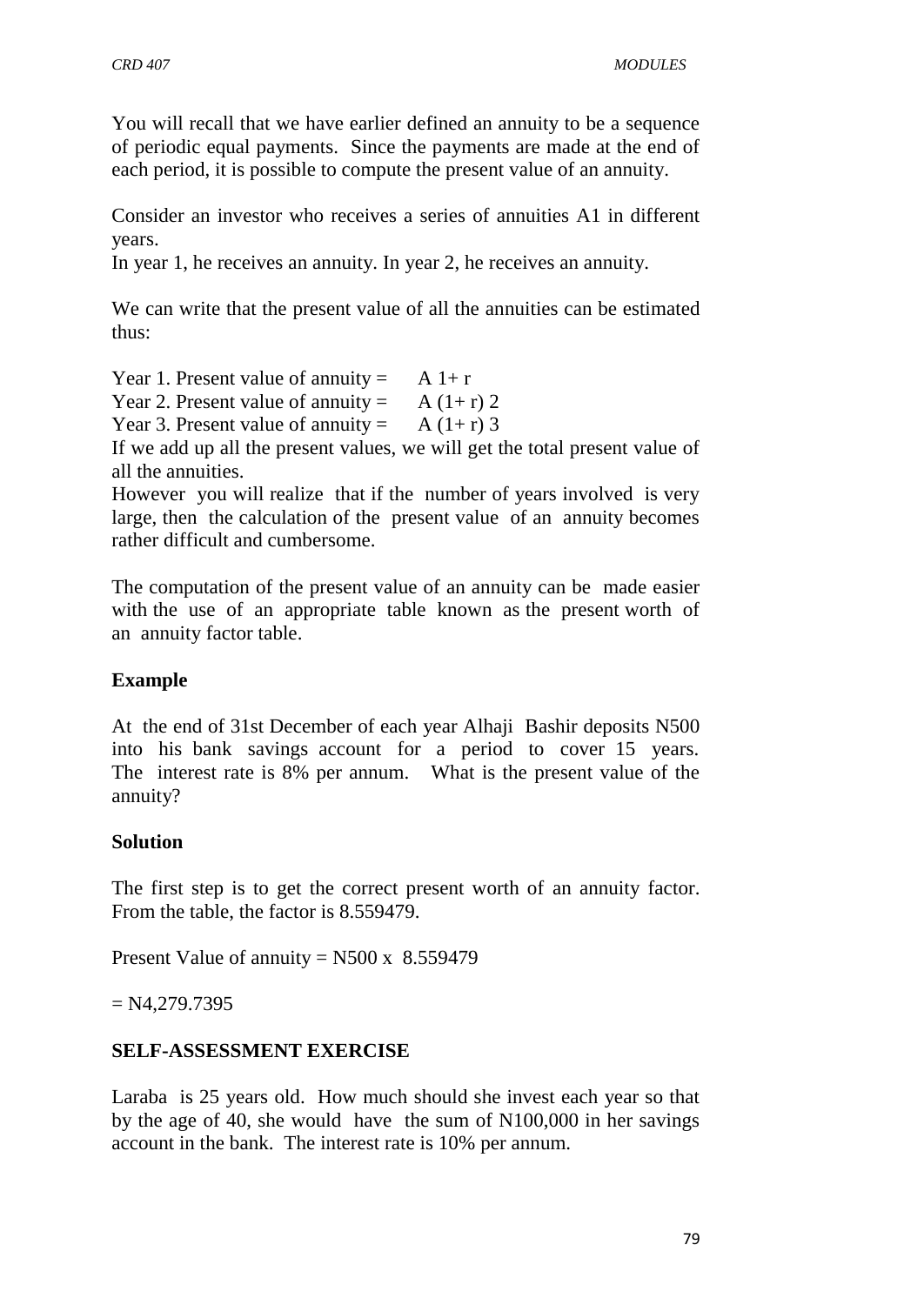## **3.4.3 Present Value of a Perpetual Annuity**

When we discussed the present value of an annuity, we did attach a time frame. However, there are situations where annuities are expected to run for ever.

When a series of constant periodic sum (annuities) is expected to be go on perpetually (forever), the perpetual constant periodic sum is called a perpetuity.

Let  $A =$  Perpetual Sum of money  $r =$ Interest rate Then P (Present value of a perpetuity)  $= A$ r

#### **Example**

Harry expects to receive a perpetual sum of N500 annually from his investment in shares. What is the present value of this perpetuity if his time preference or discount rate is 10%.

#### **Solution**

The present value of the perpetuity can be determined thus  $N = 500$  P  $=$  r or 0.10  $P = N5000$ .

The present value of the perpetuity is N5000.

## **3.4.4 Sinking Funds**

Most often, it is very difficult to raise money at very short notice. And so, most forward looking firms plan their investments so that acquisition of much needed equipment will not be problematic. Such firms keep money aside periodically to purchase or replace equipment.

When such a fund is created, it is called a sinking fund. Also when a country borrows money from other countries, it is fair to create a sinking fund to accumulate the value of the principal loan amount and interest as at the target date of repayment.

#### **Example of sinking fund**

Master Ebo is 8 years old. In the next 10 years, he will enroll at the University of Ibadan to read medicine. His father intends to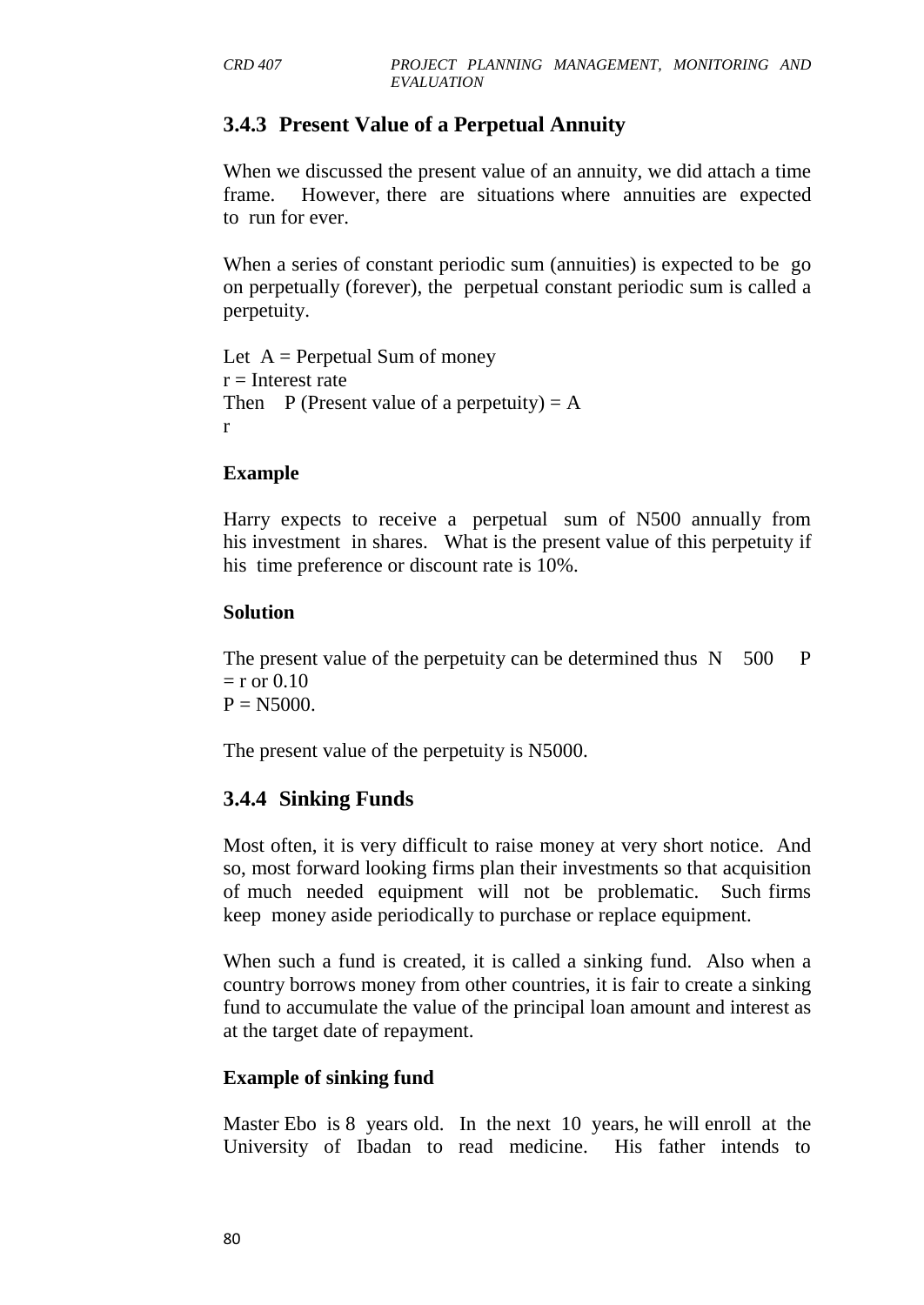save N250,000 for his University education by investing in an industrial stock yielding 10% interest.

How much should Ebo's father invest annually so that he will be able to get N250,000 for his son's education in the next 10 years.

#### **Solution**

The most important step is to determine the sinking fund factor from the table. From the sinking factor table, the appropriate sinking fund factor is 0.062745.

 $N250,000 \text{ x } 0.062745 = N15,686.25$ 

Sum required for Sinking fund money to be invested master Ebo's factor for 10 annually by Ebo's father. education years at 10%.

#### **ANSWER TO SELF-ASSESSMENT EXERCISE**

- 1. The time preference for money is usually expressed by an interest rate. This interest rate is usually known as the time preference or discount rate. The discount rate varies between Individuals.
- 2. The difference between 40 years and 25 years is 15 years. The future sum Laraba expects is N100,000. Let the amount she will invest annually be A
- $N100,000 = A x$  Compound value of annuity at 10% for 15 yrs

 $N100,000 = A x 31.772$  $A = N$  100,000 31,772  $A = N3147.43$ .

So Laraba will need to invest N3147.43 annually for 15 years so as to get N100, 000 by the time her age will be 40 years.

#### **4.0 CONCLUSION**

In this first unit, we have discussed fully the concept of time value of money which is very crucial in our study. We also looked at time preference for money. We treated compound values and also annuities. Finally, we discussed sinking funds.

#### **5.0 SUMMARY**

This unit treats the time value of money, time preference for money, compound value of a lump sum of money, compound value of an annuity, present values of an annuity and perpetuities.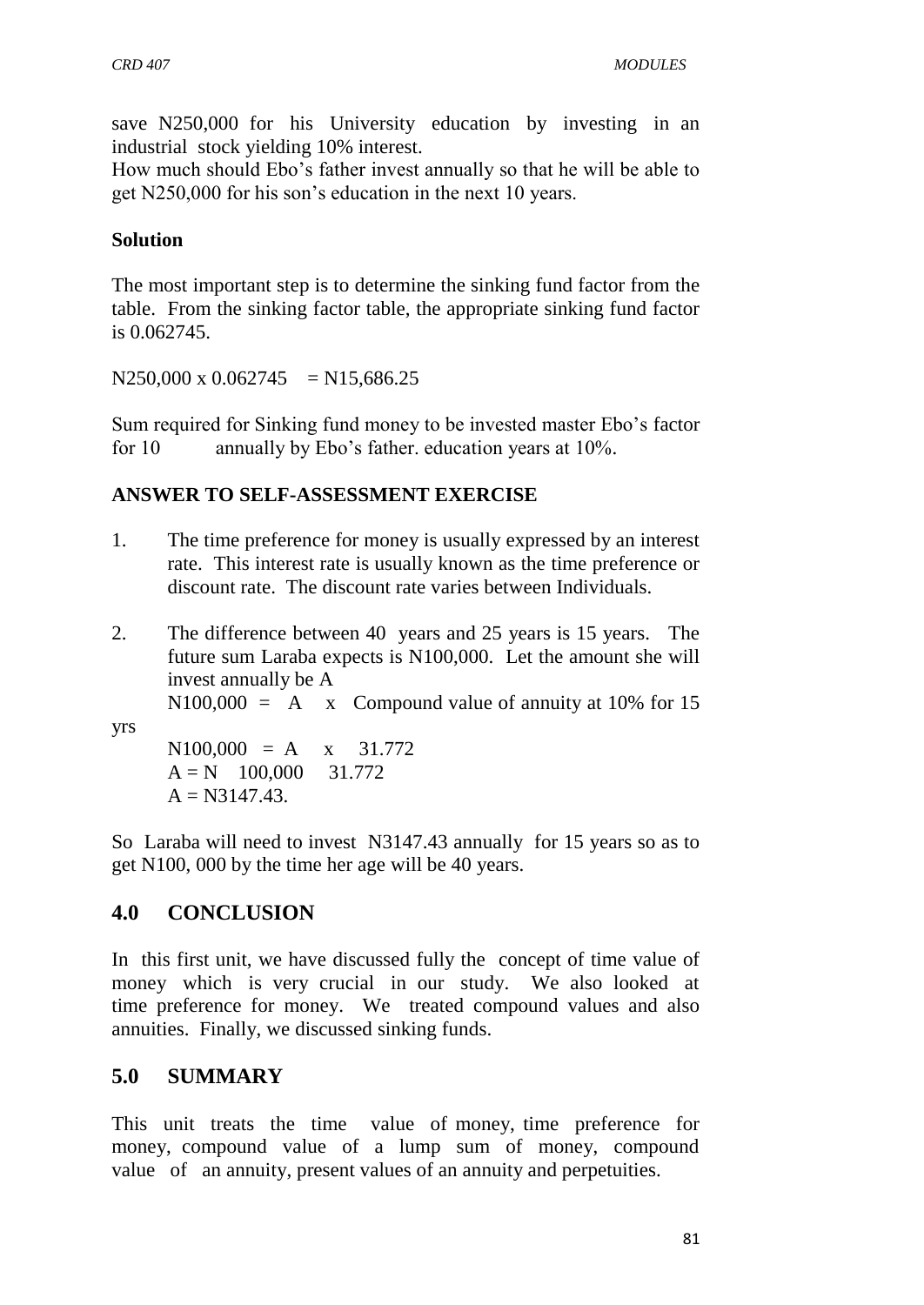All these provide us with the necessary background for further discussions. Now that the background has been built, in the next unit, we shall discuss Basic Valuation Models

## **6.0 TUTOR-MARKED ASSIGNMENT**

Why is the consideration of time important in financial decision making? How can time be adjusted?

## **7.0 REFERENCES/FURTHER READINGS**

- Leon, Ikpe (1999). Project Analysis and Evaluation, Impressed Publishers, Lagos.
- Pandey, I.M (2002). Financial Management, Vikas Publishing House, PVT Ltd, 8th Edition.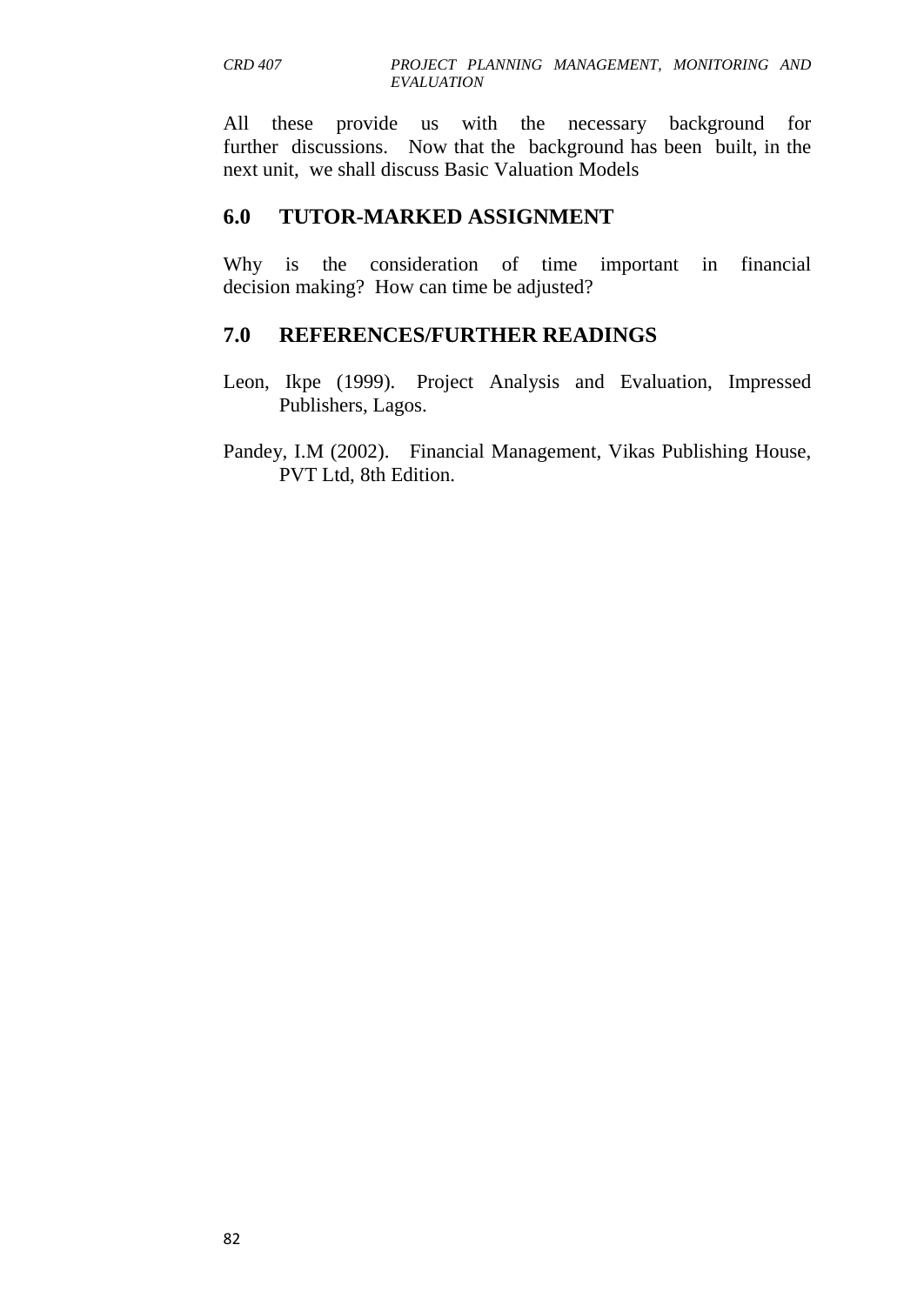# **UNIT 3 CAPITAL BUDGETING**

#### **CONTENTS**

- 1.0 Introduction
- 2.0 Objectives
- 3.0 Main Content
	- 3.1 Capital Budgeting
	- 3.2 The Investment Decisions of the Firm
	- 3.3 The Capital Budgeting Process
		- 3.3.1 The Project Idea Stage
		- 3.3.2 Project Identification Stage
		- 3.3.3 Project Evaluation Stage
		- 3.3.4 Project Selection Stage
	- 3.4 Project Execution Stage
		- 3.4.1 The Traditional Criteria
		- 3.4.2 The Discounted Cash Flow Criteria
- 4.0 Conclusion
- 5.0 Summary
- 6.0 Tutor-Marked Assignment
- 7.0 References/Further Readings

## **1.0 INTRODUCTION**

Capital budgeting is a very major topic because the capital budgeting decisions are in the frontline of company decision making. The capital budgeting decision involves the firm's decision to commit funds in assets. Some of the commitments are not easily reversible. The Investment decisions of the firm influence the earnings of the firm and also its return-risk characters. The earnings of the firm also affect the values of a firm's shares and subsequently the wealth of shareholders.

It is because of all these that we consider the discussion on capital budgeting very necessary in such a class as yours.

## **2.0 OBJECTIVES**

At the end of this unit you should be able to:

- discuss capital budgeting
- describe the Capital budgeting process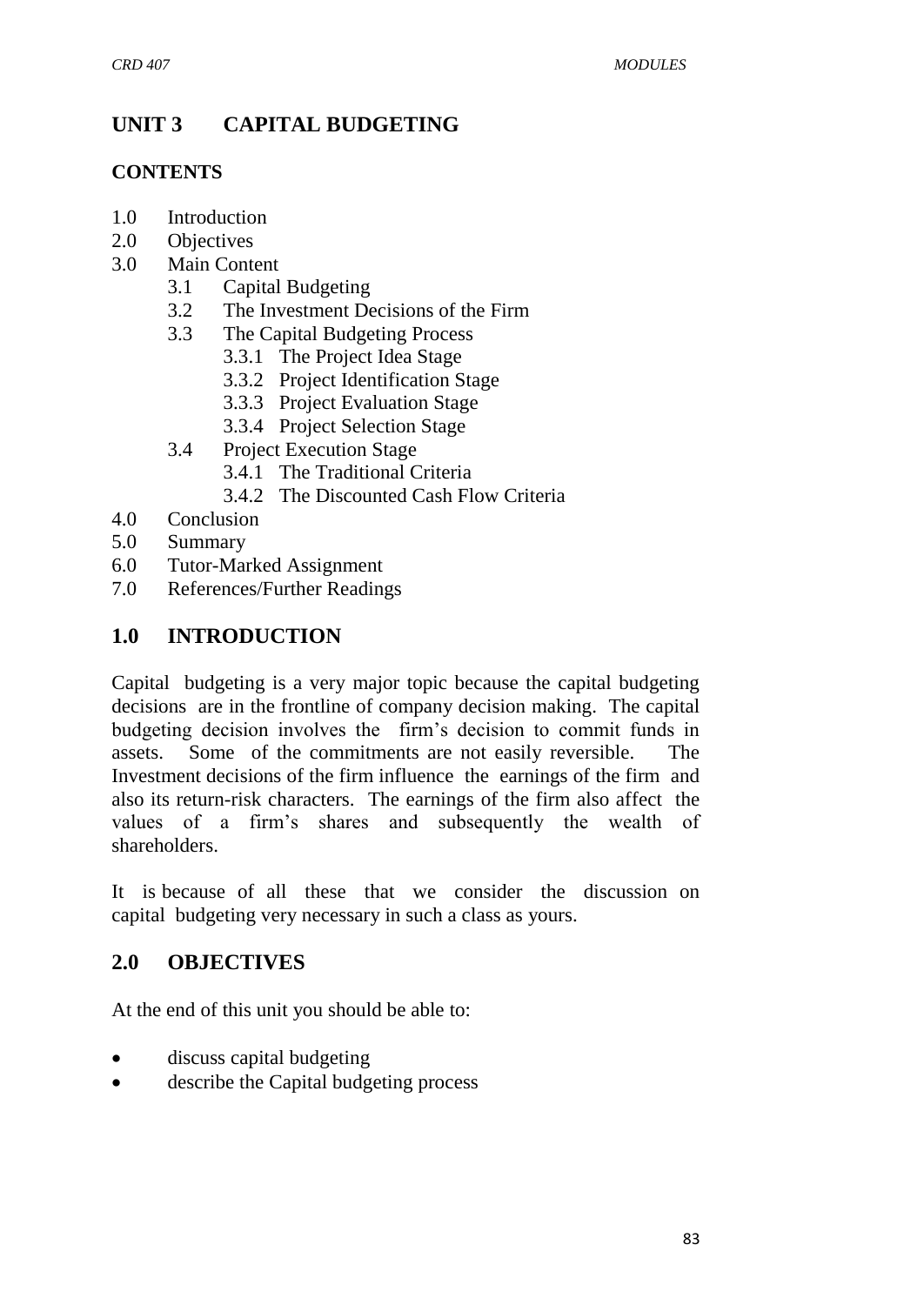## **3.0 MAIN CONTENT**

## **3.1 Capital Budgeting**

A major function of the firm is the allocation of resources as it engages in its activities. The way the firm allocates its resources affects its earnings and also its risk characters. The effect of the investment decisions of the firm will not be felt for one year only. It will be felt over a period of years. Again, investment decisions are mainly irreversible. For example, when a firm invests in the construction of a brewery, it will not be possible for it to easily disinvest. So generally, you will see that the investment decisions of the firm affect its earnings, its value and the wealth of shareholders. Because of the importance of capital budgeting, we shall discuss it in detail so that we can understand how best to make wise investment decisions. Having said this, we shall now proceed to discuss the nature of investment decisions.

#### **3.2 The Investment Decisions of the Firm**

The investment decisions of the firm are what we shall define as the capital budgeting decisions. The capital budgeting decisions involve the planned commitment of resources into activities with a view to earning revenues. Let us briefly discuss the nature of some investment decisions of the firm namely:

#### **Initiation of a new project**

Consider a firm that decides to set up a sachet water manufacturing plant. It will construct the factory building, purchase and install the necessary machinery/equipment, recruit the necessary staff and commence the actual production of the sachet water. This is a classic example of what is called a new project. In the literature some analysts refer to a new project as a start-up and in some cases they are called green projects. New projects create new products, new wealth and improve on the general welfare of the larger society especially if they are well managed.

#### **Mechanization of a process**

At times, firms invest funds in the mechanization of their manufacturing processes. For example, a soap manufacturing firm which uses the cold process of soap manufacture might decide to mechanise its processes by investing in a mechanized soap plant that will cost N1,000,000. However, the soap plant will save operating expenses of N50,000 for 10 years.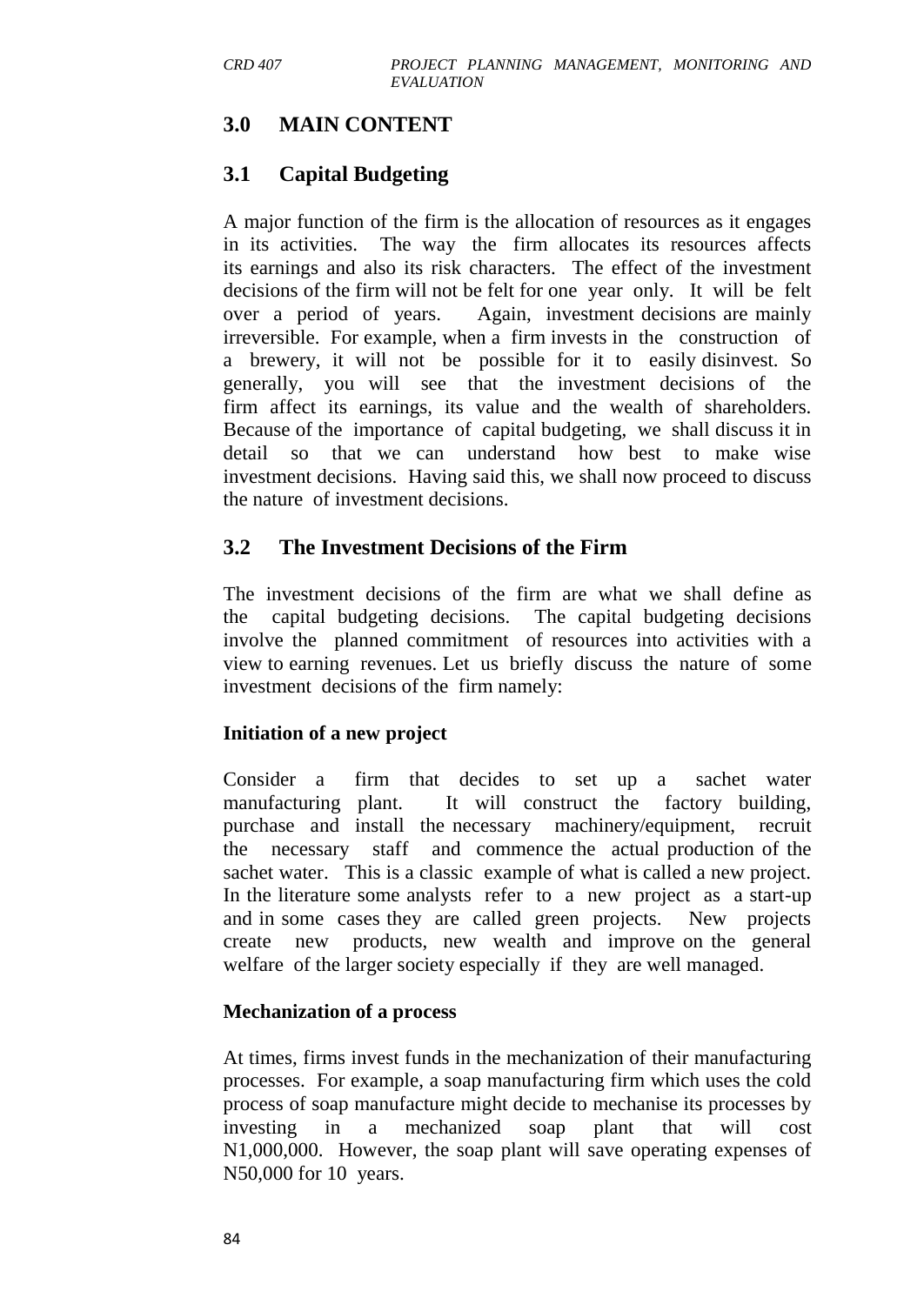We shall call the investment a decision to invest N1,000,000 with the aim of saving N50,000 for 10 years. You will observe that the total saving will be N500,000 for those 10 years. The key question is whether or not the firm should undertake the Investment.

#### **Choosing between alternative machines**

At times the Investment decisions of the firm center on choosing between alternative machines. Consider a firm that has the option to choose between two machines namely:

- An injection moulding machine that costs N4,000,000, has an installed capacity of 2,000 bottle caps per hour but has annual operating expenses of N500,000.
- An injection moulding machine costing N2,000,000, has an installed capacity of 1,000 bottles per hour but has annual operating expenses of N700,000.

The key capital budgeting decision centers on the two options to be taken.

#### **Make or buy decisions**

A car manufacturing plant is deciding whether to manufacture the car's speedometer or to purchase from a reputable manufacturer of car speedometers.

If for example, the speedometer manufacturing plant will cost N10,000,000 to install but will reduce the Unit price of a speedometer by N1000, the investment proposal involves a decision on whether to commit the sum of N10,000,000 to achieve a Unit price cut of N1000 per speedometer. The answer to this question will depend on many other things or considerations.

#### **Expanding the business**

A yoghurt manufacturing plant wants to increase its production capacity.

To increase this capacity it will need to install new machinery and equipment costing N20,000,000. The new equipment will increase annual revenues by N2,000,000 but increase operating expenses by N1,200,000 for the next 15 years. In this case, this is a decision on whether to spend N20,000,000 today to get a net annual income of N800,000 for the next 15 years.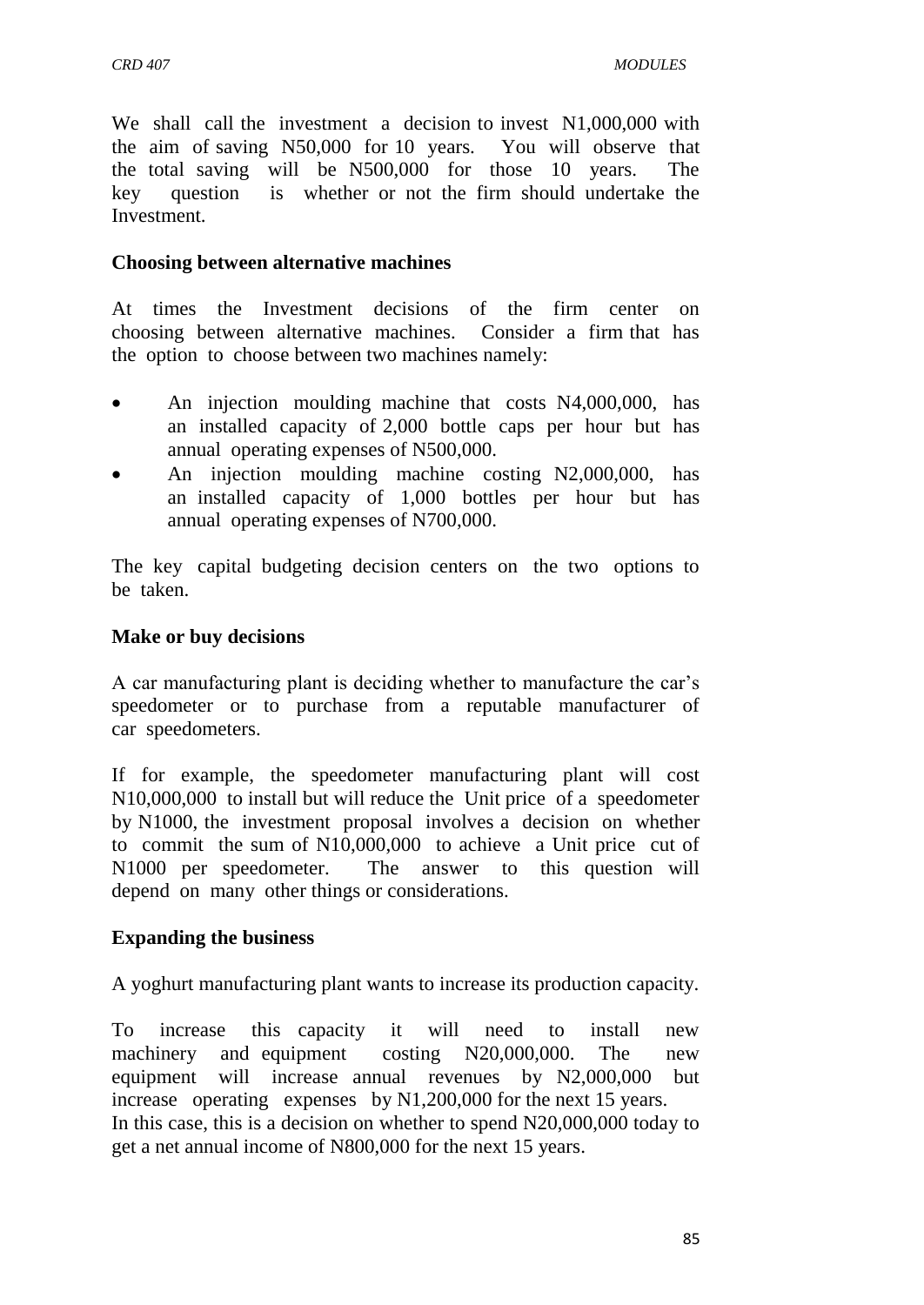All the examples we have discussed are real life situations which you as evaluators will find yourselves in.

If you pause a while you can summarize that the capital budgeting decisions of the firm will involve the decision to initiate a new project, the mechanization of a process, choosing between alternative machines, make or buy decisions and expanding the business.

Such is the nature of the capital budgeting decision. We need to point out clearly that the decisions on current assets do not constitute capital budgeting decisions.

The decisions on how to manage the current assets of the firm fall into the area of learning called working capital management.

To conclude, we shall stress the importance of capital budgeting decisions. They affect the wealth of the firm. If the capital budgeting decisions of the firm turn out to be profitable, then the firm's wealth will increase and obviously the shareholders wealth will be maximized.

Also we shall repeat the fact that capital budgeting decisions have long term implications for the firm. The decisions that a firm takes today will influence its value for the next twenty or thirty years.

Again, we stressed that capital budgeting decisions involve large scale commitment of scarce resources. If the resources required for capital budgeting are not available inside the firm, then the firm will need to raise money externally and this becomes a financing decision of the firm.

We must also add for your careful understanding that capital budgeting decisions are one of the most difficult decisions to make in the firm. They are difficult to make because they involve assessments of future cash flows.

As you are aware, assessment of the future is very uncertain because of the existence of risks in the market place and the general operating macro environment.

Changes in government policies affect the firm either positively or negatively. Changes in technology affect the firm in a number of ways. They may lead to firms modernizing their equipment.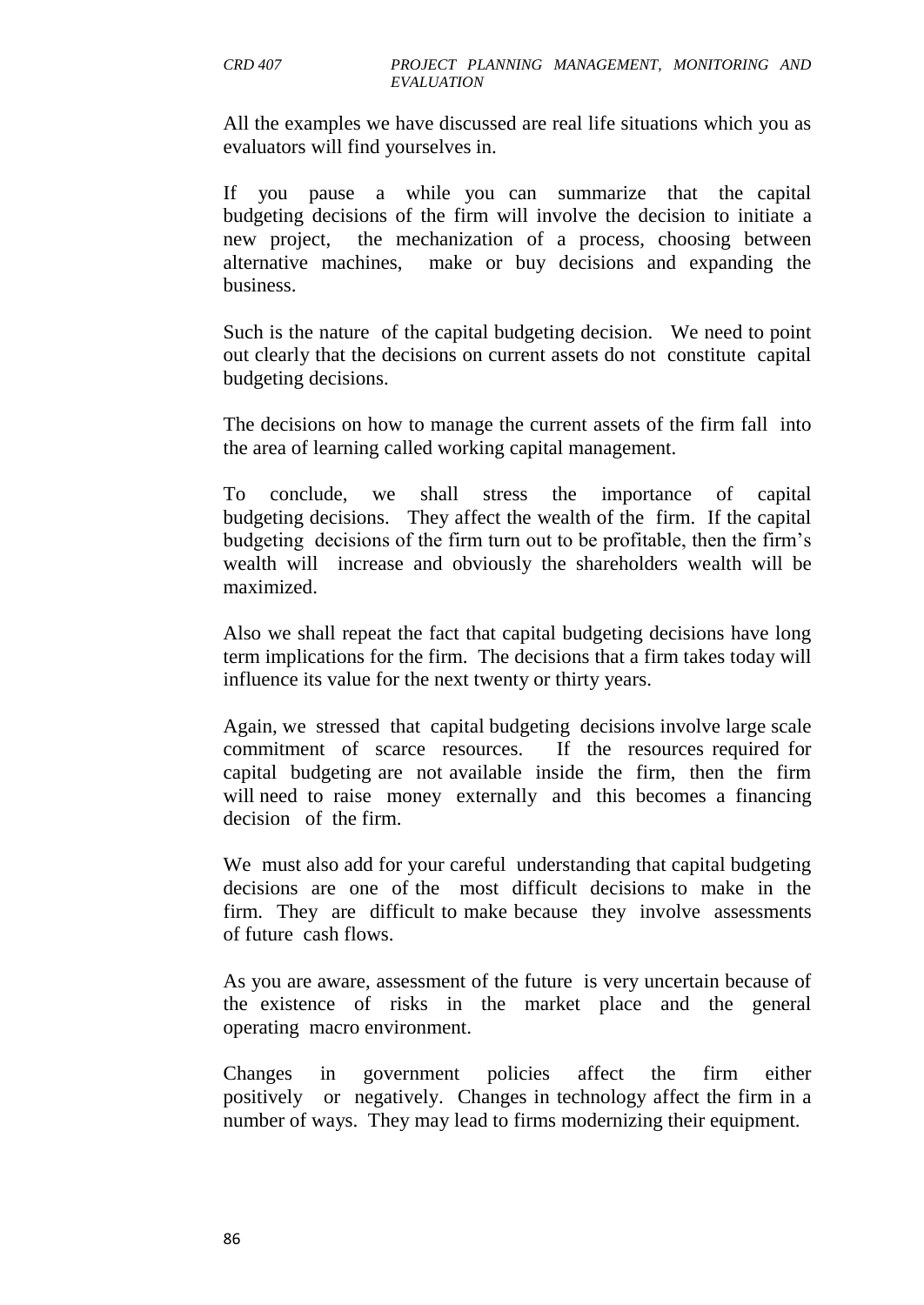## **3.3 The Capital Budgeting Process**

In the last section, we spent quite some time discussing the concept of capital budgeting which we agreed was a very important topic in our quest for understanding the evaluation methods. And having done that, we shall now focus our attention on the capital budgeting process. The capital budgeting process involves all the processes involved from the conception of a project to its execution. The various processes constitute what is known as the project cycle.

#### **The project cycle**

Project Idea Stage Project Identification Stage Project Evaluation Stage Project Selection Stage

#### **3.3.1 The Project Idea Stage**

The project idea stage is the first stage of a project cycle. The idea about a project arises from a variety of sources within the internal environment or market place. New project ideas could originate from within an organization or from outside the organization. If the idea originates from within, it could be from a sales person who has encountered some success or problems with customers while performing his or her functions.

You will also realize that a new project idea could emanate from outside an organization. Coming from outside an organization, it could be requests from existing customers asking for bigger or better products.

New project ideas may fall into any of the following categories:

Proposal to add new products to existing lines.

A company with existing product lines may decide to add new products to its existing lines.

Proposal to expand capacity in existing lines.

A company may have a proposal to expand capacity to enable it take advantage of enlarged market opportunities.

We need to stress that new project ideas may originate from any level in an organization. A factory cleaner within an organization can come up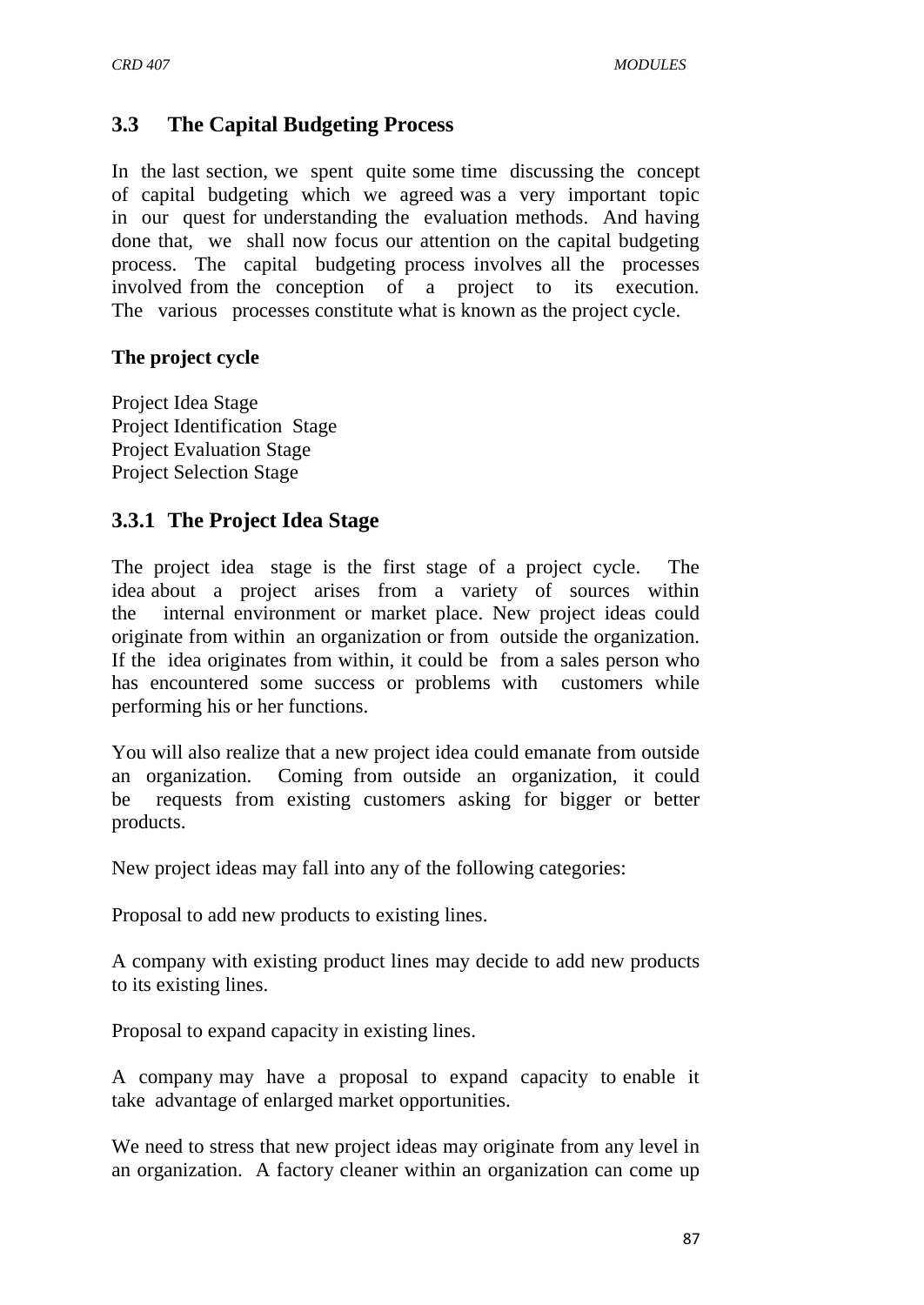with a new product idea. Also an executive director in an organization can also generate a new project idea.

## **3.3.2 Project Identification Stage**

After the project idea stage, the next stage is the project identification stage. The project identification stage consolidates the idea stage. Project ideas are not really useful except if they are clearly identified and put down in a systematic manner for further processing.

The idea to introduce a new product into the market may come from a company salesman who is very familiar with the market. At the board room level, the entire organization has to see the project idea properly and clearly identify it as a possible area of business investment. The totality of the new idea will be considered.

## **3.3.3 Project Evaluation Stage**

When a project has been identified, the next step is to evaluate the project. Project evaluation involves the estimation of the benefits and costs of a project. Benefits and costs should be measured in terms of cash flows. We have to emphasise at this point that the estimation of the cash flows of a project is a very difficult task. It is difficult in the sense that the cash flows to be estimated are future cash flows. For example in the year 2007, we will try to estimate the cash flows for the year 2008.

In a corporate set up, the evaluation of projects should be carried out by a team of experts drawn from the various departments like production, marketing, accounts and administration. The team of experts should be objective in their evaluation of projects.

Alternatively, the evaluation of a project may be contracted out to third parties like consultants. Contracting evaluation of projects to outside parties tends to eliminate bias.

# **3.3.4 Project Selection Stage**

After the project evaluation stage, the next stage is the project selection stage. Faced with an array of projects with different values and worth, there is need to select which projects will be embarked upon. There is no standard procedure for selecting projects as this will differ between firms. The important thing to note is that the project selection function is a top management responsibility which in most cases goes to the board of Directors of an organization. In selecting projects, management usually considers the financial outlays involved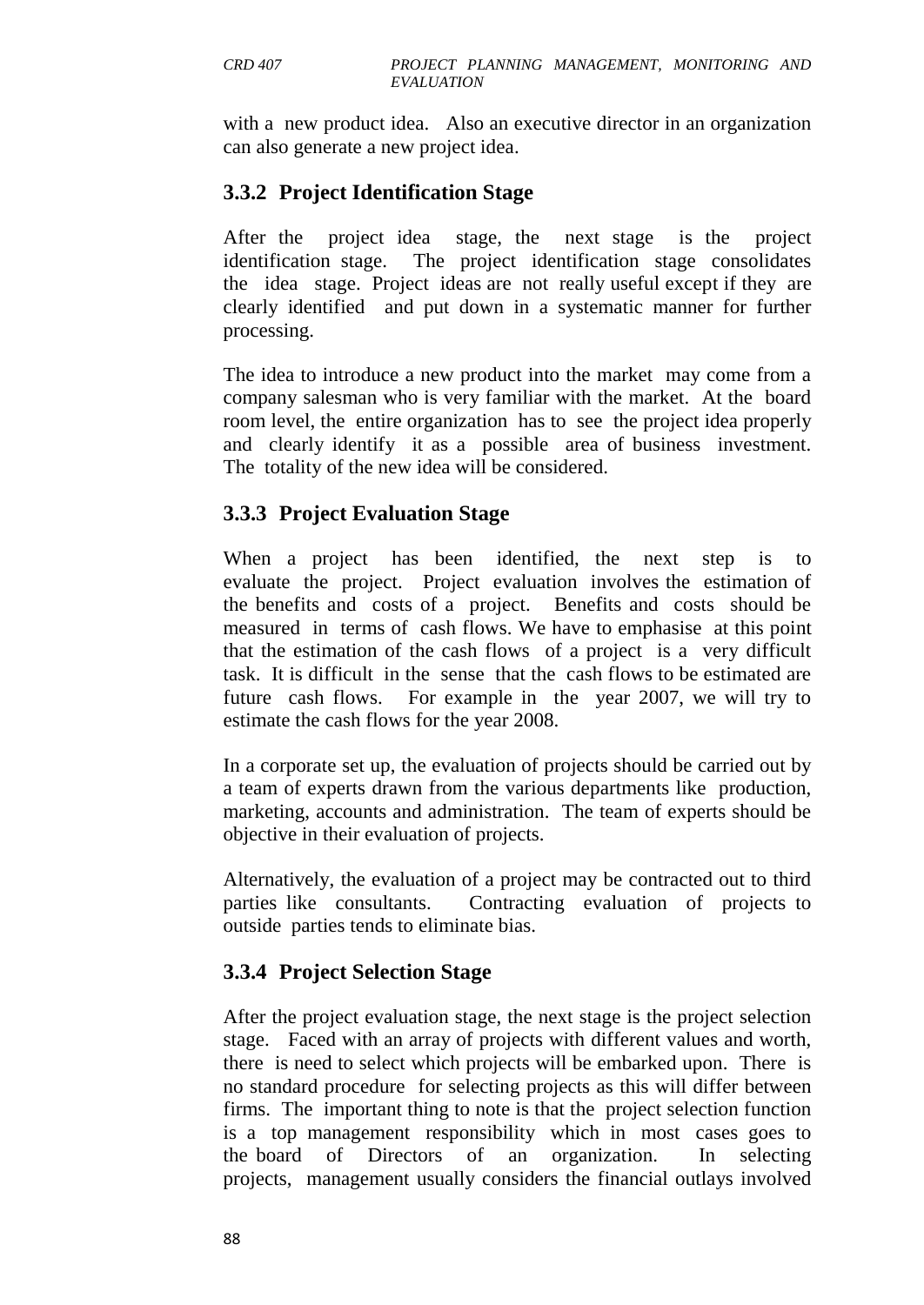and match them with the financial capabilities of the firm. For example, a firm that has only N10,000,000 (ten million naira only) investment funds cannot be considering a new investment that involves a capital outlay of N40,000,000 (forty million naira only) except if it can source money externally like from banks.

# **3.4 Project Execution Stage**

The project execution stage is the final stage in the project cycle. After a project has been selected, it moves on to the execution stage. In most organizations, the responsibility for execution of projects is vested on a project management team raised by top management. The function of the team is to ensure that the budget for the project is spent entirely on the project and that the project is completed on schedule.

In an ideal organization, the project management team usually prepares a monthly budget report on projects to top management. This is important for project monitoring and control

#### **SELF-ASSESSMENT EXERCISE**

List three sources of new project ideas. 3.3 Investment Criteria

We have discussed capital budgeting and the capital budgeting process. The next topic we shall discuss is Investment Criteria. Having introduced capital budgeting decisions into the picture, we need to develop appraisal methods which we shall use to evaluate or measure the values of projects under consideration. Any appraisal method so developed and chosen should possess the following characteristics.

It should be able to provide the means of distinguishing between acceptable and unacceptable projects in a consistent manner.

It should be able to rank projects according to their values.

It should be able to solve the problem of choosing between alternative projects.

It should recognize the time value of money. And that early cash flows are better than later cash flows.

The Investment criteria consist of two broad categories namely the traditional criteria and the discounted cash flow criteria.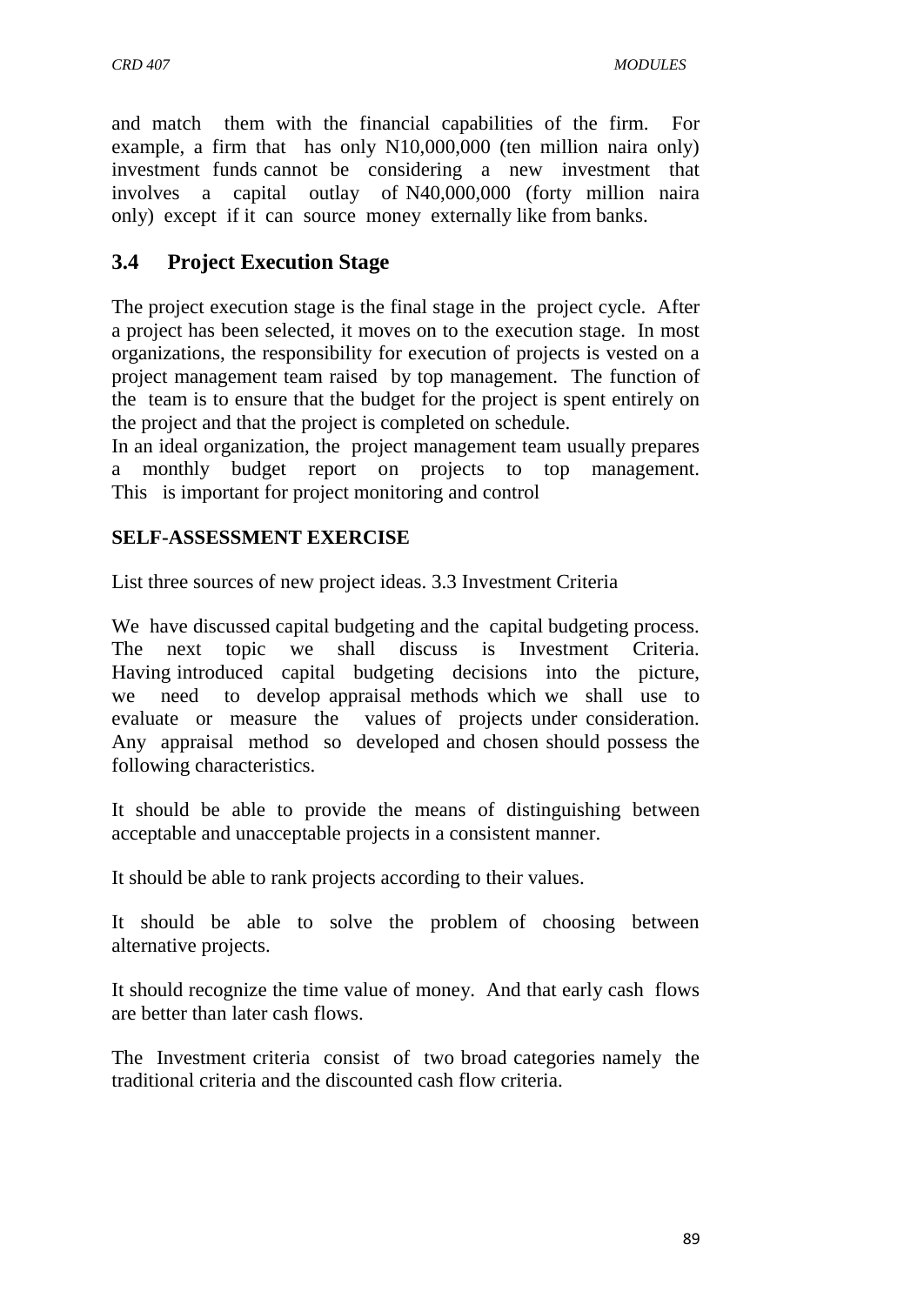# **3.4.1 The Traditional Criteria**

The traditional criteria consist mainly of two popular methods namely: The pay back (or payout) period The accounting rate of return method

## **3.4.2 The Discounted Cash Flow Criteria**

The discounted cash flow criteria consist mainly of three main and popular methods namely:

The net present value method Internal rate of return Profitability index or Benefit – Cost ratio

We shall discuss these investment criteria at a later stage of our study.

#### **ANSWER TO SELF-ASSESSMENT EXERCISE**

- 1. The stages of a project cycle are: Project idea stage Project identification stage Project evaluation stage Project selection stage Project execution stage
- 2. Three Sources of new project ideas are: From within the organization From outside the organization As a result of competition

## **4.0 CONCLUSION**

In this unit, we have discussed capital budgeting. This took us through the investment decisions of the firm. We also discussed the capital budgeting process and introduced the concept of Investment Criteria. With that we closed our discussions.

## **5.0 SUMMARY**

The capital budgeting decisions of the firm are the focus of this unit. And we have seen through our discussions that they are very important as they affect the return-risk characters of the firm. They also influence the value of the firm and consequently the wealth of share holders. Now that we have understood capital budgeting, we shall be discussing the cost of capital in the next unit.

## **6.0 TUTOR-MARKED ASSIGNMENT**

What are the key steps involved in a capital budgeting process?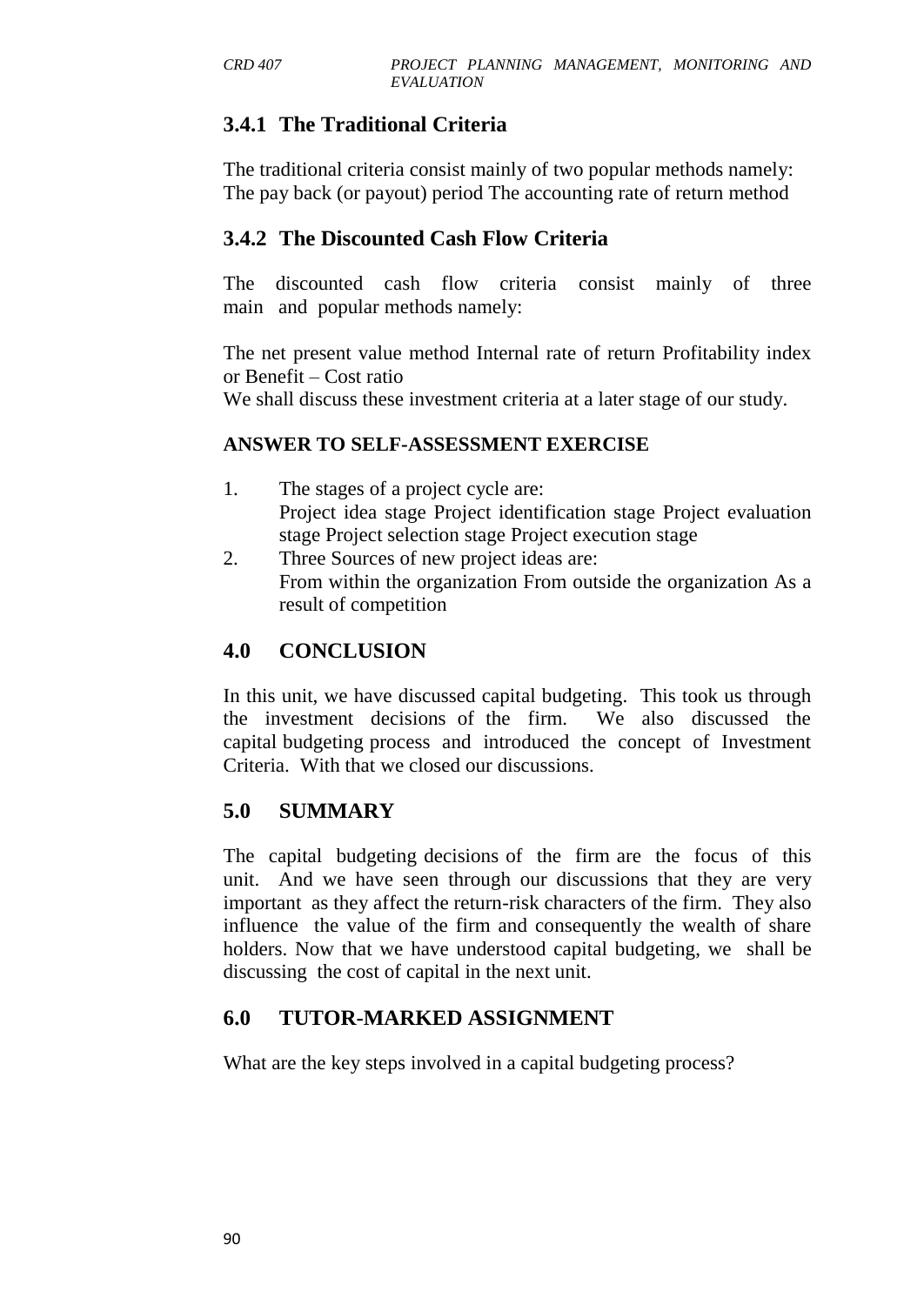## **7.0 REFERENCES/FURTHER READINGS**

- Leon, Ikpe (1999). Project Analysis and Evaluation, Impressed Publishers, Lagos.
- Quirin, G. David, The Capital Expenditure Decision, Homewood, Ill: Richard D, Irwin Inc. 1967.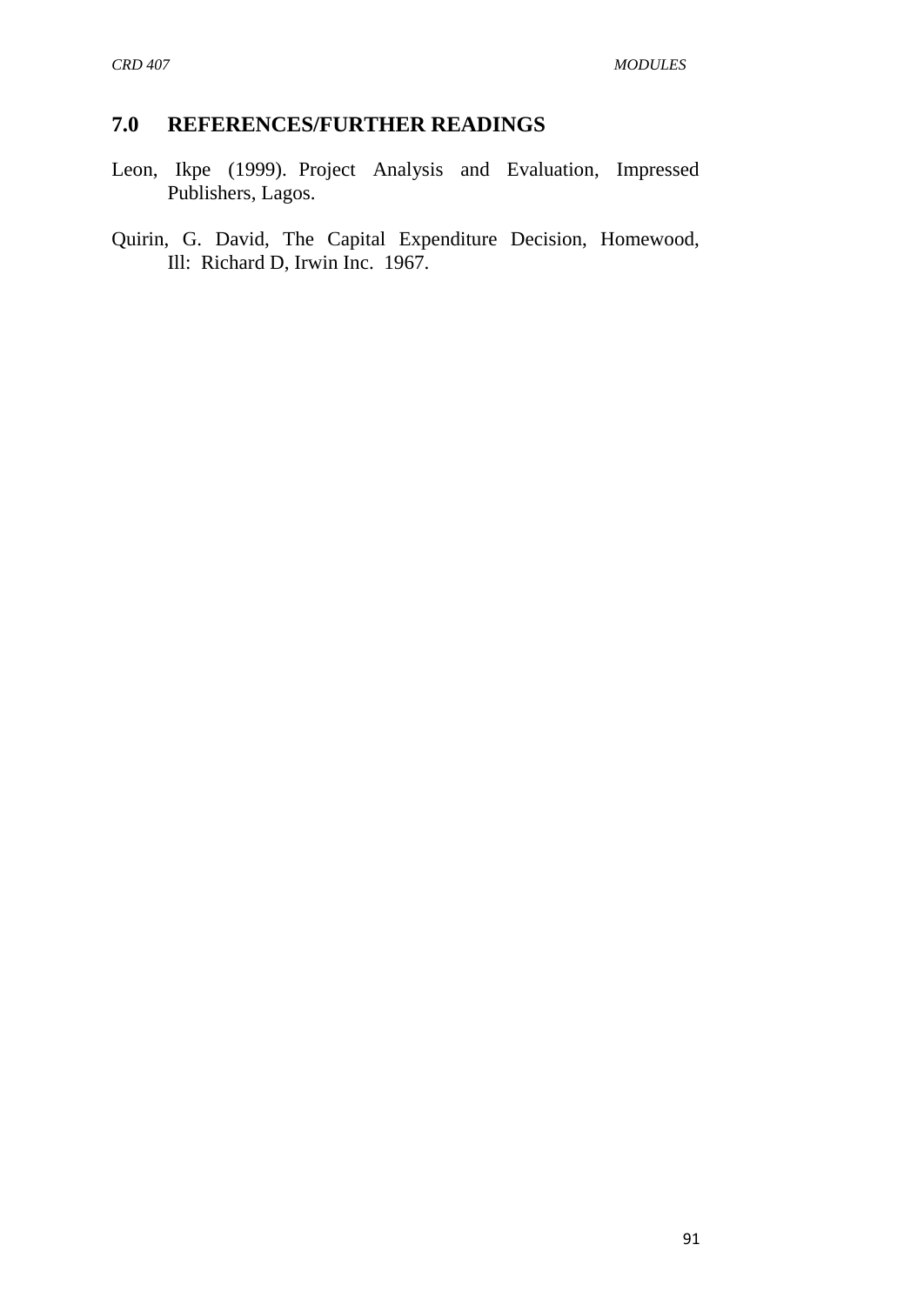## **UNIT 4 PORTFOLIO MANAGEMENT**

#### **CONTENTS**

- 1.0 Introduction
- 2.0 Objectives
- 3.0 Main Content
	- 3.1 Portfolio Management
	- 3.2 Portfolio Analysis
	- 3.3 Question Marks
		- 3.3.1 Cash Cows
		- 3.3.2 Stars
		- 3.3.3 Dogs
	- 3.4 Resource Analysis Resource Profile is a Key Aspect of Management Strategy
		- 3.4.1 Ratio Analysis
	- 3.5 Other Strategic Options
	- 3.6 Diversification Strategies
	- 3.6.1 Strategies to Change the Competitive Position of an Existing Business
	- 3.6.2 Deleting Operation
	- 3.6.3 Consolidation
	- 3.6.4 Strategic Choice
- 4.0 Conclusion
- 5.0 Summary
- 6.0 Tutor-Marked Assignment
- 7.0 References/Further Readings

## **1.0 INTRODUCTION**

The unit will take a cursory look at portfolio management vis-à-vis portfolio and resources analysis.

## **2.0 OBJECTIVES**

At the end of this unit, students should be able to:

- explain the concepts of portfolio management
- explain the importance of resources analysis
- identify other strategic option.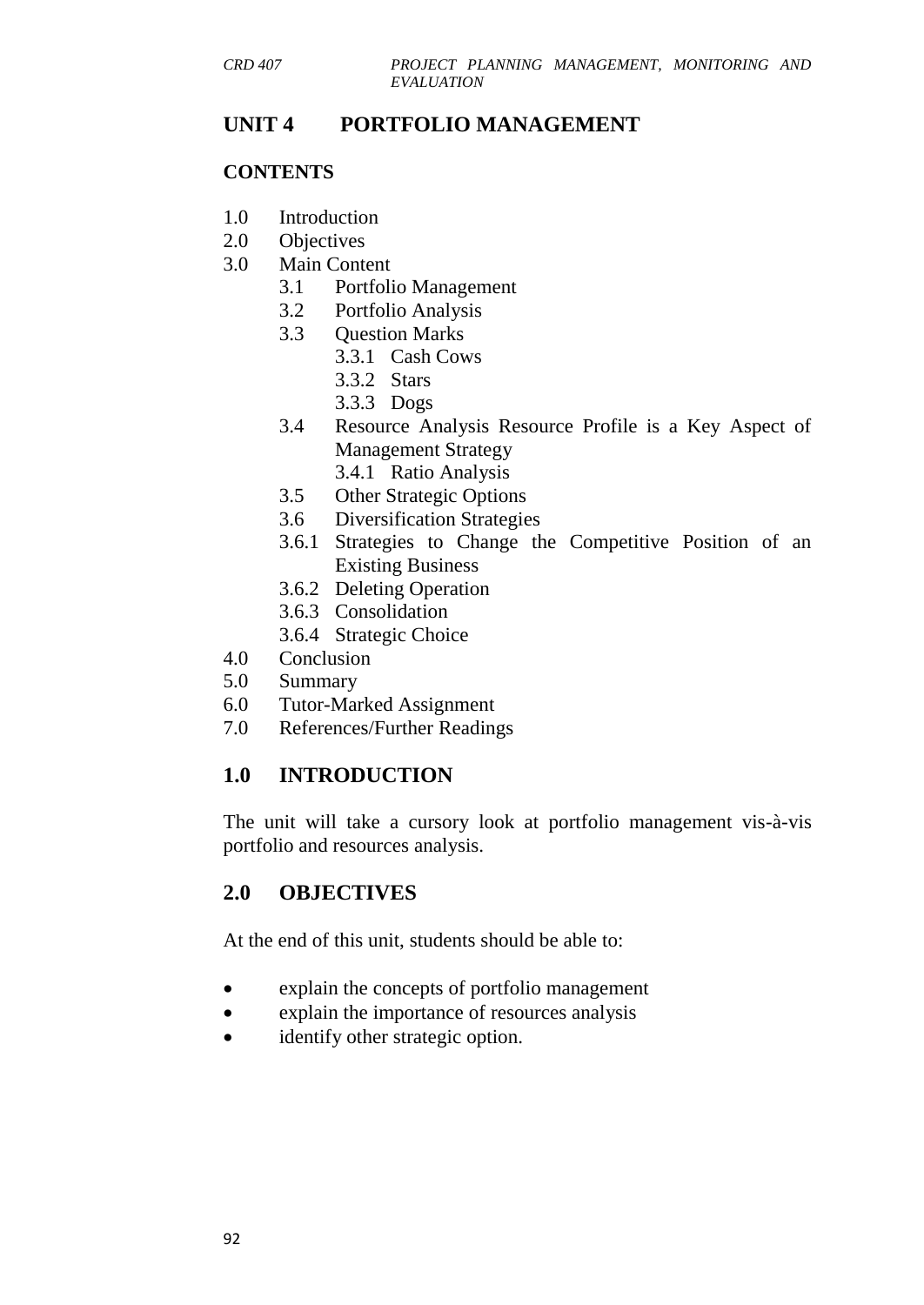## **3.0 MAIN CONTENT**

## **3.1 Portfolio Management**

#### **3.2 Portfolio Analysis**

This technique is commonly associated with firms operating in a number of different businesses and markets. It also applied to those firms which operate in the same market with a number of different products. The technique is carried out to enable management assess the attractiveness of its business and products in their current market and assist decision on the direction of future investment.

The analysis may also enable manager to reach conclusions on the particular mix of products and markets, the growth and profit potential of the market and product as well as their attendant and level of risk. With a clear picture thus provided the organisation can them prioritize its resource allocation and direct her effort towards those areas of prime importance. Several models are used for portfolio analysis but for this purpose we shall consider the MATIX technique developed by the Boston Consulting Group as shown in Fig. 2.

**Fig. 2:** Illustration of portfolio analysis (Source Hofer and Schendel (1976).

## **3.3 Question Marks**

This represents products which have a low market share in a market of high growth. The market has clear potentials but the firm needs significant financial and resource inputs to favourably compete in the market. The inputs may be in form of product modification, increased output capacity, increased promotional activity, recruiting extra staff and Market growth rate.

High Low Low High Stars

Cash cows, Question Mark, Dogs Market Share raising the level of bank borrowing. Investing in Question Marks carries a high risk.

## **3.3.1 Cash Cows**

These represent products with a high market share but for which market growth has stabilized. The market is generally less competitive and less costly to maintain compared with stars. It provides the greatest return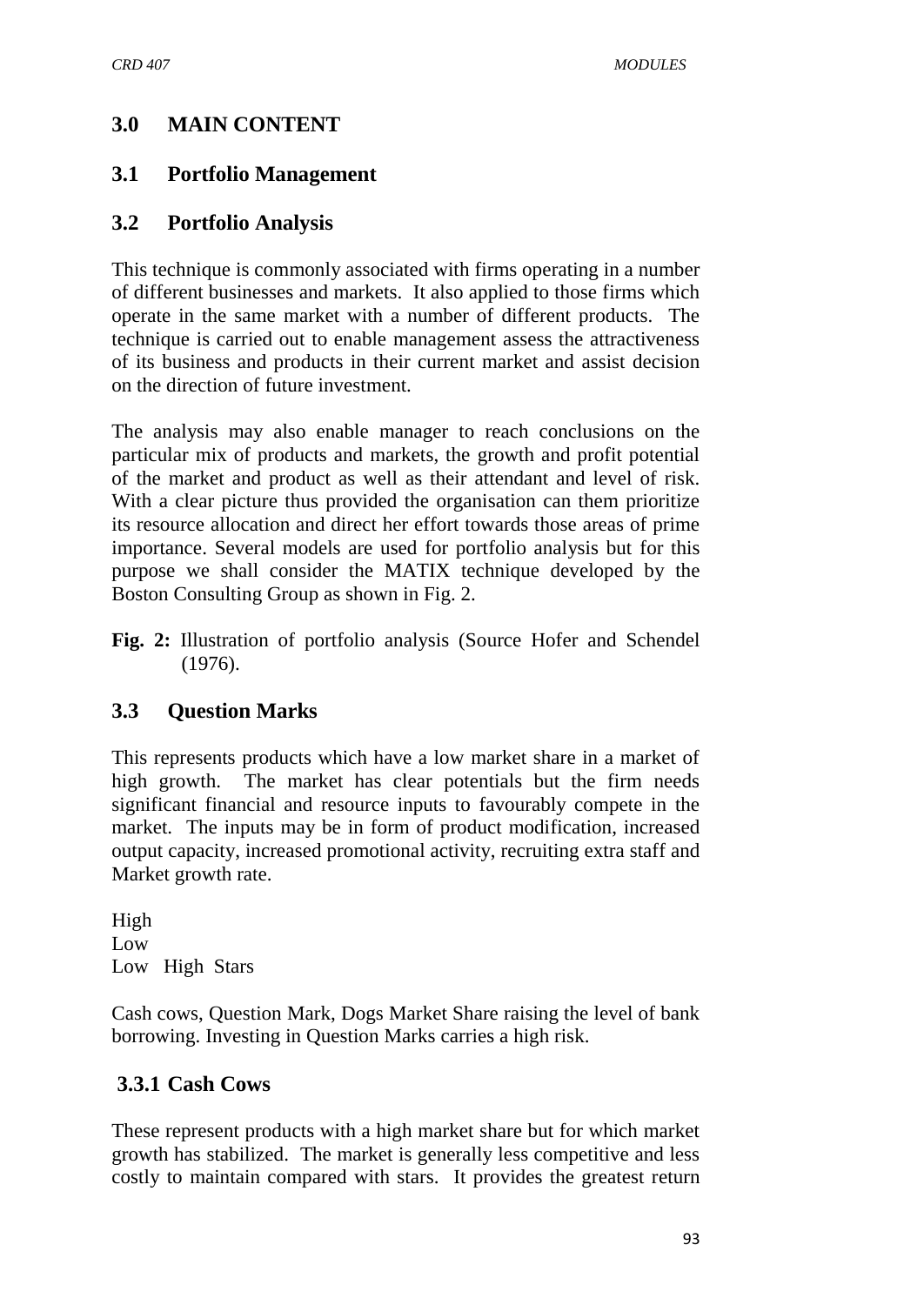on investment for the firm. The fund can be channeled to fund the development of question marks and to maintain stars.

#### **3.3.2 Stars**

Here the products have achieved a high share of a still expanding market. Its maintenance is high. It requires continuing investment in product development and promotion as the market usually attracts a number of competitors.

## **3.3.3 Dogs**

These products represent the poorest profile on the matrix. It tends to be a drain in resources and as such firm may be unwilling to devote attention to them. Dogs are not necessarily worthless products. Fresh ideas or new management could require the products and make them more viable and competitive.

## **3.4 Resource Analysis Resource Profile is a Key aspect of Management Strategy**

It helps management to establish whether the various opportunities, threats and management expectations can be met by bearing in mind the current state of affairs in the organisation. Adequate information on the resources available to management is prerequisite for determining future plans and establishes whether a gap exists between what management would like to do and what they can do. This concept is commonly referred to as gap analysis.

Gap analysis helps management to identify those resource aspects which may be lacking and which will have to be rectified if opportunities are to be realized or threats are to be successfully fought off. Resource analysis will embrace all physical resources such as land, plant and machineries, financial resources and human resources. Carrying out resources analysis may entail:

- Staff audit to determine current manpower and future manpower required.
- Taking an inventory if machines and equipment currently available with a view establishing shortage or surplus.
- The use of accounting ratios such as profitability and return on capital.
- The value of resource analysis lies not only in assessing the viability of a particular strategic proposal but also in assessing the ability of the organisation to adapt to changes.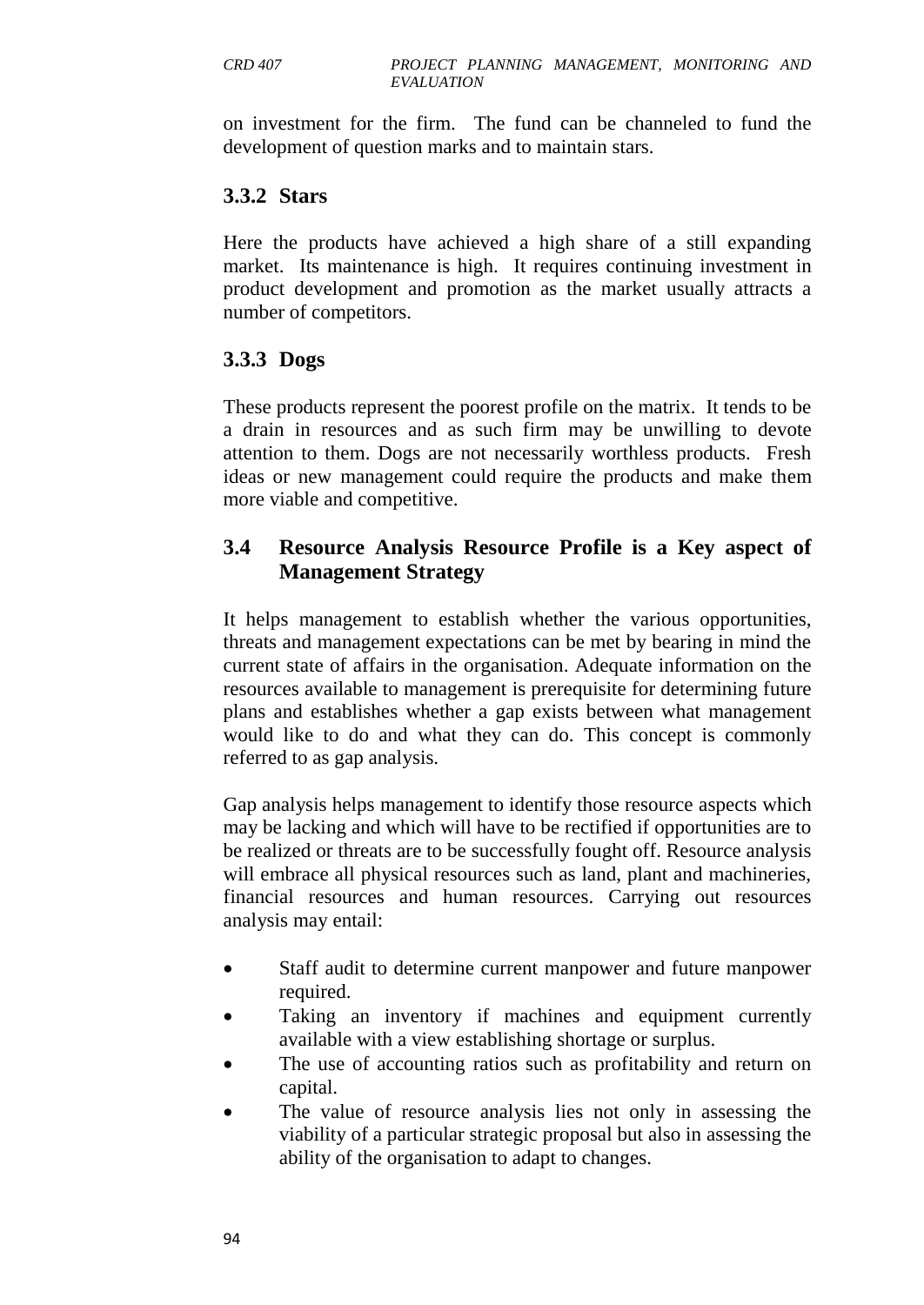# **3.4.1 Ratio Analysis**

Ratio analysis provides an insight into the financial condition of a company by examining its financial statements. The outcome can be compared with those of the competitors or within the company for a given year or time.

Ratios are easy to calculate and its value in hinged on the fact that it leads to questions whose answers may paint on accurate picture of the financial condition of the company. Financial ratios group with six categories namely: liquidity, leverage, coverage, profitability, market ratio and activity ratios. The main limitations of these ratios are: • It provides historical information (that is, it describes what has happened to a company over the preceding years:

Its significant depends on the quality of the underlying numbers.

(a) Activity Ratios: measure how efficiently a company is using its assets.

This is done by relating sales to total assets, account receivable and inventory.

Total asset turnover ratio  $=$  Net sales Total assets

It measures efficiency by showing the Naira in sales generated by each naira of assets.

Average collection period  $=$  Account receivable Net sales/365 Days inventory or inventory turnover ratio is calculated as:

Days inventory  $=$  Inventory Cost of goods sold/365

(b) Leverage Ratios

Measures the extent to which a company uses debt rather than equity to finance the company's assets. The higher the proportion of debt, the higher the chance of financial distress.

Debt Ratio = Total debt Total assets Debt to networth ratio  $=$  Total Liability Networth

The ratio measures the borrowing ability of a company.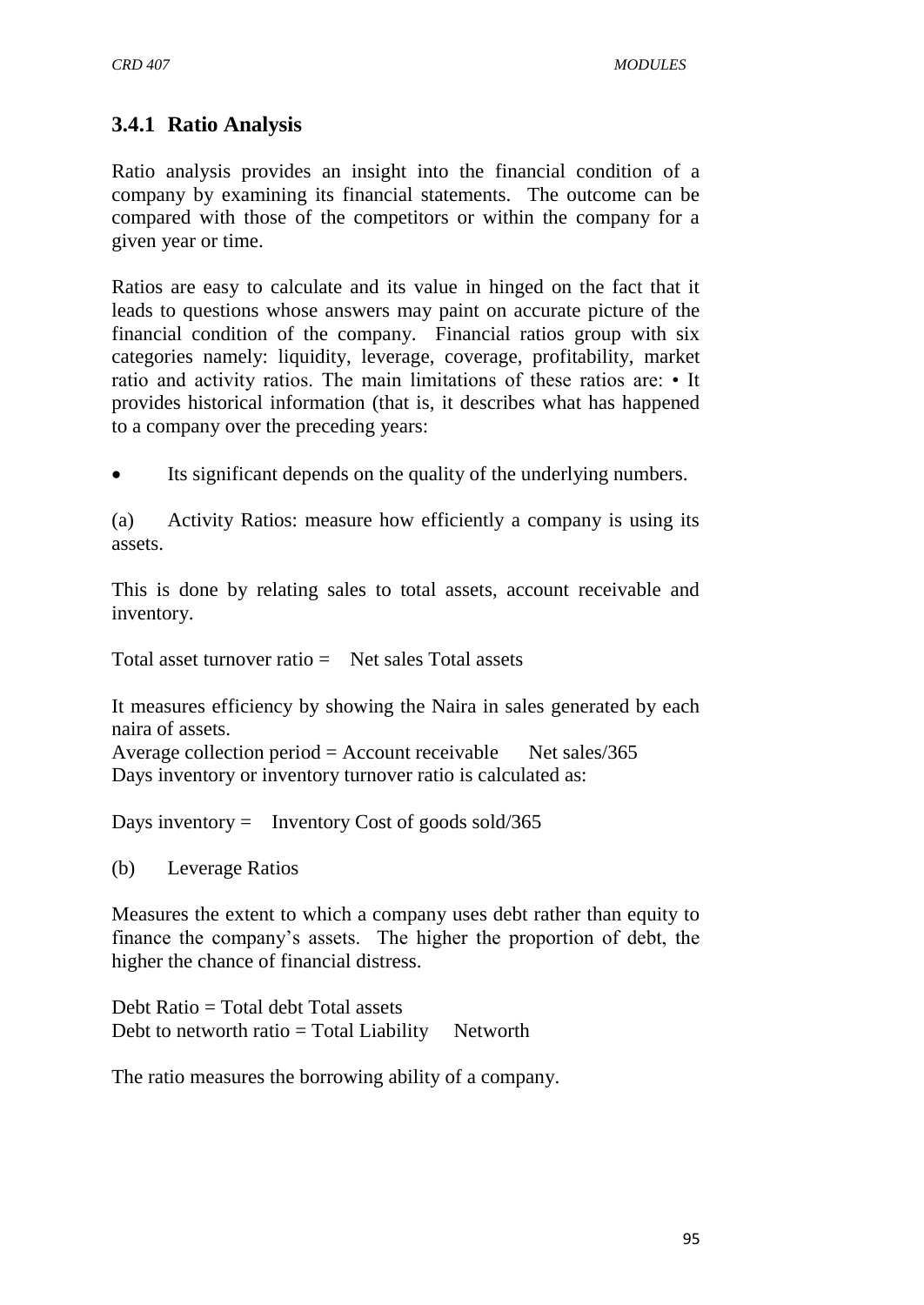#### (c) Coverage Ratios

Measures the extent to which the current debt obligations of a company are covered by the flowing for operations.

It provides a quick indication of financial health of the company. Times interest earned ratio = earning before interest  $\&$  tax Interest expense

Cash flow to current maturities ratio:

= earning after tax depreciation + depreciation - dividend current maturities of long term debt

(d) Profitability Ratios

This measures the ability of a company to grow and to repay debt. The next Return on Total Asset (ROA).

= Earning available to common shareholders Total Assets

It measures profitability in terms of how efficiently a company uses its assets.

Net return on common equity.

= Earnings available to common shareholders Common equity

This ratio measure the return earned on common equity. A reduction in the net return on common equity reflects a higher level of common equity more than it does in earning.

(e) Market Ratios

This associate the market price of a share of stock with its earnings per share or its book value per share. High values for these ratios reflects investors confidence in the company.

Price-to-earning ratio = Market price per share Earning per share Companies with high growth potentials tend to share higher price-to earning ratios while riskier companies tend to share lower price-to earning ratio.

Market-to-book value ratio  $=$  Market price per share Book value per share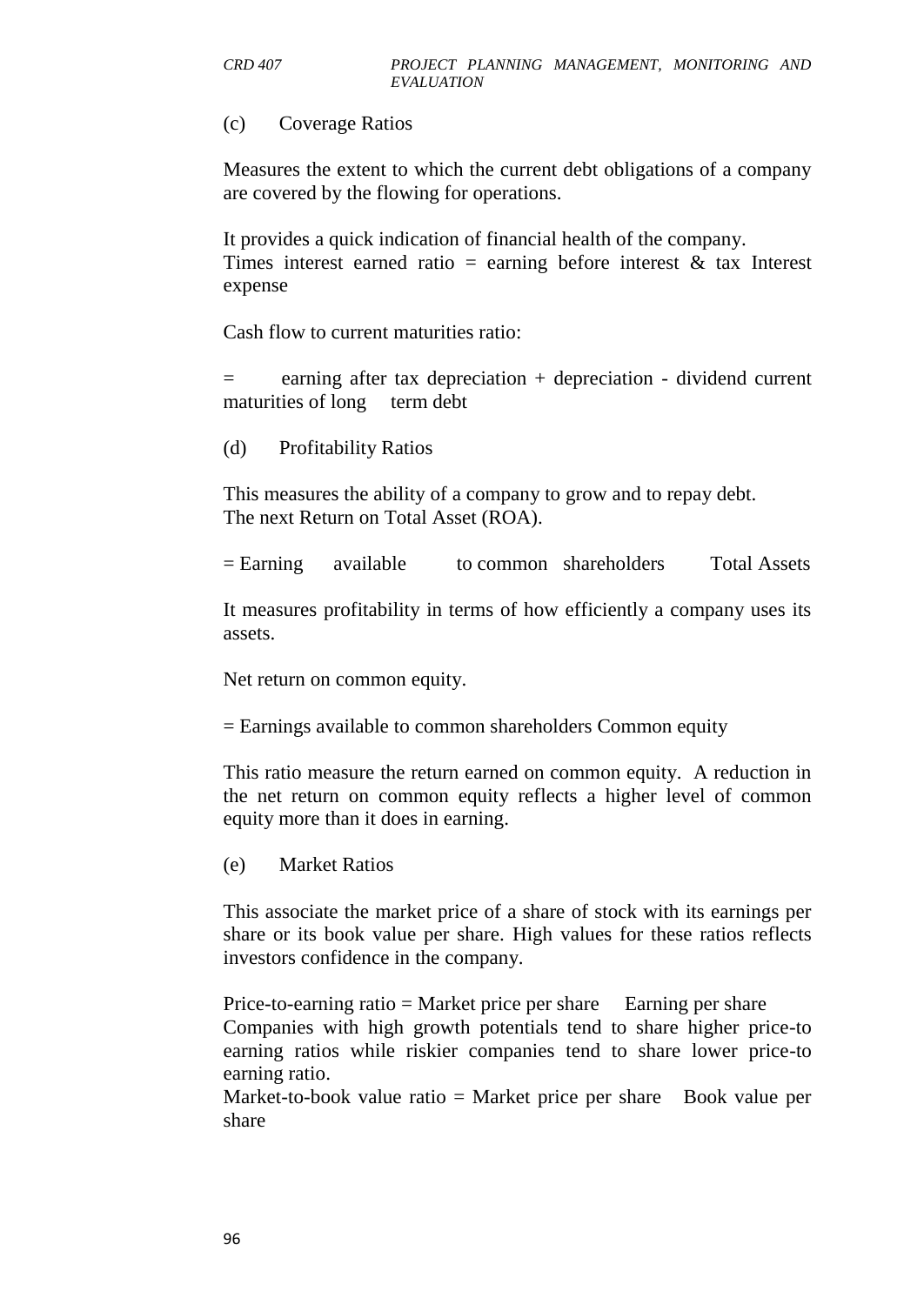# **3.5 Other Strategic Options**

Other strategic options available to management are:

- Diversification strategies;
- Strategies to change the competitive position of an existing business; • Deleting operation;
- Consolidation.

# **3.6 Diversification Strategies**

Diversification is a radical growth strategy deliberately aimed at changing the nature of the business. It means venturing into new areas of production.

Firm embarks on diversification for the following reasons:

- To reduce the risk of being dependent upon the success of one product
- To utilize spare capacity, either because
- There has been a reduction or termination of product in the previous area because of un-profitability;
- Because of seasonal fluctuation in the market.
- To offer a wider range within the same market; To put byproducts to profitable use;
- As a result of integration, diversification can be classified into two namely related and unrelated diversification.

## **Related diversification**

This is the case when new is related in some way to the old one. It may be uniform of backward integration, such have control over the source of raw materials or forward integration, which recurs when product, diversify to control the onward process of delivering their goods to the consumers or horizontal integration which occurs when the products range is extended to incorporate similar items: A typical example could be a firm dealing in fitted kitchen venturing into filled bathrooms.

#### **• Unrelated diversification**

This occurs when management ventures completely into a totally new or different product market for example, a firm that deals in food and beverages venturing into the sales of clothes.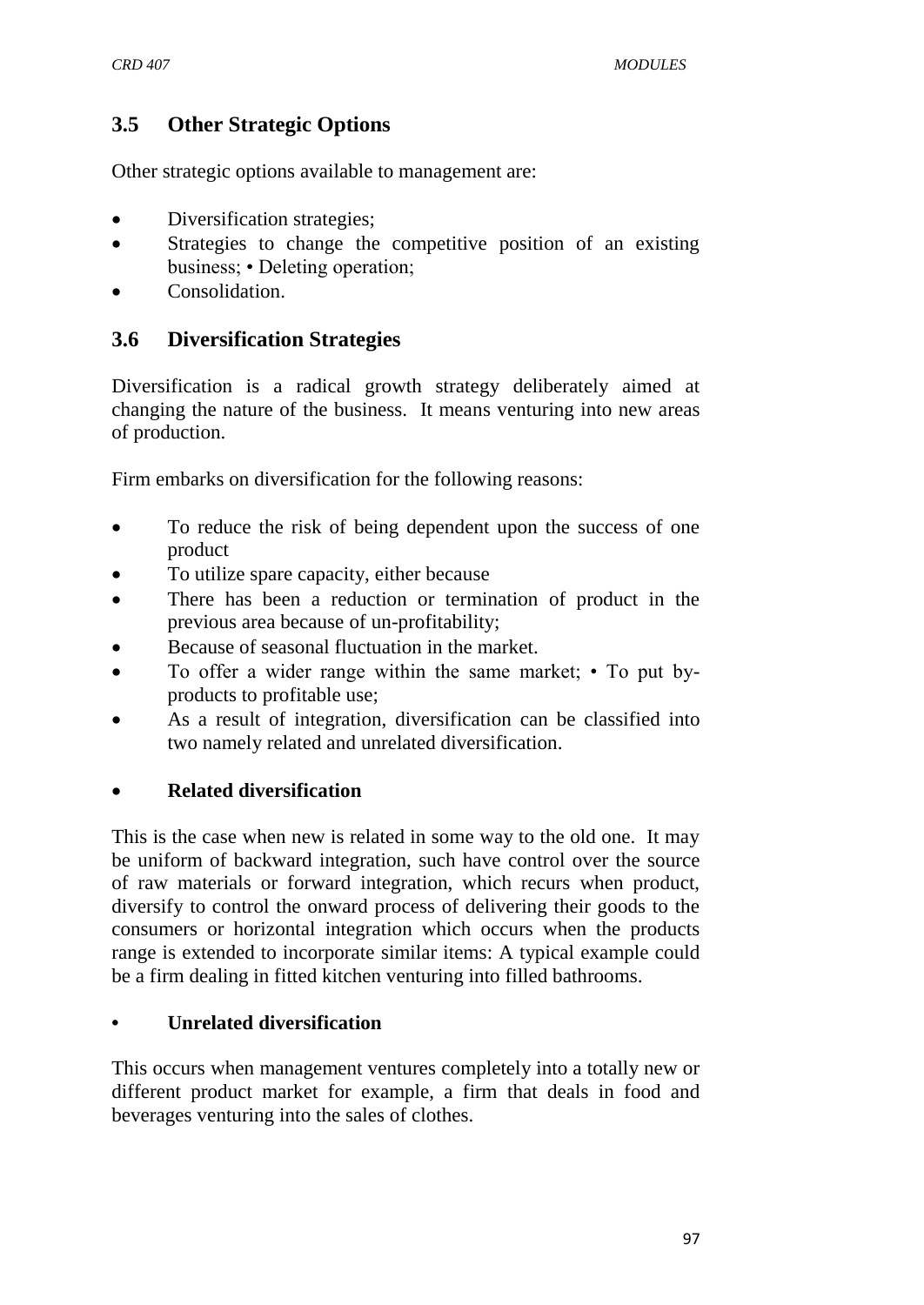A concept commonly associated with unrelated diversification is SYNERGY- which presupposes that the collective influences of the various activities of the company producing an overall effect that is greater than the sum of the parts.

Where a company embarked on this type of diversification to grant semi autonomy to each product line or unit, while the units shares some central services.

## **3.6.1 Strategies to Change the Competitive Position of an Existing Business**

This approach attempt to improve the market position of the existing range of products and services through:

- New product development;
- Improved market penetration;
- Seeking new market;
- Improve quality of product;
- Cost reduction.

These strategies are related and can be achieved by making internal strategic changes.

- (a) New products- particularly those that will appeal to the public may command a high price. The high price should compensate for the high cost of production
- (b) Market Penetration commonly referred to as penetration strategy is aimed producing high output with a view at attaining volume of sales with low profit margin per unit. It requires longterm planning.
- (c) Seeking New Markets this may be achieved through segmentation strategy where products are aimed at new market segment.
- (d) Improving quality of Product the quality of product and service will determine the degree of customers' patronage. Optimum sale may be achieved if customers are to pay for superior quality product otherwise optimum sale revenue will be depend upon reducing the quality of product and service so that there will be no reduction on sale.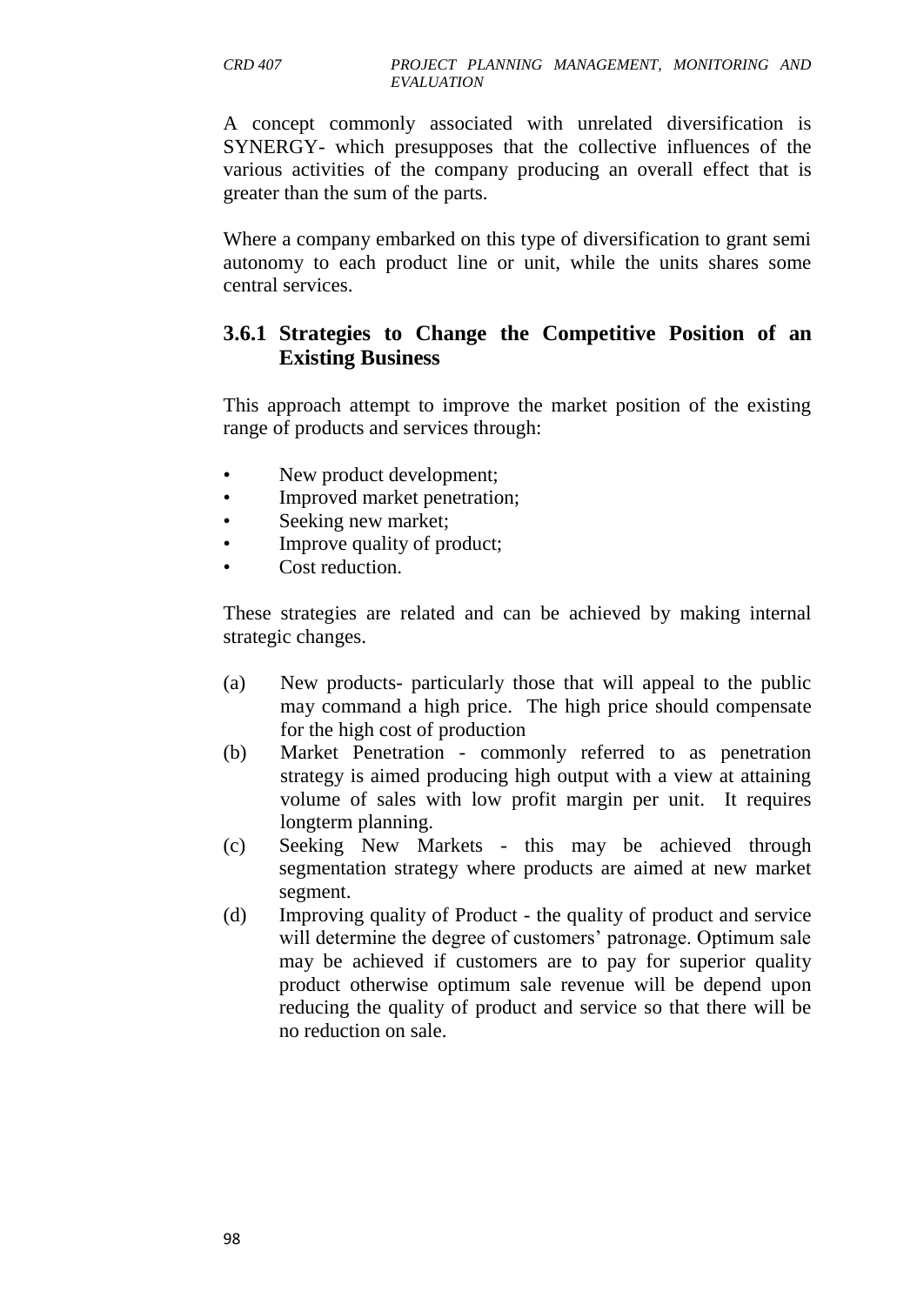# **3.6.2 Deleting Operation**

This is commonly referred to as RATIONALIZATION OR DIVESTMENT.

A situation where a firm decides to cut back and/or sell off part of the operation. It may eventually include liquidation or closure.

# **3.6.3 Consolidation**

This involves the firm operating in the same product market at existing level.

# **3.6.4 Strategic Choice**

With various options available to management, the manger must make a choice. Making a choice will entail considering a lot of factors such as:

- An analysis of environmental threats and opportunities;
- An analysis of company resources;
- The stated objectives of the company and those of the management team;
- The values and preferences of management decision-makers;
- The realities of organizational politics.

## **SELF ASSESSMENT EXERCISE**

Identify and briefly explain the strategic options available to a firm that wants to change its competitive position.

# **4.0 CONCLUSION**

Portfolio management requires that a management faced with a number of strategic options could make a decision after considering a number of factors such as:

- Analysis of environmental threats and opportunities;
- An analysis of company's resources;
- The stated objectives of the company and those of the management team;
- The values and preference of management decision-makers;
- The realities of organizational politics.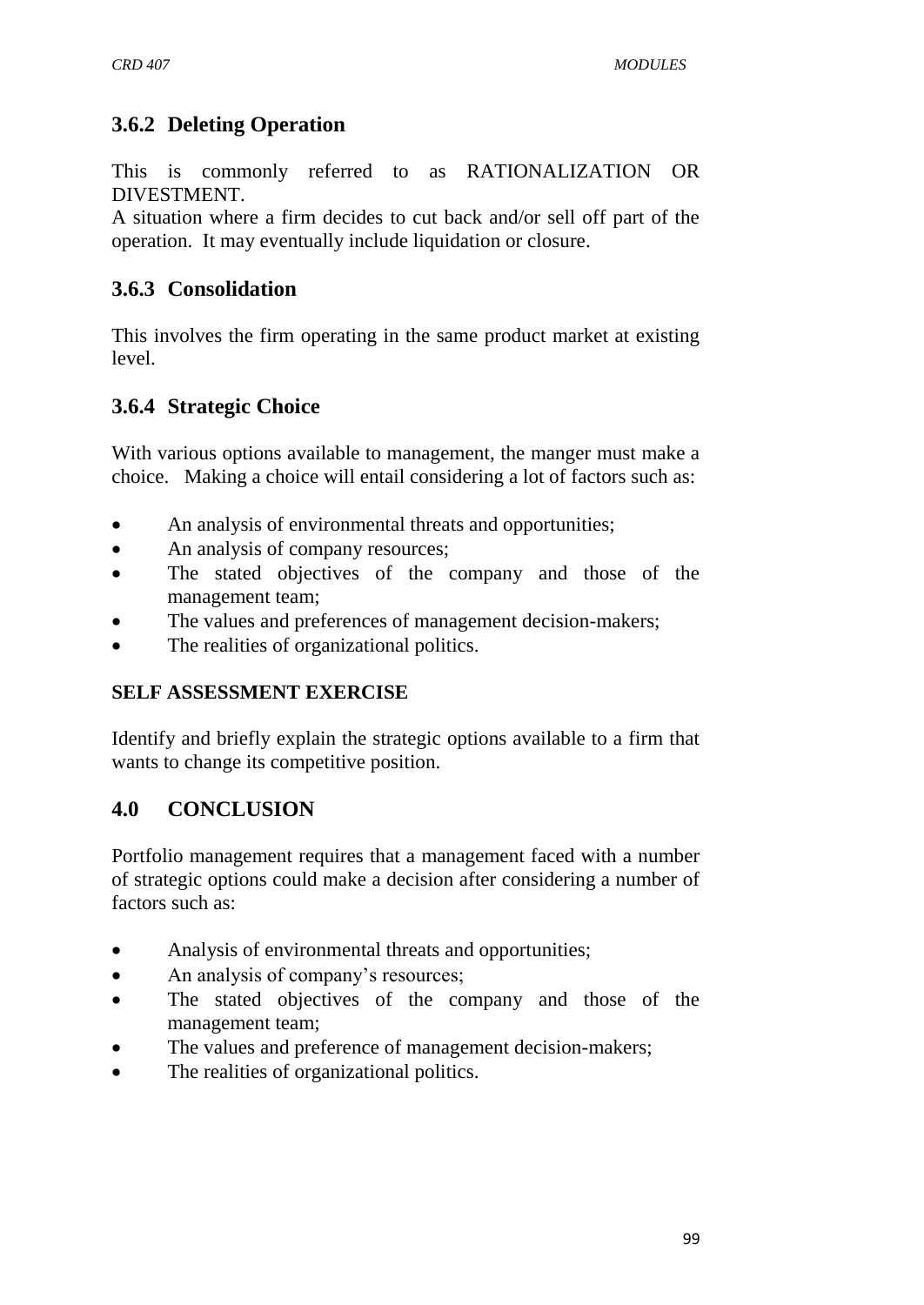# **5.0 SUMMARY**

Portfolio management enables management to assess the attractiveness of its business and product's on their current market and to assist decision on the direction of future investment.

Portfolio analysis is carried out using the matrix technique; the outcome of the analysis will enable management to prioritize its resource allocation and to direct her effort towards those critical areas. Before taking a decision, management must have adequate information on the resources at its disposal with a view to determining the future plans and establishing whether there is a gap between what management would want to do and what they can do. Resource analysis will embrace land, plant and machineries, financial resources and human resources.

#### **ANSWER TO SELF ASSESSMENT EXERCISE**

The strategic options available are:

- The development of new product
- Improved market penetration
- Seeking new markets
- Improving the quality of products and services
- Seeking cost reduction

N.B: Brief explanation of each strategic option required.

## **6.0 TUTOR-MARKED ASSIGNMENT**

Using the matrix technique, explain the concept of portfolio management.

## **7.0 REFERENCES/FURTHER READINGS**

Needle, David (1994). Business in Context, 2nd Edition London: Thomson Business Press.

Pitfield, R.R. (1984). Business Organisation, London: M&E Books

Merith P.K (1989). Project Financing 5th Edition, London: Euromoney

Johnson and Scholes, K.C (1984).Exploring Corporate Strategy, London: Prentice Hall International.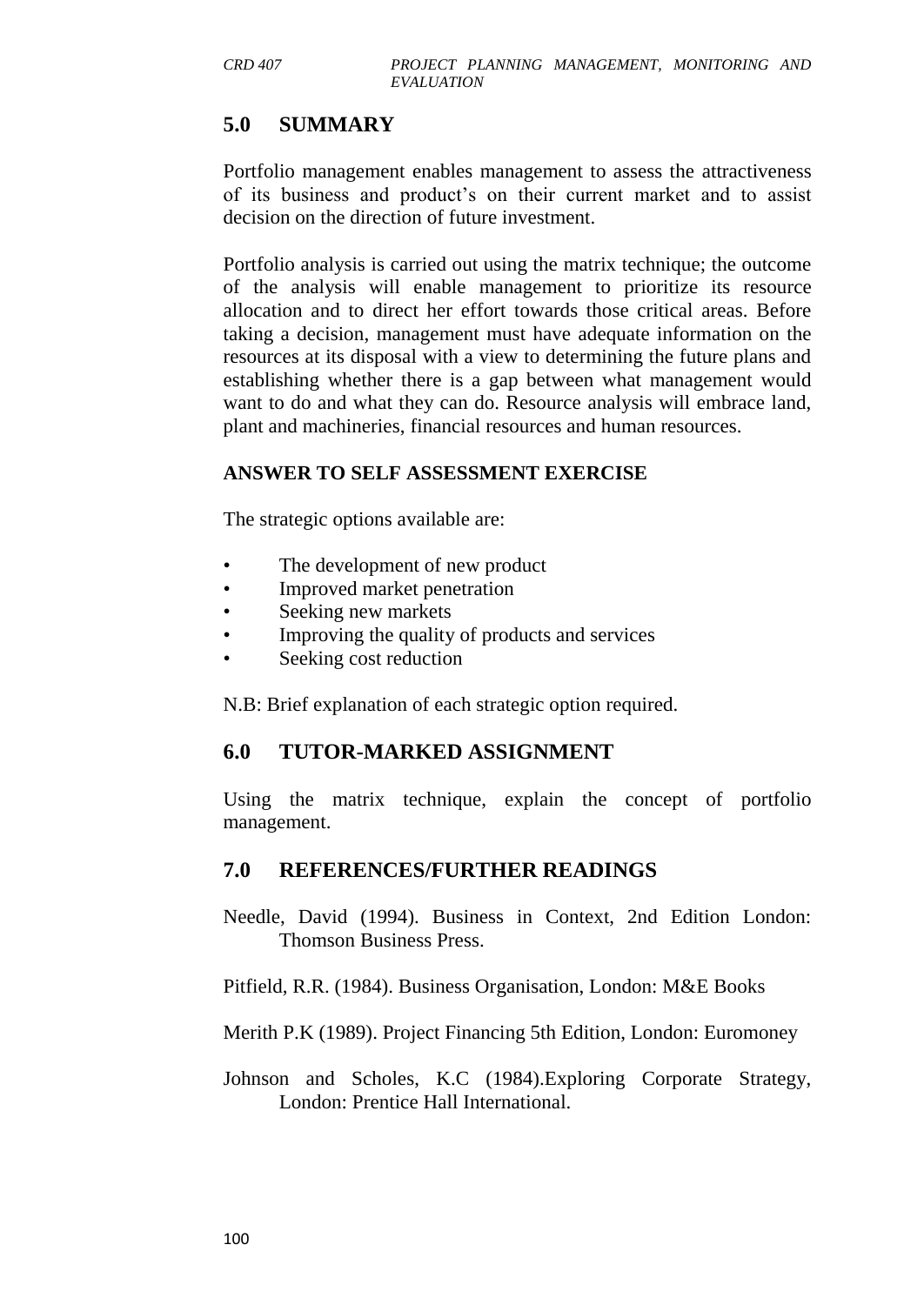# **UNIT 5 DISCOUNTED CASH FLOW CRITERIA**

#### **CONTENTS**

- 1.0 Introduction
- 2.0 Objectives
- 3.0 Main Content
	- 3.1 Discounted Cash Flow Criteria
	- 3.2 The Net Present Value (NPV) Method
	- 3.3 Interpretation of Net Present Value (NPV) 3.3.1 Evaluation of Net Present Value Method
	- 3.4 The Internal Rate of Return (IRR) Method
		- 3.4.1 Interpretation of IRR
		- 3.4.2 Measurement of Cash Flows
		- 3.4.3 Depreciation and Cash Flows
		- 3.4.4 Fixed Assets and Cash Flows
		- 3.4.5 Salvage Value and Cash Flows
- 4.0 Conclusion
- 5.0 Summary
- 6.0 Tutor-Marked Assignment
- 7.0 References/Further Readings

# **1.0 INTRODUCTION**

In this unit we shall discuss Discounted Cash Flow Criteria.

# **2.0 OBJECTIVES**

At the end of this unit, you should be able to:

- understand discounted cash flow criteria in investment decision making.
- discuss their practical applications

# **3.0 MAIN CONTENT**

# **3.1 Discounted Cash Flow Criteria**

Our task in this unit is to discuss investment criteria that recognize the time value of money in evaluating investment proposals. The two methods are the net present value (NPV) method and the internal rate of return (IRR) method. As a group they are known as the discounted cash flow methods. We shall now devote more time discussing them.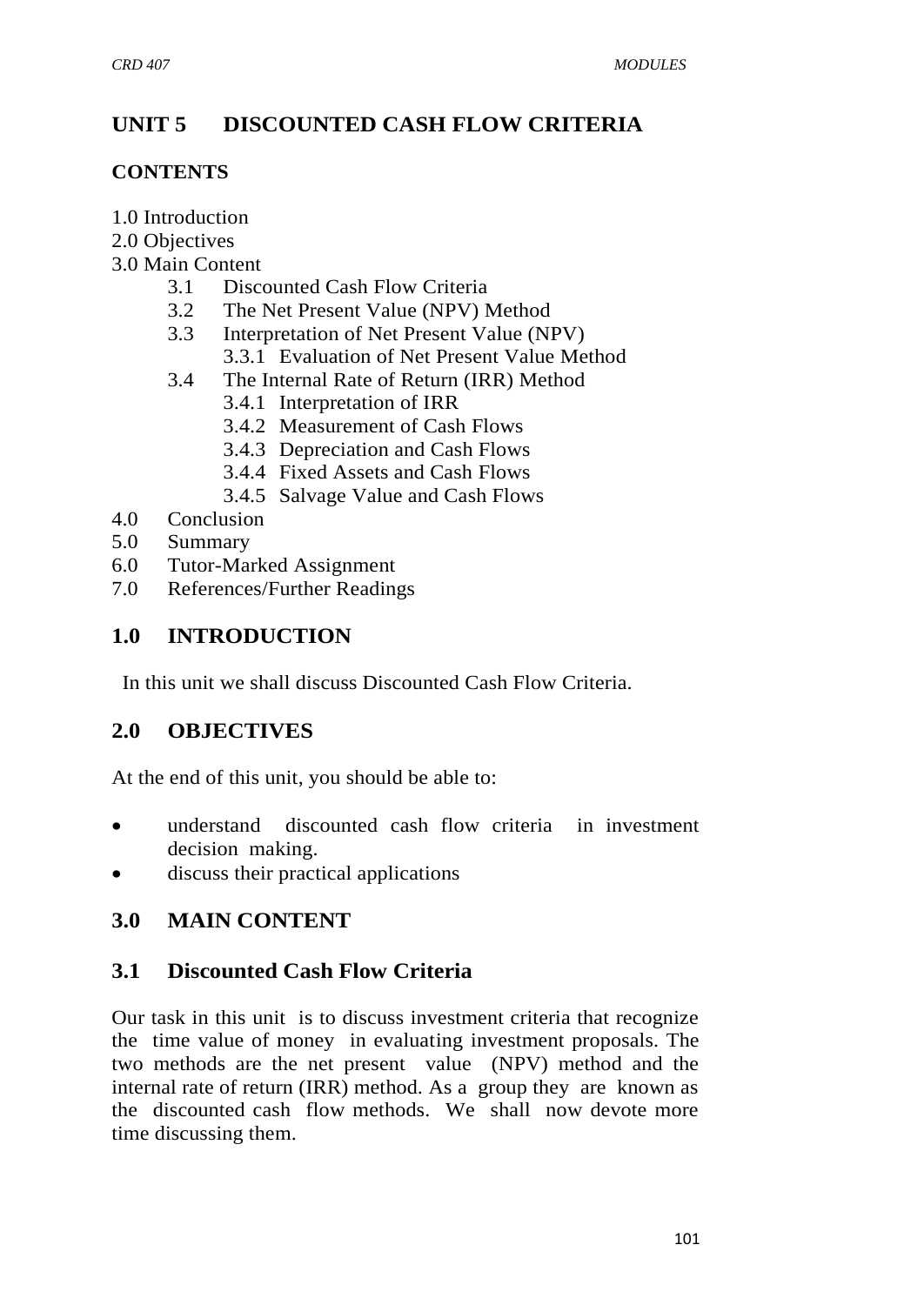### **3.2 The Net Present Value (NPV) Method**

The net present value method is the most admired amongst the discounted cash flow methods of evaluation. This is so because it recognizes the time value of money. At the background, it correctly postulates that cash flows which arise at different periods have different values. And that they can only be comparable when their present values have been computed.

In the analysis, there are three basic steps to be taken to compute the net present value (NPV).

First, an appropriate rate of interest is selected which will be used to discount cash flows. Technically, the appropriate rate of interest to be used is the firm's cost of capital which as we said is the minimum rate of return expected by the investors to be earned by the firm on any of its investment proposal.

Secondly, the present values of investment proceeds (inflows) are computed and the present values of investment outlays (outflows) are computed also using the cost of capital as the discount rate.

Thirdly, the net present value (NPV) is computed by subtracting the present value of cash outflows from the present value of cash inflows. If the present value of cash inflows is greater than that of outflows, then the project has a positive net present value. However if the present value of cash inflows is lesser than the present value of cash outflows, then the net present value of the investment proposal will be negative. We shall now proceed to define the net present value NPV method.

The net present value method is a process of calculating the present value of cash flows (inflows and outflows) of an investment proposal

using the cost of capital as an appropriate discount rate. And like we said, the net present value is found out by deducting the present value of cash outflows from the present value of cash inflows.

Assuming that all cash outflows of an investment are made in year to, then the equation for the net present value is given by:

$$
NPV = \n\begin{array}{ccc}\n\text{Al} & + & \text{A2} & + & \dots + & \text{An} \\
\text{k)} & (1 + \text{k}) \, 2 & (1 + \text{k}) \, \text{n}\n\end{array}\n\tag{1+}
$$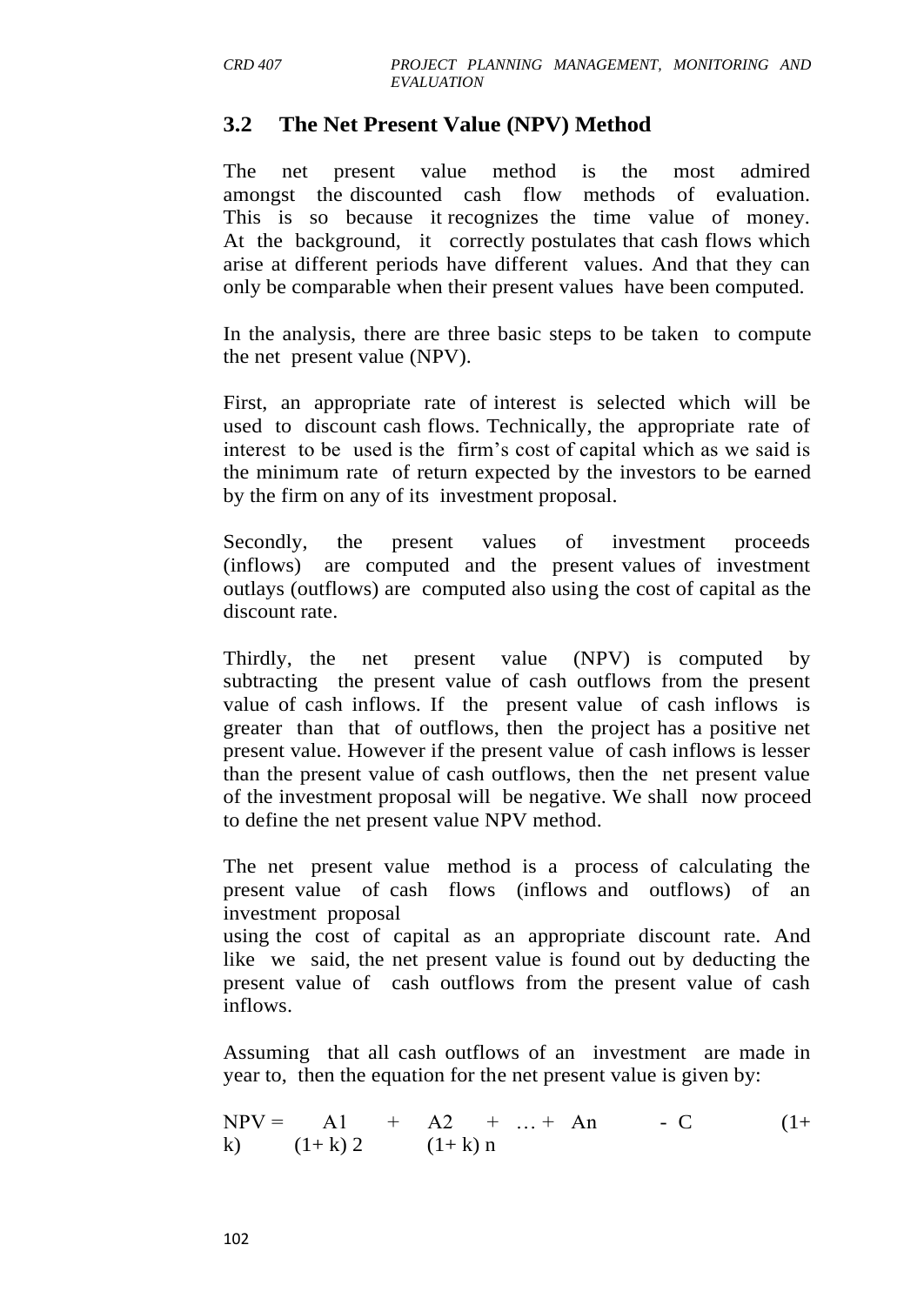Where A1, A2  $\dots$  + + An = Cash inflows

 $K =$  the firm's cost of capital  $C =$  cost of the investment proposal n = expected life of the investment proposal.

Under the net present value method, the acceptance rule is to accept the investment proposal if the net present value (NPV) is positive and to reject it if the net present value is negative.

#### **Worked Example**

A bakery project costs N2,000, 000 to set up and generates year end cash inflows of N800,000, N900,000, N1,000,000 and N800,000 over a four year period. The required rate of return is 10%. Calculate the Net present value of the bakery project.

#### **Solution**

Year Cash Inflow Discount Factor Present Value at 10% of Cash Inflow (N)

| 1              | N800, 000                   | .909      | 727,200 |
|----------------|-----------------------------|-----------|---------|
| $\overline{2}$ | N900, 000                   | .826      | 743,400 |
| 3              | N1,000,000                  | .751      | 751,000 |
| $\overline{4}$ | N800,000                    | .683      | 546,400 |
|                | 2,768,000 Less Project Cost | 2,000,000 |         |
|                | <b>Net Present Value</b>    | $=$       | 768,000 |

### **3.3 Interpretation of Net Present Value (NPV)**

We have used the example of the bakery project to compute net present value (NPV). But we need to understand what NPV is and be able to interpret it.

The positive net present value may be interpreted as the immediate increase in the firm's wealth if the investment proposal is accepted. It is equivalent to an unrealized capital gain. The unrealized capital gain will be when the expected cash inflows materialize.

# **3.3.1 Evaluation of Net Present Value Method**

We have discussed the net present value concept and used an example to compute the NPV of a project. We shall go ahead to evaluate NPV method.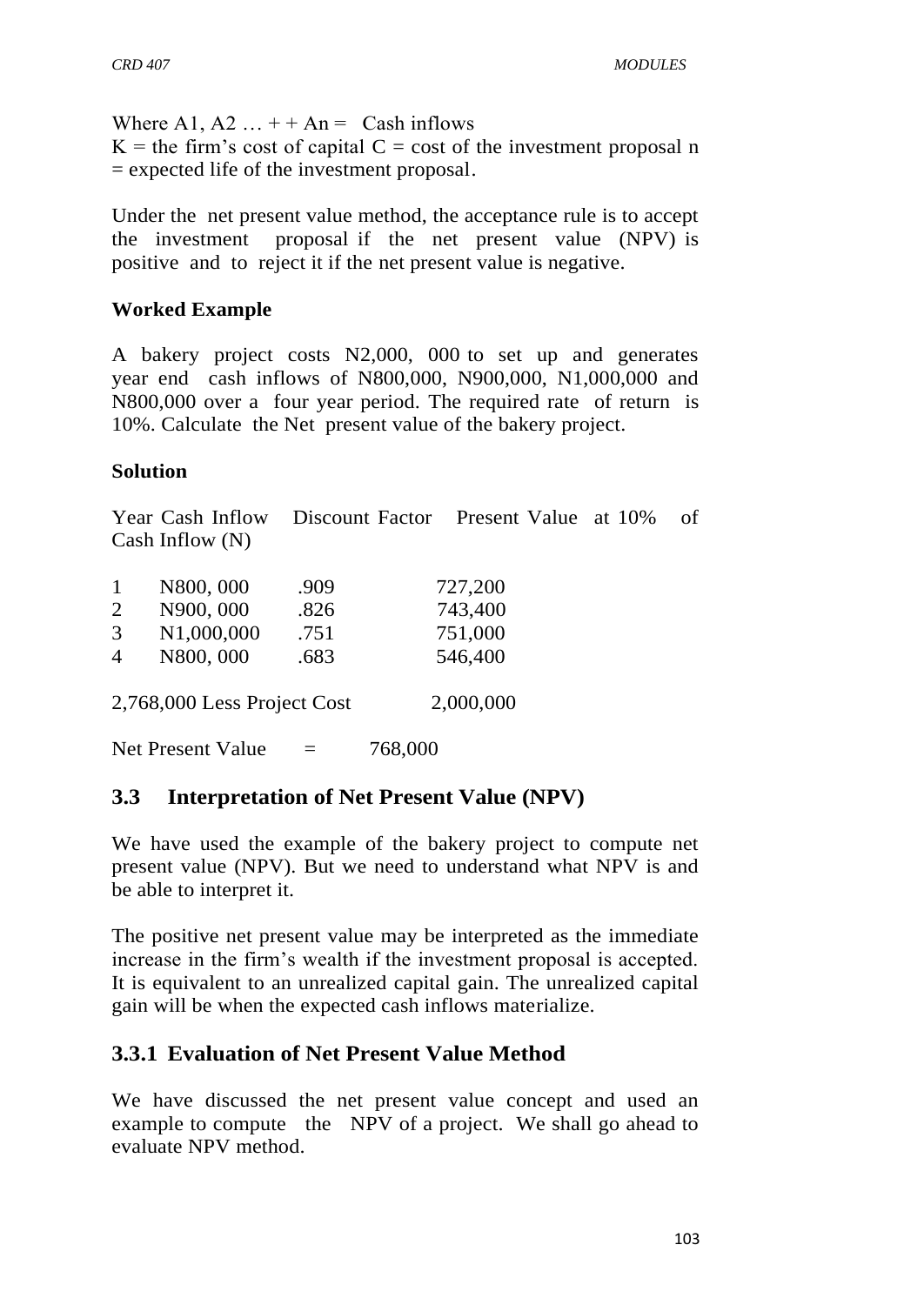The most important merit of the NPV method is that it recognizes the time value of money. Also it considers all the cash flows that arise throughout the duration of the investment project. The NPV method is consistent with the objective of maximizing the objective of the firm.

However the Net present value method suffers from some limitations. Firstly, it is difficult to use. It involves the use of discount tables and also computers.

Secondly, in calculating NPV, it is assumed that the appropriate discount rate is known. The discount rate to be used is the firm's cost of capital. The cost of capital is not very easy to compute. The NPV method may not give satisfactory answers when the projects in question have different initial outlays.

NPV result may be misleading when we are dealing with alternative projects – under capital rationing situations.

# **3.4 The Internal Rate of Return (IRR) Method**

We have discussed the net present value method and did a computation of NPV. We shall now discuss the internal rate of return (IRR) method.

The internal rate of return is another discounted cash flow technique which recognizes the time value of money and apparently the magnitude and timing of cash flows.

The internal rate of return (IRR) can be defined as that rate which equates the present value of cash inflows with the present value of cash outflows of an investment. At that rate (IRR), the net present value of the investment is zero (0).

It is called an internal rate because it depends entirely on the outlays and inflows of the investment and not any other rate outside the investment. If we write the equation:

$$
C = A1 + A2 + ... An
$$
  
(1+r) (1+r) 2 (1+r) n

Where  $C =$  the Investment outlay

A1,  $A2 + + \dots$  An = Cash inflows

Then 
$$
0 = A1 + A2 + \dots
$$
 An   
(1+r)  $(1+r) 2 + (1+r)n$  C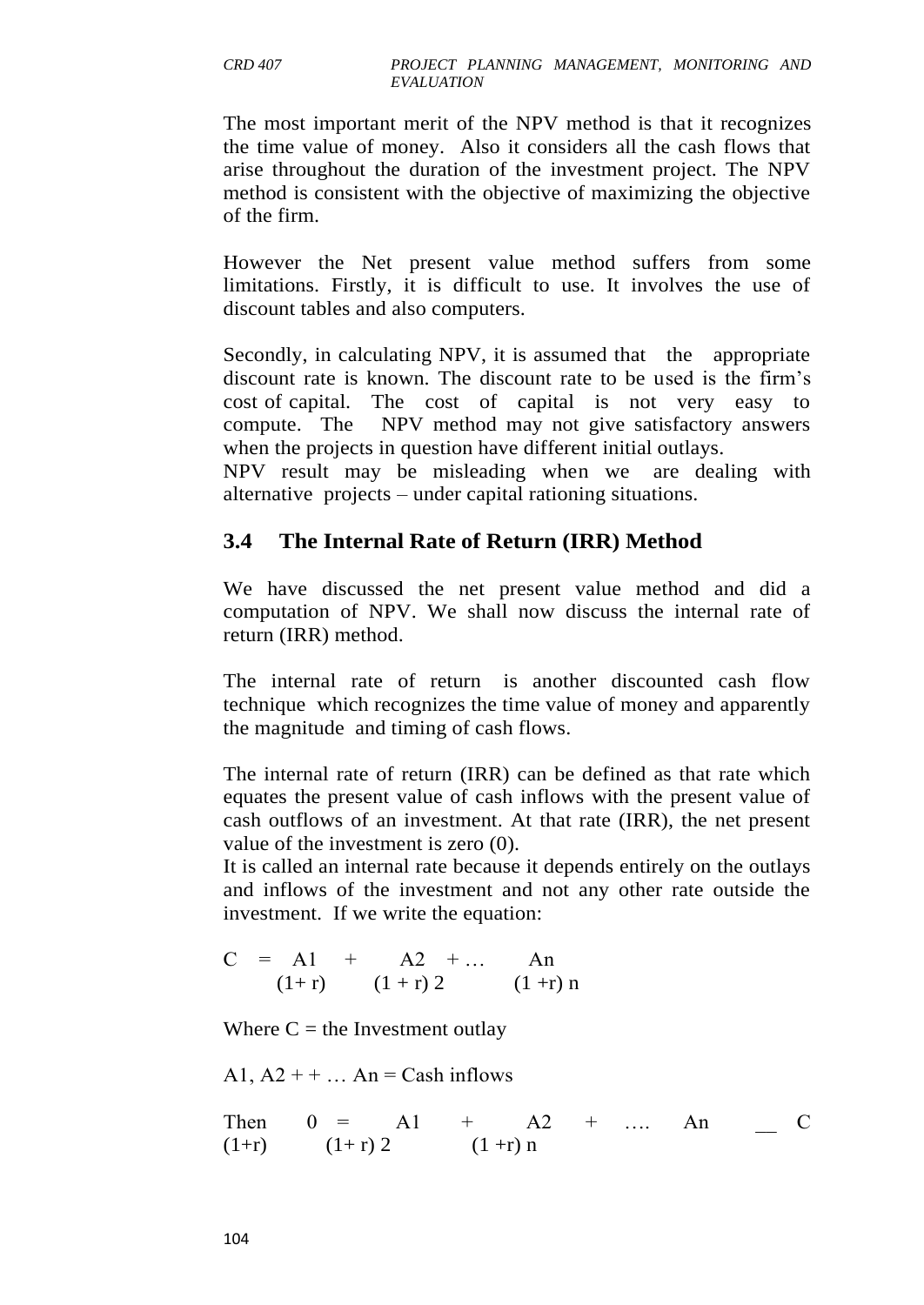The value of r in the equation where the cash inflows and the investment outlay is zero is known as the internal rate of return.

Under the internal rate of return (IRR) method, a project is accepted if the internal rate of return is higher than or equal to the minimum required rate of return. This minimum required rate of return is known as the firm's cost of capital.

# **3.4.1 Interpretation of IRR**

The interpretation of IRR is that it is the highest rate of interest that a firm will be ready to pay on the funds borrowed to finance a project without being financially worse off after repaying the principal and interest. In a technical sense, the IRR is the break – even rate of borrowing from a bank. Obviously if a firm is able to borrow at a rate lower than the internal rate of return, the investment project will be profitable.

## **3.4.2 Measurement of Cash Flows**

In the earlier section of this unit, we discussed two of the discounted cash flow methods – the Net present value (NPV) and the internal rate of return (IRR) methods. And we saw that the two methods used information on cash flows for the investment analysis.

In discussing both methods, we discussed cash inflows and cash outflows. But at this point in time, we are going to take a technical look at cash flows and make sure we understand how they are used in the investment analysis.

A lot of students do confuse profit and cash flows. And so we must first draw a line between the two. Changes in profits may not lead to changes in cash flows.

Increase in profit may be tied up in credit sales with no increase in cash flow. So a firm may be very profitable but at the same time will be experiencing severe cash flow problems.

So it is to be stated that in the Investment Analysis, it is the inflows and outflows of cash that is important. In an ideal situation, the receipt of cash is a clearly defined corporate objective.

# **3.4.3 Depreciation and Cash Flows**

In computing cash flows, the net cash flow is usually on an after  $$ tax – basis. That is to say that taxation should be deducted before arriving at the net cash flow. In the computation of after- tax net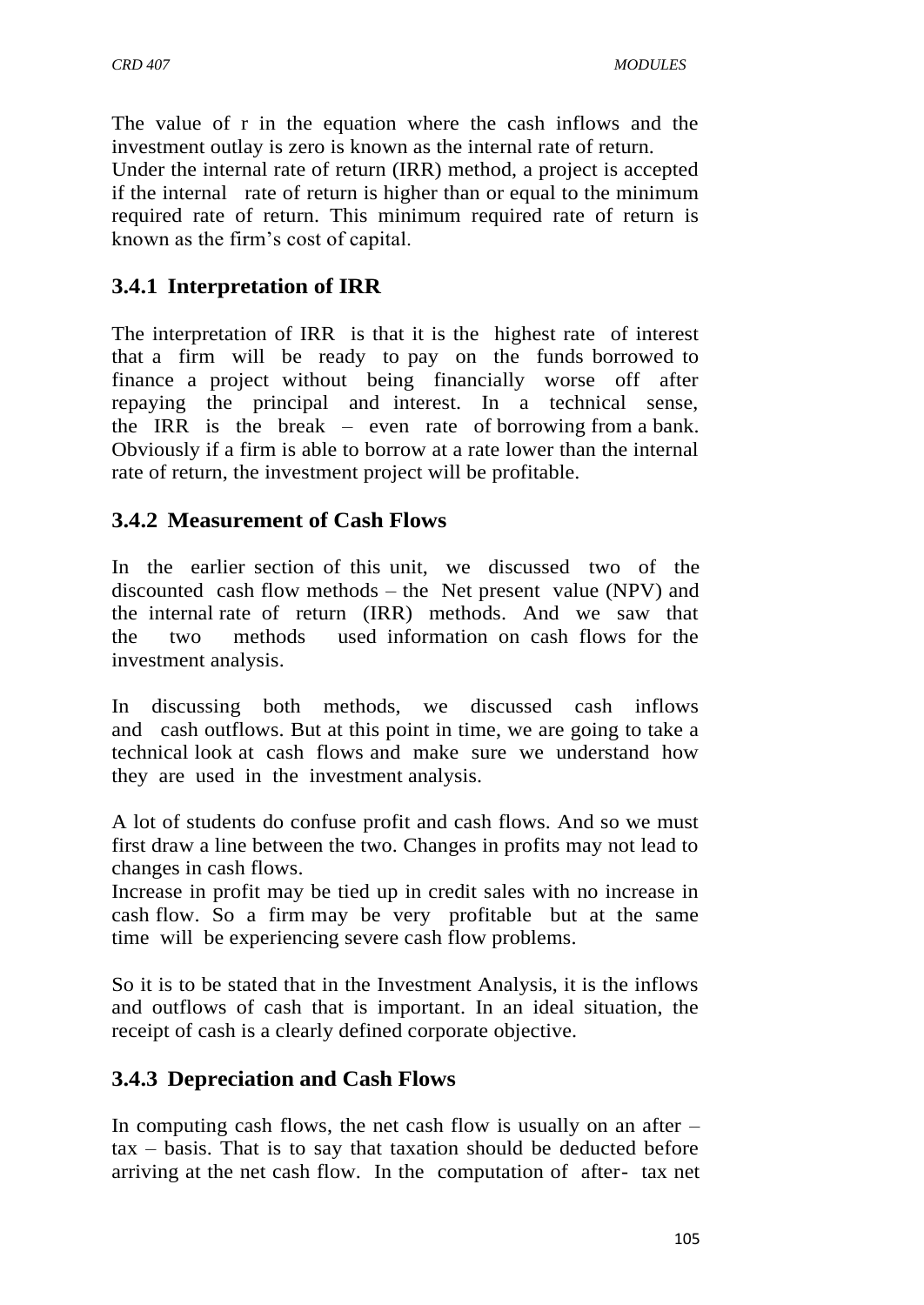cash flows, the treatment of non- cash items deserve special treatment. One of those non-cash items is depreciation. Depreciation is a way of allocating cost of fixed assets. In accounting, depreciation is usually charged to the profit and loss account as a way of matching cost of fixed assets with their benefits. Depreciation however does not involve any outflow of cash. And so depreciation is usually ignored in cash flow computation. And in a situation where depreciation has been deducted before arriving at profit after tax, the practice is to add back depreciation to arrive at after tax net cash flow.

#### **Worked Example**

Below is the projected income statement of Fellowship Aluminium Limited. Compute the net cash flow after taxation.

Note: The Company has an outstanding loan for which it pays N10, 600,000 per annum.

| <b>PROJECTED</b>              | <b>INCOME</b> | <b>STATEMENT</b> | <b>FELLOWSHIP</b> |  |  |  |  |  |  |
|-------------------------------|---------------|------------------|-------------------|--|--|--|--|--|--|
| <b>ALUMINIUM LIMITED</b>      |               |                  |                   |  |  |  |  |  |  |
| YEAR ENDING 31/12/2007        |               | N REVENUE        |                   |  |  |  |  |  |  |
|                               |               |                  |                   |  |  |  |  |  |  |
| Sales revenue                 |               | 839,280,000      |                   |  |  |  |  |  |  |
| Direct Cost of Production     |               |                  |                   |  |  |  |  |  |  |
| Production raw materials      |               | 567,927,360      |                   |  |  |  |  |  |  |
| Electricity and gas           |               | 6,880,000        |                   |  |  |  |  |  |  |
| Repairs and maintenance       |               | 500,000          |                   |  |  |  |  |  |  |
| Depreciation of machinery     |               | 3,346,000        |                   |  |  |  |  |  |  |
| <b>TOTAL DIRECT COSTS</b>     |               |                  | 578,653,360       |  |  |  |  |  |  |
| <b>INDIRECT COSTS</b>         |               |                  |                   |  |  |  |  |  |  |
| Management and Labour         |               | 2,508,000        |                   |  |  |  |  |  |  |
| Interest and bank charges     |               | 3,000,000        |                   |  |  |  |  |  |  |
| Selling expenses              |               | 7,250,000        |                   |  |  |  |  |  |  |
| Insurance of assets           |               | 50,000           |                   |  |  |  |  |  |  |
| <b>TOTAL INDIRECT COSTS</b>   |               | 12,808,000       |                   |  |  |  |  |  |  |
| TOTAL DIRECT + INDIRECT COSTS |               | 591,461,360      |                   |  |  |  |  |  |  |
| <b>PROFIT</b> before taxation |               | 247,818,640      |                   |  |  |  |  |  |  |
| Taxation                      |               | 74,000,000       |                   |  |  |  |  |  |  |
| Profit after taxation         |               |                  | 173,818,640       |  |  |  |  |  |  |
|                               |               |                  |                   |  |  |  |  |  |  |

PROJECTED CASH FLOW STATEMENT FELLOWSHIP ALUMINIUM LIMITED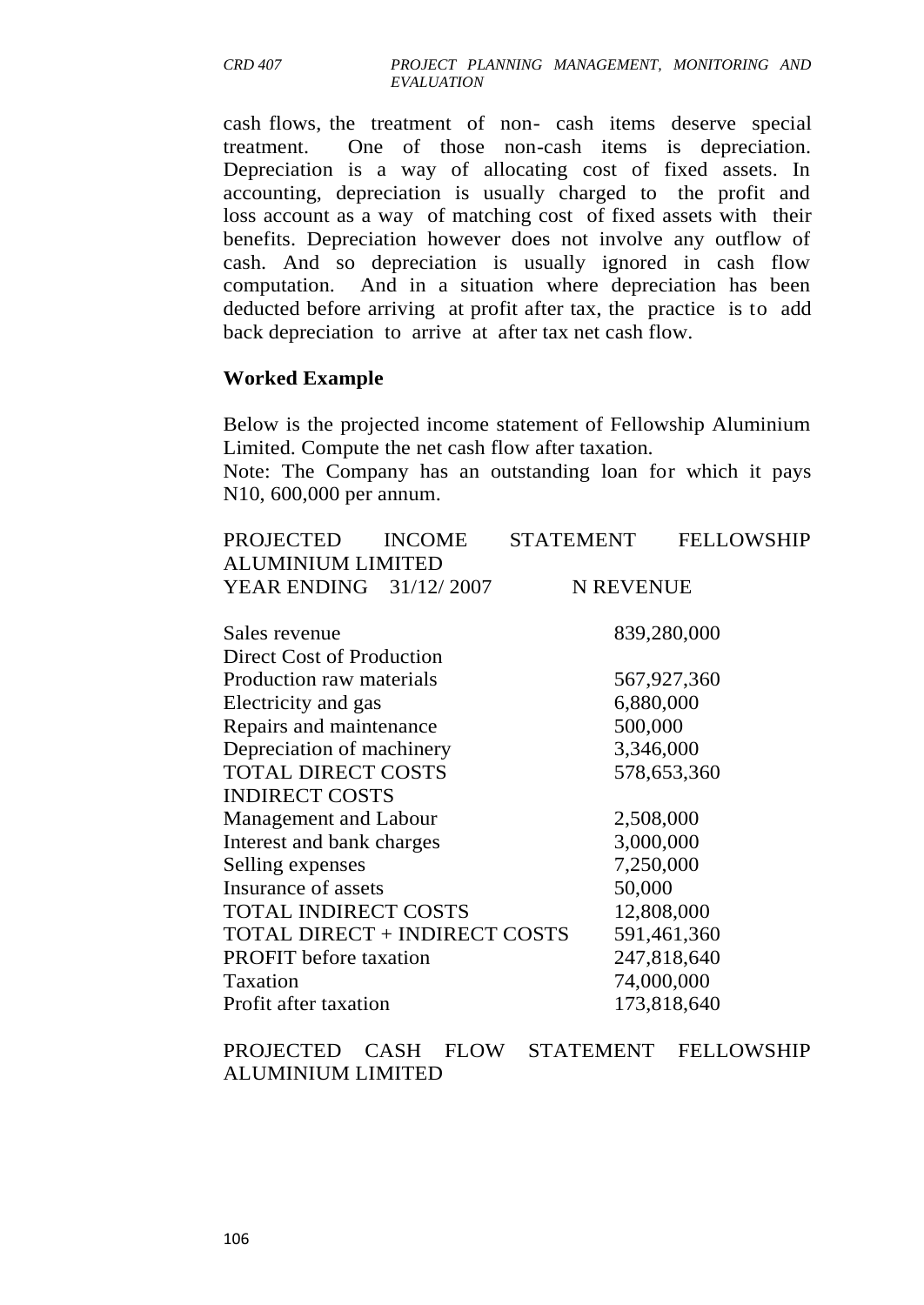| <b>CASHIN</b>        |         |        |      | <b>FLOWS</b>    |
|----------------------|---------|--------|------|-----------------|
| N                    |         |        |      |                 |
| Profit               |         | before |      | taxation        |
| 247,818,640          |         |        |      |                 |
| Add                  |         | back   |      | depreciation    |
| 3,346,000            |         |        |      |                 |
| Total                |         | cash   |      | inflows         |
| 251,164,640          |         |        |      |                 |
| <b>CASH OUTFLOWS</b> |         |        |      |                 |
| Loan                 |         |        |      | repayment       |
| 10,600,000           |         |        |      |                 |
| Taxation             |         |        |      |                 |
| 74,000,000           |         |        |      |                 |
| <b>TOTAL</b>         |         |        |      | <b>OUTFLOWS</b> |
| 84,600,000           |         |        |      |                 |
| Cash                 | inflows | less   | cash | outflows        |
| 166,564,640          |         |        |      |                 |
| Opening              |         | cash   |      | balance         |
|                      |         |        |      |                 |
| Closing              |         | cash   |      | balance         |
| 166,564,640          |         |        |      |                 |

## **3.4.4 Fixed Assets and Cash Flows**

After treating depreciation, another item which we need to understand properly is fixed assets. What we are really interested in is the treatment of the purchase of fixed assets. In the cash flow analysis, when an asset is purchased, the purchase cost is treated as an outflow.

The entire purchase price is an outgoing.

# **3.4.5 Salvage Value and Cash Flows**

When we talk of salvage value, we are talking of the estimated value of an asset at the completion of its useful life for the firm. Normally, salvage value is of two types namely:

• Book salvage value is the cost of the asset at the end of its useful life.

Cash salvage value is the market value of the asset at the end of its useful life.

### **SELF-ASSESSMENT EXERCISE**

List four expense items that you consider as cash outflows in a firm's profit and loss account.